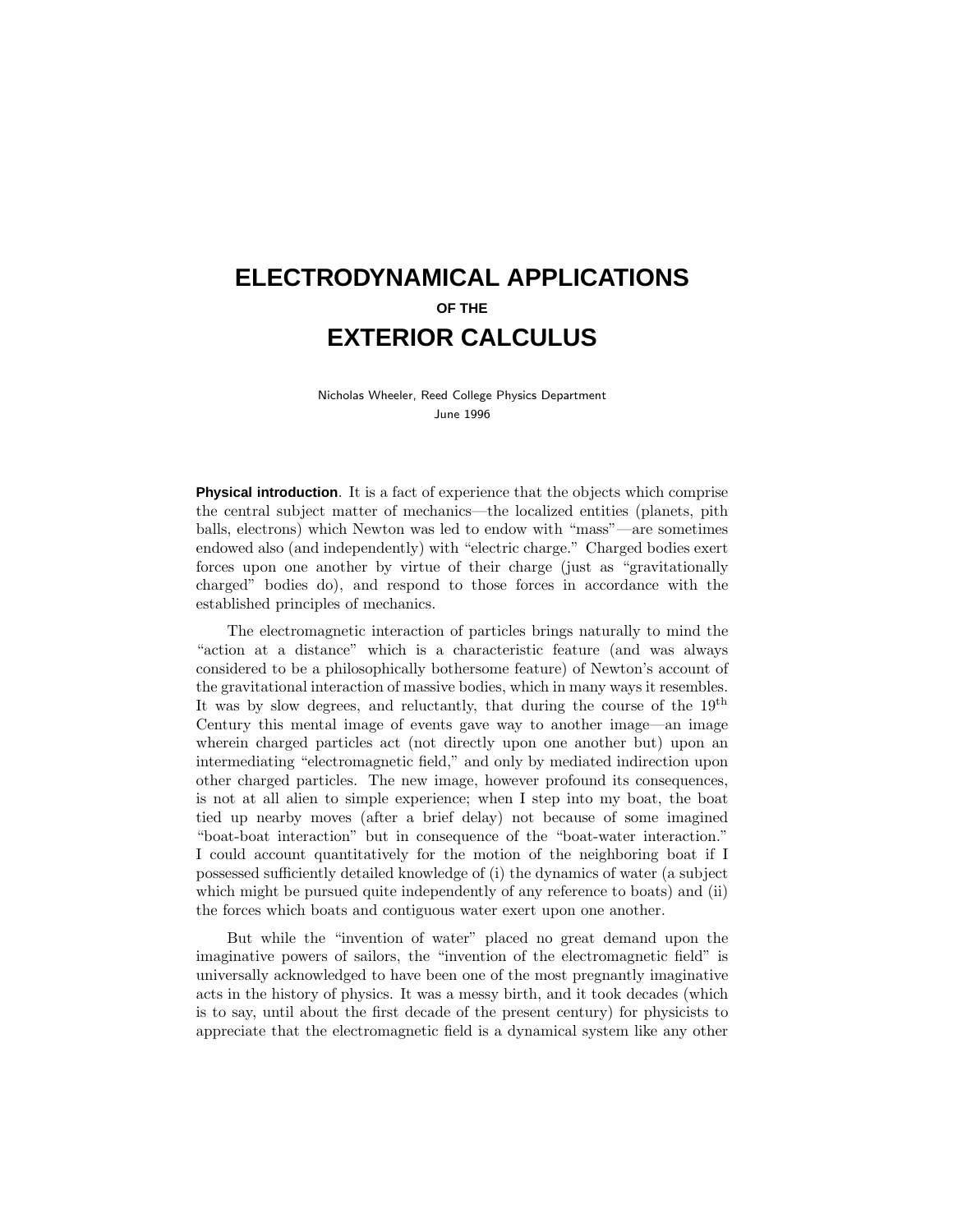(except that, instead of being a spatially localized system like a "particle," it is a distributed system), and that the proper place to gain a view of the stark simplicities of the subject is not in a universe filled with the "stuff" dear to Victorian experimentalists (sealing wax, transformer oil, mica, etc.) but in a vacuum. The hardest lesson of all had to do with the fact that the vacuum in question is devoid even of an "electromagnetic medium" (or "æther")—that in electrodynamics one confronts something very like a theory of "water waves in the absence of water."

**1. Maxwell's equations**. Electrodynamics rests upon a phenomenological base which can be summarized as follows:

$$
\nabla \cdot \mathbf{E} = \rho \tag{1.1}
$$

$$
\nabla \times \mathbf{B} = \frac{1}{c} \mathbf{j} \tag{1.2}
$$

 $\nabla \cdot \mathbf{B} = 0$  (1.3)

$$
\nabla \times \mathbf{E} + \frac{1}{c} \frac{\partial}{\partial t} \mathbf{B} = \mathbf{0}
$$
 (1.4)

Here  $\rho$ , **j**, **E** and **B** are fields—functions of the independent variables  $(x<sup>1</sup>, x<sup>2</sup>, x<sup>3</sup>, t)$ —with these physical meanings:

- *ρ* describes charge density, assumed to have been prescribed
- **j** describes current density, assumed to have been prescribed
- **E** describes the electric field
- **B** describes the magnetic field

and *c* is a fundamental "constant of Nature" with the physical dimensionality of velocity.<sup>1</sup> Equation  $(1.1)$  derives from the observation that electrostatic forces fall off "geometrically" (i.e., as  $1/r^2$ ), which is the upshot of COULOMB's Law. Equation (1.2) provides a description of the magnetic fields which arise from steady currents (AMPERE's LAW). Equation (1.3) asserts that magnetic fields never arise from "magnetic charges"—the conceivable (but assertedlynonexistent) magnetic analogs of electric charges. Equation (1.4) describes the electric fields called into being by time-dependent magnetic fields (FARADAY's Law).

Such was the state of electromagnetic knowledge at the time of Maxwell's birth,<sup>2</sup> and such did it remain when, in 1854, Maxwell began his own

$$
c \equiv \sqrt{1/\epsilon_0 \mu_0}
$$

where  $\epsilon_0$  and  $\mu_0$  no *not* individually enjoy "fundamental" status.

<sup>2</sup> Maxwell was born on 13 July 1831, and Faraday took up the work which quicklyled to (1.4) in August of that same year. Maxwell died on 5 November 1879, not quite seven months after the birth of Einstein.

 $\frac{1}{1}$  It is a curious historical fact that *c* first entered the theory not as a "constant of Nature" but as a specifically electromagnetic construct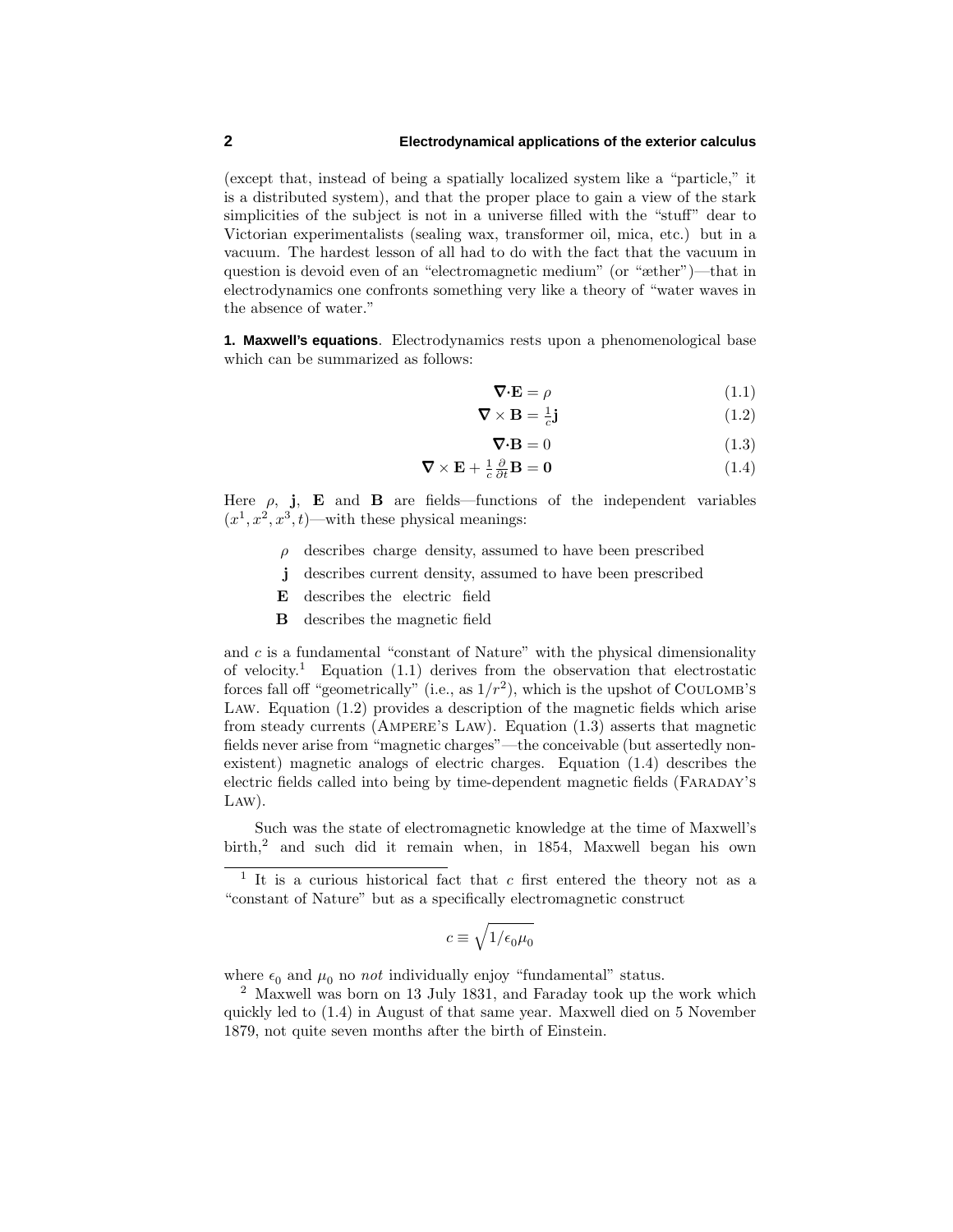## **Notational innovations 3**

electrodynamical research. Maxwell was aware that the functions  $\rho$  and **j** which appear on the righthand sides of the "sourcey field equations"  $(1.1) \& (1.2)$ cannot be independently specified, but are subject by charge conservation to the "continuity equation"

$$
\frac{\partial}{\partial t} \rho + \nabla \cdot \mathbf{j} = 0 \tag{2}
$$

and that equations (1) are, as they stand (since  $(1.2)$  entails  $\nabla \cdot \mathbf{j} = 0$ ), inconsistent with  $(2)$ . In 1859 he observed that consistency could, however, be achieved (and that consistencywith the then-available experimental evidence would not be damaged) if in place of (1) one wrote

$$
\nabla \cdot \mathbf{E} = \rho \tag{3.1}
$$

$$
\nabla \times \mathbf{B} - \frac{1}{c} \frac{\partial}{\partial t} \mathbf{E} = \frac{1}{c} \mathbf{j}
$$
 (3.2)

$$
\nabla \cdot \mathbf{B} = 0 \tag{3.3}
$$

$$
\nabla \times \mathbf{E} + \frac{1}{c} \frac{\partial}{\partial t} \mathbf{B} = \mathbf{0}
$$
 (3.4)

i.e., if in (1.2) one made the replacement  $\mathbf{j} \longrightarrow \mathbf{j} + \frac{\partial}{\partial t} \mathbf{E}$ . By this slight formal adjustment (i.e., by the invention of the so-called "displacement current") did the full-blown Maxwell-Lorentz equations (3) come into being; all subsequent physics (the invention of relativity, of quantum mechanics, of much else) and much subsequent technology(therefore much subsequent political/ cultural history) was shaped by a mathematical event which went largely unnoticed at the time, and the importance of which has remained largely unnoticed to this day.

**2. Notational innovations**. It was a formal propertyof the Maxwell-Lorentz equations  $(3)$  which in 1905 led Einstein (writing under the title "On the electrodynamics of moving bodies") to invention of special relativity. And it was Einstein's accomplishment which led Minkowski in 1907 to the formal developments to which I now turn.

Take advantage of the electrodynamic availability (which special relativity serves to universalize) of the constant *c* to write  $x^0 \equiv ct$ ;  $x^0$  has the status of a (rescaled) "time coordinate," but has the dimensionalityof a length. Write

$$
\partial_{\mu} \equiv \frac{\partial}{\partial x^{\mu}} \quad \text{with } \mu = 0, 1, 2, 3
$$

and notice that  $\partial_0 = \frac{1}{c} \frac{\partial}{\partial t}$ . Notice that the first pair of Maxwell-Lorentz equations (3) can in this notation be written

$$
(\partial_0 \quad \partial_1 \quad \partial_2 \quad \partial_3) \begin{pmatrix} 0 & -E_1 & -E_2 & -E_3 \\ +E_1 & 0 & -B_3 & +B_2 \\ +E_2 & +B_3 & 0 & -B_1 \\ +E_3 & -B_2 & +B_1 & 0 \end{pmatrix} = \frac{1}{c} (c\rho \quad j_1 \quad j_2 \quad j_3)
$$
(4.1)

while their homogeneous companions become

$$
(\partial_0 \quad \partial_1 \quad \partial_2 \quad \partial_3) \begin{pmatrix} 0 & +B_1 & +B_2 & +B_3 \\ -B_1 & 0 & -E_3 & +E_2 \\ -B_2 & +E_3 & 0 & -E_1 \\ -B_3 & -E_2 & +E_1 & 0 \end{pmatrix} = (0 \quad 0 \quad 0 \quad 0) \tag{4.2}
$$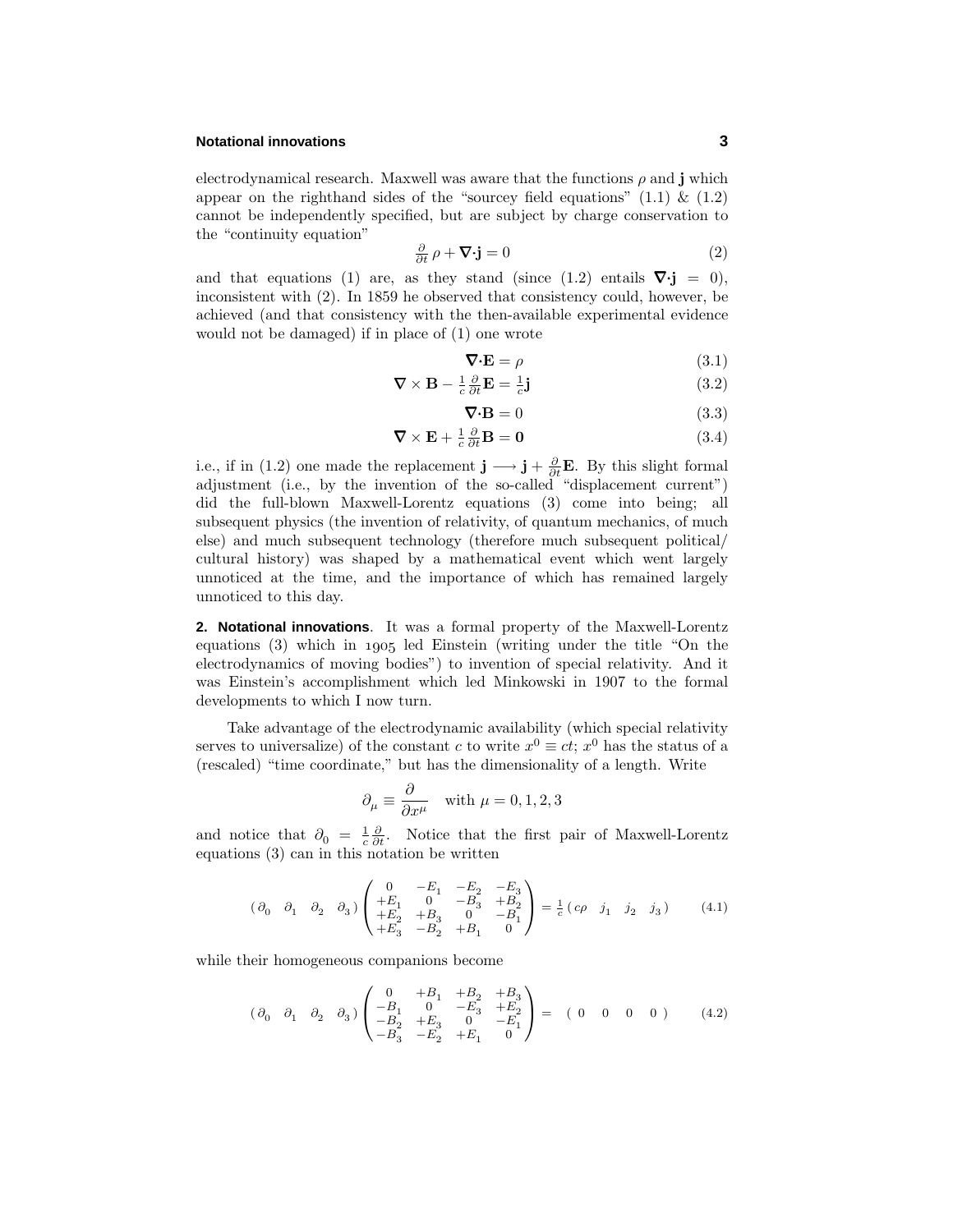More compactly

$$
\partial_{\mu}F^{\mu\nu} = J^{\nu} \tag{5.1}
$$

$$
\partial_{\mu}G^{\mu\nu} = 0 \tag{5.2}
$$

where  $\sum_{\mu}$ :  $\mu = 0, 1, 2, 3$  is (by the so-called "Einstein summation convention") understood, where  $J^0 \equiv \rho$  and  $\mathbf{J} \equiv \frac{1}{c}\mathbf{j}$ , and where  $||F^{\mu\nu}||$  and  $||G^{\mu\nu}||$  are the  $4 \times 4$  matrices which equations (4) serve explicitly to describe in terms of the components of the **E** and **B** vectors.

Note the manifest antisymmetry of the matrices  $||F^{\mu\nu}||$  and  $||G^{\mu\nu}||$ , and that they stand obviously in some very close relationship. We have, by simple notational play, been led to associate the  $3 + 3 = 6$  degrees of freedom of a pair of 3-vectors with the  $1+2+3=6$  degrees of freedom of an antisymmetric  $4 \times 4$  matrix...in, actually, two distinct ways; substitutional adjustment  ${E, B} \longrightarrow {-B, +E}$  of the  $||F^{\mu\nu}||$  defined by (4.1) sends  $||F^{\mu\nu}|| \longrightarrow ||G^{\mu\nu}||$ . But there is a deeper and more natural way to describe how  $||G^{\mu\nu}||$  relates to  $||F^{\mu\nu}||$ . It is natural in view of the 4-dimensional antisymmetry

$$
F^{\mu\nu} = -F^{\nu\mu} \tag{6}
$$

of  $||F^{\mu\nu}||$  to construct

$$
||\tilde{F}_{\mu\nu}|| \equiv ||\frac{1}{2}\epsilon_{\mu\nu\alpha\beta}F^{\alpha\beta}|| = \begin{pmatrix} 0 & -B_1 & -B_2 & -B_3 \ +B_1 & 0 & -E_3 & +E_2 \ +B_2 & +E_3 & 0 & -E_1 \ +B_3 & -E_2 & +E_1 & 0 \end{pmatrix}
$$

which resembles  $||G^{\mu\nu}||$  but from which, however, it differs in two respects: the *B*'s all wear the wrong signs, and  $\tilde{F}_{\mu\nu}$  wears subscripts instead of superscripts (which will become consequential when we look to the transformational properties of the developing theory). To solve the latter problem we write

$$
\tilde{F}^{\mu\nu} \equiv g^{\mu\alpha} \tilde{F}_{\alpha\beta} g^{\beta\nu} \tag{7}
$$

and to solve the former problem we assign to  $||g^{\mu\nu}||$  the structure (enforced to within an overall sign)

$$
||g^{\mu\nu}|| \equiv \begin{pmatrix} +1 & 0 & 0 & 0 \\ 0 & -1 & 0 & 0 \\ 0 & 0 & -1 & 0 \\ 0 & 0 & 0 & -1 \end{pmatrix}
$$
 (8)

Thus do we obtain

$$
G^{\mu\nu} = \tilde{F}^{\mu\nu} \tag{9}
$$

In words:  $G^{\mu\nu}$  is none other than the contravariant companion  $\tilde{F}^{\mu\nu}$  (indices lifted by means of the "Lorentz metric"  $g^{\mu\nu}$ ) of the Levi-Civita dual  $\tilde{F}_{\mu\nu}$  of the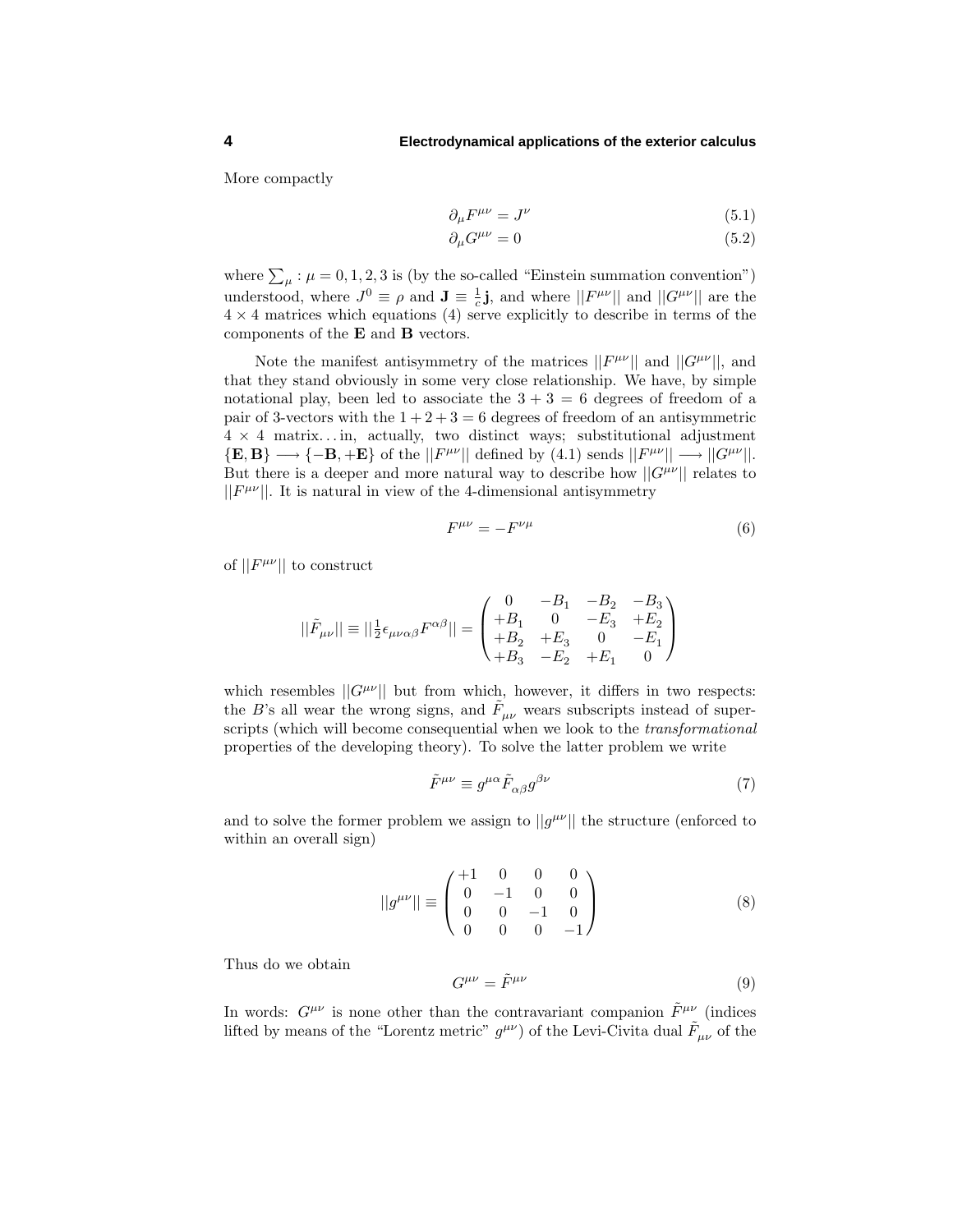## **Essentials of the exterior calculus 5**

electromagnetic field tensor  $F^{\mu\nu}$ . Returning with this information to (5.2) we have  $\partial_{\mu}(\frac{1}{2}\epsilon^{\mu\nu\alpha\beta}F_{\alpha\beta}) = 0$  giving this *v*-indexed quartet of equations:

$$
\epsilon^{\nu\mu\alpha\beta}\partial_{\mu}F_{\alpha\beta} = 0 \tag{10.1}
$$

Explicitly, we have the "windmill sum conditions"  $\partial_{\mu}F_{\nu\lambda} + \partial_{\nu}F_{\lambda\mu} + \partial_{\lambda}F_{\mu\nu} = 0$ (all  $\mu$ ,  $\nu$ ,  $\lambda$ ) which are  $4^3 = 64$  in number but have only four things to say:

$$
\partial_1 F_{23} + \partial_2 F_{31} + \partial_3 F_{12} = 0 \n\partial_0 F_{23} + \partial_2 F_{30} + \partial_3 F_{02} = 0 \n\partial_0 F_{31} + \partial_3 F_{10} + \partial_1 F_{03} = 0 \n\partial_0 F_{12} + \partial_1 F_{20} + \partial_2 F_{01} = 0
$$
\n(10.2)

From

$$
F_{\mu\nu} = g_{\mu\alpha} F^{\alpha\beta} g_{\beta\nu} \text{ and } ||g_{\mu\nu}|| \equiv ||g^{\mu\nu}||^{-1} = \begin{pmatrix} +1 & 0 & 0 & 0 \\ 0 & -1 & 0 & 0 \\ 0 & 0 & -1 & 0 \\ 0 & 0 & 0 & -1 \end{pmatrix}
$$
 (11)

we have

$$
||F_{\mu\nu}|| = \begin{pmatrix} 0 & +E_1 & +E_2 & +E_3 \ -E_1 & 0 & -B_3 & +B_2 \ -E_2 & +B_3 & 0 & -B_1 \ -E_3 & -B_2 & +B_1 & 0 \end{pmatrix}
$$
 (12)

and on this basis recognize  $(10.2)$  to be precisely equivalent to (i.e., a merely notational variant of) the sourceless field equations (4.2).

Several comments are now in order. The use of a "metric connection" *gµν* to manipulate (i.e., to raise and lower) indices is entirely standard to tensor algebra; the present situation is special only in that at  $(8)$  we were motivated by electromagnetic circumstance to assign to  $g_{\mu\nu}$  a particular—and especially simple—structure. "Tensors" are, of course, defined by their transformation properties, not by their indicial decorations; we have deployed indices in anticipation of a discussion of the transformation properties of the Maxwell-Lorentz equations, but until such a discussion has actually been undertaken it is only informally that we allow ourselves to speak (for example) of a "field tensor." At  $(8)$  we called into being "spacetime," the  $(3+1)$ -dimensional metric space where

$$
(ds)^{2} = g_{\mu\nu}dx^{\mu}dx^{\nu} = (dx^{0})^{2} - (dx^{1})^{2} - (dx^{2})^{2} - (dx^{3})^{2}
$$
 (13)

and upon which, according to special relativity, not only electrodynamics but *all* physics is to be inscribed; special relativity and all that flows from it is, in other words, implicit in (8).

**3. Essentials of the exterior calculus**. "Exterior algebra/calculus" are the names given to one orchestration—one mode of writing out—the algebra/calculus of fully antisymmetric tensors. As such, it is at once less and more than the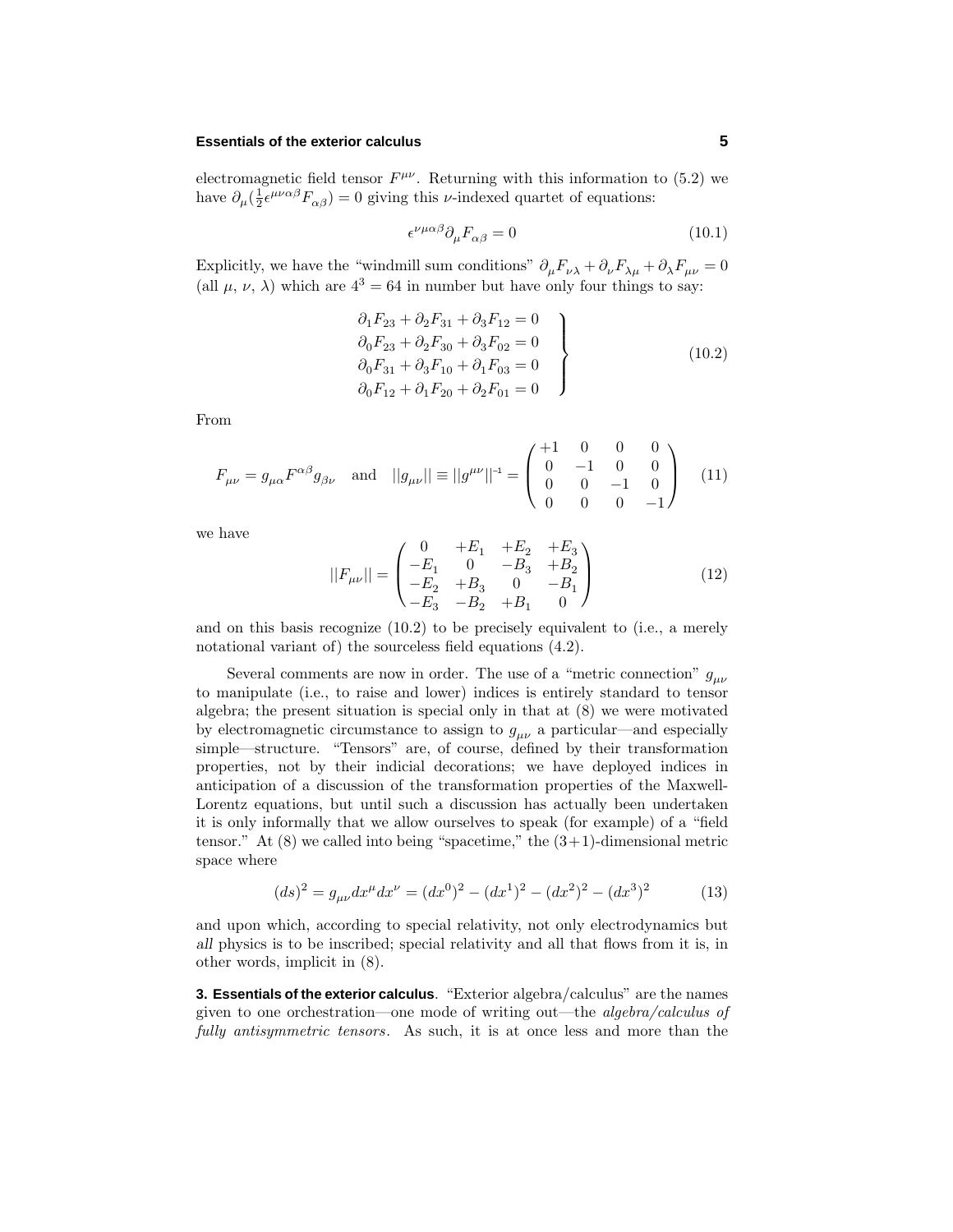algebra/calculus of tensors in general; it is "less" in that it has nothing to say about tensors which lack the property of complete antisymmetry, but it is "more" in that it brings into sharp focus the special circumstances which permit the theoryof antisymmetric tensors to support not onlya differential calculus but also an integral calculus. The exterior calculus is relativelysharp because it is relatively specialized, its focus relatively narrow. But the frequently encountered claim that it is in some sense an intrinsically"superior" construct does not impress me, does not seem to me any less spurious than do other manifestations of the claim that "French culture is superior to German/Italian/ English culture." Nor do I accept an obligation to honor the "coordinate free" methods which are traditional within the field. I adopt the view that "exterior algebra/calculus" is a sub-field within the broader field called "tensor analysis"—a sub-field within which "antisymmetry" is the hallmark.

I turn now to some remarks intended to fix mynotation and to assemble some tensor-theoretic facts essential to the work at hand. The dimension *n* of the manifold is taken for the moment to be arbitrary. A change of coordinates

$$
x^i \longrightarrow y^i = y^i(x^1, x^2, \dots, x^n)
$$

induces

$$
dx^{i} \longrightarrow dy^{i} = T^{i}{}_{a} dx^{a} \quad \text{with} \quad T^{i}{}_{j} \equiv \partial y^{i} / \partial x^{j} \tag{14}
$$

while the partial derivatives of a scalar field transform

$$
\frac{\partial \varphi}{\partial x^j} \longrightarrow \frac{\partial \varphi}{\partial y^j} = \frac{\partial \varphi}{\partial x^b} t^b{}_j \quad \text{with} \quad t^i{}_j \equiv \partial x^i / \partial y^j \tag{15}
$$

The "transformation matrices"  $||T^i{}_j||$  and  $||t^i{}_j||$  are inverse to each other:

$$
||T^i{}_a|| \cdot ||t^a{}_j|| = ||T^i{}_a t^a{}_j|| = \begin{pmatrix} 1 & 0 & \cdots & 0 \\ 0 & 1 & \cdots & 0 \\ \vdots & \vdots & \ddots & \vdots \\ 0 & 0 & \cdots & 1 \end{pmatrix}
$$
 (16)

Objects  $X^i$  which transform in imitation of  $(14)$ 

$$
X^i \longrightarrow Y^i = T^i{}_a X^a \tag{17.1}
$$

are said to transform as "the components of a contravariant tensor of rank  $r = 1$ " while objects which transform in imitation of (15)

$$
X_j \longrightarrow Y_j = t^b{}_j X_b \tag{17.2}
$$

are said to transform as "the components of a covariant tensor of rank *s* = 1." More generally, multiply-indexed objects  $X^{i_1 i_2 \cdots i_r}$  *j*<sub>1*j*2</sub>*···j<sub>s</sub>* which transform by the multilinear rule

$$
Y^{i_1 i_2 \cdots i_r}{}_{j_1 j_2 \cdots j_s}
$$
\n
$$
= t^{\mathcal{W}} \cdot T^{i_1}{}_{a_1} T^{i_2}{}_{a_2} \cdots T^{i_r}{}_{a_r} t^{b_1}{}_{j_1} t^{b_2}{}_{j_2} \cdots t^{b_s}{}_{j_s} X^{a_1 a_2 \cdots a_r}{}_{b_1 b_2 \cdots b_s}
$$
\n
$$
|t \equiv \det ||t^i{}_j|| = 1/\det ||T^i{}_j||
$$
\n
$$
(18)
$$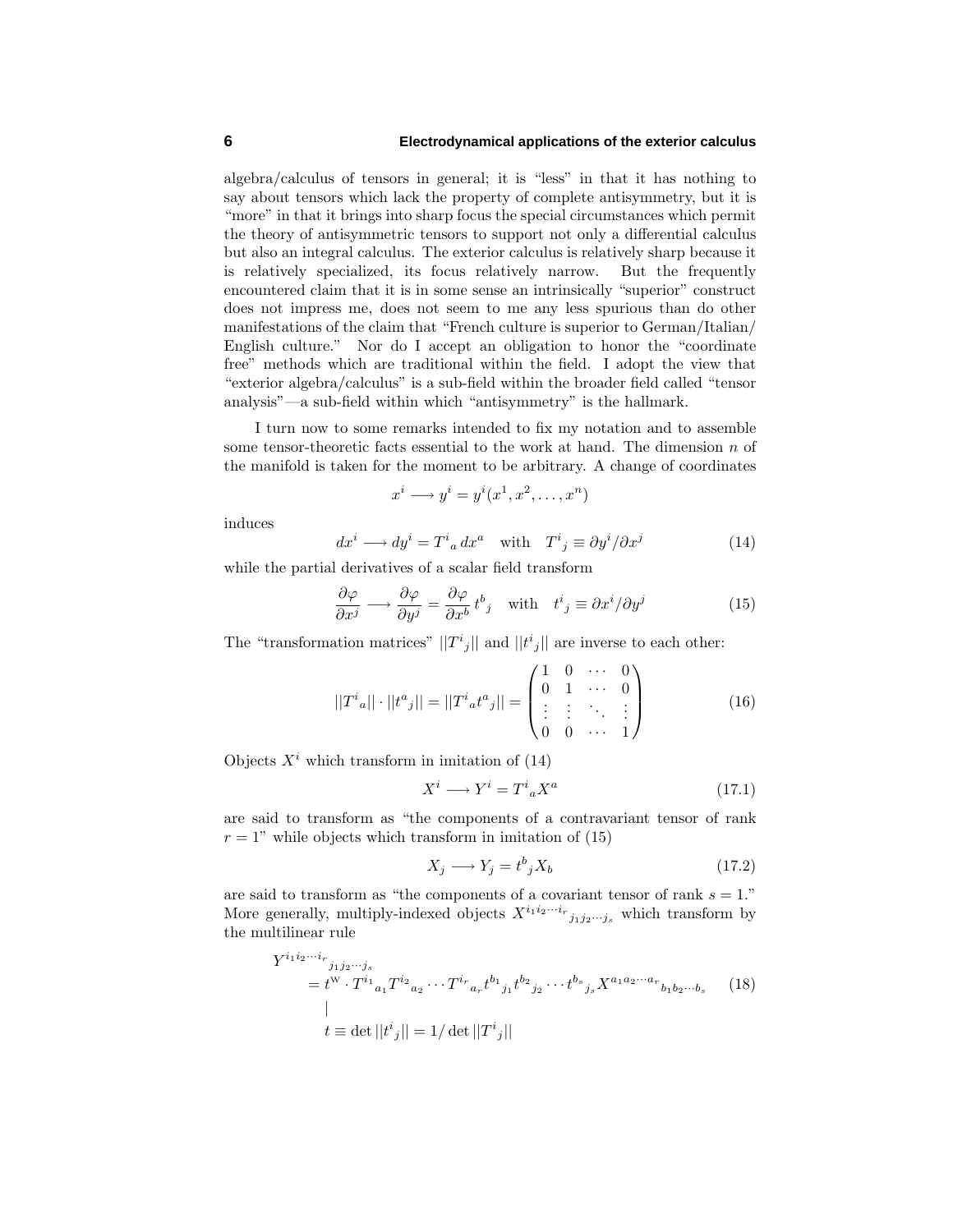## **Essentials of the exterior calculus 7**

are said to transform as "the components of a mixed tensor densityof contravariant rank *r*, covariant rank *s* and weight *W*." The transformation rule (18) gives back (17.1) in the special case  $\{r, s; W\} = \{1, 0; 0\}$ , and it gives back (17.2) in the case {0*,* 1; 0}.

Latent in  $(18)$  are certain universally available tensorial objects of which insofar as the exterior calculus is our objective—we have immediate need, objects which are "universally available" in that their definitions and properties entail the introduction of no additional apparatus (no metric connection, no affine connection). The simplest of these objects comes into being as follows: Let  $X^i_j$  be number-valued, defined as follows

$$
X^{i}{}_{j} \equiv \begin{cases} 1 & \text{if } i = j \\ 0 & \text{otherwise} \end{cases}
$$
 (19)

and let  $X^i_{j}$  transform as a tensor density of weight  $W = 0$ . It follows then from (18) by (16) that the righthand side of (19) serves also to describe  $Y^i{}_j$ ; i.e., that the second-rank object thus defined transforms by numerical invariance. It is "Kronecker's tensor," standardly denoted  $\delta^i_j$ . Consider next the object (of contravariant rank equal to its dimensionality:  $r = n$ )

$$
X^{i_1 i_2 \cdots i_n} \equiv \begin{cases} \text{sgn}\begin{pmatrix} i_1 & i_2 & \cdots & i_n \\ 1 & 2 & \cdots & n \end{pmatrix} & \text{if } i_1 i_2 \cdots i_n \text{ are distinct} \\ 0 & \text{otherwise} \end{cases} \tag{20.1}
$$

It follows then from  $(18)$  that the object thus defined transforms by numerical invariance provided we set  $W = +1$ . It is the "contravariant Levi-Civita tensor density," denoted  $\varepsilon^{i_1 i_2 \cdots i_n}$  and notable for its total *antisymmetry*. By the same line of argument

$$
X_{j_1 j_2 \cdots j_n} \equiv \begin{cases} \text{sgn}\begin{pmatrix} 1 & 2 & \cdots & n \\ j_1 & j_2 & \cdots & j_n \end{pmatrix} & \text{if } j_1 j_2 \cdots j_n \text{ are distinct} \\ 0 & \text{otherwise} \end{cases}
$$
 (20.2)

transforms by numerical invariance provided we set  $W = -1$ ; it is the "covariant" Levi-Civita tensor density," standardly denoted  $\epsilon_{j_1 j_2 \cdots j_n}$ .<sup>3</sup> It becomes apparent upon a moment's reflection that one can write

$$
\epsilon_{j_1 j_2 \cdots j_n} = \begin{vmatrix}\n\delta^1_{j_1} & \delta^1_{j_2} & \cdots & \delta^1_{j_n} \\
\delta^2_{j_1} & \delta^2_{j_2} & \cdots & \delta^2_{j_n} \\
\vdots & \vdots & \ddots & \vdots \\
\delta^n_{j_1} & \delta^n_{j_2} & \cdots & \delta^n_{j_n}\n\end{vmatrix}
$$

<sup>&</sup>lt;sup>3</sup> Note carefully the distinction between  $\varepsilon$  and  $\epsilon$ . Though typographically slight, it signals a mathematical distinction which is anything but slight. The covariant tensor (density)  $\epsilon_{j_1 j_2 \cdots j_n}$  was, by the way, encountered already (case  $n = 4$ ) in connection with the construction of  $\tilde{F}_{\mu\nu}$ .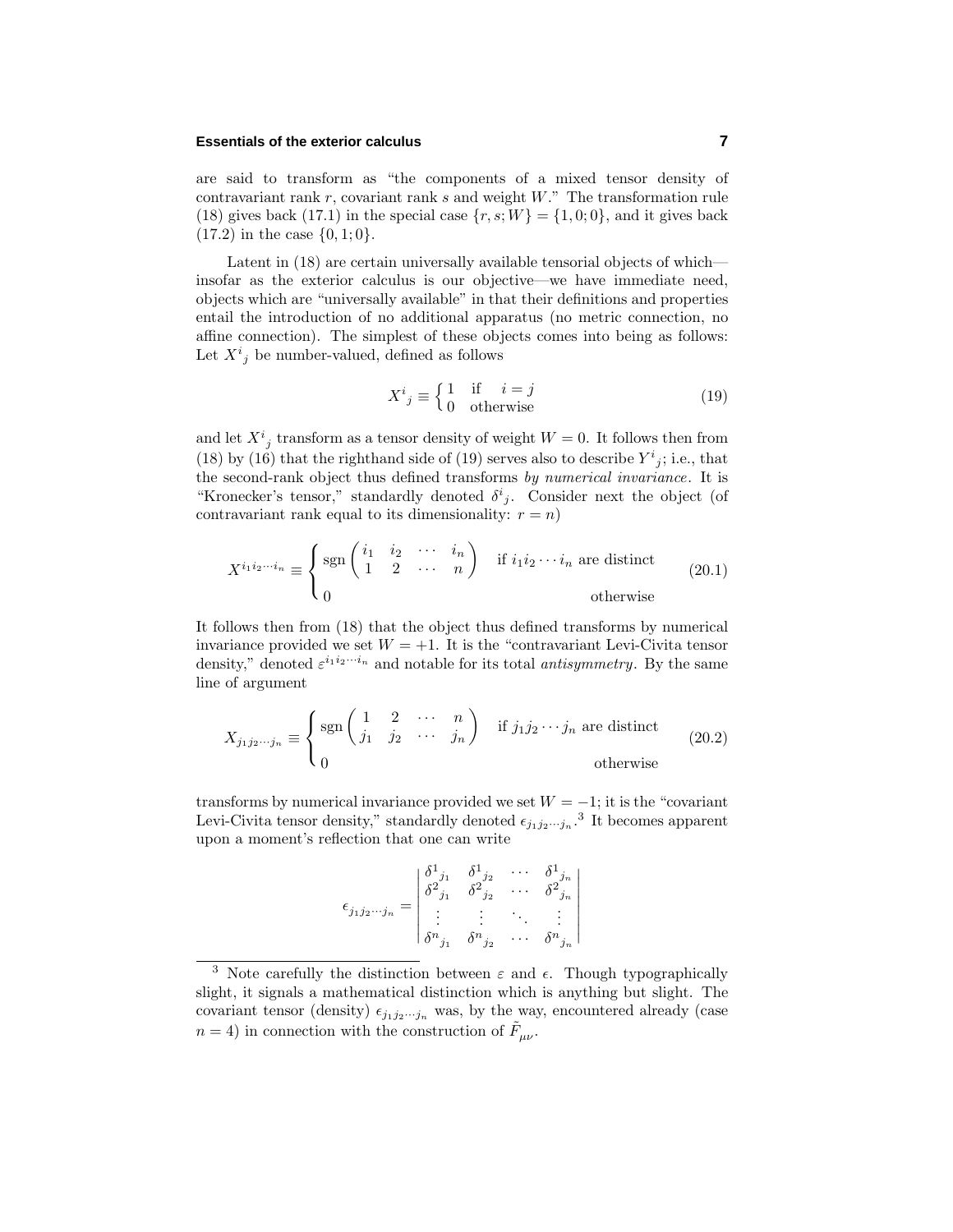and (more generally)

$$
\varepsilon^{i_1 i_2 \cdots i_n} \epsilon_{j_1 j_2 \cdots j_n} = \begin{vmatrix} \delta^{i_1}{}_{j_1} & \delta^{i_1}{}_{j_2} & \cdots & \delta^{i_1}{}_{j_n} \\ \delta^{i_2}{}_{j_1} & \delta^{i_2}{}_{j_2} & \cdots & \delta^{i_2}{}_{j_n} \\ \vdots & \vdots & \ddots & \vdots \\ \delta^{i_n}{}_{j_1} & \delta^{i_n}{}_{j_2} & \cdots & \delta^{i_n}{}_{j_n} \end{vmatrix}
$$
\n
$$
\equiv \delta^{i_1 i_2 \cdots i_n}{}_{j_1 j_2 \cdots j_n} \tag{21}
$$

Equation  $(21)$  sets up an interrelationship among all the numerically invariant objects thus far assembled, and serves to define the (doublyantisymmetric and numerically invariant) "generalized Kronecker tensor" of mixed rank  $r = s = n$ and weight  $W = 0$ . By explicit calculation one easily obtains

$$
\delta^{i_1 i_2 a}{}_{j_1 j_2 a} = \begin{vmatrix}\n\delta^{i_1}{}_{j_1} & \delta^{i_1}{}_{j_2} \\
\delta^{i_2}{}_{j_1} & \delta^{i_2}{}_{j_2}\n\end{vmatrix} \equiv \delta^{i_1 i_2}{}_{j_1 j_2}
$$
\n
$$
\delta^{i_1 a_1 a_2}{}_{j_1 a_1 a_2} = 2 \cdot \delta^{i_1}{}_{j_1}
$$
\n
$$
\delta^{a_1 a_2 a_3}{}_{a_1 a_2 a_3} = 3 \cdot 2
$$

and thus gains insight into the origin and meaning of the following general contraction formula:

$$
\varepsilon^{i_1 \cdots i_{n-m} a_1 \cdots a_m} \epsilon_{j_1 \cdots j_{n-m} a_1 \cdots a_m} = \delta^{i_1 \cdots i_{n-m} a_1 \cdots a_m}{}_{j_1 \cdots j_{n-m} a_1 \cdots a_m}
$$
\n
$$
= m! \cdot \delta^{i_1 \cdots i_{n-m}}{}_{j_1 \cdots j_{n-m}} \tag{22}
$$

In (22) we encounter for the first time the entire population of (weightless, doubly antisymmetric and numerically invariant) generalized Kronecker tensors of various ranks:  $1 \le r = s = (n - m) \le n$ . It follows easily from (22) that

$$
\delta^{i_1\cdots i_p}{}_{a_1\cdots a_p}\delta^{a_1\cdots a_p}{}_{j_1\cdots j_p} = p! \cdot \delta^{i_1\cdots i_p}{}_{j_1\cdots j_p} \tag{23}
$$

If  $X^{i_1 \cdots i_p}$  are the components of a tensor **X** then

$$
A^{i_1\cdots i_p} \equiv \frac{1}{p!} \delta^{i_1\cdots i_p}{}_{a_1\cdots a_p} X^{a_1\cdots a_p}
$$

are the components of a tensor **A** of the same rank and weight which it is natural to call the "antisymmetric part" of **X**. From (23) it follows that "extraction of the antisymmetric part is a projective process." While **X** lives in a vector space

$$
\mathcal{V}^p \equiv \overbrace{\mathcal{V} \times \mathcal{V} \times \cdots \mathcal{V}}^{p \text{ times}}
$$

of  $n^p$  dimensions, its antisymmetric part **A** lives in an invariant subspace

$$
\mathcal{A}^p \equiv \overbrace{\mathcal{V} \land \mathcal{V} \land \cdots \mathcal{V}}^{p \text{ times}} \equiv \land^p \mathcal{V} \quad \subseteq \quad \mathcal{V}^p
$$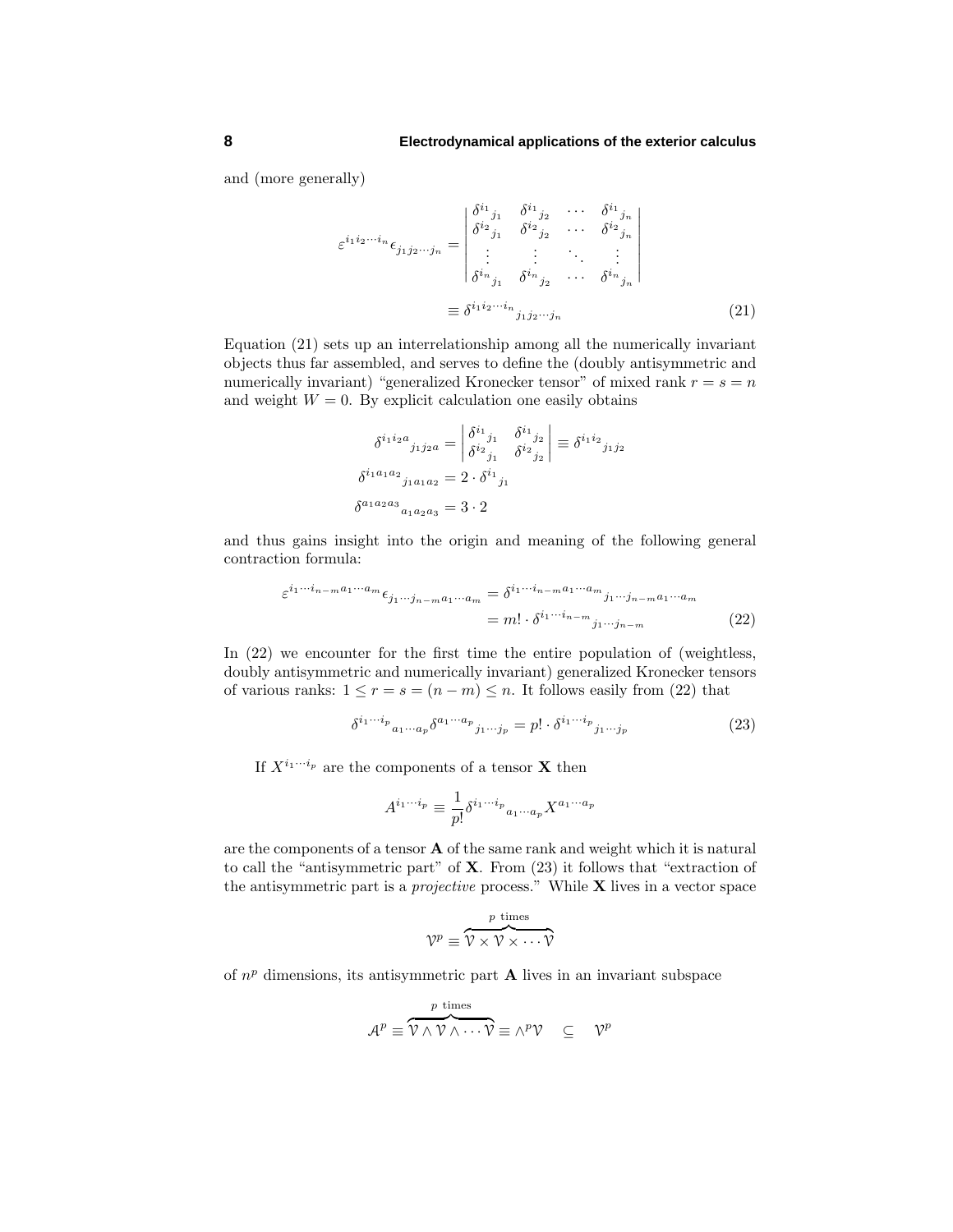## **Essentials of the exterior calculus 9**

of  $\binom{n}{p}$  dimensions.<sup>4</sup>

Now—but only now—we assume  $V$  to be an inner product space. More particularly, we assume ourselves to be in possession of a (symmetric non-singular) "metric connection" with components  $g_{ij}(x^1, x^2, \ldots, x^n)$ , and by this means to be empowered to manipulate indices (i.e., to set up an associations of the type  $X^i \longleftrightarrow X_i : X_i = g_{ia} X^a$ , etc.). In particular, we are empowered to manipulate the indices which decorate the numerically invariant tensors and tensor densities encountered in the preceeding paragraph. Bydefinition

$$
g \equiv \det ||g_{ij}|| = g_{1a_1}g_{2a_2}\cdots g_{na_n} \varepsilon^{a_1 a_2 \cdots a_n}
$$

whence

$$
g \cdot \epsilon_{i_1 i_2 \cdots i_n} = g_{i_1 a_1} g_{i_2 a_2} \cdots g_{i_n a_n} \varepsilon^{a_1 a_2 \cdots a_n} \equiv \varepsilon_{i_1 i_2 \cdots i_n} \tag{24}
$$

from which it follows (since  $\epsilon_{i_1 i_2 \cdots i_n}$  has weight  $W = -1$  and  $\varepsilon_{i_1 i_2 \cdots i_n}$  has weight  $W = +1$ ) that

*g* is a scalar density of weight  $W = +2$ 

It follows also from (24) that, while the values of  $\varepsilon^{i_1 i_2 \cdots i_n}$  range universally on  ${-1, 0, +1}$ , the values of  $\varepsilon_{i_1 i_2 \cdots i_n}$  range contingently on  ${-g, 0, +g}$ , and—to say the same thing another way—while the values of  $\epsilon_{i_1 i_2 \cdots i_n}$  range universally<br>on  $\{-1,0,+1\}$ , the values of  $\epsilon^{i_1 i_2 \cdots i_n}$  range contingently on  $\{-g^{-1},0,+g^{-1}\}$ .

If **A** is an antisymmetric tensor density of contravariant rank *p* and weight *W* then

$$
A^{\star}_{i_1\cdots i_{n-p}} \equiv \frac{1}{p!} \sqrt{g} \,\epsilon_{i_1\cdots i_{n-p}a_1\cdots a_p} A^{a_1\cdots a_p} \tag{25}
$$

serves to define the action  $\mathbf{A} \longrightarrow \star \mathbf{A}$  of the "Levi-Civita  $\star$  operator."  $\star \mathbf{A}$ has (owing to the presence of the  $\sqrt{g}$ -factor) the same weight as **A** but is of complementary rank (i.e., of covariant rank  $n - p$ ). Note that (25) draws only weakly (i.e., only *via* the "scalar density connection"  $\sqrt{g}$ ) upon the resources latent in the metric connection  $g_{ij}$ . The action  $\mathbf{A} \longrightarrow \mathbf{A}$  of the "Hodge  $\ast$ operator"—defined by

$$
A^*{}_{i_1\cdots i_{n-p}} \equiv \frac{1}{p!} \sqrt{g} \,\epsilon_{i_1\cdots i_{n-p}}{}^{a_1\cdots a_p} A_{a_1\cdots a_p} \tag{26}
$$

—makes, on the other hand, full use of those resources. It follows from (26) and even more transparently from  $(25)$ —that

$$
**\mathbf{A} = (-)^{p(n-p)}\mathbf{A} = \begin{cases} -\mathbf{A} & \text{if } n \text{ is even and } p \text{ is odd} \\ +\mathbf{A} & \text{otherwise} \end{cases}
$$
(27)

<sup>4</sup> It would be quite natural at this point to define and develop the properties of the so-called "wedge product" **P**  $\land$  **Q**, where **P**  $\in$  *A*<sup>*p*</sup> and **Q**  $\in$  *A*<sup>*q*</sup> entail **P** ∧ **Q** ∈  $A^{p+q}$  with  $p + q \leq n$ . I prefer, however, to await the specifically electrodynamical motivation which will arise in §10. See the footnote on p. 50.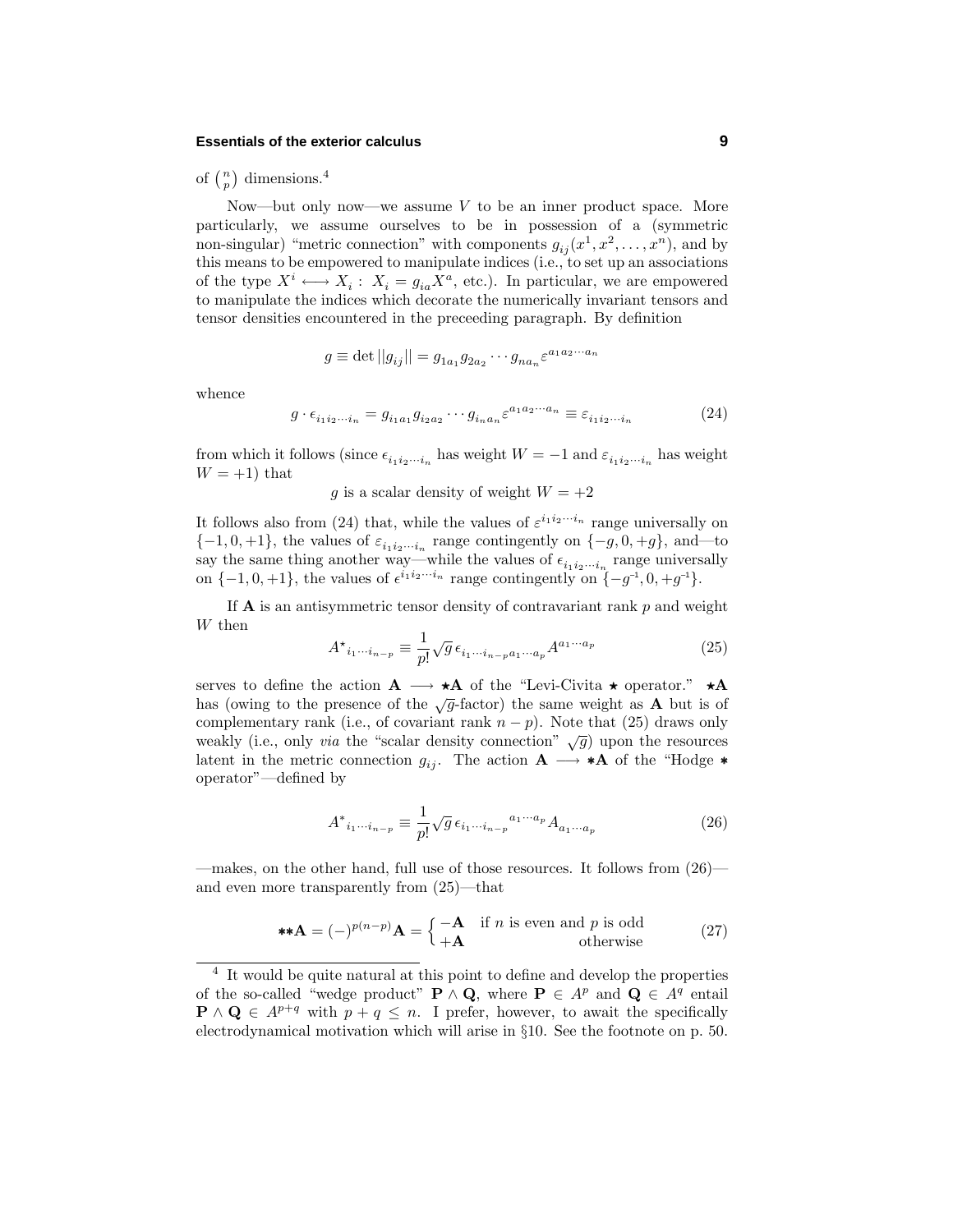## **10 Electrodynamical applications of the exterior calculus**

In the language standard to exterior algebra—language which at this point becomes useful to us—our "fully antisymmetric covariant tensors of rank p" are called "p-forms" (subject to a weight restriction which derives its motivation not from algebra but from the calculus: see below). The p-form **A** lives in the space  $\wedge^p$ V of dimension  $\binom{n}{p}$ , while its companion **\*A** lives in a space  $\wedge^{n-p}$ V of that same dimension:  $\binom{n}{n-p} = \binom{n}{p}$ . But it is (except in some specially-constructed contexts—analogs of the physicists' "Fock space") permissible to conflate **A** and  $*{\bf A}$  —to contemplate constructions such as  ${\bf A} + *{\bf A}$ , and statements such as  $A = *A$  —only if those tensors have the *same* rank (and weight). This entails  $n = 2p$ , in which case (27) becomes

$$
\ast \ast \mathbf{A} = (-)^{p^2} \mathbf{A} = \begin{cases} -\mathbf{A} & \text{if } n = 2p \text{ and } p \text{ is odd} \\ +\mathbf{A} & \text{if } n = 2p \text{ and } p \text{ is even} \end{cases}
$$
(28)

It is interesting to observe in this connection that the identity

$$
\mathbf{A} = \frac{1}{2}(\mathbf{A} + \mathbf{*A}) + \frac{1}{2}(\mathbf{A} - \mathbf{*A})
$$

serves to resolve **A** into its "self-dual" and "antiself-dual" components only when  $p$  is itself even; when  $p$  is odd it becomes on these grounds sometimes more natural to speak not of ∗ but of *i*∗.

Turning now from algbra to calculus, let us (for illustrative purposes) look to the transform properties of the partial derivatives  $X_{ij,k} \equiv \partial X_{ij}/\partial x^k$  of a covariant tensor  $X_{ij}$  of arbitrary weight *W*:

$$
X_{ij} \longrightarrow Y_{ij} = \left| \frac{\partial x}{\partial y} \right|^{W} \frac{\partial x^{a}}{\partial y^{i}} \frac{\partial x^{b}}{\partial y^{j}} X_{ab}
$$

Immediately

$$
Y_{ij,k} = \frac{\partial x^c}{\partial y^k} \frac{\partial}{\partial x^c} \left\{ \left| \frac{\partial x}{\partial y} \right|^W \frac{\partial x^a}{\partial y^i} \frac{\partial x^b}{\partial y^j} X_{ab} \right\}
$$
  

$$
= \left| \frac{\partial x}{\partial y} \right|^W \frac{\partial x^a}{\partial y^i} \frac{\partial x^b}{\partial y^j} \frac{\partial x^c}{\partial y^k} X_{ab,c} + X_{ab} \frac{\partial}{\partial y^k} \left\{ \left| \frac{\partial x}{\partial y} \right|^W \frac{\partial x^a}{\partial y^i} \frac{\partial x^b}{\partial y^j} \right\} \qquad (29)
$$
  
unwelcome term

In the absence of the "unwelcome term" (29) would assert—quite independently of any appeal to the assumed antisymmetry of  $X_{ij}$  —that the  $X_{ij,k}$ transform tensorially. And the unwelcome term does in fact vanish under some special circumstances; it vanishes spontaneously if the coordinate transformation  $x(y) \leftarrow y$  is linear, and it vanishes by contrivance if in place of  $X_{ij,k}$  one writes (relative to some prescribed "affine connection") the "covariant derivative"  $X_{i,j,k}$ . In the exterior calculus one proceeds, however, otherwise; one "antisymmetrizes" to kill the offending term. The argument runs as follows: we have

unwelcome term = 
$$
X_{ab} \left| \frac{\partial x}{\partial y} \right|^W \left\{ \frac{\partial^2 x^a}{\partial y^k \partial y^i} \frac{\partial x^b}{\partial y^j} + \frac{\partial x^a}{\partial y^i} \frac{\partial^2 x^b}{\partial y^k \partial y^j} + W \frac{\partial x^a}{\partial y^i} \frac{\partial x^b}{\partial y^j} \frac{\partial}{\partial y^k} \log \left| \frac{\partial x}{\partial y} \right| \right\}
$$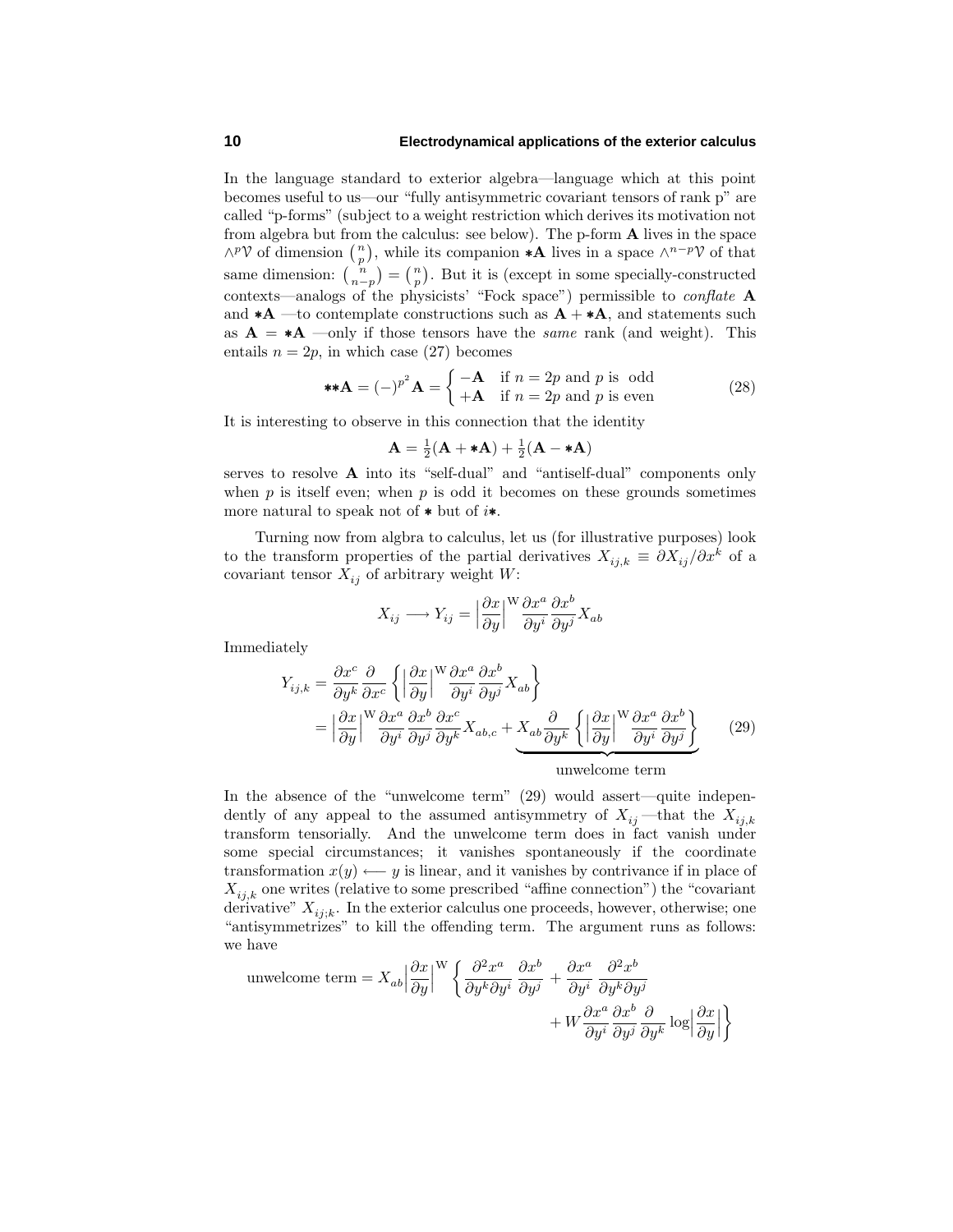## **Essentials of the exterior calculus 11**

Antisymmetricization (i.e., summing over the signed permutations of  $\{i, j, k\}$ ) kills the first two of the three terms in braces by virtue of the symmetry of the second derivative:  $\partial^2/\partial y^i \partial y^j = \partial^2/\partial y^j \partial y^i$ . We obtain

$$
(Y_{ij} - Y_{ji})_{,k} + (Y_{jk} - Y_{kj})_{,i} + (Y_{ki} - Y_{ik})_{,j}
$$
\n
$$
= \left| \frac{\partial x}{\partial y} \right|^{W} \left\{ \frac{\partial x^{a}}{\partial y^{i}} \frac{\partial x^{b}}{\partial y^{j}} \frac{\partial x^{c}}{\partial y^{k}} - \frac{\partial x^{a}}{\partial y^{j}} \frac{\partial x^{b}}{\partial y^{i}} \frac{\partial x^{c}}{\partial y^{k}}
$$
\n
$$
+ \frac{\partial x^{a}}{\partial y^{j}} \frac{\partial x^{b}}{\partial y^{k}} \frac{\partial x^{c}}{\partial y^{i}} - \frac{\partial x^{a}}{\partial y^{k}} \frac{\partial x^{b}}{\partial y^{j}} \frac{\partial x^{c}}{\partial y^{i}}
$$
\n
$$
+ \frac{\partial x^{a}}{\partial y^{k}} \frac{\partial x^{b}}{\partial y^{j}} - \frac{\partial x^{a}}{\partial y^{i}} \frac{\partial x^{b}}{\partial y^{j}} \frac{\partial x^{c}}{\partial y^{j}} \right\} X_{ab,c}
$$
\n
$$
+ W \cdot \left| \frac{\partial x}{\partial y} \right|^{W} X_{ab} \left\{ \frac{\partial x^{a}}{\partial y^{i}} \frac{\partial x^{b}}{\partial y^{j}} \frac{\partial x^{c}}{\partial y^{k}} - \frac{\partial x^{a}}{\partial y^{j}} \frac{\partial x^{b}}{\partial y^{i}} \frac{\partial x^{b}}{\partial y^{k}}
$$
\n
$$
+ \frac{\partial x^{a}}{\partial y^{j}} \frac{\partial x^{b}}{\partial y^{k}} \frac{\partial x^{c}}{\partial y^{j}} - \frac{\partial x^{a}}{\partial y^{k}} \frac{\partial x^{b}}{\partial y^{j}} \frac{\partial x^{c}}{\partial y^{i}}
$$
\n
$$
+ \frac{\partial x^{a}}{\partial y^{k}} \frac{\partial x^{b}}{\partial y^{j}} \frac{\partial x^{b}}{\partial y^{j}} - \frac{\partial x^{a}}{\partial y^{k}} \frac{\partial x^{b}}{\partial y^{j}} \frac{\partial x^{c}}{\partial y^{j}}
$$
\n
$$
= \left| \frac{\partial x}{\partial y} \right|^{W} \frac{\partial x^{a}}{\partial y^{j}} \frac{\partial x^{c}}{\partial y^{j}} \left\{ (X_{ab} - X_{ba})_{,c} + (X_{bc} - X_{cb})_{,a} + (X_{ca} - X
$$

We note with interest that if one writes

 $X_{ij} = \frac{1}{2}(X_{ij} + X_{ji}) + \frac{1}{2}(X_{ij} - X_{ji}) \equiv$  symmetric part + antisymmetric part then it is only the antisymmetric parts of  $X_{ij}$  and  $Y_{ij}$  which enter into the construction of  $(30)$ . And that unrestricted tensoriality is achieved if one assumes **X** to be weightless:  $W = 0$ . Equation (30) then reads

$$
(Y_{ij} - Y_{ji})_{,k} + (Y_{jk} - Y_{kj})_{,i} + (Y_{ki} - Y_{ik})_{,j}
$$
  
= 
$$
\frac{\partial x^a}{\partial y^i} \frac{\partial x^b}{\partial y^j} \frac{\partial x^c}{\partial y^k} \left\{ (X_{ab} - X_{ba})_{,c} + (X_{bc} - X_{cb})_{,a} + (X_{ca} - X_{ac})_{,b} \right\}
$$

The implication is that, if  $X_{jk}$  is a weightless tensor, then  $\partial_i X_{jk}$  in general does not—but its antisymmetrized companion  $A_{ijk} \equiv \frac{1}{2} \delta_{ijk}{}^{abc} \partial_a X_{bc}$  invariably does—transform tensorially. Enlarging upon such experience, one defines the "exterior derivative of a p-form" to be the antisymmetrization of the ordinary derivative. More specifically: if **A** is an n-dimensional p-form (if, that is to say, its components  $A_{i_1 i_2 \cdots i_p}$  are totally antisymmetric, and transform as a tensor density of weight  $W = 0$ ) then

$$
\mathbf{d}\mathbf{A} \prec \frac{1}{p!} \delta_{i_1 i_2 \cdots i_{p+1}}^{b a_1 \cdots a_p} \partial_b A_{a_1 \cdots a_p} \tag{31}
$$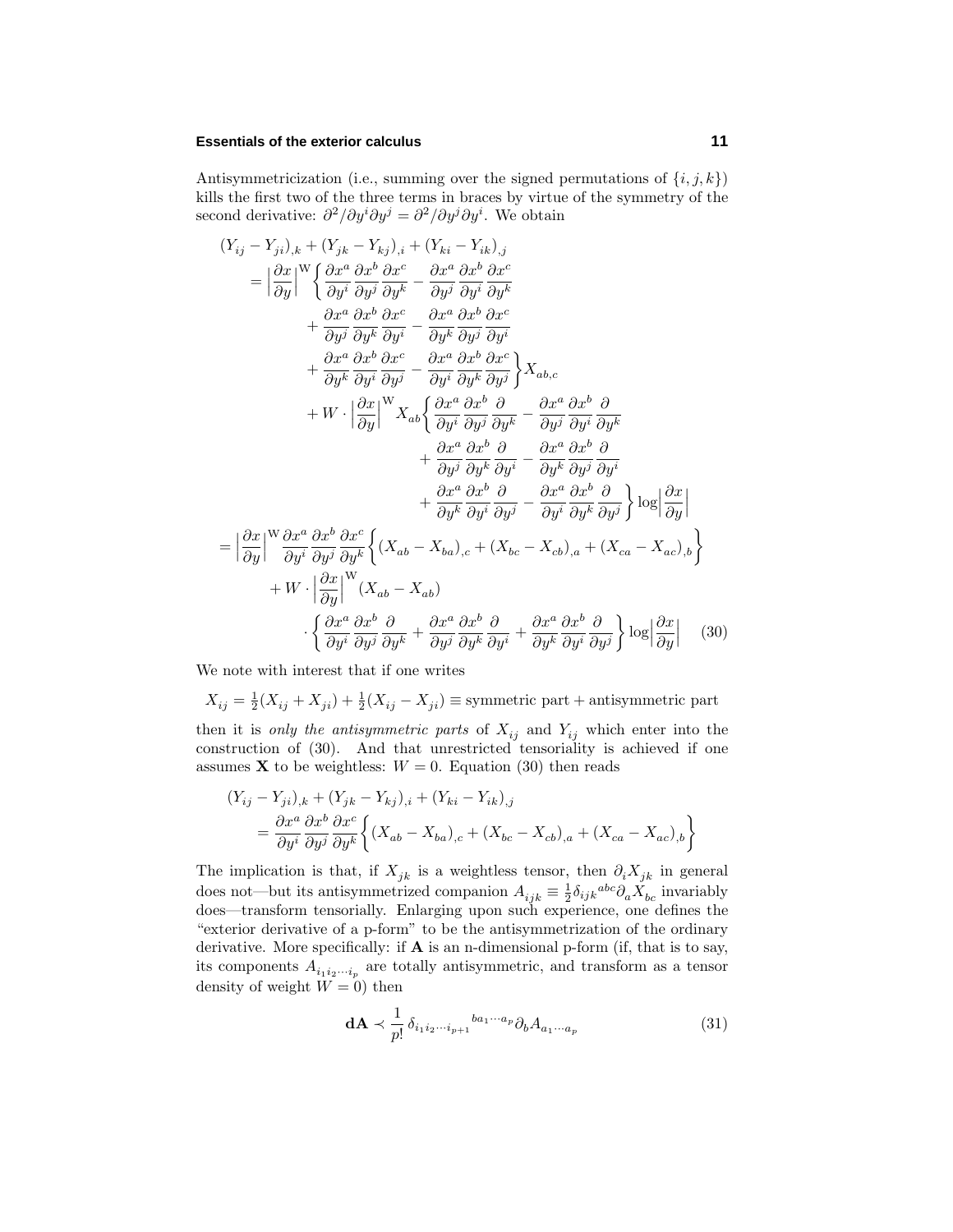where (as henceforth) I use  $\prec$  to mean "is the p-form whose components are given by." If **A** lives in  $\wedge^p \mathcal{V}$  then **dA** lives in  $\wedge^{p+1} \mathcal{V}$  but if  $p = n$  then the construction (31) becomes meaningless; formally, if  $\mathbf{A} \in \wedge^n \mathcal{V}$  then  $d\mathbf{A} = \mathbf{0}$ . By an easy argument<sup>5</sup>

$$
\mathbf{d}^2 \mathbf{A} \prec \frac{1}{p!} \delta_{i_1 \cdots i_{p+2}}{}^{b_1 b_2 a_1 \cdots a_p} \frac{\partial^2}{\partial x^{b_1} \partial x^{b_2}} A_{a_1 \cdots a_p}
$$

which vanishes by virtue of the  $b_1b_2$ -symmetry of the 2<sup>nd</sup> derivative:  $\mathbf{d}^2 = \mathbf{0}$ .

∗ and **d** collectivelyexhaust the "operational alphabet" of the exterior calculus, and since

 $\star \star \sim 1$  and **dd** = **0** (32)

the only"words" constructable from them are snippets from the string

## ···∗**d**∗**d**∗**d**∗**d**∗**d**∗**d**∗**d**∗ ···

The 1<sup>st</sup>-order differential operators available to the theory are four in number:

|  | <b>d</b> : sends p-forms $\longrightarrow$ $(p+1)$ -forms        |        |
|--|------------------------------------------------------------------|--------|
|  | *d : sends p-forms $\longrightarrow$ $(n-p-1)$ -forms            | (33.1) |
|  | $\mathbf{d*}$ : sends p-forms $\longrightarrow$ $(n-p+1)$ -forms |        |
|  | $\star d\star$ : sends p-forms $\longrightarrow$ $(p-1)$ -forms  |        |

The available 2nd-order differential operators are also four in number:

|  | $d*d$ : sends p-forms $\longrightarrow$ $(n-p)$ -forms                |                  |        |
|--|-----------------------------------------------------------------------|------------------|--------|
|  | $\ast \mathbf{d} \ast \mathbf{d}$ : sends p-forms $\longrightarrow$   | $p\text{-forms}$ | (33.2) |
|  | $\mathbf{d} * \mathbf{d} *$ : sends p-forms $\longrightarrow$         | $p\text{-forms}$ |        |
|  | $\ast d \ast d \ast : \text{ sends } p\text{-forms } \longrightarrow$ | $(n-p)$ -forms   |        |

Operators of type ···∗**d**∗**d**∗**d**∗**d**∗**d**∗**d**∗**d** annihilate *n*-forms, but for *p<n* achieve the cycle

*p* → *p* + 1 → *n* − *p* − 1 → *n* − *p* → *p* ···

while operators of the type ···∗**d**∗**d**∗**d**∗**d**∗**d**∗**d**∗**d**∗ promptlyannihilate 0-forms, but for  $p > 0$  achieve

*p* → *n* − *p* → *n* − *p* + 1 → *p* - 1 → *p* ···

 $5$  See ELECTRODYNAMICS 1972 p. 164 for the details. The argument hinges on the identity

$$
\delta^{i_1\cdots i_{p+q}}{}_{j_1\cdots j_p a_1\cdots a_q}\delta^{a_1\cdots a_q}{}_{k_i\cdots k_q}=q!\delta^{i_1\cdots i_{p+q}}{}_{j_1\cdots j_p k_1\cdots k_q}
$$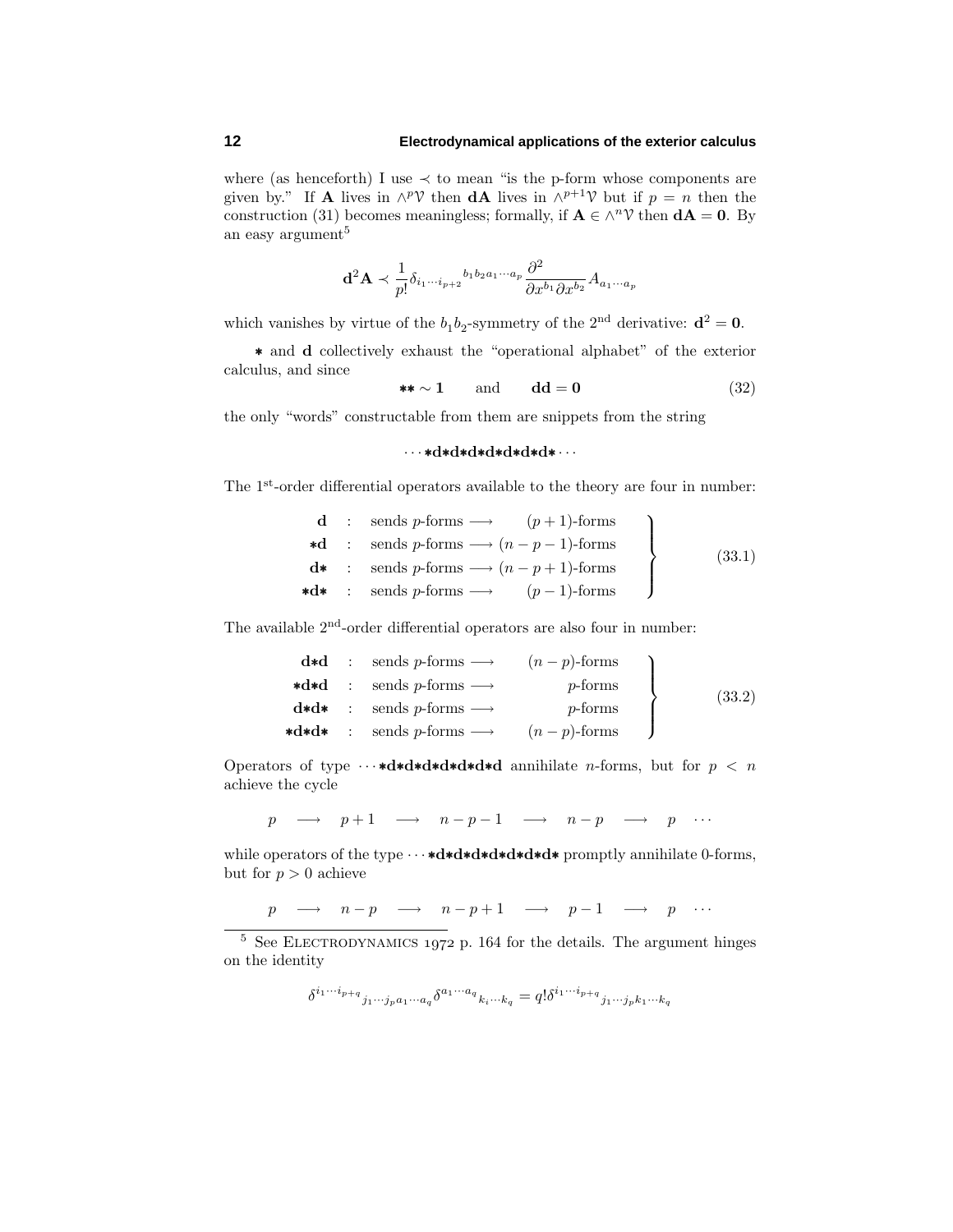## **Schrodinger ¨ 's catalog 13**

It has been my experience that argument involving such operator sequences is greatly facilitated by use of diagrams of the following design:



FIGURE 1: A "Wheeler diagram," illustrative here of the action on a *p*-form of the operator sequence ∗**d**∗.

**4. Catalog of "accidentally tensorial" derivative constructions**. In Classical ELECTRODYNAMICS  $(1980)$  I was motivated to assemble (at pp. 174–176) a short catalog of "accidentally tensorial derivative constructs." Each of the objects listed in that catalog (see below) is assembled byapplication of ordinary *∂*-processes to a tensor of specified type, and tensoriality is (in all cases but one) achieved by"luckycancellations;" in no case is appeal made to the imposition of (linearity) restrictions upon  $x \rightarrow y = y(x)$ , and in no case is the "covariant" derivative" concept invoked. My catalog was in the first instance inspired by the discussion which appears on pp.  $22-24$  of E. Schrödinger's elegant monograph Space-time Structure (Cambridge, 1954). My objective here will be to show that the "accidentally tensorial derivative constructs" here in question spring naturally and in a unified way (in the company of many others) from the exterior calculus—a fact of which Schrödinger himself appears to have been unaware.

> If  $\varphi$  is a scalar field of weight  $W = 0$  then  $\varphi_i \equiv \partial_i \varphi$ transforms as a (weightless) vector field.

In exterior terminology this amounts simply to the statement that if  $\varphi$  is a 0-form then  $d\varphi$  is a 1-form, with

$$
\mathbf{d}\boldsymbol{\varphi} \prec \delta_i{}^b \partial_b \boldsymbol{\varphi} = \partial_i \boldsymbol{\varphi}
$$

Clearly, the catalog speaks here simply of the familiar "gradient" of  $\varphi$ commonly notated  $\nabla \varphi$  —and achieves tensoriality independently of any kind of "cancellation" mechanism. The exterior calculus permits/invites us to speak now more generally about the "gradient of a *p*-form  $\mathbf{A}$ " ( $p = 0, 1, 2, \ldots, n - 1$ ) when we have in mind the  $(p+1)$ -form  $dA$ .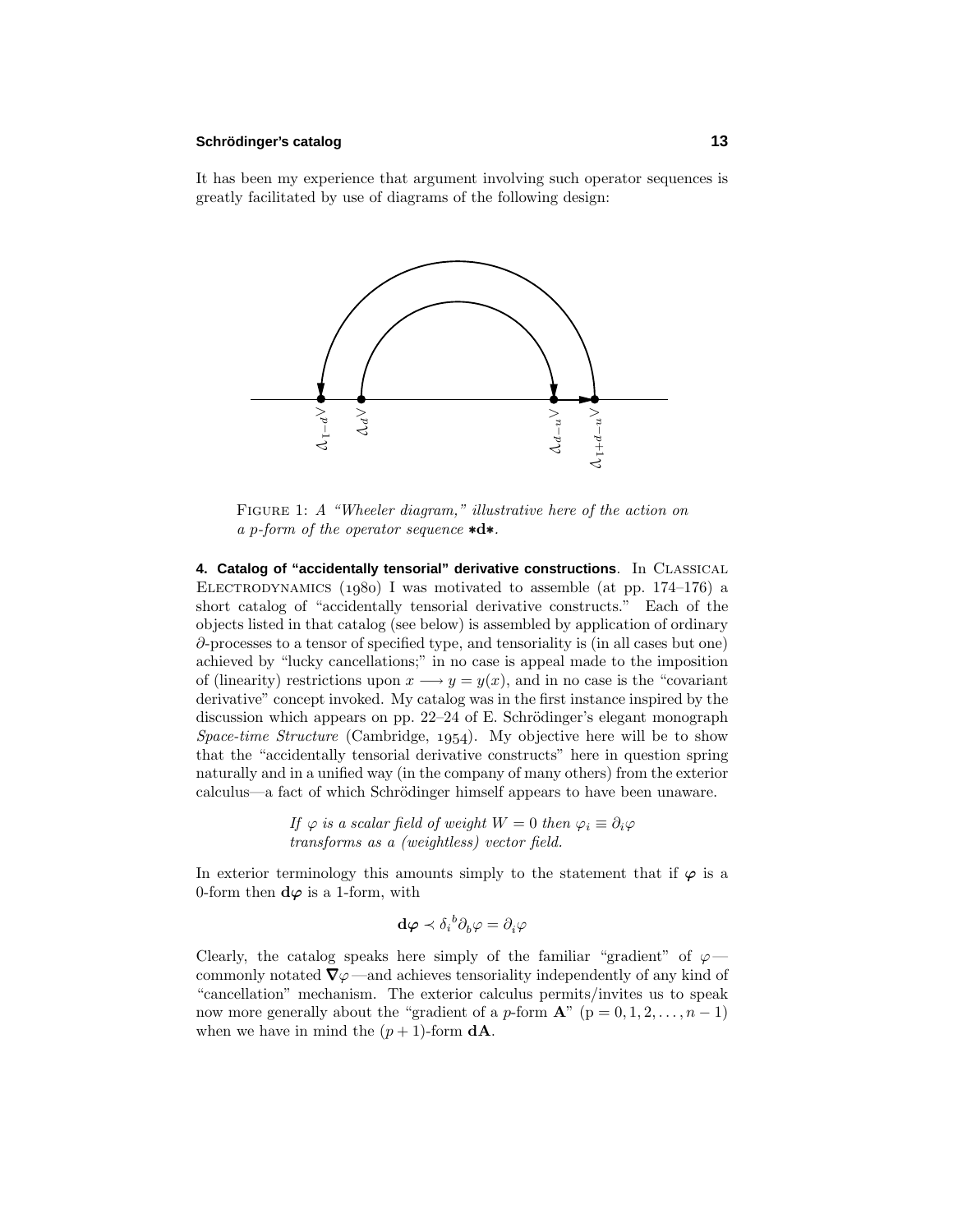## **14 Electrodynamical applications of the exterior calculus**

If  $V_i$  is a vector field of weight  $W = 0$  then  $V_{ij} \equiv$ *∂iV<sup>j</sup>* −*∂jV<sup>i</sup>* transforms as a (weightless) tensor field.

In exterior terminology this amounts to the statement that if  $V$  is a 1-form then **dV** is a 2-form, with

$$
\mathbf{dV} \prec \delta_{ij}{}^{ba} \partial_b V_a = \partial_i V_j - \partial_j V_i
$$

In Euclidean 3-space one standardly construes  $C_1 \equiv V_{23}$ ,  $C_2 \equiv V_{31}$  and  $C_3 \equiv V_{12}$ to be the components of the "curl" of the vector in question:  $\mathbf{C} = \nabla \times \mathbf{V}$ . It becomes natural on the basis of this remark to observe (i) that the presence of a (Euclidean) metric permits us to assign meaning to ∗, and (ii) in 3-space ∗ acts on 2-forms to yield 1-forms. We are led thus to examine

$$
\ast \mathbf{dV} \prec \frac{1}{2} \sqrt{g} \,\epsilon_i{}^{ab} (\partial_a V_b - \partial_b V_a) = \begin{cases} \partial_2 V_3 - \partial_2 V_3 & \text{for } i=1 \\ \partial_3 V_1 - \partial_1 V_3 & \text{for } i=2 \\ \partial_1 V_2 - \partial_2 V_1 & \text{for } i=3 \end{cases}
$$

where the equality exploits familiar special properties of the Euclidean metric. By extension, we allow ourselves to speak of the "curl of the *n*-dimensional *p*-form  $\mathbf{A}^n$  when we have in mind the  $(n - p - 1)$ -form  $\mathbf{*d}\mathbf{A}$ .

> If  $A_{ij}$  is an antisymmetric tensor field of weight  $W = 0$  then so also do the quantities  $A_{ijk}$  defined

$$
A_{ijk} \equiv \partial_i A_{jk} + \partial_j A_{ik} + \partial_k A_{ij}
$$

transform as a (weightless) tensor field.

We have already authenticated this claim in elaborate detail, in the motivational material which led us to (31). What we have here in hand is the lowest-order non-trivial instance of the exterior generalization of "gradient;" if **A** is a *p*-form then  $d\mathbf{A}$  is a  $(p+1)$ -form:

$$
\mathbf{A} \prec A_{ij} \Rightarrow \mathbf{d}\mathbf{A} \prec \frac{1}{2} \delta_{ijk}{}^{abc} \partial_a A_{bc}
$$
  
=  $\frac{1}{2} \{ (\partial_i A_{jk} - \partial_i A_{kj}) + (\partial_j A_{ki} - \partial_j A_{ik}) + (\partial_k A_{ij} - \partial_k A_{ji}) \}$   
=  $\partial_i A_{jk} + \partial_j A_{ki} + \partial_k A_{ij}$ 

If  $V^i$  is a vector density of weight  $W = 1$  then  $V = \partial_i V^i$  transforms as a scalar density of weight  $W = 1$ .

Implicit here is the claim that if  $W \neq 1$  then  $\partial_i V^i$  does not tranform tensorially. The reason physicists are so successful in their general disregard of the weight restriction is that they work typically in situations where  $x \rightarrow y = y(x)$  has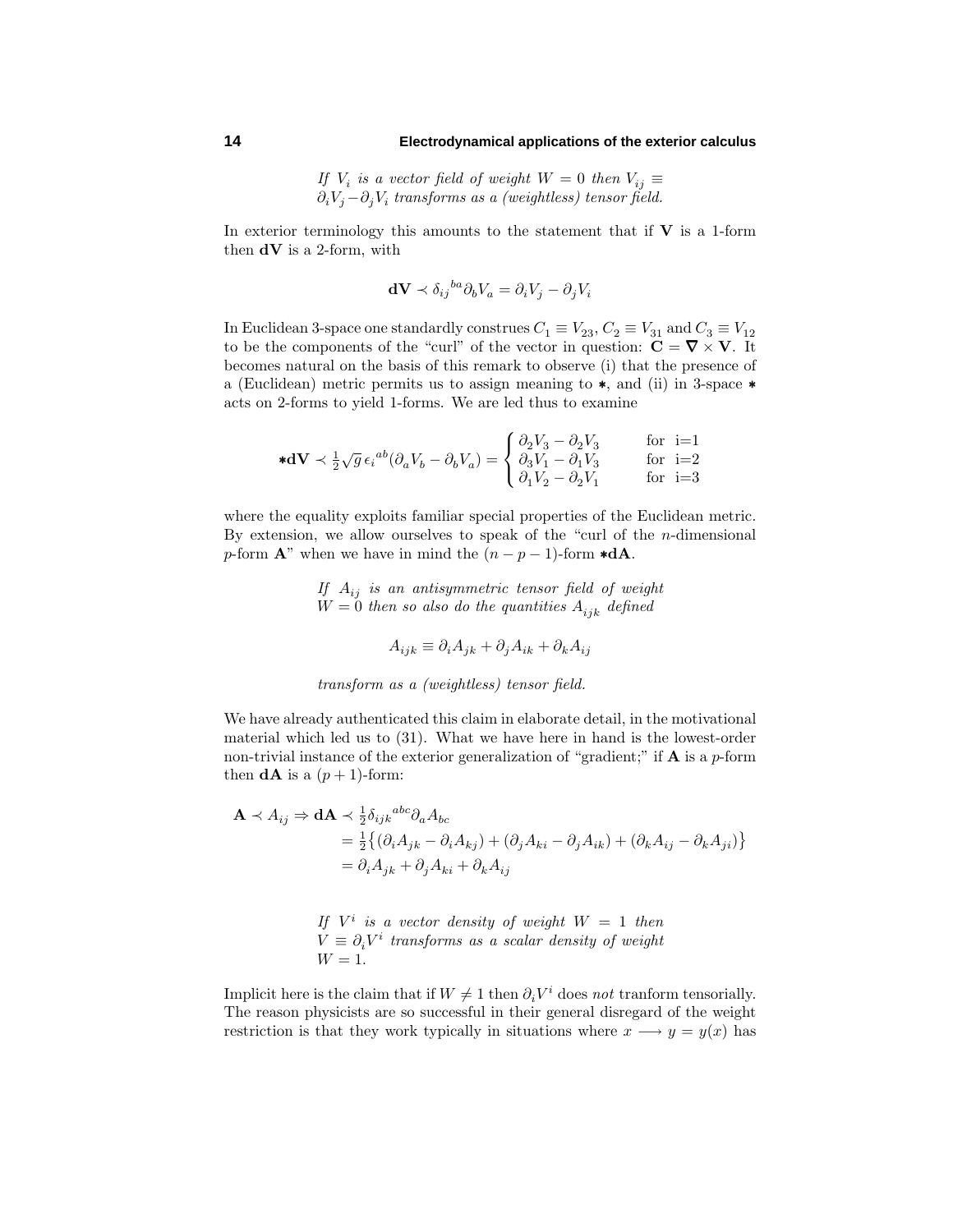## **Schrodinger ¨ 's catalog 15**

such a specialized character as to render invisible the complications typical of the general case; reverting to the notation of (30) we discover that

$$
Y^i=\Big|\frac{\partial x}{\partial y}\Big|^{\mathcal{W}}\frac{\partial y^i}{\partial x^a}X^a\Rightarrow Y^i{}_{,i}=\Big|\frac{\partial x}{\partial y}\Big|^{\mathcal{W}}\bigg\{X^a{}_{,a}+(W-1)X^a\frac{\partial}{\partial x^a}\log\Big|\frac{\partial x}{\partial y}\Big|\bigg\}
$$

which shows clearly both the origin of the weight restriction and the condition which must be satisfied to preserve tensoriality when that restriction is violated. To construct the "divergence" is by a derivative process  $V \longrightarrow \nabla \cdot V$  to construct a scalar from a vector. The exterior calculus supplies onlyone means to achieve such an objective; it is  $\mathbf{A} \longrightarrow \mathbf{A} \mathbf{A}$ , which sends *p*-forms into  $(p-1)$ -forms  $(0 < p \leq n)$ . Explicitly we have (by straightforward calculation in the case  $p = 1$ ; for the details see ELECTRODYNAMICS (1972)) p. 168 or specialize the general result achieved at (38 )below)

$$
* \mathbf{d} * \mathbf{A} \prec (-)^{n-1} \frac{1}{\sqrt{g}} \frac{\partial}{\partial x^a} \big( \sqrt{g} \, A^a \big)
$$

It is interesting in the light of this result to recall (see p. 145 of the notes just cited) that on a metrically connected manifold (with affine connection taken therefore to be the Christoffel connection) the "covariant divergence" of a vector densityof weight *W* is given by

$$
X^{a}{}_{;a} = \frac{1}{\sqrt{g^{1-W}}} \frac{\partial}{\partial x^{a}} \left(\sqrt{g^{1-W}} X^{a}\right) = \begin{cases} X^{a}{}_{,a} & \text{when } W = 1 \\ \frac{1}{\sqrt{g}} \frac{\partial}{\partial x^{a}} \left(\sqrt{g} X^{a}\right) & \text{when } W = 0 \end{cases}
$$

and that in the exterior calculus  $A^i$  is in fact assumed to be weightless (causing  $V^i \equiv \sqrt{q} A^i$  to have weight  $W = 1$ ). But what to make of the peculiar sign factor  $(-)^{n-1}$ ? This is a question to which I will soon return.

> If  $A^{ij}$  is a an antisymmetric tensor density then  $A^j \equiv \partial_i A^{ij}$  transforms as a vector density if  $W =$ 1, but not otherwise.

This provides again an instance of  $\mathbf{A} \longrightarrow \mathbf{A} \mathbf{A}$ , but with  $p = 2$ ; details can be extracted from a general result soon to be developed.

My account of the "exterior origins of Schrödinger's catalog" is now complete. It becomes natural, on the basis of the preceeding discussion, to contemplate associations of the form

$$
\text{grad} \qquad \longleftrightarrow \qquad \mathbf{d} \tag{34.1}
$$

$$
\text{curl} \qquad \longleftrightarrow \qquad \text{*d} \tag{34.2}
$$

$$
\pm \text{ div} \qquad \longleftrightarrow \qquad \star \mathbf{d} \star \tag{34.3}
$$

But those tentative associations would provide (vast) generalizations of some familiar notions, and generalization/bootstrapping is an inherentlyambiguous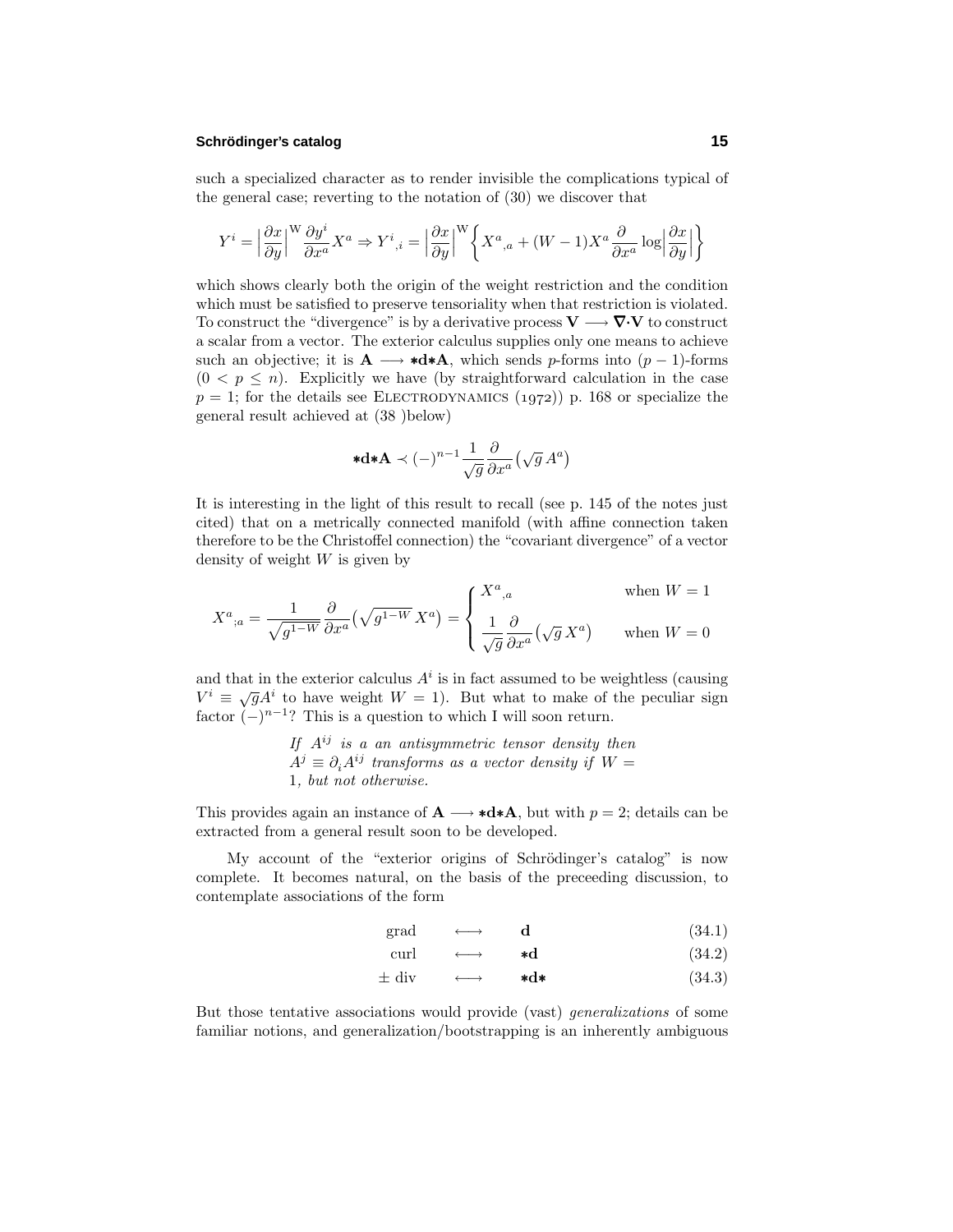process. We have encountered no evidence that sign ambiguities attach to the generalized meanings of "grad" and "curl," but do have reason to suppose that a factor of the form  $(-)^{f(n,p)}$  may properly enter into the exterior definition of "div." It is to that problem that I will in a moment turn. But even in advance of its resolution we are (by(32) placed)in position to write

$$
curl \cdot grad \qquad \longleftrightarrow \qquad \ast d \cdot d = 0 \tag{35.1}
$$

$$
\text{div curl} \qquad \longleftrightarrow \qquad \ast \mathbf{d} \ast \cdot \ast \mathbf{d} = \mathbf{0} \tag{35.2}
$$

and thus to give much-generalized meaning to a pair of familiar identites identities which are the source of all the "potentials" encountered in physical applications.

I turn now to some detailed calculation the results of which will prove useful in a variety of connections, but which are intended mainly to clarify the sign ambiguity which attaches at  $(34.3)$  to the generalized definition of "div." The discussion will serve also to illustrate the elementarytedium characteristic of some exterior-algebraic calculation (though in the main the exterior calculus is notable for the painless swiftness with which it leads to its elegant results). We proceed from prior definitions which I here repeat: if  $A$  is an *n*-dimensional *p*-form, then

$$
\mathbf{A} \prec \frac{1}{p!} \sqrt{g} \,\epsilon_{i_1 \cdots i_{n-p} a_1 \cdots a_p} A^{a_1 \cdots a_p} \tag{36}
$$

and

$$
\mathbf{d}\mathbf{A} \prec \frac{1}{p!} \delta_{i_1 i_2 \cdots i_{p+1}}^{b a_1 \cdots a_p} \partial_b A_{a_1 \cdots a_p} \tag{37}
$$

So (rolling up our sleeves)

$$
\mathbf{d} \cdot \mathbf{A} \prec \frac{1}{(n-p)!} \delta_{j_i \cdots j_{n-p+1}} b a_1 \cdots a_{n-p} \partial_b \frac{1}{p!} \sqrt{g} \epsilon_{a_1 \cdots a_{n-p} k_1 \cdots k_p} A^{k_1 \cdots k_p}
$$

$$
= \frac{1}{p! (n-p)!} \delta_{j_i \cdots j_{n-p+1}} b a_1 \cdots a_{n-p} \epsilon_{a_1 \cdots a_{n-p} k_1 \cdots k_p} \partial_b \left(\sqrt{g} A^{k_1 \cdots k_p}\right)
$$

$$
\ast d \ast A \prec \frac{1}{p!(n-p)!(n-p+1)!} \sqrt{g}
$$
  
\n
$$
\cdot \epsilon_{i_1 \cdots i_{p-1}} i^{i_1 \cdots j_{n-p+1}} \delta_{j_i \cdots j_{n-p+1}} b a_1 \cdots a_{n-p} \epsilon_{a_1 \cdots a_{n-p} k_1 \cdots k_p} \partial_b (\sqrt{g} A^{k_1 \cdots k_p})
$$
  
\n
$$
= \frac{1}{p!(n-p)!} \sqrt{g} \epsilon_{i_1 \cdots i_{p-1}} b a_1 \cdots a_{n-p} \epsilon_{a_1 \cdots a_{n-p} k_1 \cdots k_p} \partial_b (\sqrt{g} A^{k_1 \cdots k_p})
$$
  
\n
$$
= \frac{1}{p!(n-p)!} \sqrt{g} (-)^{p-1} \epsilon_{b i_1 \cdots i_{p-1} a_1 \cdots a_{n-p}} (-)^{p(n-p)}
$$
  
\n
$$
\cdot \underbrace{\epsilon^{k_1 \cdots k_p a_1 \cdots a_{n-p}}}_{=} \frac{\partial^b (\sqrt{g} A_{k_1 \cdots k_p})}{\partial^b (\sqrt{g} A_{k_1 \cdots k_p})}
$$

Drawing now upon (23) we obtain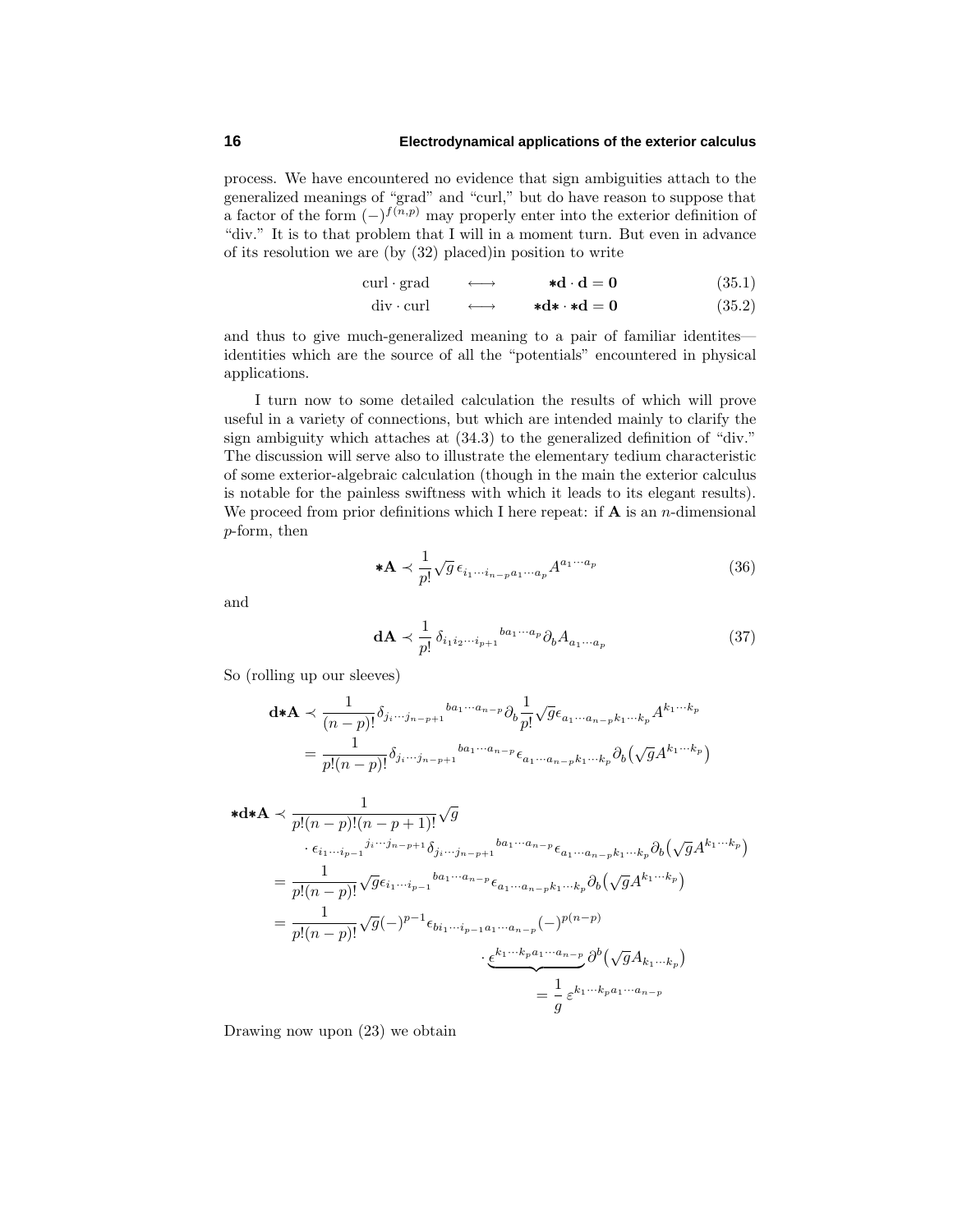## **Exterior integral calculus 17**

$$
= (-)^{p(n-p)+p-1} \frac{1}{p!} \frac{1}{\sqrt{g}} \delta_{bi_1 \cdots i_{p-1}}{}^{k_1 \cdots k_p} \partial^b (\sqrt{g} A_{k_1 \cdots k_p})
$$
  

$$
= (-)^{p(n-p)} \frac{1}{p!} \frac{1}{\sqrt{g}} \delta_{i_1 \cdots i_{p-1} b}{}^{k_1 \cdots k_p} \partial^b (\sqrt{g} A_{k_1 \cdots k_p})
$$
(38)

which gives back the result previously quoted in the case  $p = 1$ . The implication appears to be<sup>6</sup> that in place of  $(34.3)$  we should adopt the sharper association

div 
$$
\longleftrightarrow
$$
  $(-)^{f(n,p)} \star d \star$  with  $f(n,p) \equiv p(n-p)$  (39)

We have observed that the second order differential operators ∗**d**∗**d** and **d**∗**d**∗ both yield *p*-forms when applied to *p*-forms. We are in position now to sharpen that observation. In *n*-dimensional theoryone has frequent occasion to speak of the "laplacian" of a scalar field, with this intention:

 $\text{lap} \longrightarrow \text{div} \cdot \text{grad}$ 

and in 3-dimensional theory one has occasional need of the "vector laplacian"

 $\text{lap} \longrightarrow \text{grad} \cdot \text{div} - \text{curl} \cdot \text{curl}$ 

It is a curious fact that "div  $\cdot$  grad" and "curl  $\cdot$  curl" are (up to an occasional sign) *identical* constructs in their exterior generalizations:

div · grad ←→ **∗d**\* · **d** = **\*d** · **\*d** ←→ curl · curl

Both, moreover, are distinct from grad · div ∼ **d** · ∗**d**∗ (which is moot when active upon 0-forms). An association of the form

 $\quad \longleftrightarrow \qquad \mathbf{d}*\mathbf{d} * + (-)^{p(n-p+1)}*\mathbf{d}* \mathbf{d}$ 

would conform (when *n* is arbitrary but  $p = 0$ , and in the case  $n = 3$ ,  $p = 1$ ) to our expectations in the particular cases discussed above, but to pursue the "lap definition problem" to a definitive conclusion would take me too far afield; having made my essential point, I drop the problem.

**5. Exterior integral calculus**. The statement  $dd = 0$  is known in the literature as the "Poincaré Lemma," and was seen at  $(32)$  to be almost trivial in its origin (though profound in its consequences). Not at all trivial—and certainlyno less consequential—is the celebrated

 $\overline{6}$  The reader who is curious about my use of a phrase so soft as "appears" to be" may wish to consult ELECTRODYNAMICS  $(1972)$  p. 170, where study of the inner products in  $\land^p$  relative to the metric structure induced by that of V leads to the concept of a differential operator "adjoint" to **d**. That operator turns out to be quite similar to the generalized "div" defined above, but to involve a somewhat different sign factor.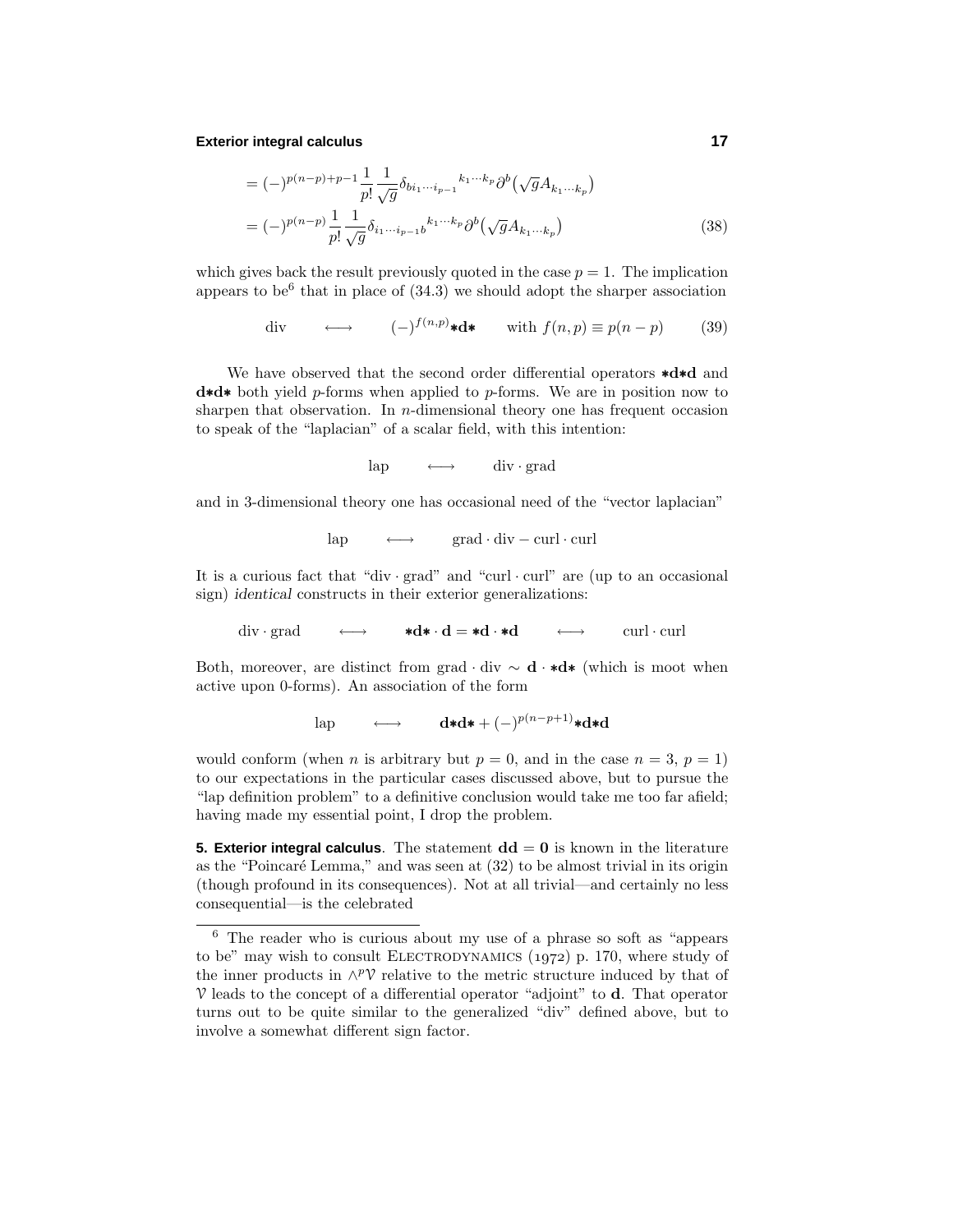CONVERSE OF THE POINCARÉ LEMMA: If  $A$  is a *p*-form  $(p \ge 1)$  with the property that  $dA = 0$  then there exists a  $(p-1)$ -form **F** such that  $A = dF$ .

**F** is determined onlyup to a "gauge transformation"

 $\mathbf{F} \longrightarrow \mathbf{F}' = \mathbf{F} + \mathbf{d}\mathbf{G}$  where **G** is an arbitrary (*p* − 2)-form

and—this is the amazing part!—can (under weak hypotheses, and up to gauge) be described explicitly:

$$
F_{i_1\cdots i_{p-1}}(x) = \int_0^1 A_{\alpha i_1\cdots i_{p-1}}(\tau x) x^{\alpha} \tau^{p-1} d\tau
$$
 (40)

where  $x \equiv (x^1, x^2, \ldots, x^n)$ .

In multivariable calculus courses one encounters integral identites of which the following are typical:

Green's Theorem:

\n
$$
\int \int_{R} \left( \frac{\partial Q}{\partial x} - \frac{\partial P}{\partial y} \right) dx dy = \oint_{\partial R} (P dx + Q dy)
$$
\nSTOKES' THEOREM:

\n
$$
\int \int_{D} \text{curl} \mathbf{A} \cdot d\mathbf{S} = \oint_{\partial D} \mathbf{A} \cdot d\mathbf{s}
$$
\nGauss' Theorem:

\n
$$
\int \int \int_{B} \text{div} \mathbf{A} \, dV = \int \int_{\partial B} \mathbf{A} \cdot d\mathbf{S}
$$

Here *R* is a region inscribed on the 2-dimensional plane, and  $\partial R$  is the curve which bounds it; *D* is an orientable "potato chip" suspended in 3-space, and *∂D* its bounding curve; *B* is a "bubble" suspended in 3-space, and *∂B* its bounding surface. Those identities and their multitudinous relatives and corollaries—of which

$$
\int \int \int_B \left\{ \phi \nabla^2 \psi - \psi \nabla^2 \phi \right\} dV = \int \int_{\partial B} \left\{ \phi \nabla \psi - \psi \nabla \phi \right\} d\mathbf{S}
$$

is typical—share with the

FUNDAMENTAL THEOREM OF THE CALCULUS: 
$$
\int_{a}^{b} \frac{df}{dx} dx = f(b) - f(a)
$$

the following architecture:

$$
\int_{n\text{-dimensional region }R}
$$
  
differential region *R*  
= 
$$
\int_{(n-1)\text{-dimensional boundary } \partial R \text{ of } R}
$$

It was applied mathematics which motivated the discoveryand development of this population of integral relations (Green, Stokes—and in this connection also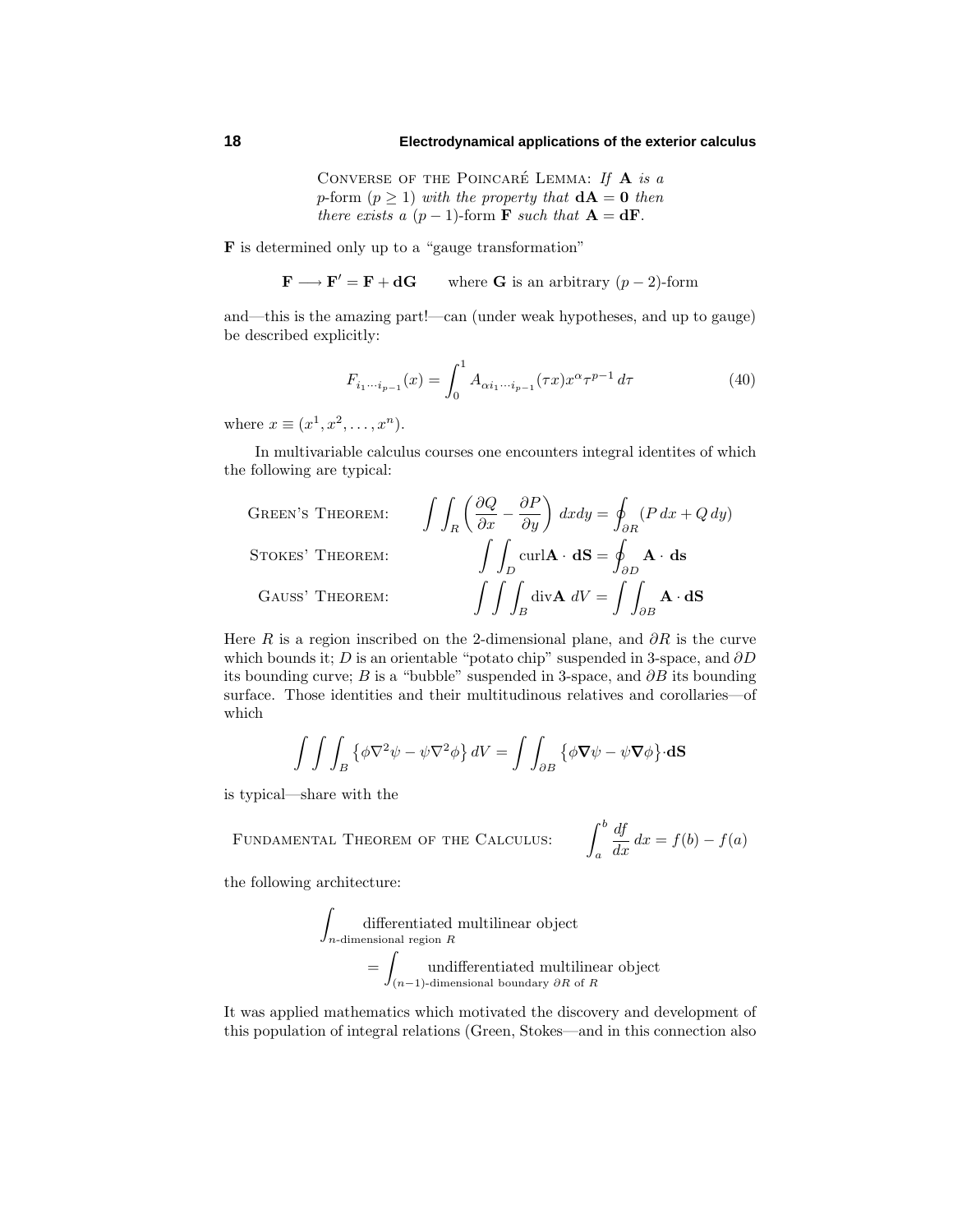## **Exterior integral calculus 19**

Gauss and Newton—were physicists!), but it was mathematics of a purer stripe (Poincaré, working in  $1887$ ) that led to the insight that all the statements here in question are but particular instances of a single statement of vast generality, a statement to which the exterior calculus gives most natural voice:

Poincaré's version of Stokes Theorem: 
$$
\int_R d\mathbf{A} = \int_{\partial R} \mathbf{A} \qquad (41)
$$

Here **A** is an *n*-dimensional ( $p-1$ )-form, and  $\partial R$  is the  $(p-1)$ -dimensional boundary of an orientable *p*-dimensional region  $R$  in *n*-space. But **A** has no longer quite the meaning it has had heretofore; it has acquired the character of a "differential form" (and it was in anticipation of this development—basic to the theoryof integration, but irrelevant in other contexts—that the "*p*-form" terminology was devised); if, for example,  $n = 3$  then " $\bf{A}$  is a 1-form" means

$$
\mathbf{A} = A_1 \, dx^1 + A_2 \, dx^2 + A_3 \, dx^3
$$

"**A** is a 2-form" means

$$
\begin{aligned} \mathbf{A} &= \frac{1}{2}(A_{12} - A_{12}) \, dx^1 dx^2 + \frac{1}{2}(A_{23} - A_{32}) \, dx^2 dx^3 + \frac{1}{2}(A_{31} - A_{13}) \, dx^3 dx^1 \\ &= \frac{1}{2!} A_{ij} \, dx^i \wedge dx^j \\ &= -dx^j \wedge dx^i \end{aligned}
$$

while "**A** is a 3-form" means

$$
\mathbf{A} = \frac{1}{6} (A_{123} + A_{231} + A_{312} - A_{321} - A_{123} - A_{213}) dx^1 dx^2 dx^3
$$
  
=  $\frac{1}{3!} A_{ijk} dx^i \wedge dx^j \wedge dx^k$ 

and more generally

"**A** is an *n*-dimensional *p*-form" means  $\mathbf{A} = \frac{1}{p!} A_{i_1 i_2 \cdots i_p} dx^{i_1} \wedge dx^{i_2} \wedge \cdots \wedge dx^{i_p}$ 

with indices ranging on  $\{1, 2, ..., n\}$ . Poincare's generalized formulation (41) of Stokes' theorem is established bya line of argument which it best serves my expository purpose to illustrate in a special case. Let  $A$  be an *n*-dimensional 1-form:  $\mathbf{A} = A_i dx^i$  where the functions  $A_i \equiv A_i(x) \equiv A_i(x^1, x^2, \dots, x^n)$  are given. And let **B** be the 2-form  $\mathbf{B} \equiv \mathbf{d}\mathbf{A} = \frac{1}{2}B_{ij}(x) dx^i \wedge dx^j$  with  $B_{ij} =$  $\partial_i A_j - \partial_j A_i$ . *R* is a 2-dimensional "potato chip" in *n*-space which we will (without essential loss of generality) assume contains the origin as one of its interior points. Think of *R* as a "distorted disk" upon which we have inscribed a correspondingly "distorted polar coordinate system"  $\{\tau, \varphi\}$  in such a way that the origin lies at  $\tau = 0$  and  $\partial R$  is achieved by setting  $\tau = 1$ ; more particulary,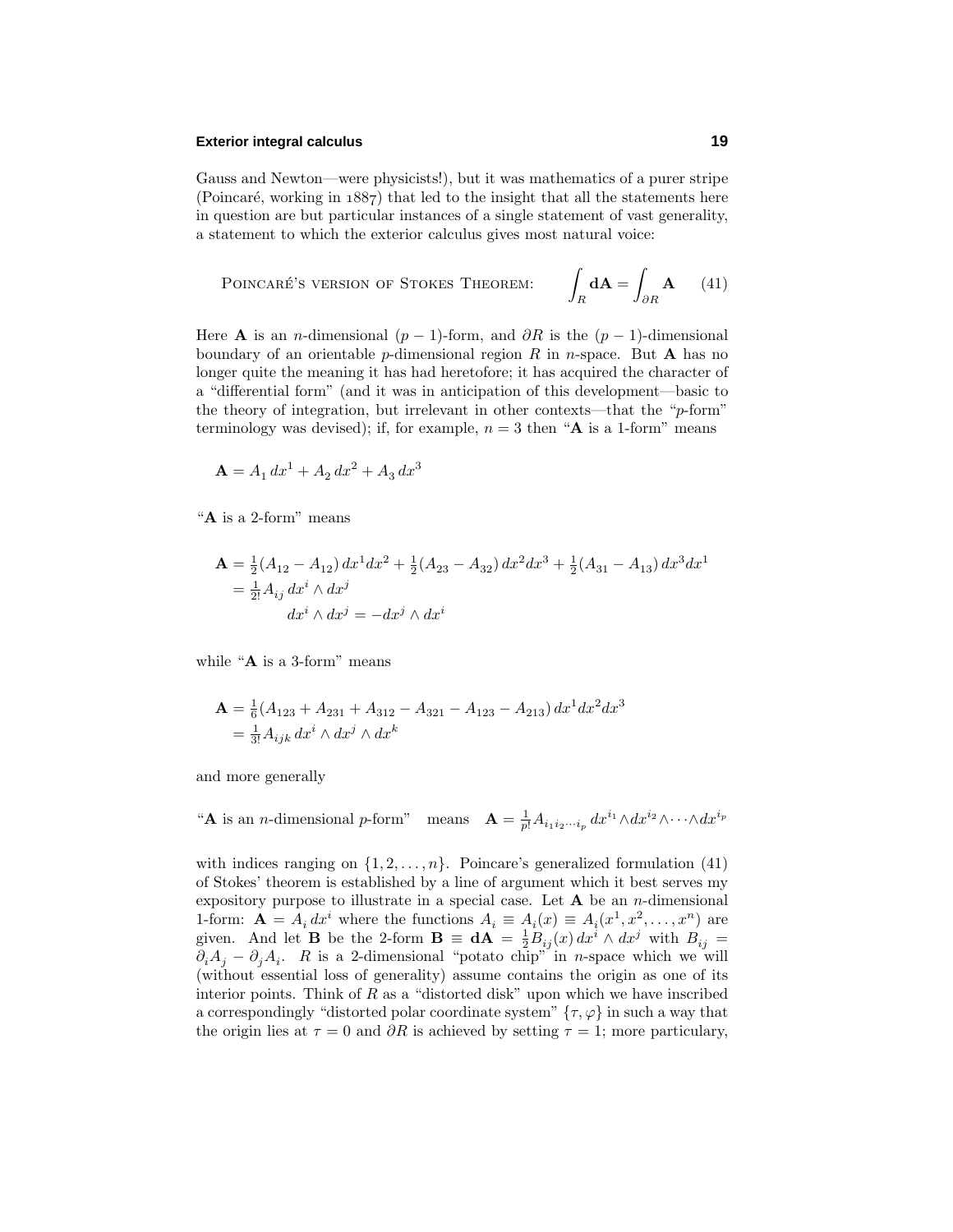write  $x^i = \tau \cdot \xi^i(\varphi)$ . Then

$$
\int_{R} \mathbf{dA} \equiv \frac{1}{2} \int_{R} B_{ij}(x) dx^{i} \wedge dx^{j}
$$
\n
$$
dx^{i} \wedge dx^{j} = \left(\frac{\partial x^{i}}{\partial \tau} d\tau + \frac{\partial x^{i}}{\partial \varphi} d\varphi\right) \wedge \left(\frac{\partial x^{j}}{\partial \tau} d\tau + \frac{\partial x^{j}}{\partial \varphi} d\varphi\right)
$$
\n
$$
= \left(\frac{\partial x^{i}}{\partial \tau} \frac{\partial x^{j}}{\partial \varphi} - \frac{\partial x^{i}}{\partial \varphi} \frac{\partial x^{j}}{\partial \tau}\right) d\tau \wedge d\varphi
$$
\n
$$
= \tau \left(\xi^{i} \frac{\partial \xi^{j}}{\partial \varphi} - \xi^{j} \frac{\partial \xi^{i}}{\partial \varphi}\right) d\tau \wedge d\varphi
$$
\n
$$
= \int \underbrace{\left\{\int_{0}^{1} B_{ij}(\tau\xi(\varphi))\tau\xi^{i}(\varphi) d\tau\right\}}_{= A_{j}(\xi(\varphi))} \underbrace{\frac{\partial \xi^{j}}{\partial \varphi}}_{= A_{j}(\xi(\varphi))} d\varphi
$$
\n
$$
= \int_{\partial R} A_{j} dx^{j} \equiv \int_{\partial R} \mathbf{A}
$$
\n49. The solution is available by  $\mathbf{dB} = \mathbf{0}$ .

which is precisely the result we sought to establish. This lovely argument which by straightforward adjustment serves to establish  $(41)$  in the general case—hinges critically on  $(40)$ , and shows the generality of  $(41)$  to be in fact coextensive with that of (40). One is not surprised to learn that it is the handiwork of the leading topologist of his day, and the inventor of the so-called "integral invariants"<sup>7</sup> of classical mechanics. For more elaborate discussion and many illustrative examples I refer the reader to my ELECTRODYNAMICS  $(1972)$ , and to the publications cited there. Here myobjective has been simplyto make clear the meaning of (41) and to capture the flavor of the argument upon which it rests. And to support this general observation:

The tensor concept supports an elaborate differential calculus, but only in the presence of a "complete antisymmetry" assumption does it support also an integral calculus. This fact can be traced to the circumstance that mensuration theory is founded upon an essentially determinental (therefore antisymmetric) construct; the volume *V* of the tetrahedron whose vertices lie (relative to a cartesian frame) at  $\{\boldsymbol{x}_0, \boldsymbol{x}_1, \boldsymbol{x}_2, \boldsymbol{x}_3\}$  is given, after all, by

$$
V_{3\text{-dimensional simplex}} = \frac{1}{3!} \begin{vmatrix} 1 & x_0 & y_0 & z_0 \\ 1 & x_1 & y_1 & z_1 \\ 1 & x_2 & y_2 & z_2 \\ 1 & x_3 & y_3 & z_3 \end{vmatrix}
$$
  
=  $\frac{1}{3!} \begin{vmatrix} x_1 & y_1 & z_1 \\ x_2 & y_2 & z_2 \\ x_3 & y_3 & z_3 \end{vmatrix}$  when  $\boldsymbol{x}_0$  lies at the origin

<sup>&</sup>lt;sup>7</sup> See H. Goldstein, *Classical Mechanics* (1951)  $\S$ 8.3 and the cautionary footnote which appears on p. 403 of Goldstein's  $2<sup>nd</sup>$  edition (1980).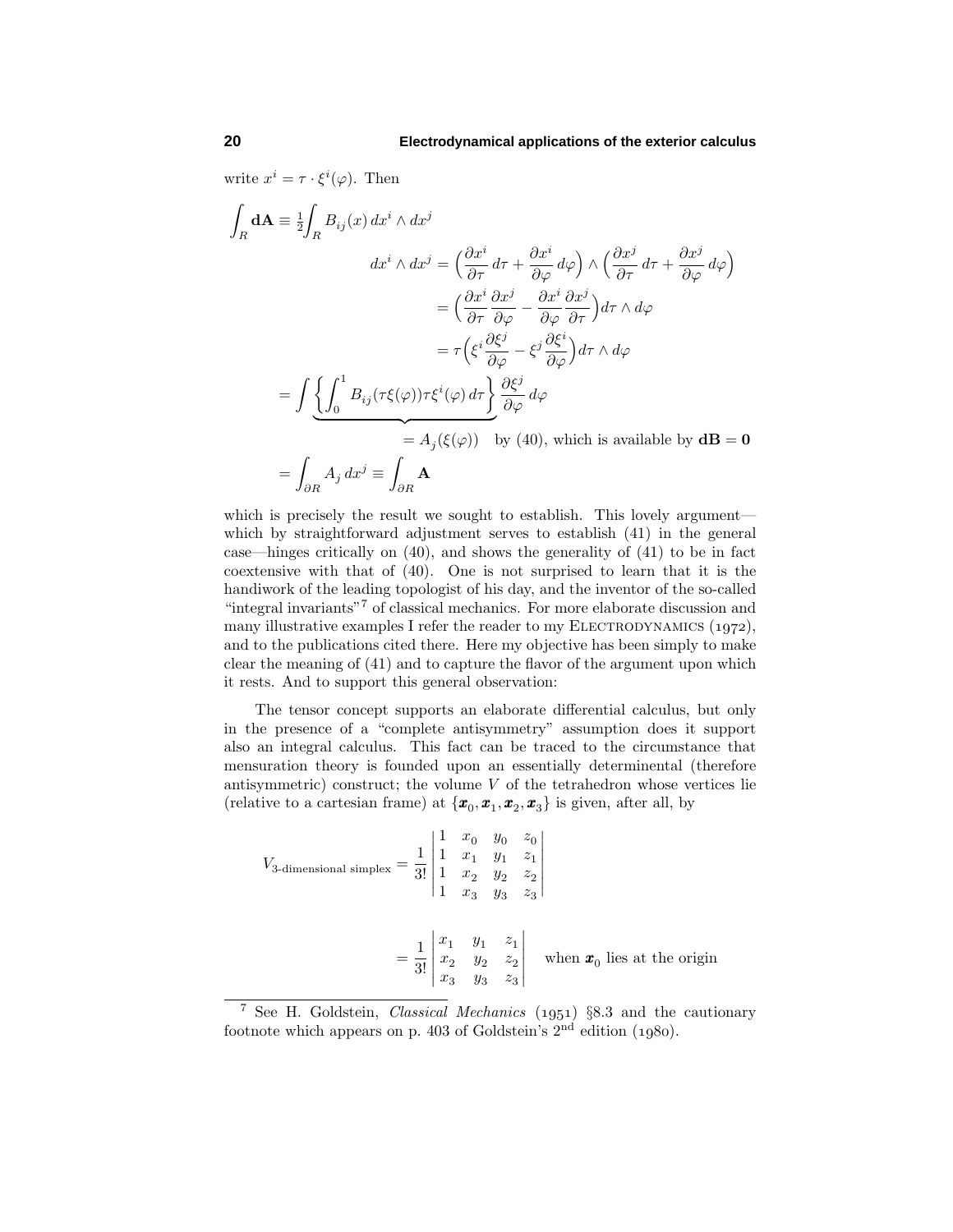## **Exterior formulations of the Maxwell-Lorentz equations 21**

so we have

$$
dV = \frac{1}{3!} \begin{bmatrix} dx & 0 & 0 \\ 0 & dy & 0 \\ 0 & 0 & dz \end{bmatrix}
$$
 in a differential special case  

$$
\equiv dx \wedge dy \wedge dz
$$

and these statements generalize straightforwardly to the  $n$ -dimensional case. Which comes—bottom line—to this: if a tensorial theory admits of integral formulation, then it does so by virtue of Stokes' Theorem, and antisymmetric structures cannot be far away; the exterior calculus stands ready to give natural expression to the essentials of the theory in question. And conversely: if a theory is dominated by antisymmetric structures, then the exterior calculus is likely to afford the language of choice, and the theory is likely to admit of integral formulation.

**6. Exterior formulations of the Maxwell-Lorentz equations**. It is a familiar fact that the Maxwell-Lorentz equations—displayed as a system of coupled partial differential equations at (3)—admit also of integral formulation, which is achieved as follows: (3.1) entails

$$
\underbrace{\iiint_B \text{div} \mathbf{E} \, dV}_{\mathbf{B}} = \iint_B \rho \, dV \qquad \text{for all "bubbles" B}
$$

$$
= \iint_{\partial B} \mathbf{E} \cdot d\mathbf{S} \qquad \text{by Gauss' Theorem}
$$

while by the same argument  $(3.3)$  becomes

$$
\iint_{\partial B} \mathbf{B} \cdot \mathbf{dS} = 0
$$

And (3.2) entails, for all *t*-independent "potato chips" *C*,

$$
\underbrace{\iint_C \text{curl}\mathbf{B} \cdot d\mathbf{S}}_{=\frac{1}{c} \iint_C \left\{ \mathbf{j} + \frac{\partial}{\partial t} \mathbf{E} \right\} \cdot d\mathbf{S}}_{=\frac{1}{c} \iint_C \mathbf{B} \cdot d\mathbf{s} \qquad \text{by Stokes' Theorem}
$$
\n
$$
= \frac{1}{c} \iint_C \mathbf{j} \cdot d\mathbf{S} + \frac{1}{c} \frac{d}{dt} \iint_C \mathbf{E} \cdot d\mathbf{S}
$$

while by the same argument  $(3.4)$  becomes  $\varphi$ *∂C*  $\mathbf{E} \cdot \mathbf{ds} = -\frac{1}{c} \frac{d}{dt} \iiint_C$ **B** · **dS**. The partial differential equations (3) can, in short—by arguments all of which turn upon instances of (41)—be written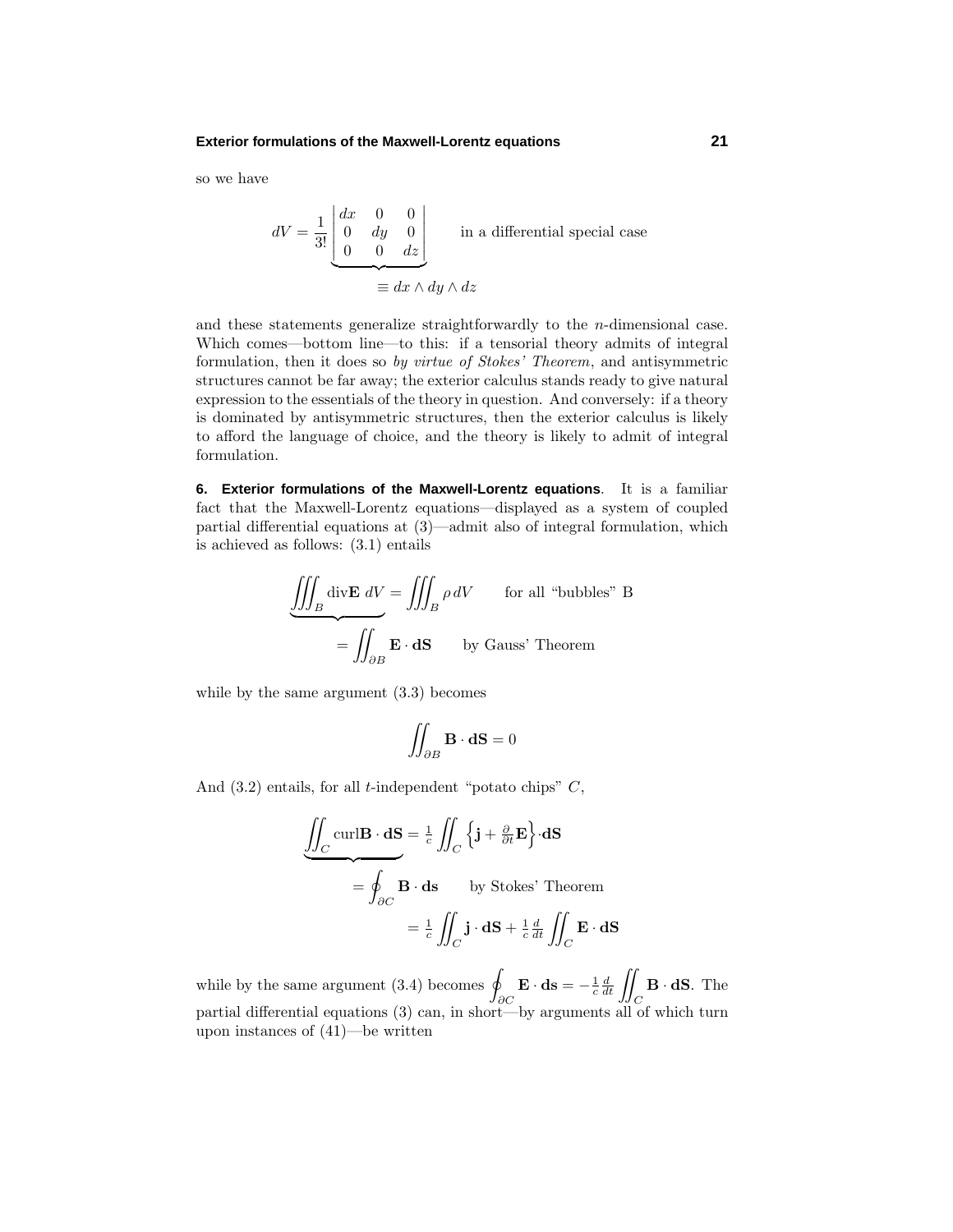$$
\iint_{\partial B} \mathbf{E} \cdot \mathbf{dS} = \iiint_{B} \rho \, dV \tag{42.1}
$$

$$
\oint_{\partial C} \mathbf{B} \cdot \mathbf{ds} = +\frac{1}{c} \frac{d}{dt} \iint_C \mathbf{E} \cdot \mathbf{dS} + \frac{1}{c} \iint_C \mathbf{j} \cdot \mathbf{dS}
$$
\n(42.2)

$$
\iint_{\partial B} \mathbf{B} \cdot \mathbf{dS} = 0 \tag{42.3}
$$

$$
\oint_{\partial C} \mathbf{E} \cdot \mathbf{ds} = -\frac{1}{c} \frac{d}{dt} \iint_C \mathbf{B} \cdot \mathbf{dS}
$$
\n(42.4)

We have in Maxwellian electrodynamics an instance of a theory that "admits of integral formulation," and—alreadyon those grounds alone—we expect its differential formulation to admit of articulation in language afforded by the exterior calculus. To that end:

Let us adopt an explicitly non-relativistic point of view. Let us agree, in other words, to think of  $\mathbf{E}(x^1, x^2, x^3; t)$  and  $\mathbf{B}(x^1, x^2, x^3; t)$  as 3-component fields defined on 3-space, and to regard *t* as an autonomous parameter. Since

when 
$$
n = 3
$$
 0-forms have 1 component 1-forms have 3 components 2-forms have 3 components 3-forms have 1 components

we have options. It is, perhaps, most natural to take  $\mathbf{E}$ —whence (by (3.2)) also **j**—to be a 1-form. Then (3.1) can be written  $\star d \star E = \rho$ , which forces  $\rho$  to be an 0-form. Looking next to (3.4), we obtain  $\star d\mathbf{E} + \frac{1}{c} \frac{\partial}{\partial t} \mathbf{B} = \mathbf{0}$ , which forces **B** to be also a 1-form. Thus are the Maxwell-Lorentz equations (3) brought to the form

$$
\ast \mathbf{d} \ast \mathbf{E} = \rho \tag{43.1}
$$

$$
\ast \mathbf{dB} - \frac{1}{c} \frac{\partial}{\partial t} \mathbf{E} = \frac{1}{c} \mathbf{j} \tag{43.2}
$$

$$
\ast \mathbf{d} \ast \mathbf{B} = 0 \tag{43.3}
$$

$$
\ast \mathbf{d} \mathbf{E} + \frac{1}{c} \frac{\partial}{\partial t} \mathbf{B} = \mathbf{0} \tag{43.4}
$$

Had we, on the other hand, taken **E**—whence also **j**—to be a 2-form (which might seem on component-counting grounds to be a possibility) then  $div$ **E** = **\*d\*E** =  $\rho$  would have forced  $\rho$  to be a 1-form, which is absurd. It is interesting to observe that if we hit (43.1) with  $\frac{1}{c} \frac{\partial}{\partial t}$ , hit (43.2) with  $\star d \star$  and add, we obtain

\*
$$
d
$$
\* $d$ **B** =  $\frac{1}{c}$  { $\ast d$  $\ast j + \frac{\partial}{\partial t} \rho$ }  
= 0 by (32)

and thus recover the charge conservation equation (2). Note also that it is (by the converse of the Poincaré Lemma) an implication of  $(43.3)$  that there exists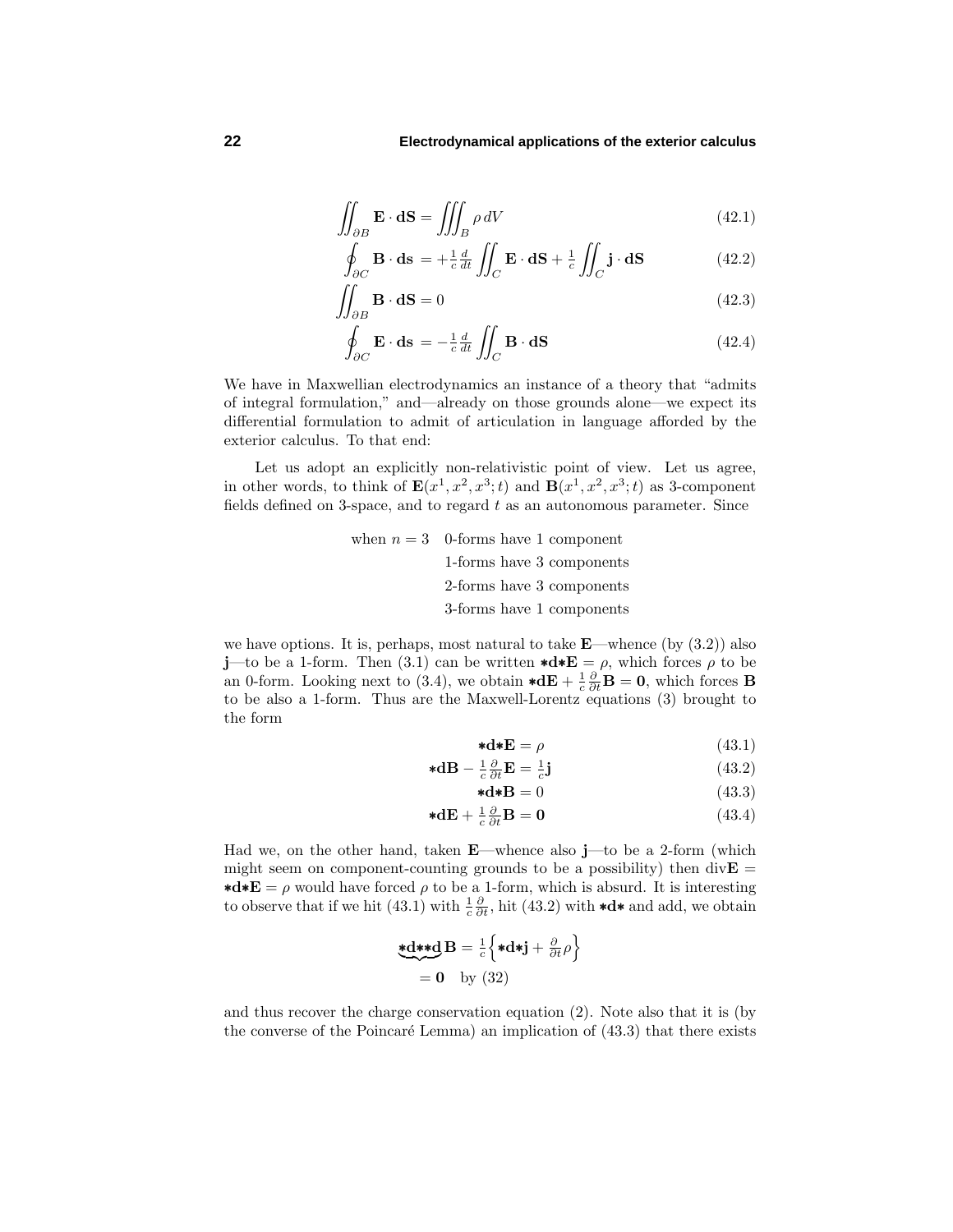## **Exterior formulations of the Maxwell-Lorentz equations 23**

a 1-form **A** such that  $*{\bf B} = d{\bf A}$ , which (since according to (27) we have  $** = 1$ for all  $p$  because  $n = 3$  is odd) entails

$$
\mathbf{B} = * \mathbf{d}\mathbf{A} \tag{44.1}
$$

Returning with this information (which renders (43.3) automatic) to (43.4) we obtain  $\star d\left\{\mathbf{E} + \frac{1}{c}\frac{\partial}{\partial t}\mathbf{A}\right\} = \mathbf{0}$ , from which it follows (again by the converse of the Poincaré Lemma) that there exists an 0-form  $\varphi$  such that  $\mathbf{E} + \frac{1}{c} \frac{\partial}{\partial t} \mathbf{A} = \mathbf{d}\varphi$ , giving

$$
\mathbf{E} = -\mathbf{d}\phi - \frac{1}{c} \frac{\partial}{\partial t} \mathbf{A} \tag{44.2}
$$

where in unforced deference to convention we have reversed the sign of  $\phi$ . Equation (44.1) is invariant under  $\mathbf{A} \longrightarrow \mathbf{A} + \mathbf{d}\chi$  where  $\chi$  is an arbitrary 0-form. The invariance of (44.2) then entails  $\phi \longrightarrow \phi - \frac{1}{c} \frac{\partial}{\partial t} \chi$ . Introducing (44) into  $(43.1)$  and  $(43.2)$  we obtain

$$
-*\mathbf{d}*\mathbf{d}\varphi - *\mathbf{d}*\left(\frac{1}{c}\frac{\partial}{\partial t}\right)\mathbf{A} = \rho
$$
  
\n
$$
*\mathbf{d}*\mathbf{d}\mathbf{A} + \left(\frac{1}{c}\frac{\partial}{\partial t}\right)^2 \mathbf{A} + \left(\frac{1}{c}\frac{\partial}{\partial t}\right)\mathbf{d}\varphi = \frac{1}{c}\mathbf{j}
$$
\n(45)

If—as without loss of generality we may  $d\phi^8$  —we assume the potentials  $\varphi$  and A to satisfy the so-called "Lorentz gauge condition"

$$
\ast \mathbf{d} \ast \mathbf{A} + \left(\frac{1}{c}\frac{\partial}{\partial t}\right)\varphi = 0\tag{46}
$$

then we can use  $\star d \star \left( \frac{1}{c} \frac{\partial}{\partial t} \right) \mathbf{A} = - \left( \frac{1}{c} \frac{\partial}{\partial t} \right)^2 \varphi$  and  $\left( \frac{1}{c} \frac{\partial}{\partial t} \right) d\varphi = -d \star d \star \mathbf{A}$  in (45) to obtain

$$
\left\{ \begin{bmatrix} *d* d \end{bmatrix} - \left(\frac{1}{c} \frac{\partial}{\partial t}\right)^2 \right\} \varphi = \rho \qquad \left\{ \begin{bmatrix} d*d* - *d* d \end{bmatrix} - \left(\frac{1}{c} \frac{\partial}{\partial t}\right)^2 \right\} A = \frac{1}{c} \mathbf{j} \qquad \left\}
$$
\n(47)

<sup>8</sup> The argument runs as follows: Let **A** and  $\varphi$  be potentials which, while they do give rise to the physical  $E$  and  $B$  fields, do not satisify the Lorentz gauge condition (46), and let  $\mathbf{A}'$  and  $\varphi'$  be gauge-equivalent potentials:

$$
\begin{aligned}\n\mathbf{A}' &= \mathbf{A} + \mathbf{d}\chi \\
\varphi' &= \varphi - \left(\frac{1}{c}\frac{\partial}{\partial t}\right)\chi\n\end{aligned}
$$
\n(48)

Then  $\star d \star A' = \star d \star A + \star d \star d \star$ 

$$
\mathbf{A} \mathbf{A} = \mathbf{A} \mathbf{A} + \mathbf{A} \mathbf{A} \mathbf{A}
$$

$$
\left(\frac{1}{c}\frac{\partial}{\partial t}\right)\varphi' = \left(\frac{1}{c}\frac{\partial}{\partial t}\right)\varphi - \left(\frac{1}{c}\frac{\partial}{\partial t}\right)^2 \chi
$$

and, writing  $f \equiv -\star d\star A - \left(\frac{1}{c}\frac{\partial}{\partial t}\right)\varphi$ , we have only to take  $\chi$  to be a solution (anysolution) of

$$
\left\{ \begin{bmatrix} * \mathbf{d} * \mathbf{d} \end{bmatrix} - \left( \frac{1}{c} \frac{\partial}{\partial t} \right)^2 \right\} \chi = f
$$

to insure that  $\mathbf{A}'$  and  $\varphi'$  do satisfy the Lorentz condition.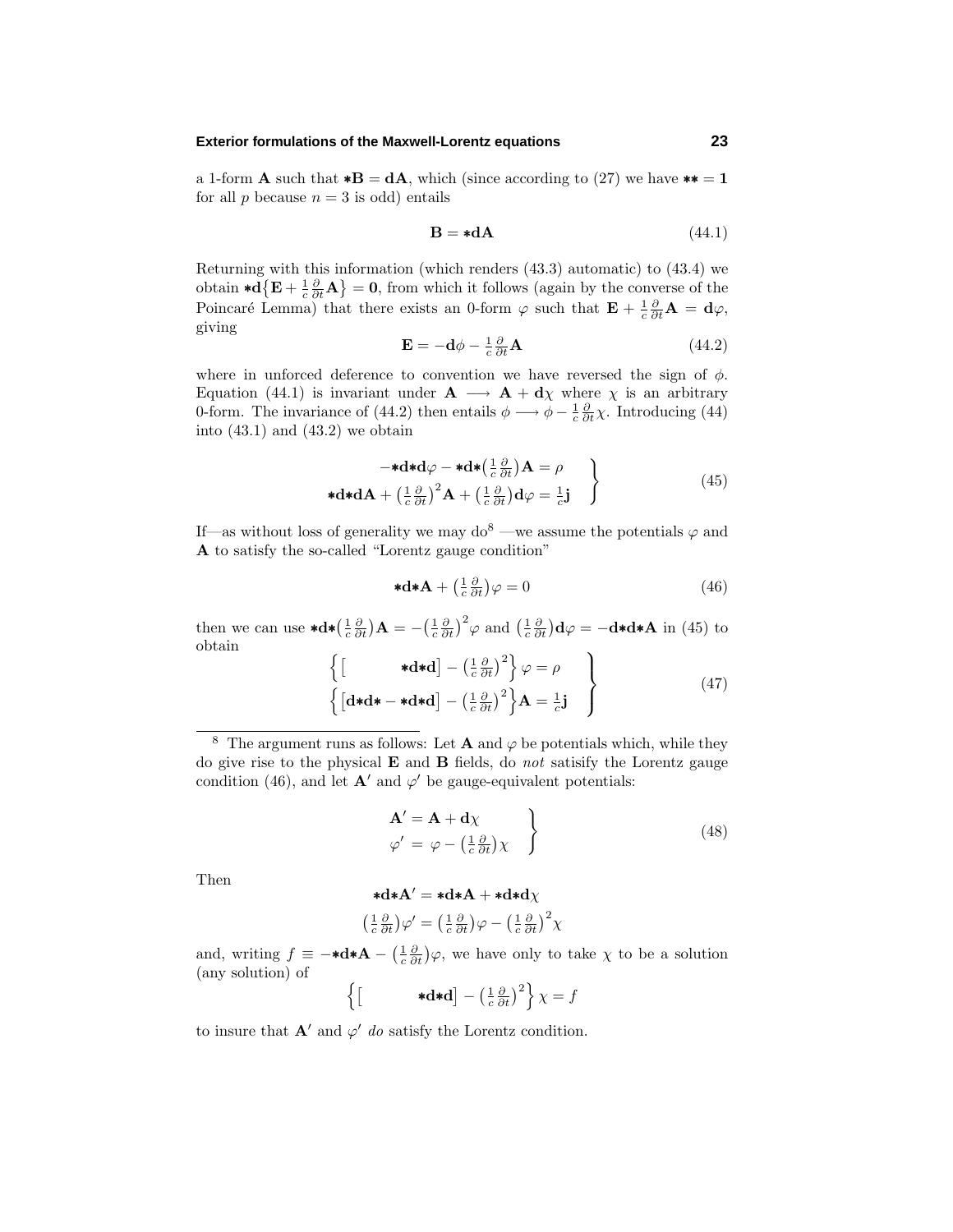We recall an argument to the effect that

$$
\text{lap} \longleftrightarrow \mathbf{d} * \mathbf{d} * + (-)^{p(n-p+1)} * \mathbf{d} * \mathbf{d} = \begin{cases} \begin{bmatrix} * \mathbf{d} * \mathbf{d} \\ [\mathbf{d} * \mathbf{d} * - * \mathbf{d} * \mathbf{d}] \end{bmatrix} & \text{when } n = 3, p = 0 \\ [\mathbf{d} * \mathbf{d} * - * \mathbf{d} * \mathbf{d}] & \text{when } n = 3, p = 1 \end{bmatrix}
$$

so equations  $(47)$  can, if we wish, be cast in this more attractively symmetric form

$$
\left\{\text{lap} - \left(\frac{1}{c}\frac{\partial}{\partial t}\right)^2\right\}\varphi = \rho
$$

$$
\left\{\text{lap} - \left(\frac{1}{c}\frac{\partial}{\partial t}\right)^2\right\}\mathbf{A} = \frac{1}{c}\mathbf{j}
$$

We have here, by a clever exercise of our gauge freedom, achieved a quartet of uncoupled second-order partial differential equations (inhomogeneous wave equations).

So what conclusions can we draw from the preceding few lines of text? Minimally, that it is possible to construct an exterior formulation of the Maxwell-Lorentz equations (3), to pour old wine into a new bottle (though in the present instance the bottle is in fact nearlyas old as the wine!). Possible, and actually fairly easy: numerology combined with the sharp logic of the exterior calculus to make clear the path we should follow. We saw something also of the power latent in the simple identities  $** \sim 1$  and  $dd = 0$ , which are in themselves equivalent to what would in standard notation be a fairly lengthly list of identities, and which give rise spontaneously to such constructions as the "vector laplacian." But it does seem somewhat forced to think of **E**, **B**, **j** and  $\rho$  as "antisymmetric structures." and it would be hard to argue on present evidence that the exterior calculus affords tools so uniquelysharp and efficient as to merit inclusion in everyphysicist's toolbox. However*...*

Let us now—in a kind of "proto-relativistic" spirit—agree to write  $x^0 \equiv ct$ and to construe our fields to be defined on a 4-dimensional spacetime. To do so is—since

| when $n = 4$ 0-forms have 1 component |
|---------------------------------------|
| 1-forms have 4 components             |
| 2-forms have 6 components             |
| 3-forms have 4 components             |
| 4-forms have 1 components             |

—to confront quite a different set of options. Simple numerologysuggests that the  $3 + 3 = 6$  collective components of **E** and **B** should be deployed (how?) as a 2-form, and that the  $1 + 3 = 4$  collective components of  $\rho$  and **j** should be deployed (how?) either as a 1-form or as a 3-form (which?). Let **F** denote the conjectured field-form, let **J** denote the source-form, and let us take note of the fact that according to (27)

$$
** = (-)^p 1
$$
 in the case  $n = 4$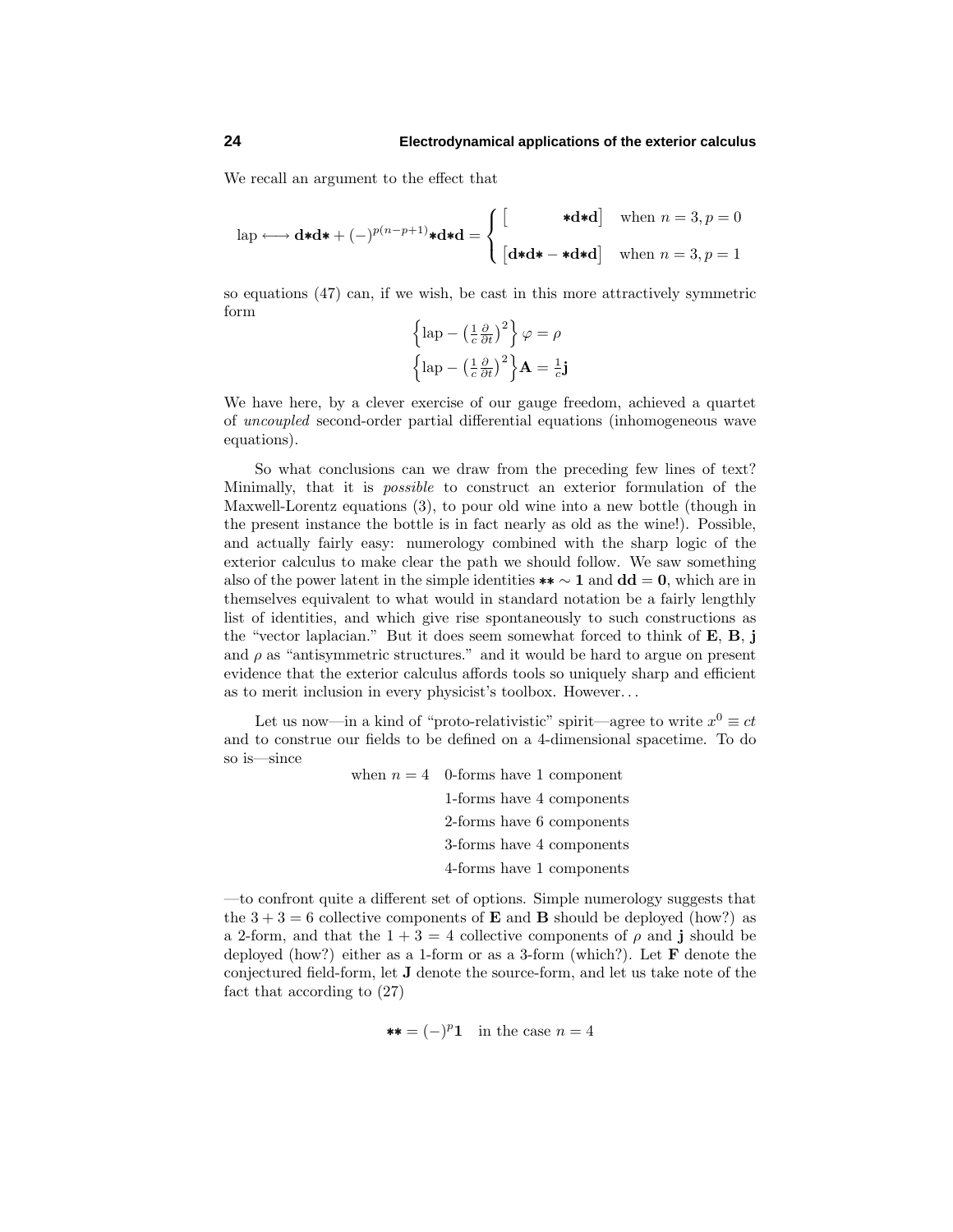## **Exterior formulations of the Maxwell-Lorentz equations 25**

while

$$
lap = *d*d + d*d* \text{ for all } p \text{ in the case } n = 4
$$

To extract **J** from the 2-form  $\bf{F}$  by an exterior differentiation process (as two of the Maxwell-Lorentz equations suggest we want to do) is most naturallyto write  $d\mathbf{F} = \mathbf{J}$ , which is in effect to assign to  $\mathbf{J}$  the status of a 3-form. Notational play has, on the other hand, suggested  $(at (5.1))$  the naturalness of assigning to **J** the status of a 1-form, which we could accomplish by writing either  $\star d\mathbf{F} = \mathbf{J}$ or **\*d\*F** = **J**. Since the  $\sqrt{g}$  factors which enter into the definition of **\*** introduce factors of *i* when  $g < 0$ , and since we can in such cases nevertheless avoid the "intrusive complexification" of our real physics if we can arrange to have the ∗ operators enter in pairs,  $9$  we tentatively adopt the latter option, writing

$$
\ast \mathbf{d} \ast \mathbf{F} = \mathbf{J} \tag{49.1}
$$

To obtain exterior equations corresponding to (5.2) we write  $\mathbf{G} = k_1 \cdot \mathbf{F} + k_2 \cdot \mathbf{F}$ (which would appear to exhaust the possibilities) and require  $dG = 0$ . This by (49.1); i.e., by  $\mathbf{d} \ast \mathbf{F} = \mathbf{d} \mathbf{J}$ —enforces  $k_2 = 0$ , and we obtain  $\mathbf{d} \mathbf{F} = \mathbf{0}$ , which I prefer to formulate as a relation between (not 3-forms but) 1-forms:

$$
\text{*d } \mathbf{F} = \mathbf{0} \tag{49.2}
$$

(Here an  $i$ , if present, could be painlessly discarded). It is (by the converse of the Poincaré Lemma) an implication of  $(49.2)$  that there exists a 1-form **A**—unique to within a gauge transformation

$$
\mathbf{A} \longrightarrow \mathbf{A}' = \mathbf{A} + \mathbf{d}\chi \qquad \text{with } \chi \text{ an arbitrary 0-form} \tag{50}
$$

—such that

$$
\mathbf{F} = \mathbf{d}\mathbf{A} \tag{51}
$$

Returning with  $(51)$ —which renders  $(49.2)$  automatic—to  $(49.1)$  we obtain

$$
\ast \mathbf{d} \ast \mathbf{d} \mathbf{A} = \mathbf{J} \tag{52}
$$

which can be written

$$
\Box A = J \quad \text{with} \quad \Box \equiv *d*d + d*d*\n \tag{53}
$$

provided **A** is annihilated by **d**∗**d**∗. But look to (50): to achieve (the yet stronger condition)  $\star d \star A' = 0$  we have only to require that  $\chi$  satisfies  $\Box \chi = f$ , where  $f \equiv -\ast d \ast A$  and where  $\Box \equiv \ast d \ast d$  is the laplacian operator appropriate

<sup>&</sup>lt;sup>9</sup> Alternatively, one might make the replacement  $g \rightarrow |g|$ . It is, however, myexperience that algebraic infelicities then pop up elsewhere in the formalism, and it is not clear on balance that one has come out ahead.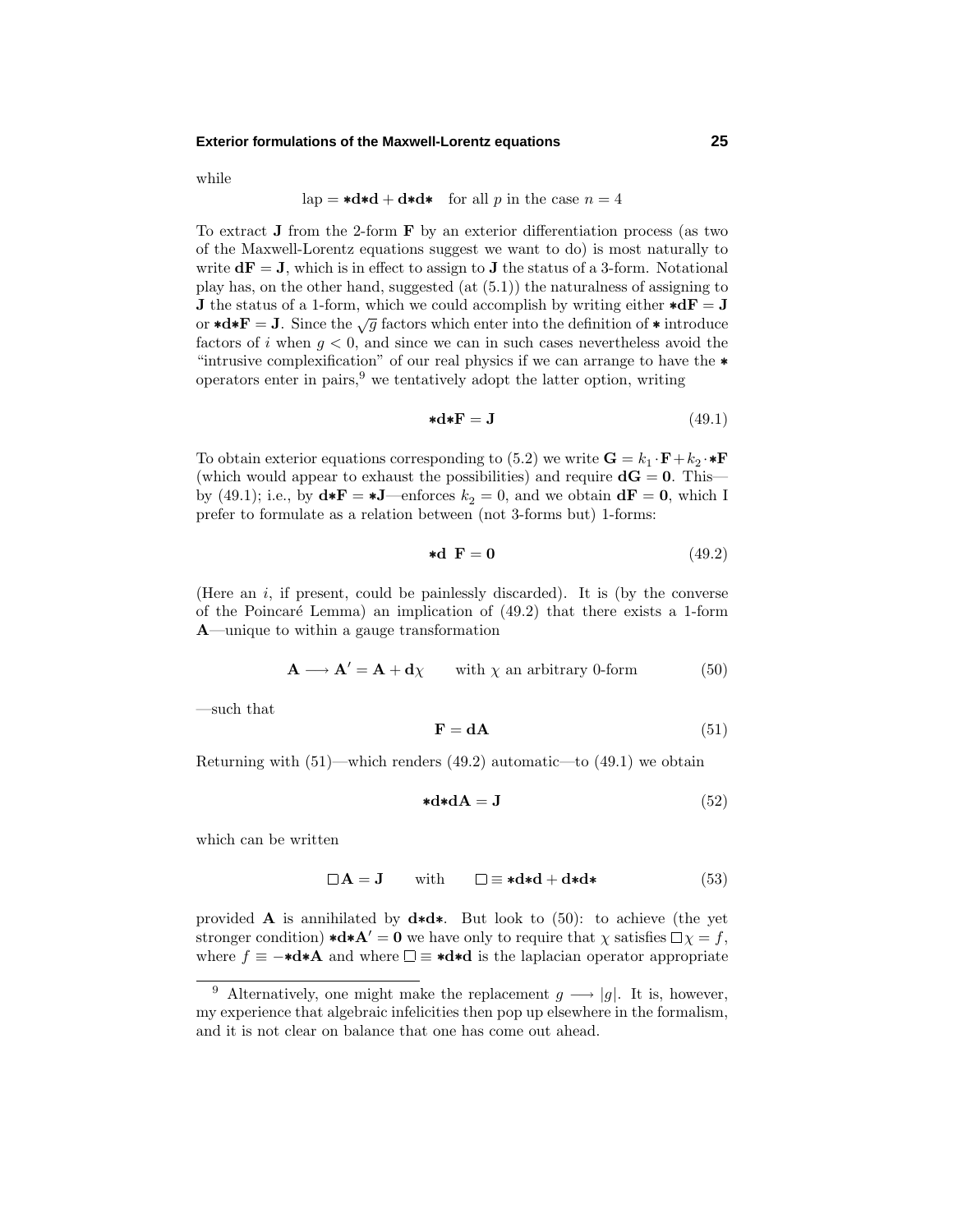to 0-forms.<sup>10</sup> We conclude that it is without essential loss of generality that at (52) one invokes the "Lorentz gauge condition"

$$
\ast \mathbf{d} \ast \mathbf{A} = \mathbf{0} \tag{54}
$$

to achieve (53). We observe that "charge conservation"

$$
\ast \mathbf{d} \ast \mathbf{J} = \mathbf{0} \tag{55}
$$

is (by  $(32)$ ) an immediate implication of  $(49.1)$ . Finally, we note that equations (49) admit of integral formulation:

$$
\iint_{\partial R} * \mathbf{F} = \iiint_{R} * \mathbf{J}
$$
\n(56.1)

$$
\iint_{\partial R} \mathbf{F} = 0 \tag{56.2}
$$

Thus in just a few lines—lines notable for their stark simplicityand utter naturalness—have we managed to construct a theory<sup>11</sup> which embodies the architectural design of Maxwellian electrodynamics. But by what constellation of specific associations (if any) does it become an expression in fact of the physics latent in (5)? To answer such a question we must look to the finer details, which I now therefore do. If

$$
\mathbf{F} \prec F_{\mu\nu}
$$

is 4-dimensional (and antisymmetric) then according to (36) and (37) (see also (38))

$$
\begin{split}\n\ast \mathbf{d} \quad & \mathbf{F} \prec \frac{1}{3!2!} \sqrt{g} \epsilon_{\mu}{}^{k_1 k_2 k_3} \delta_{k_1 k_2 k_3}{}^{\beta \alpha_1 \alpha_2} \partial_{\beta} F_{\alpha_1 \alpha_2} \\
& = \frac{1}{2} \sqrt{g} g_{\mu\nu} \underbrace{\epsilon^{\nu \beta \alpha_1 \alpha_2}}_{\text{F}} \partial_{\beta} F_{\alpha_1 \alpha_2} \\
& = \frac{1}{g} \cdot \varepsilon^{j \beta \alpha_1 \alpha_2} \quad \text{by (24)} \\
& = \frac{1}{\sqrt{g}} \begin{pmatrix} g_{00} & g_{01} & g_{02} & g_{03} \\ g_{10} & g_{11} & g_{12} & g_{13} \\ g_{20} & g_{21} & g_{22} & g_{23} \\ g_{30} & g_{31} & g_{32} & g_{33} \end{pmatrix} \begin{pmatrix} \partial_1 F_{23} + \partial_2 F_{31} + \partial_3 F_{12} \\ \partial_0 F_{32} + \partial_2 F_{03} - \partial_3 F_{02} \\ \partial_0 F_{13} + \partial_3 F_{01} - \partial_1 F_{03} \\ \partial_0 F_{21} + \partial_1 F_{02} - \partial_2 F_{01} \end{pmatrix} \end{split} \tag{57.1}
$$

 $10$  Compare this with the equivalent—but much clumsier—argument sketched in the preceeding footnote.

<sup>&</sup>lt;sup>11</sup> Actually a *broad class* of theories, for no restriction has been placed (except perhaps implicitly) either upon the value of *n* or upon the construction of the metric  $g_{ij}$ . We catch here our first glimpse of the power of the exterior calculus to expand—and at the same time to guide—the creative imaginations of physicists and applied mathematicians.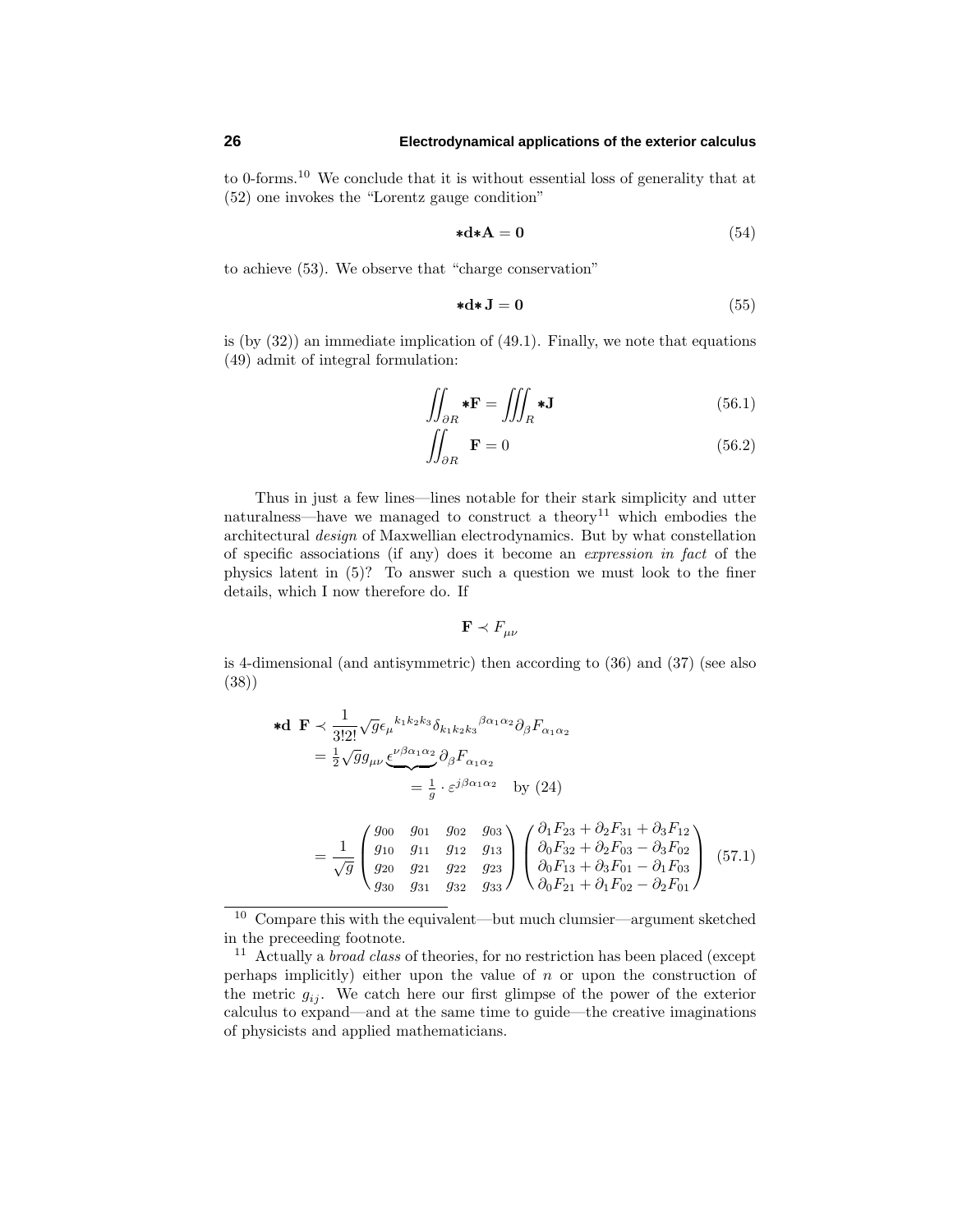**Exterior formulations of the Maxwell-Lorentz equations 27**

$$
\ast \mathbf{d} \ast \mathbf{F} \prec +\frac{1}{2} \frac{1}{\sqrt{g}} \delta_{\mu\beta}{}^{k_1 k_2} \partial^{\beta} (\sqrt{g} F_{k_1 k_2}) = \frac{1}{\sqrt{g}} \begin{pmatrix} \partial^{\alpha} (\sqrt{g} F_{0\alpha}) \\ \partial^{\alpha} (\sqrt{g} F_{1\alpha}) \\ \partial^{\alpha} (\sqrt{g} F_{2\alpha}) \\ \partial^{\alpha} (\sqrt{g} F_{3\alpha}) \end{pmatrix}
$$
(57.2)

with  $\partial^{\alpha} \equiv g^{\alpha\beta}\partial_{\beta}$  while

$$
\mathbf{J} \prec J_{\mu} = \begin{pmatrix} J_0 \\ J_1 \\ J_2 \\ J_3 \end{pmatrix} \tag{57.3}
$$

We want, according to (4), to achieve

$$
\partial_1 B_1 + \partial_2 B_2 + \partial_3 B_3 = 0 \n\partial_0 B_1 + \partial_2 E_3 - \partial_3 E_2 = 0 \n\partial_0 B_2 + \partial_3 E_1 - \partial_1 E_3 = 0 \n\partial_0 B_3 + \partial_1 E_2 - \partial_2 E_1 = 0
$$
\n(58.1)

as an instance of (49.2), and to achieve

$$
\left\{\n\begin{aligned}\n\partial_1 E_1 + \partial_2 E_2 + \partial_3 E_3 &= \rho \\
-\partial_0 E_1 + \partial_2 B_3 - \partial_3 B_2 &= \frac{1}{c} j_1 \\
-\partial_0 E_2 + \partial_3 B_1 - \partial_1 B_3 &= \frac{1}{c} j_2 \\
-\partial_0 E_3 + \partial_1 B_2 - \partial_2 B_1 &= \frac{1}{c} j_3\n\end{aligned}\n\right\}\n\tag{58.2}
$$

as an instance of (49.1). Comparing of the last three of equations (58.1) with their counterparts according to (57.1), we obtain

$$
\begin{pmatrix}\nF_{00} & F_{01} & F_{02} & F_{03} \\
F_{10} & F_{11} & F_{12} & F_{13} \\
F_{20} & F_{21} & F_{22} & F_{23} \\
F_{30} & F_{31} & F_{32} & F_{33}\n\end{pmatrix}\n\sim\n\begin{pmatrix}\n* & F_1 & F_2 & F_3 \\
* & * & * & B_2 \\
* & B_3 & * & * \\
* & * & B_1 & * \n\end{pmatrix}
$$

which, if we set the constant of proportionality equal to unity and invoke antisymmetry, gives

$$
= \begin{pmatrix} 0 & +E_1 & +E_2 & +E_3 \\ -E_1 & 0 & -B_3 & +B_2 \\ -E_2 & +B_3 & 0 & -B_1 \\ -E_3 & -B_2 & +B_1 & 0 \end{pmatrix} (12) \leftarrow (59)
$$

and achieves conformity also with the first of the equations (58.1). We note that no enforced constraint has been has been imposed thus far upon the structure of the metric  $g_{\mu\nu}$ . Our assignment now is (by (57.2)) to display (57.2) as an instance of

$$
\partial^{\alpha} F_{\mu\alpha} + F_{\mu\alpha} \cdot \partial^{\alpha} \log \sqrt{g} = J_{\mu}
$$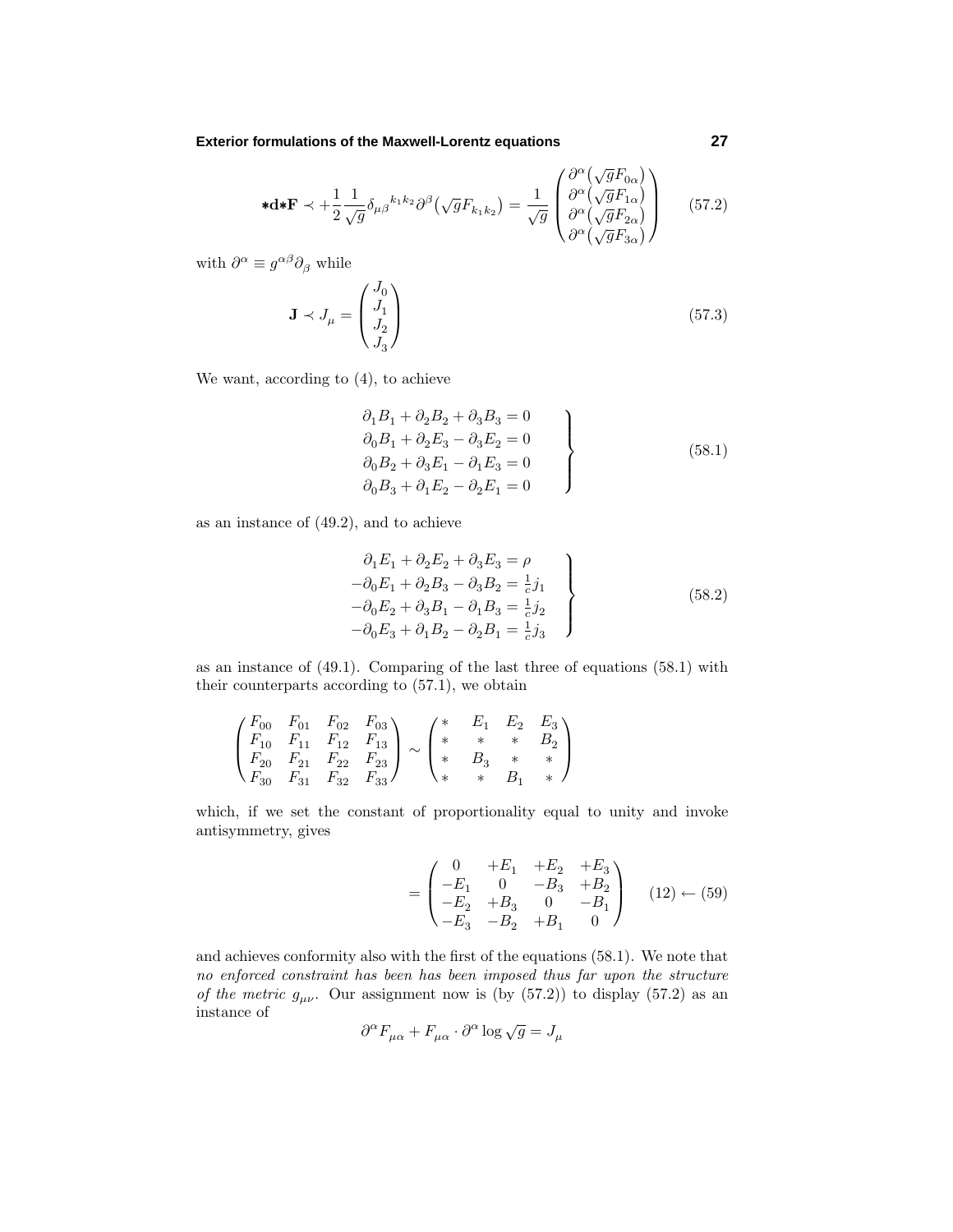To kill the  $(\partial^{\alpha} \log \sqrt{g})$ -term I assume *g* to be (which is much weaker than assuming  $g_{\mu\nu}$  to be) *x*-independent, and obtain

$$
\partial^1 F_{01} + \partial^2 F_{02} + \partial^3 F_{03} = J_0
$$
  

$$
\partial^0 F_{10} + \partial^2 F_{12} + \partial^3 F_{13} = J_1
$$
  

$$
\partial^0 F_{20} + \partial^1 F_{21} + \partial^3 F_{23} = J_2
$$
  

$$
\partial^0 F_{30} + \partial^1 F_{31} + \partial^2 F_{32} = J_3
$$

which by (59) can after slight rearrangement be written

$$
\begin{aligned}\n\partial^1 E_1 + \partial^2 E_2 + \partial^3 E_3 &= J_0 \\
-\partial^0 E_1 - \partial^2 B_3 + \partial^3 B_2 &= J_1 \\
-\partial^0 E_2 - \partial^3 B_1 + \partial^1 B_3 &= J_2 \\
-\partial^0 E_3 - \partial^1 B_2 + \partial^2 B_1 &= J_3\n\end{aligned}\n\tag{60}
$$

The last three of the preceeding equations become identical with their counterparts in (58.2) provided we write

$$
\begin{pmatrix}\n\frac{\partial^0}{\partial^1} \\
\frac{\partial^2}{\partial^3}\n\end{pmatrix} = \underbrace{\begin{pmatrix}\n+1 & 0 & 0 & 0 \\
0 & -1 & 0 & 0 \\
0 & 0 & -1 & 0 \\
0 & 0 & 0 & -1\n\end{pmatrix}}_{\equiv ||g^{\mu\nu}||} \begin{pmatrix}\n\frac{\partial_0}{\partial_1} \\
\frac{\partial_2}{\partial_3}\n\end{pmatrix}
$$
\n
$$
\equiv ||g^{\mu\nu}|| \qquad (8) \leftarrow (61)
$$

and set

$$
\begin{pmatrix} J_0 \\ J_1 \\ J_2 \\ J_3 \end{pmatrix} = \frac{1}{c} \begin{pmatrix} * \\ j_1 \\ j_2 \\ j_3 \end{pmatrix}
$$

The remaining equation then reads  $-\partial_1 E_1 - \partial_2 E_2 - \partial_3 E_3 = J_0$  and entails that we set  $J_0 = -c\rho$ , giving

$$
\begin{pmatrix} J_0 \\ J_1 \\ J_2 \\ J_3 \end{pmatrix} = \frac{1}{c} \begin{pmatrix} -c\rho \\ j_1 \\ j_2 \\ j_3 \end{pmatrix} \quad \text{and} \quad \begin{pmatrix} J^0 \\ J^1 \\ J^2 \\ J^3 \end{pmatrix} = \begin{pmatrix} +J_0 \\ -J_1 \\ -J_2 \\ -J_3 \end{pmatrix}
$$

Equations (60) now read

$$
-\partial_1 E_1 - \partial_2 E_2 - \partial_3 E_3 = J_0
$$
  

$$
-\partial_0 E_1 + \partial_2 B_3 - \partial_3 B_2 = J_1
$$
  

$$
-\partial_0 E_2 + \partial_3 B_1 - \partial_1 B_3 = J_2
$$
  

$$
-\partial_0 E_3 + \partial_1 B_2 - \partial_2 B_1 = J_3
$$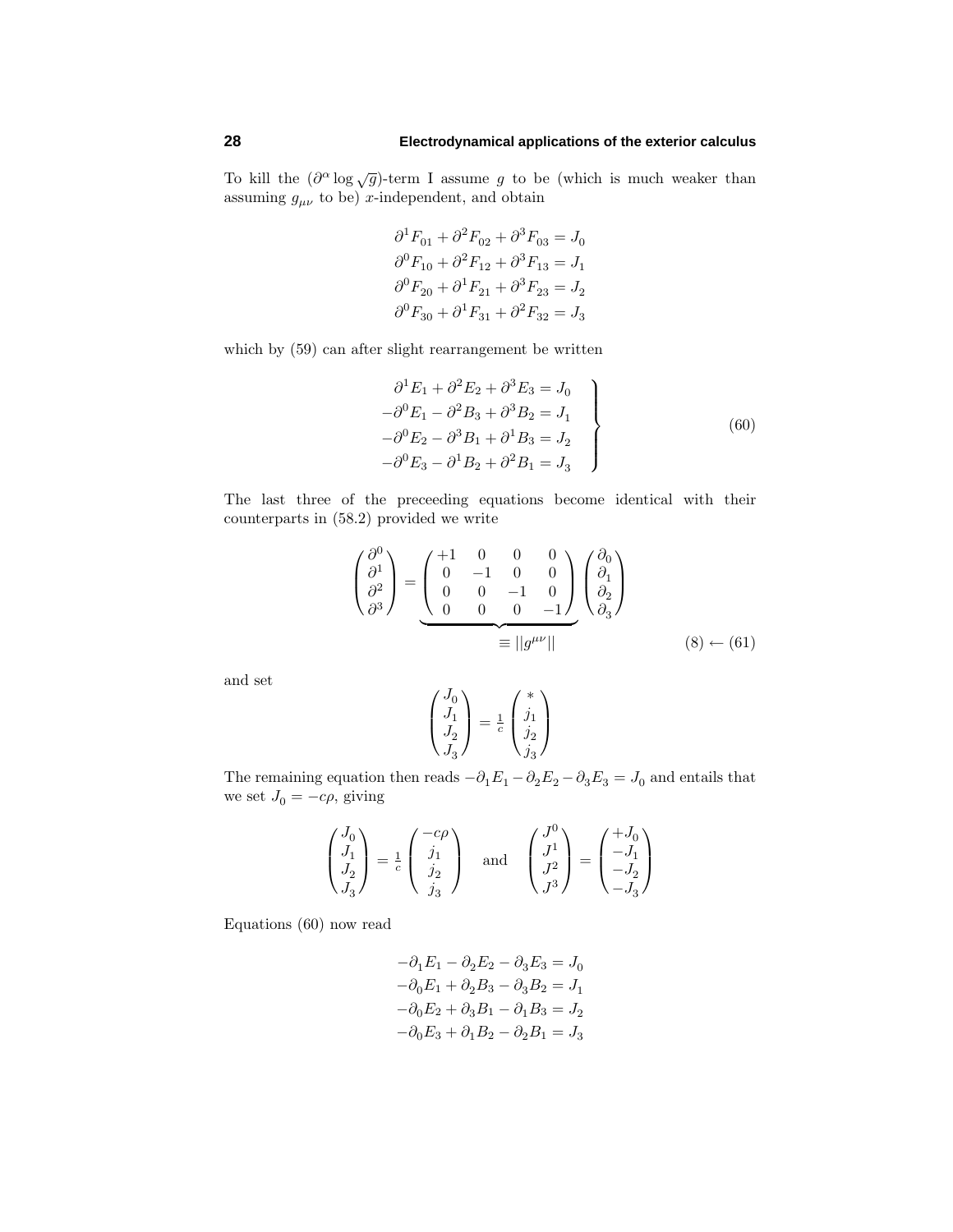## **Superpotentials, duality rotations and magnetic charge 29**

which (since (59) and (61) give back precisely the  $||F^{\mu\nu}||$  of (4.1)) can be written  $\text{(compare (5.1))}$ 

$$
-\partial_1 F^{10} - \partial_1 F^{10} - \partial_1 F^{10} = +J^0
$$
  
+  $\partial_0 F^{01} + \partial_2 F^{21} + \partial_3 F^{31} = -J^1$   
+  $\partial_0 F^{02} + \partial_1 F^{12} + \partial_3 F^{32} = -J^2$   
+  $\partial_0 F^{03} + \partial_1 F^{13} + \partial_2 F^{23} = -J^3$ 

We come thus to this conclusion: the exterior differential equations

$$
\ast \mathbf{d} \ast \mathbf{F} = \mathbf{J} \qquad \text{and} \qquad \ast \mathbf{d} \ \mathbf{F} = \mathbf{0} \tag{49}
$$

do provide a formulation of the Maxwell-Lorentz equations  $(3)=(5)$  provided one takes the metric  $g_{\mu\nu}$  to be given by (11), the components  $F_{\mu\nu}$  of the 2-form **F** to be given by (12), and the components  $J_{\mu}$  of the 1-form **J** to be the negatives of those associated with  $(5.1).^{12}$  Alternatively and equivalently, one can write

$$
\iint_{\partial R} * \mathbf{F} = \iiint_{R} * \mathbf{J} \quad \text{and} \quad \iint_{\partial R} \mathbf{F} = 0 \tag{56}
$$

where  $R$  is any orientable "3-bubble" in 4-dimensional spacetime. Equations (56) are not "decorated with implicit indices;" theycomprise a pair of numbervalued statements which are (as it happens) fundamental to the theoryof electromagnetic Green's functions.

There is, I think, a valuable general lesson to be drawn from the fact that Maxwellian electrodynamics admits of exterior differential formulation in two distinct ways—one 3-dimensional, the other 4-dimensional. And from the fact that it is the latter—the less obvious—formulation which turned out to be both the simpler and (insofar as it gave us special relativity) physically the richer.

**7. Exterior elaborations of the Maxwellian electrodynamics**. From the converse of the Poincar´e Lemma it follows that if the 4-potential **A** satisfies the Lorentz gauge condition  $\star d \star A = 0$  then there exists an imaginary 2-form **H** such that  $*{\bf A} = {\bf d} {\bf H}$ , giving

$$
\mathbf{A} = * \mathbf{d}\mathbf{H} : \quad \text{Lorentz gauge condition now automatic} \tag{62}
$$

It follows similarly from  $(55)$  that there exists an imaginary 2-form **C** such that

$$
\mathbf{J} = *d\mathbf{C} : \quad \text{charge conservation now automatic} \tag{63}
$$

 $12$  It was to expose the origins of that minus sign that I have recently been working in such fussy detail. Note, by the way, that the "Lorentz covariance of Maxwell's equations" was established—and special relativity brought implicitly into being—when at (61) the Lorentzian structure of  $g_{\mu\nu}$  was forced. The question arises: by what exterior line of argument does the less well-known conformal covariance of electrodynamics come naturally to light? This is a question which I propose to pursue on another occasion; in the meantime, see  $ELECTRODYNAMICS (1980), pp. 221-243.$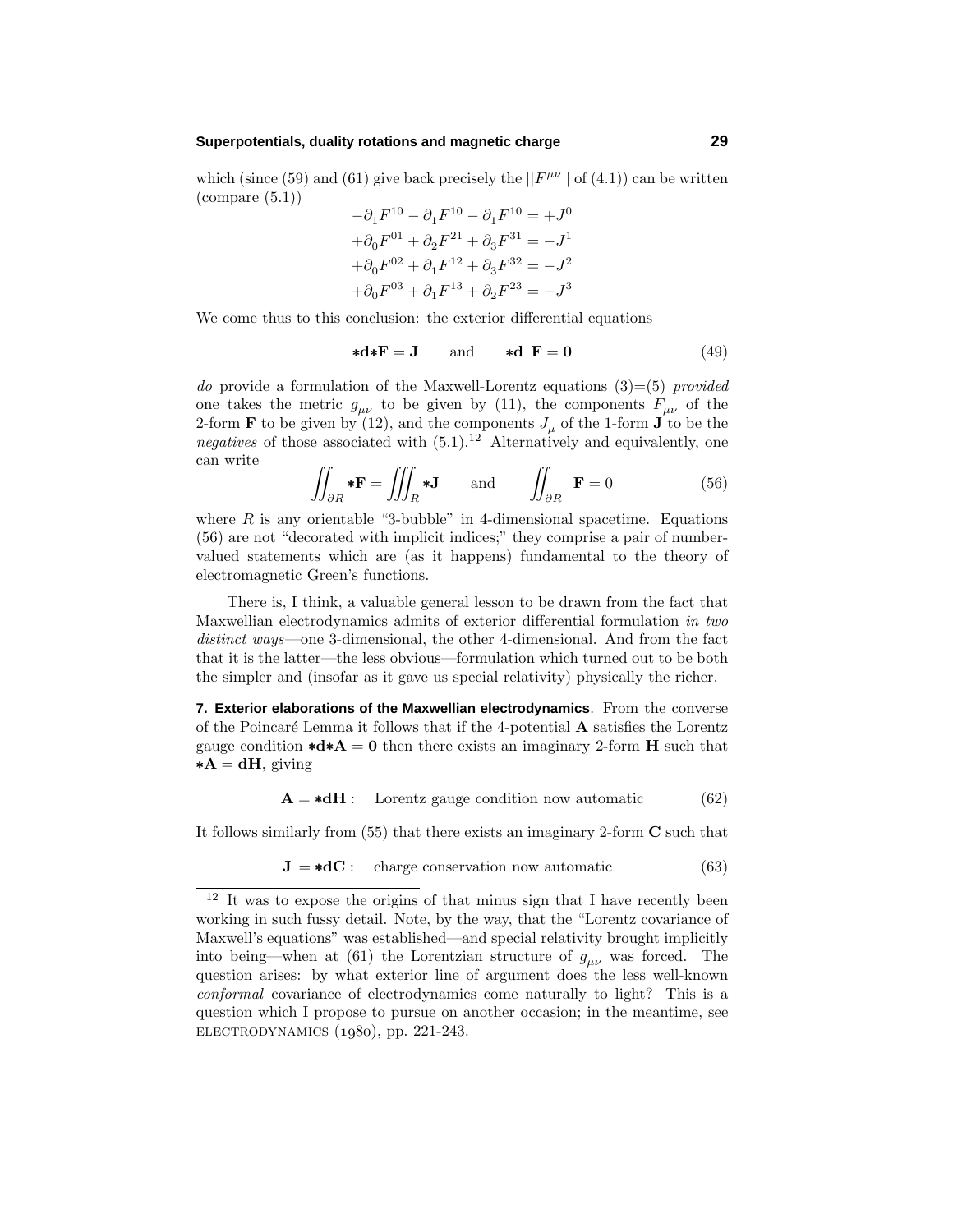The "superpotential" **H** and the "supercurrent" **C** are unique onlyup to gauge transformations

$$
\mathbf{H} \longrightarrow \mathbf{H}' = \mathbf{H} + \mathbf{dh} \n\mathbf{C} \longrightarrow \mathbf{C}' = \mathbf{C} + \mathbf{dc}
$$
\n(64)

where **h** and **c** are arbitrary (imaginary) 1-forms.<sup>13</sup> Returning with (62) and (63) to field equation (53), we obtain

$$
\mathbf{*} \mathbf{d} \mathbf{*} \mathbf{d} \mathbf{H} = \mathbf{*} \mathbf{d} \mathbf{C} \tag{65}
$$

This quartet of conditions on six variables would follow from (but do not strictly entail) the following sextet of conditions:

$$
\mathbf{*d} \mathbf{*d} \mathbf{H} = \mathbf{C} \tag{66}
$$

Inequivalent to  $(66)$ —but equally capable of giving back  $(65)$ , and in some respects more attractive than (66)—is the sextet

$$
\Box \mathbf{H} = \mathbf{C} \tag{67.1}
$$

where, as previously remarked,  $\Box = \star d \star d + d \star d \star$  for all p in the case  $n = 4$ . Equivalently

$$
\Box * \mathbf{H} = * \mathbf{C} \tag{67.2}
$$

by the following line of argument: bring \*\* =  $(-)^p$ **1** (which, as was remarked at (27), holds whenever *n* is even) to the special construction of  $\Box$  and obtain  $\mathbf{L} \mathbf{F} = (-)^p \mathbf{D}$ . If (as in (67.1)) *p* is even we on these grounds have  $\mathbf{F} = \mathbf{1}$  and  $\star \Box \star = \Box$ , from which (67.1)  $\Longleftrightarrow$  (67.2) follows at once. Equations (67) both exhibit the structure

 $\Box$ (2-form related to field structure) = 2-form related to source structure

They are, moreover, mathematically—and hence physically—equivalent. It becomes therefore natural to consider them in linear combination, writing

$$
\Box \mathbf{H}(u, v) = \mathbf{C}(u, v) \quad \text{where} \quad \begin{cases} \mathbf{H}(u, v) \equiv u \cdot \mathbf{H} + iv \cdot \mathbf{*} \mathbf{H} \\ \mathbf{C}(u, v) \equiv u \cdot \mathbf{C} + iv \cdot \mathbf{*} \mathbf{C} \end{cases} \tag{68}
$$

from which  $(67.1)$  and  $(67.2)$  can be recovered as special cases. In  $(68)$  we have a  $(u, v)$ -paramaterized family of equations, each of which is in itself equivalent to the full set of Maxwell-Lorentz equations (49). Introducing polar coordinates onto the (*u, v*)-plane

$$
u = \lambda \cos \theta
$$

$$
v = \lambda \sin \theta
$$

<sup>13</sup> The "superpotential" generalizes an idea introduced into pre-relativistic electrodynamics by H. Hertz, and is sometimes called the "Hertz potential." The pre-relativistic precursor of the "supercurrent" was called the "stream potential" by Hertz, who borrowed his terminology from fluid mechanics.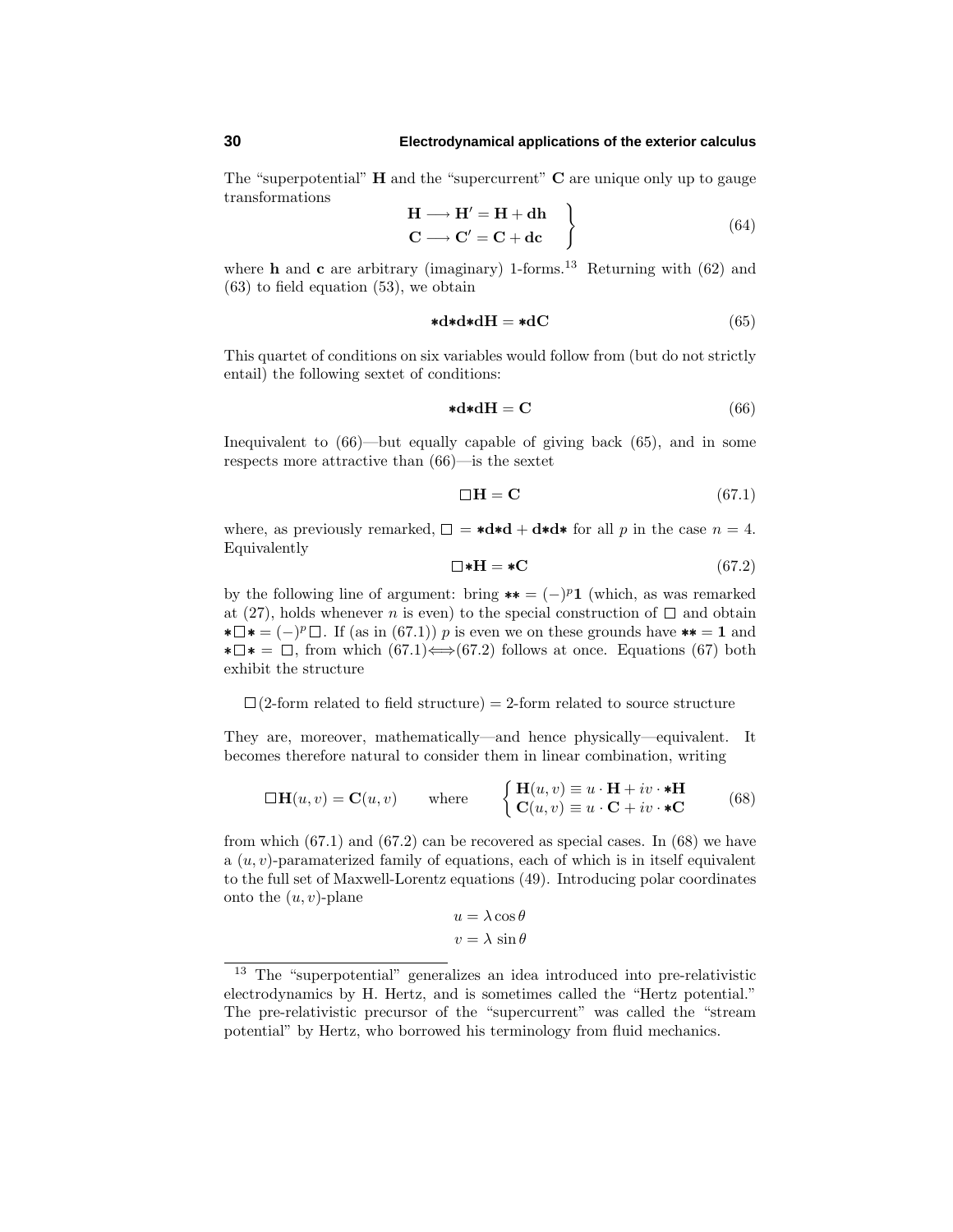## **Superpotentials, duality rotations and magnetic charge 31**

we obtain  $\lambda \cdot \Box \mathbf{H}(\theta) = \lambda \cdot \mathbf{C}(\theta)$  with

$$
\mathbf{H}(\theta) \equiv \cos \theta \cdot \mathbf{H} + i \sin \theta \cdot \mathbf{*} \mathbf{H} \tag{69.1}
$$

$$
\mathbf{C}(\theta) \equiv \cos \theta \cdot \mathbf{C} + i \sin \theta \cdot \mathbf{C} \tag{69.2}
$$

The  $\lambda$ -factors drop away (in consequence essentially of the *scale invariance* of electromagnetic theory) and we are left with a one-parameter family of structurally identical field equations

$$
\Box \mathbf{H}(\theta) = \mathbf{C}(\theta) \tag{70}
$$

which give back (67.1) at  $\theta = 0$  and (67.2) at  $\theta = \frac{1}{2}\pi$ . Enlarging similarly upon  $(62)$  and  $(63)$ , we introduce

$$
\mathbf{A}(\theta) \equiv * \mathbf{d}\mathbf{H}(\theta) \tag{71}
$$

(which, for all values of  $\theta$ , conforms automatically to the Lorentz gauge condition) and

$$
\mathbf{J}(\theta) \equiv * \mathbf{d}\mathbf{C}(\theta) \tag{72}
$$

(which yields automatic "charge conservation"). In this notation (70)—multiply by ∗**d** and make use of **dd** = **0**—assumes the form

$$
\Box \mathbf{A}(\theta) = \mathbf{J}(\theta) \tag{73}
$$

But

$$
\Box \mathbf{A}(\theta) = \left[ * \mathbf{d} * \mathbf{d} + \mathbf{d} \underbrace{* \mathbf{d} *}_{=0} \mathbf{A}(\theta) \right]
$$
  
=  $*\mathbf{d} * \mathbf{F}(\theta)$   
=  $*\mathbf{d} * \mathbf{F}(\theta)$   
=  $\mathbf{d} \mathbf{A}(\theta)$  (74)

so we have

$$
d\mathbf{*} \mathbf{F}(\theta) = \mathbf{J}(\theta) \tag{75.1}
$$

and, in automatic consequence of (74),

$$
\star \mathbf{d} \ \mathbf{F}(\theta) = \mathbf{0} \tag{75.2}
$$

These equations are structurally identical to the Maxwell-Lorentz equations (49), to which they reduce when  $\theta = 0 \text{ mod } 2\pi$ .

Looking now beyond the fine details to the underlying pattern of what we have accomplished: It would, in view of the structure of equations (69), be natural to call the transformations

$$
\mathbf{H} \longrightarrow \mathbf{H}(\theta) \quad \text{and} \quad \mathbf{C} \longrightarrow \mathbf{C}(\theta) \tag{76}
$$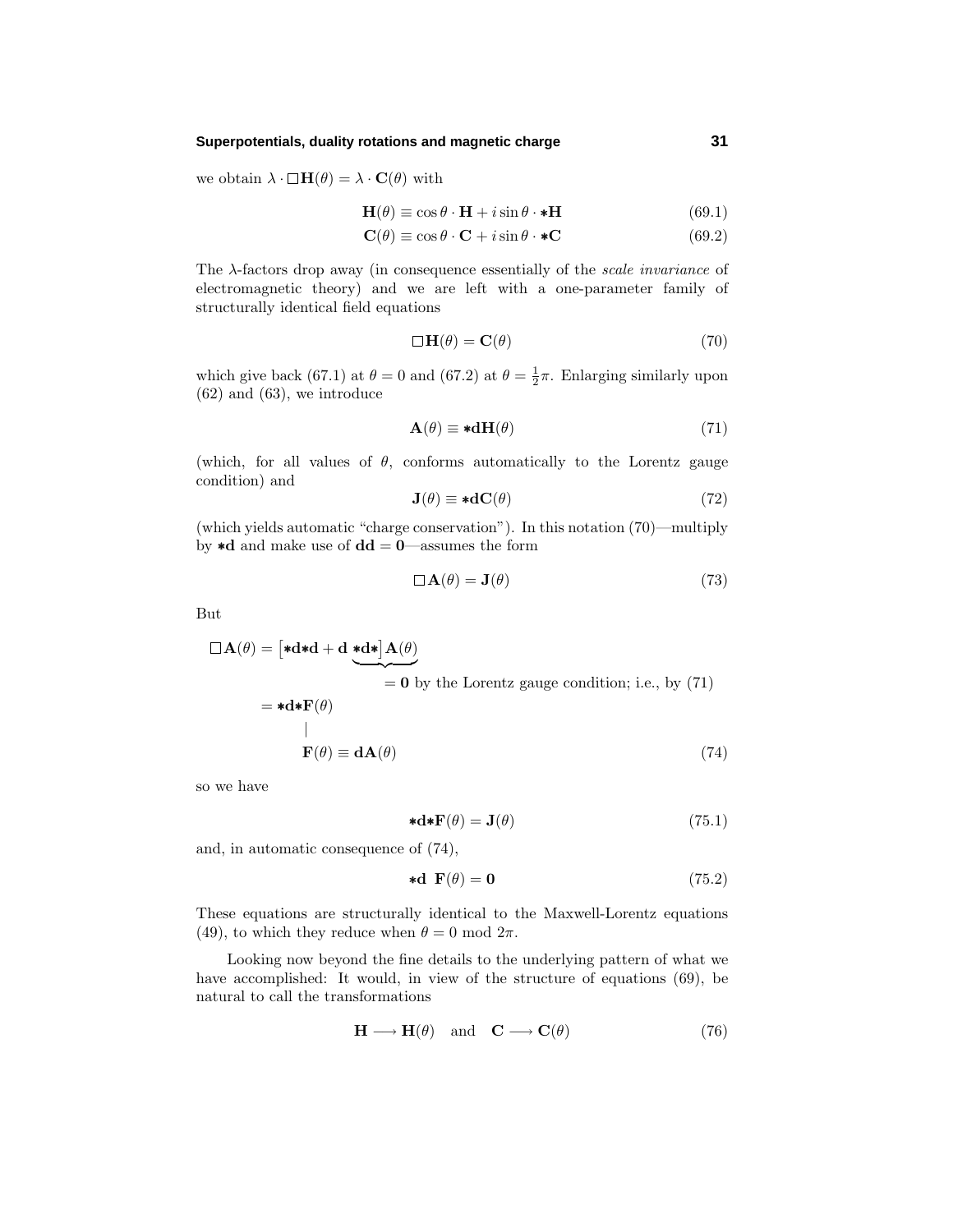"duality rotations." According to  $(71)$  and  $(72)$  they induce

$$
\mathbf{A} \longrightarrow \mathbf{A}(\theta) \quad \text{and} \quad \mathbf{J} \longrightarrow \mathbf{J}(\theta) \tag{77}
$$

where

$$
\mathbf{A}(\theta) = \cos \theta \cdot \mathbf{A} + i \sin \theta \cdot \mathbf{A}^h \quad \text{with} \quad \begin{cases} \mathbf{A} \equiv \mathbf{A} \mathbf{H} \\ \mathbf{A}^h \equiv \mathbf{A} \mathbf{A} \mathbf{H} \neq \mathbf{A} \end{cases} (78.1)
$$

$$
\mathbf{J}(\theta) = \cos \theta \cdot \mathbf{J} + i \sin \theta \cdot \mathbf{J}^h \quad \text{with} \quad \begin{cases} \mathbf{J} \equiv \mathbf{A} \mathbf{C} \\ \mathbf{J}^h \equiv \mathbf{A} \mathbf{A} \mathbf{C} \neq \mathbf{J} \end{cases} (78.2)
$$

The transformations (77) do emphatically not have the character of "duality rotations"; to write (say) " $\mathbf{A}(\theta) = \cos \theta \cdot \mathbf{A} + i \sin \theta \cdot \mathbf{A}$ " would, in fact, be nonsensical, since it would entail the addition of a 1-form to a 3-form. Finally we have

$$
\mathbf{F} \longrightarrow \mathbf{F}(\theta) \tag{79}
$$

where

$$
\mathbf{F}(\theta) = \cos \theta \cdot \mathbf{F} + i \sin \theta \cdot \mathbf{F}^h \quad \text{with} \quad \begin{cases} \mathbf{F} \equiv \mathbf{d}\mathbf{A} = \mathbf{d} * \mathbf{d} \ \mathbf{H} \\ \mathbf{F}^h \equiv \mathbf{d}\mathbf{A}^h = \mathbf{d} * \mathbf{d} * \mathbf{H} \end{cases} \tag{80}
$$

Here (since **F** and **∗F** are both 2-forms) it would not be patently "nonsensical" to write " $\mathbf{F}(\theta) = \cos \theta \cdot \mathbf{F} + i \sin \theta \cdot \mathbf{F}$ ," but the meaning of (80) lies actually elsewhere; we have

$$
\mathbf{F}^{h} = \mathbf{d} * \mathbf{d} * \mathbf{H}
$$
  
=  $(\Box - * \mathbf{d} * \mathbf{d}) \mathbf{H}$   
=  $\mathbf{C} - * \mathbf{F}$  (81)

giving

$$
\mathbf{F}(\theta) = \cos \theta \cdot \mathbf{F} - i \sin \theta \cdot \mathbf{*} \mathbf{F} + i \sin \theta \cdot \mathbf{C}
$$
 (82)

Returning with (82) and (78.2) to (75) we obtain

$$
\begin{aligned}\n\ast \mathbf{d} \ast (\cos \theta \cdot \mathbf{F} - i \sin \theta \cdot \mathbf{F}) \\
&= (\cos \theta \cdot \mathbf{J} + i \sin \theta \cdot \mathbf{J}^h) - \mathbf{d} \ast (i \sin \theta \cdot \mathbf{C}) \\
&= \mathbf{0} \quad \text{by definition (78.2) of } \mathbf{J}^h \\
\ast \mathbf{d} \ (\cos \theta \cdot \mathbf{F} - i \sin \theta \cdot \mathbf{F}) &= -\underbrace{\ast \mathbf{d} \ (i \sin \theta \cdot \mathbf{C})}_{\mathbf{J}} \\
&= \mathbf{J}\n\end{aligned}
$$

whence

$$
\begin{array}{c}\n\cos\theta \cdot \star \mathbf{d} * \mathbf{F} - i \sin\theta \cdot \star \mathbf{d} \ \mathbf{F} = \cos\theta \cdot \mathbf{J} \\
i \cos\theta \cdot \star \mathbf{d} \ \mathbf{F} + \sin\theta \cdot \star \mathbf{d} * \mathbf{F} = \sin\theta \cdot \mathbf{J}\n\end{array}
$$
\n(83)

To see what's going on, set  $\theta = 0$  and recover (49), then set  $\theta = \frac{1}{2}\pi$  and recover (a signed variant of) the same equations in reversed sequence.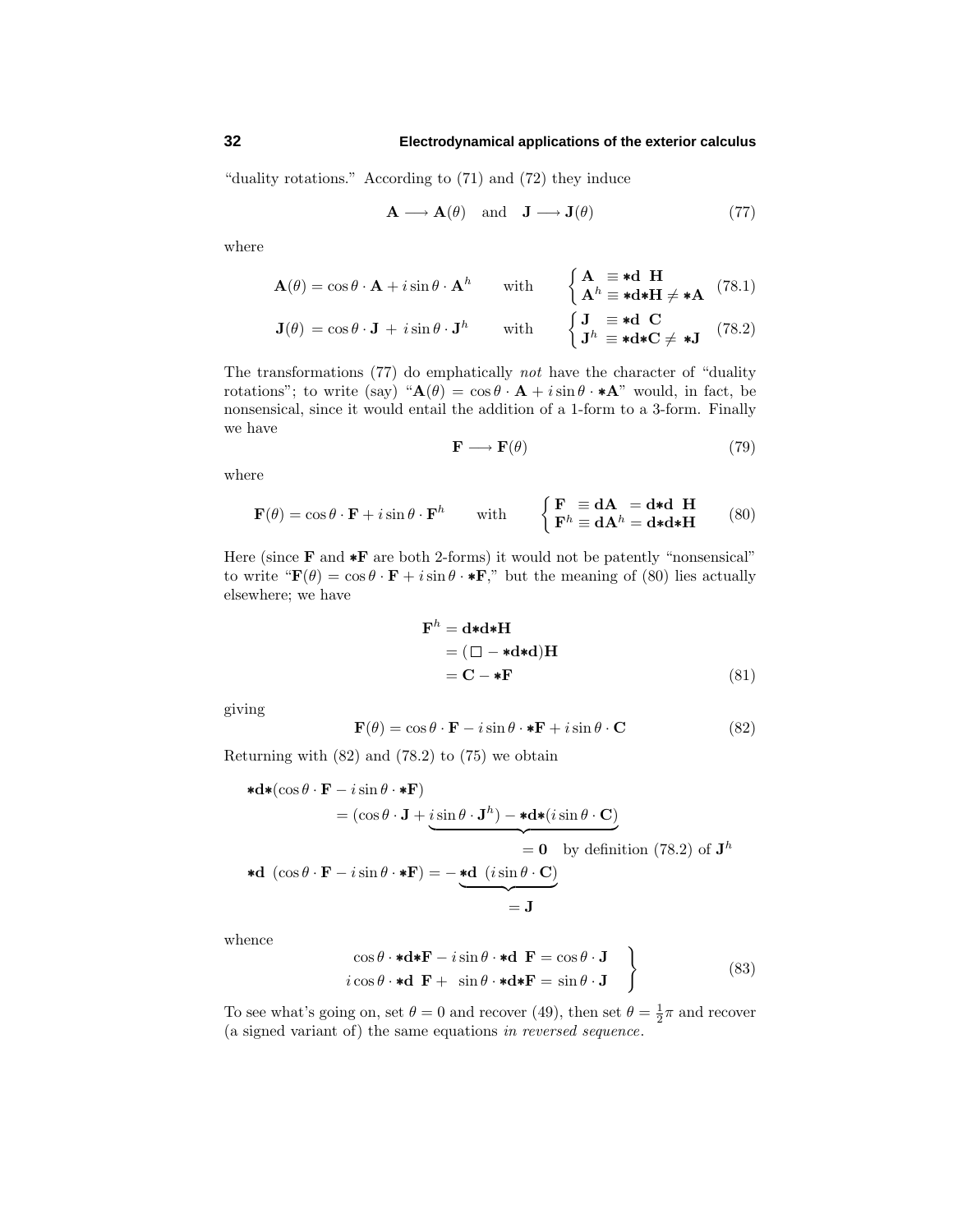## **Superpotentials, duality rotations and magnetic charge 33**

It is universallyassumed that if the world contained *magnetic* charges and currents, then in place of

$$
\ast \mathbf{d} \ast \mathbf{F} = \mathbf{J} \qquad \text{and} \qquad \ast \mathbf{d} \ \mathbf{F} = \mathbf{0} \tag{49}
$$

one would write

$$
\ast \mathbf{d} \ast \mathbf{F} = \mathbf{J}_e \qquad \text{and} \qquad \ast \mathbf{d} \ \mathbf{F} = \mathbf{J}_m \tag{84}
$$

where  $J_m$  is an imaginary 1-form descriptive of the magnetic current. And it is "common knowledge" that the adjustment  $\mathbf{0} \longrightarrow \mathbf{J}_m$  entails sacrifice of the 4-potential  $\bf{A}$ . The exterior calculus leads however—by force of its own internal logic, almost "automatically"—to an elegant solution of the latter problem. In place of (51) write

$$
\mathbf{F} = \mathbf{d}\mathbf{A}_e + \mathbf{*d}\mathbf{A}_m \tag{85}
$$

where  $A_e$  and  $A_m$  are a *pair* of 1-form potentials (the former real, the latter imaginary). We observe that equation (85) admits of an enlarged group of gauge transformations

$$
\begin{aligned}\n\mathbf{A}_e &\longrightarrow \mathbf{A}_e' &= \mathbf{A}_e + \mathbf{a}_e \\
\mathbf{A}_m &\longrightarrow \mathbf{A}_m' &= \mathbf{A}_m + \mathbf{a}_m\n\end{aligned}\n\quad \text{with} \quad \mathbf{d}\mathbf{a}_e + \mathbf{*d}\mathbf{a}_m = \mathbf{0}\n\tag{86}
$$

where it is sufficient *but not necessary* that  $\mathbf{a}_e = \mathbf{d}\chi_e$  and  $\mathbf{a}_m = \mathbf{d}\chi_m$ . When we return now with (85) to (84) we obtain

$$
\ast \mathbf{d} \ast \mathbf{d} \mathbf{A}_e = \mathbf{J}_e \quad \text{and} \quad \ast \mathbf{d} \ast \mathbf{d} \mathbf{A}_m = \mathbf{J}_m \tag{87}
$$

which entail "extended charge conservation"

$$
\ast \mathbf{d} \ast \mathbf{J}_e = \ast \mathbf{d} \ast \mathbf{J}_m = 0 \tag{88}
$$

and can in the "extended Lorentz gauge"

$$
\ast \mathbf{d} \ast \mathbf{A}_e = \ast \mathbf{d} \ast \mathbf{A}_m = 0 \tag{89}
$$

be written

$$
\Box \mathbf{A}_e = \mathbf{J}_e \quad \text{and} \quad \Box \mathbf{A}_m = \mathbf{J}_m \tag{90}
$$

Enlarging similarly upon  $(62)$  and  $(63)$ , we introduce an electric/magnetic pair of superpotentials and a corresponding pair of supercurrents, writing

$$
\mathbf{A}_e = * \mathbf{d} \mathbf{H}_e \quad \text{and} \quad \mathbf{A}_m = * \mathbf{d} \mathbf{H}_m \tag{91}
$$

$$
\mathbf{J}_e = * \mathbf{d}\mathbf{C}_e \quad \text{and} \quad \mathbf{J}_m = * \mathbf{d}\mathbf{C}_m \tag{92}
$$

The continuityequations (88) and gauge conditions (89) are then rendered automatic, and the argument that gave (67.1) now gives

$$
\Box\, {\bf H}_e = {\bf C}_e \qquad\text{and}\qquad \Box\, {\bf H}_m = {\bf C}_m \eqno(93.1)
$$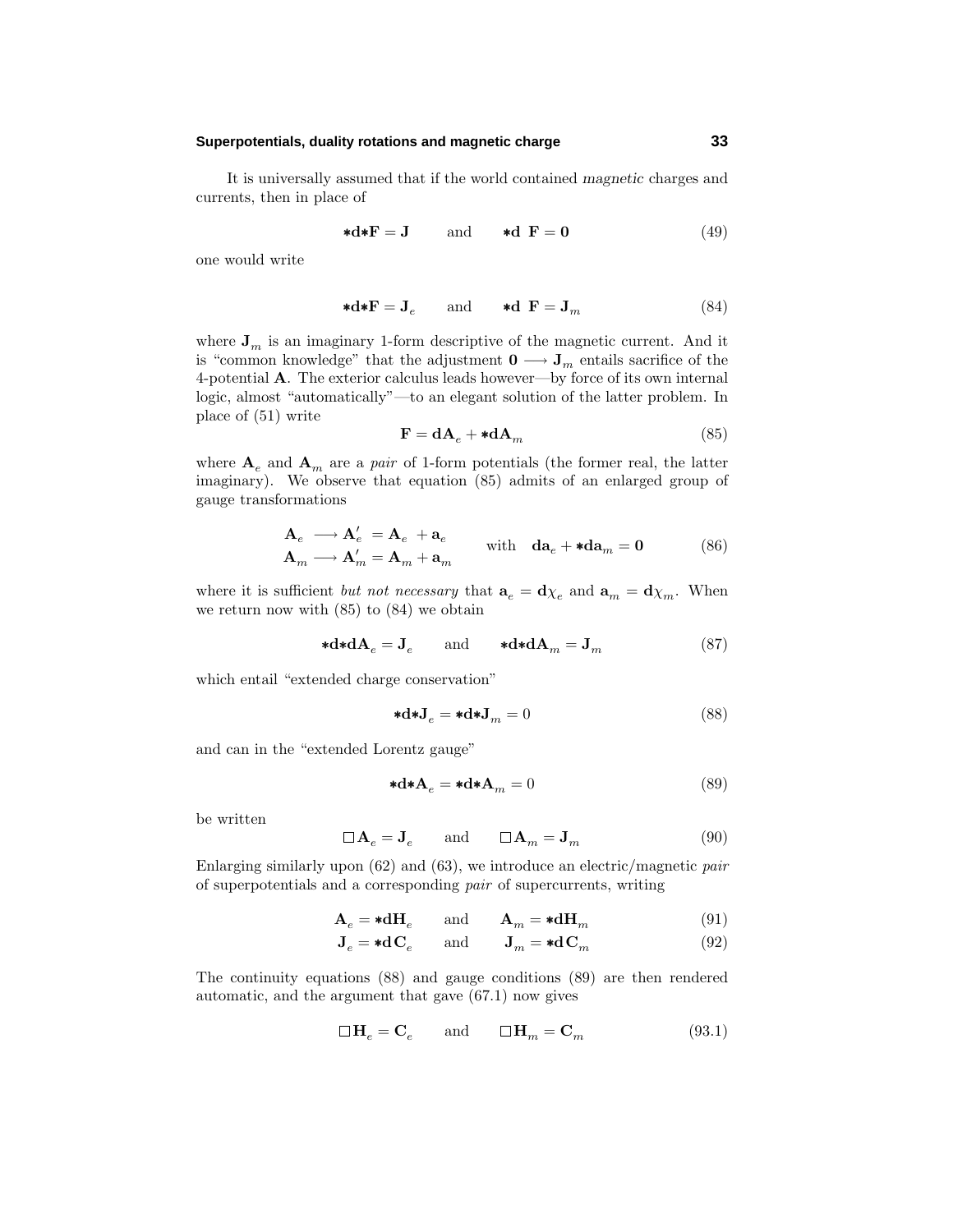which are *not* mathematically/physically equivalent, though evidently they are respectively equivalent to

$$
\square \ast \mathbf{H}_e = \ast \mathbf{C}_e \qquad \text{and} \qquad \square \ast \mathbf{H}_m = \ast \mathbf{C}_m \eqno{(93.2)}
$$

The equations developed in the preceeding paragraph occur in identicallystructured pairs, and it is in light of this circumstance natural to introduce

$$
\mathbf{F}(\varphi) \equiv \cos \varphi \cdot \mathbf{F} + i \sin \varphi \cdot * \mathbf{F} \tag{94}
$$

and

$$
\mathbf{J}_e(\varphi) \equiv \cos \varphi \cdot \mathbf{J}_e + i \sin \varphi \cdot \mathbf{J}_m \tag{95.1}
$$

In this notation the generalized Maxwell-Lorentz equations (84) can be written

$$
\mathbf{*d} \mathbf{*F}(\varphi) = \mathbf{J}_e \ (\varphi) \tag{96.1}
$$

Equivalently<sup>14</sup>

$$
\mathbf{*d} \ \mathbf{F}(\varphi) = \mathbf{J}_m(\varphi) \tag{96.2}
$$

where  $\mathbf{J}_e(\varphi + \frac{1}{2}\pi) \equiv i \mathbf{J}_m(\varphi)$  gives

$$
\mathbf{J}_m(\varphi) = \cos\varphi \cdot \mathbf{J}_m + i\sin\varphi \cdot \mathbf{J}_e \tag{95.2}
$$

One can recover (84) either from (96) by setting  $\varphi = 0$  or from the stipulation that (96.1) hold for *all* values of  $\varphi$ . Turning now to the associated potential theory, we introduce (85) into (94) and obtain

$$
\mathbf{F}(\varphi) = \cos \varphi \cdot \{ \mathbf{d} \mathbf{A}_e + \mathbf{*} \mathbf{d} \mathbf{A}_m \} + i \sin \varphi \cdot \{ \mathbf{*} \mathbf{d} \mathbf{A}_e + \mathbf{d} \mathbf{A}_m \}
$$
  
=  $\mathbf{d} \mathbf{A}_e(\varphi) + \mathbf{*} \mathbf{d} \mathbf{A}_m(\varphi)$  (97)

with

$$
\mathbf{A}_{e} \ (\varphi) \equiv \cos \varphi \cdot \mathbf{A}_{e} + i \sin \varphi \cdot \mathbf{A}_{m} \n\mathbf{A}_{m}(\varphi) \equiv \cos \varphi \cdot \mathbf{A}_{m} + i \sin \varphi \cdot \mathbf{A}_{e} \qquad (98)
$$

Returning with (97) and (98) to (96) we obtain equations

$$
\ast \mathbf{d} \ast \mathbf{d} \mathbf{A}_e(\varphi) = \mathbf{J}_e(\varphi) \quad \text{and} \quad \ast \mathbf{d} \ast \mathbf{d} \mathbf{A}_m(\varphi) = \mathbf{J}_m(\varphi) \tag{99}
$$

 $^{14}\,$  The elementary argument runs as follows:

$$
\begin{aligned}\n\ast \mathbf{d} \ast \mathbf{F}(\varphi) &= \ast \mathbf{d} \cdot \ast \left\{ \begin{array}{l} \cos \varphi \cdot \mathbf{F} + i \, \sin \varphi \cdot \ast \mathbf{F} \right\} \\
&= \ast \mathbf{d} \cdot \left\{ i \, \sin \varphi \cdot \mathbf{F} + \, \cos \varphi \cdot \ast \mathbf{F} \right\} \\
&= i \ast \mathbf{d} \cdot \left\{ \frac{\cos(\varphi - \frac{1}{2}\pi) \cdot \mathbf{F} + i \, \sin(\varphi - \frac{1}{2}\pi) \cdot \ast \mathbf{F} \right\}}{\mathbf{F}(\varphi - \frac{1}{2}\pi)} = \mathbf{J}(\varphi) \\
&= \mathbf{F}(\varphi - \frac{1}{2}\pi)\n\end{array}\n\end{aligned}
$$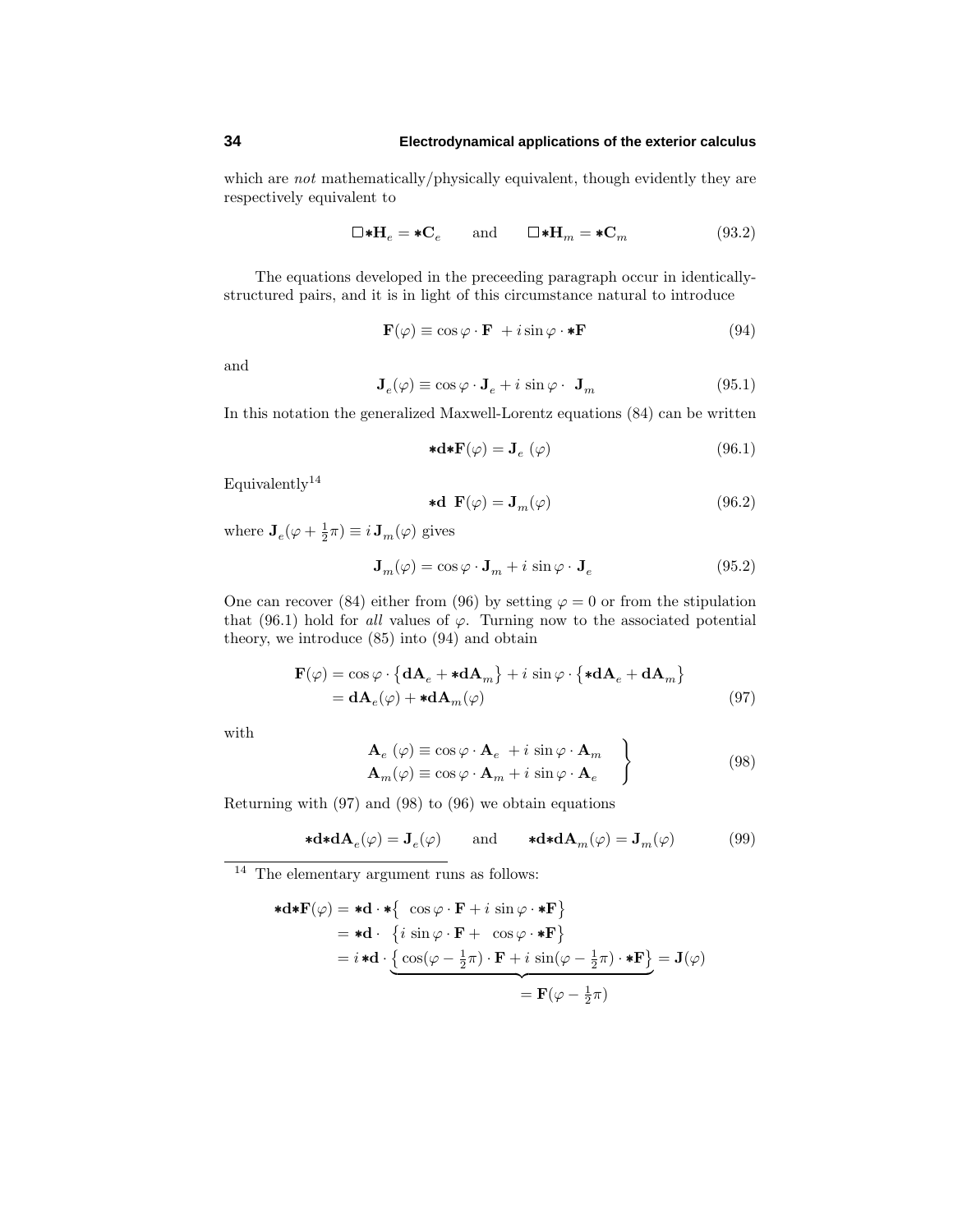## **Superpotentials, duality rotations and magnetic charge 35**

which entail

$$
\mathbf{*d}\mathbf{*J}_e(\varphi) = \mathbf{*d}\mathbf{*J}_m(\varphi) = 0 \tag{100}
$$

and can in the "extended Lorentz gauge"

$$
\mathbf{*d} \mathbf{*A}_e(\varphi) = \mathbf{*d} \mathbf{*A}_m(\varphi) = 0 \tag{101}
$$

be written

$$
\Box \mathbf{A}_e(\varphi) = \mathbf{J}_e(\varphi) \quad \text{and} \quad \Box \mathbf{A}_m(\varphi) = \mathbf{J}_m(\varphi) \quad (102)
$$

Equations  $(99)$ – $(102)$  are structurally identical to  $(87)$ – $(90)$ , which they return at  $\varphi = 0$ . Standing in a similar relationship to (91)–(93) are

$$
\mathbf{A}_e(\varphi) = * \mathbf{d} \mathbf{H}_e(\varphi) \quad \text{and} \quad \mathbf{A}_m(\varphi) = * \mathbf{d} \mathbf{H}_m(\varphi) \quad (103)
$$

$$
\mathbf{J}_e(\varphi) = * \mathbf{d}\mathbf{C}_e(\varphi) \quad \text{and} \quad \mathbf{J}_m(\varphi) = * \mathbf{d}\mathbf{C}_m(\varphi) \quad (104)
$$

which render automatic both the continuity equations (100) and the gauge conditions (101), and entail

$$
\Box \mathbf{H}_e(\varphi) = \mathbf{C}_e(\varphi) \quad \text{and} \quad \Box \mathbf{H}_m(\varphi) = \mathbf{C}_m(\varphi) \quad (105.1)
$$

—equivalently

$$
\Box * \mathbf{H}_e(\varphi) = * \mathbf{C}_e(\varphi) \quad \text{and} \quad \Box * \mathbf{H}_m(\varphi) = * \mathbf{C}_m(\varphi) \quad (105.2)
$$

—where the presumption is that one has defined

$$
\mathbf{H}_{e} \ (\varphi) \equiv \cos \varphi \cdot \mathbf{H}_{e} + i \sin \varphi \cdot \mathbf{H}_{m} \n\mathbf{H}_{m}(\varphi) \equiv \cos \varphi \cdot \mathbf{H}_{m} + i \sin \varphi \cdot \mathbf{H}_{e} \qquad (106)
$$

$$
\begin{aligned}\n\mathbf{C}_{e} \ (\varphi) &\equiv \cos \varphi \cdot \mathbf{C}_{e} + i \, \sin \varphi \cdot \mathbf{C}_{m} \\
\mathbf{C}_{m}(\varphi) &\equiv \cos \varphi \cdot \mathbf{C}_{m} + i \, \sin \varphi \cdot \mathbf{C}_{e}\n\end{aligned}\n\tag{107}
$$

There are, within this enlarged conception of Maxwellian electrodynamics, two distinct and independent ways—one electrical, the other magnetic—in which to realize the sequence  $(70)$ – $(83)$  of statements which were seen to radiate from (69); one proceeds from

$$
\mathbf{H}_{e} \ (\theta_{e}) \equiv \cos \theta_{e} \cdot \mathbf{H}_{e} + i \sin \theta_{e} \cdot \mathbf{*} \mathbf{H}_{e} \tag{108.1}
$$

$$
\mathbf{C}_e \ (\theta_e) \equiv \cos \theta_e \cdot \mathbf{C}_e + i \sin \theta_e \cdot \mathbf{C}_e \tag{108.2}
$$

and the other from

$$
\mathbf{H}_{m}(\theta_{m}) \equiv \cos \theta_{m} \cdot \mathbf{H}_{m} + i \sin \theta_{m} \cdot \mathbf{*} \mathbf{H}_{m} \tag{109.1}
$$

$$
\mathbf{C}_{m}(\theta_{m}) \equiv \cos \theta_{m} \cdot \mathbf{C}_{m} + i \sin \theta_{m} \cdot \mathbf{C}_{m} \tag{109.2}
$$

but since the statements latent in (108/109) are in no respect surprising I will not take the trouble to write them out.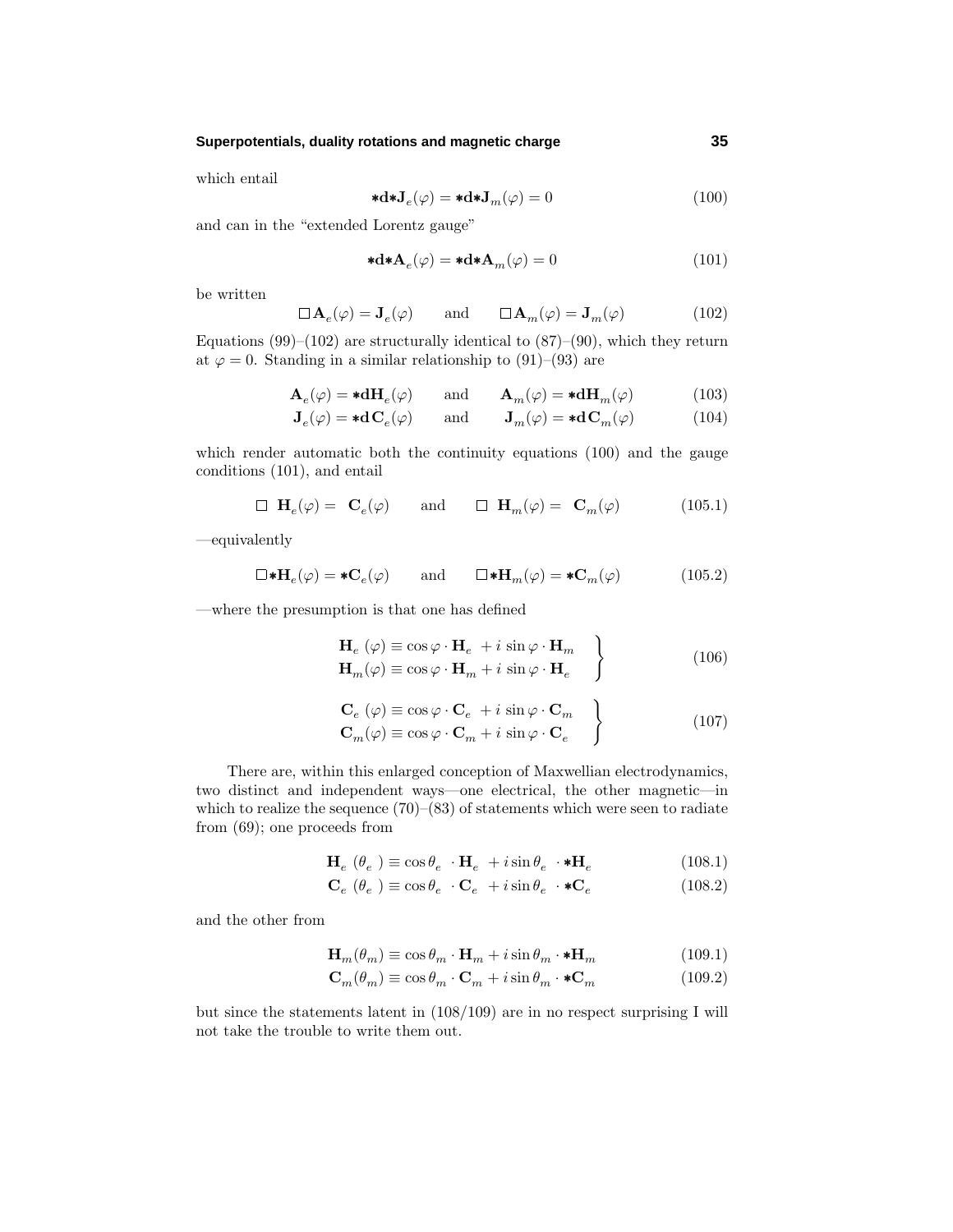#### **36 Electrodynamical applications of the exterior calculus**

We come thus to the striking conclusion that the equations which (in the hypothetical presence even of magnetic sources) serve to describe the physics of the electromagnetic field admit—collectively, and with stark vividness in (105)—of a 3-parameter group of symmetries. The symmetry group in question has nothing (at least nothing directly) to do with such spacetime symmetries as maybe associated with the solutions of the field equations in special cases; it pertains universally and globally to all electromagnetic source/field systems and the equations that describe them; it has the character (like isotopic spin) of an "intrinsic" symmetry, an "internal" symmetry, a structured "folding amongst themselves" of the several components of the diverse objects that serve to describe the physical field. To expose most clearly the symmetry in question, we will find it convenient to adopt the language of a model; specifically, we discard the electromagnetic specifics of the matter at hand, and look the transformation properties of complex 2-vector

$$
\mathbf{z} \equiv \begin{pmatrix} z_e \\ z_m \end{pmatrix} \quad \text{with} \quad \begin{cases} z_e \; = x_e \; + i \, y_e \\ z_m \; = x_m + i \, y_m \end{cases}
$$

Bywayof preparation, we observe in connection with (108) and (109) that the following equations

$$
\begin{array}{c}\n\mathbf{H}_{e} \longrightarrow \mathbf{H}_{e} \ (\theta_{e}) \equiv \cos \theta_{e} \cdot \mathbf{H}_{e} + \sin \theta_{e} \cdot i \ast \mathbf{H}_{e} \\
i \ast \mathbf{H}_{e} \longrightarrow i \ast \mathbf{H}_{e} \ (\theta_{e}) \equiv -\sin \theta_{e} \cdot \mathbf{H}_{e} + \cos \theta_{e} \cdot i \ast \mathbf{H}_{e}\n\end{array}
$$
\n(110)

are (by  $(i*)$ ( $i$  \*) $(= -1)$  equivalent each to the other, and that so also (on the same grounds) are

$$
i\mathbf{H}_m \longrightarrow i\mathbf{H}_m(\theta_m) \equiv \cos \theta_m \cdot i\mathbf{H}_m + \sin \theta_m \cdot i \ast i\mathbf{H}_m
$$
  

$$
i \ast i\mathbf{H}_m \longrightarrow i \ast i\mathbf{H}_m(\theta_m) \equiv -\sin \theta_m \cdot i\mathbf{H}_m + \cos \theta_m \cdot i \ast i\mathbf{H}_m
$$
 (111)

The first pair of equations describes a linear relationship between a pair of imaginary 2-forms  $H_e$  and  $i * H_e$ , while the latter pair of equations describes an identically structured relationship between 2-forms  $i$  **H**<sub>*m*</sub> and  $i$ **\*** $i$  **H**<sub>*m*</sub> which are also imaginary.<sup>15</sup> By (106) we are led similarly to write

$$
\mathbf{H}_e \longrightarrow \mathbf{H}_e \ (\varphi) \equiv \cos \varphi \cdot \mathbf{H}_e + \sin \varphi \cdot i \mathbf{H}_m
$$
\n
$$
i \mathbf{H}_m \longrightarrow i \mathbf{H}_m(\varphi) \equiv -\sin \varphi \cdot \mathbf{H}_e + \cos \varphi \cdot i \mathbf{H}_m
$$
\n
$$
i \ast \mathbf{H}_e \longrightarrow i \ast \mathbf{H}_e \ (\varphi) \equiv \cos \varphi \cdot i \ast \mathbf{H}_e + \sin \varphi \cdot i \ast i \mathbf{H}_m
$$
\n
$$
i \ast i \mathbf{H}_m \longrightarrow i \ast i \mathbf{H}_m(\varphi) \equiv -\sin \varphi \cdot i \ast \mathbf{H}_e + \cos \varphi \cdot i \ast i \mathbf{H}_m
$$
\n(112)

<sup>&</sup>lt;sup>15</sup> Since the Lorentz metric is negative definite  $(g = -1)$  the  $*$  operator, in consequence of its definition (26), sends real *p*-forms into imaginary *q*-forms  $(q = 4 - p)$ . Since **F** is a real 2-form, it follows from (85) that  $A_e$  is real and  $\mathbf{A}_m$  imaginary. From this by (91) it follows that  $\mathbf{H}_e$  is imaginary and  $\mathbf{H}_m$  real.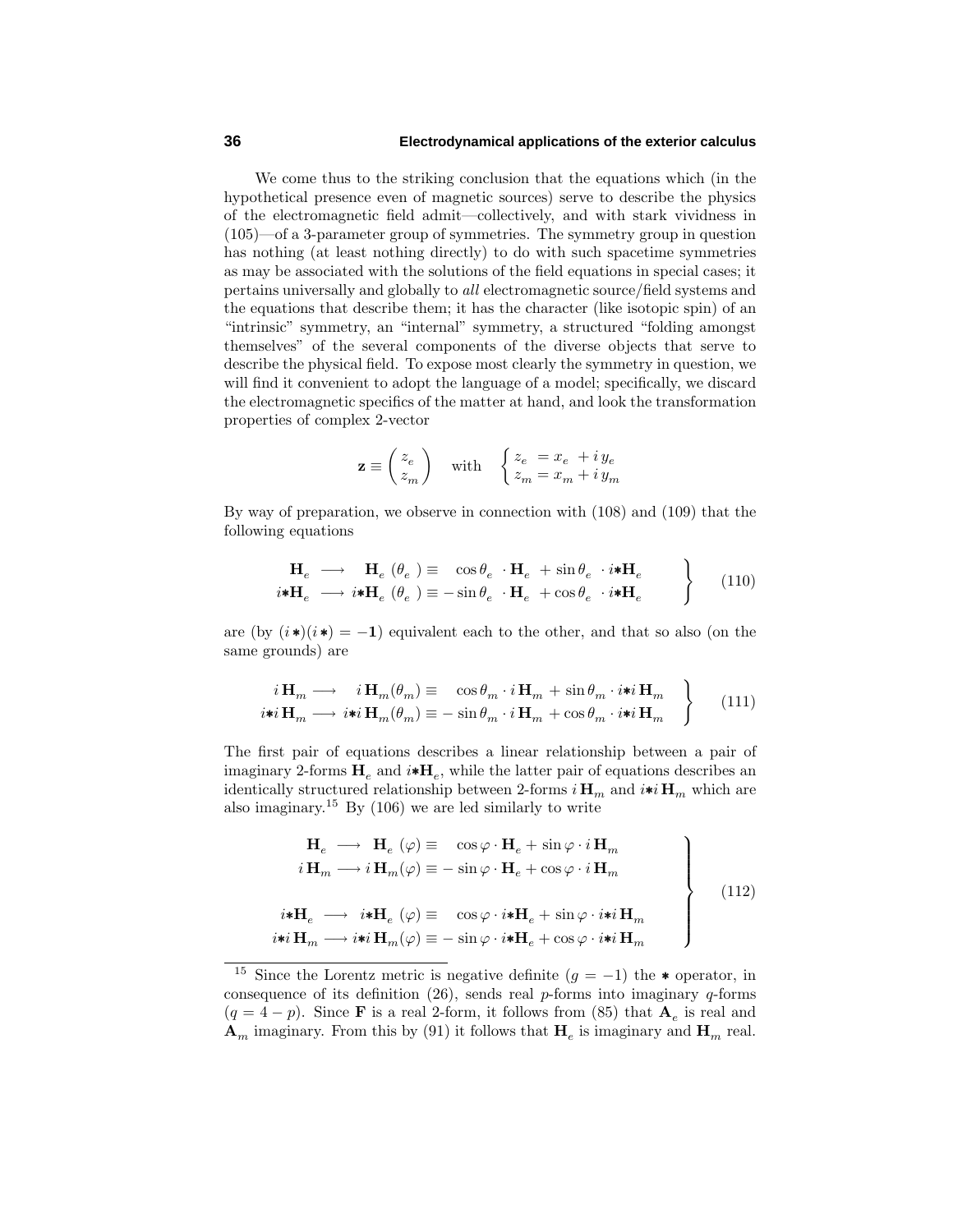## **Superpotentials, duality rotations and magnetic charge 37**

where the last pair of equations are implications of the first pair. Accepting now the associations

$$
\begin{pmatrix}\n\mathbf{H}_e \\
i \mathbf{*} \mathbf{H}_e \\
i \mathbf{H}_m \\
i \mathbf{*} i \mathbf{H}_m\n\end{pmatrix}\n\iff\n\begin{pmatrix}\nx_e \\
y_e \\
x_m \\
y_m\n\end{pmatrix}
$$

we see that (110) can be represented

$$
\begin{pmatrix} x_e \\ y_e \\ x_m \\ y_m \end{pmatrix} \longrightarrow \begin{pmatrix} +\cos\theta & +\sin\theta & 0 & 0 \\ -\sin\theta & +\cos\theta & 0 & 0 \\ 0 & 0 & 1 & 0 \\ 0 & 0 & 0 & 1 \end{pmatrix} \begin{pmatrix} x_e \\ y_e \\ x_m \\ y_m \end{pmatrix}
$$

or—more compactly—

$$
\begin{pmatrix} z_e \\ z_m \end{pmatrix} \longrightarrow \begin{pmatrix} e^{-i\theta} & 0 \\ 0 & 1 \end{pmatrix} \begin{pmatrix} z_e \\ z_m \end{pmatrix} = e^{-i\frac{1}{2}\theta} \cdot \begin{pmatrix} e^{-i\frac{1}{2}\theta} & 0 \\ 0 & e^{+i\frac{1}{2}\theta} \end{pmatrix} \begin{pmatrix} z_e \\ z_m \end{pmatrix}
$$
 (113)

while

$$
\begin{pmatrix} z_e \\ z_m \end{pmatrix} \longrightarrow \begin{pmatrix} 1 & 0 \\ 0 & e^{-i\theta} \end{pmatrix} \begin{pmatrix} z_e \\ z_m \end{pmatrix} = e^{-i\frac{1}{2}\theta} \cdot \begin{pmatrix} e^{+i\frac{1}{2}\theta} & 0 \\ 0 & e^{-i\frac{1}{2}\theta} \end{pmatrix} \begin{pmatrix} z_e \\ z_m \end{pmatrix}
$$
 (114)

serves in the same sense to represent (111). Working from (112) we obtain

$$
\begin{pmatrix} x_e \\ y_e \\ x_m \\ y_m \end{pmatrix} \longrightarrow \begin{pmatrix} +\cos\varphi & 0 & +\sin\varphi & 0 \\ 0 & +\cos\varphi & 0 & +\sin\varphi \\ -\sin\varphi & 0 & +\cos\varphi & 0 \\ 0 & -\sin\varphi & 0 & +\cos\varphi \end{pmatrix} \begin{pmatrix} x_e \\ y_e \\ x_m \\ y_m \end{pmatrix}
$$

which can be notated

$$
\begin{pmatrix} z_e \\ z_m \end{pmatrix} \longrightarrow \begin{pmatrix} +\cos\varphi & +\sin\varphi \\ -\sin\varphi & +\cos\varphi \end{pmatrix} \begin{pmatrix} z_e \\ z_m \end{pmatrix}
$$
 (115)

The transformations (113), (114) and (115) are all of the type (which is to say, each can be obtained as a special case of)

$$
\mathbf{z} \longrightarrow \mathbf{z}' = e^{i\theta} \cdot \mathbb{U} \mathbf{z}
$$
\n
$$
\downarrow
$$
\n
$$
\mathbb{U} \equiv \exp\left\{i\left[\phi_1 \mathbb{S}_1 + \phi_2 \mathbb{S}_2 + \phi_3 \mathbb{S}_3\right]\right\}
$$
\n
$$
(116)
$$

where

$$
\mathbb{S}_1 \equiv \begin{pmatrix} 0 & 1 \\ 1 & 0 \end{pmatrix} \qquad \mathbb{S}_2 \equiv \begin{pmatrix} 0 & -i \\ i & 0 \end{pmatrix} \qquad \mathbb{S}_3 \equiv \begin{pmatrix} 1 & 0 \\ 0 & -1 \end{pmatrix}
$$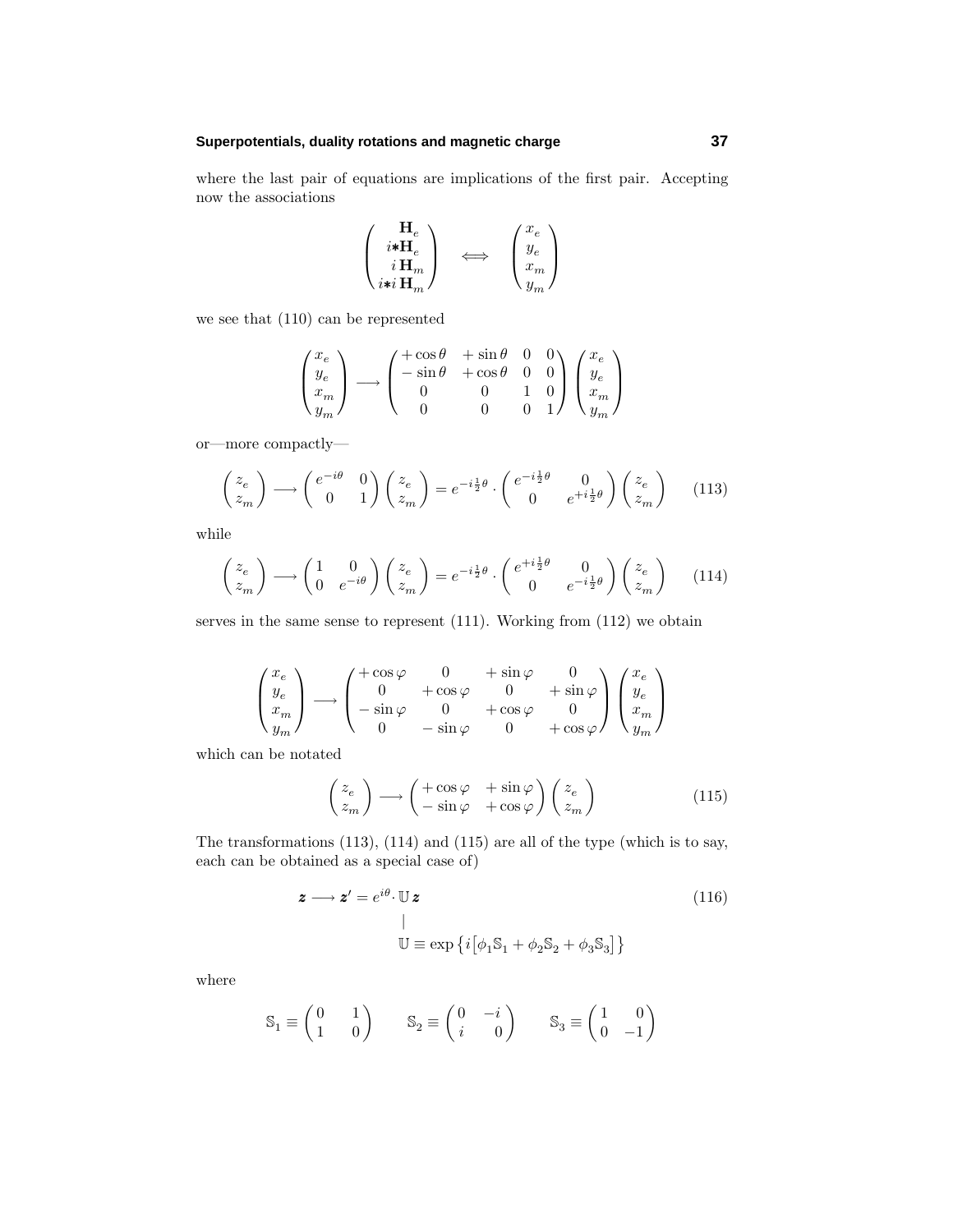## **38 Electrodynamical applications of the exterior calculus**

are the familiar (hermitian) "Pauli matrices." The matrices U provide, as is well known, a representation of the group  $SU(2)$ , while the matrices  $e^{i\theta}$  · U provide a representation of  $U(2) = U(1) \times SU(2)$ . We conclude that electrodynamics the physical theory latent in equations  $(105.1)$ —possesses  $U(2)$  as its "global" internal symmetry group;" electrodynamics is, in other words, structurally invariant with respect to the linear transformations latent in the stipulation that

$$
\langle \mathbf{z} | \mathbf{z} \rangle \equiv z_e^* z_e + z_m^* z_m \equiv x_e^2 + y_e^2 + x_m^2 + y_m^2 = \text{constant}
$$

be invariant under  $z \rightarrow z'$ . And when one takes scale-invariance  $z \rightarrow \lambda z$  into account, it becomes invariant with respect to the enveloping "internal conformal group," the group which results at  $(116)$  from the complexification of  $\theta$ ; i.e., from the weakened stipulation that

$$
\langle \mathbf{z}|\mathbf{z}\rangle \equiv z_e^*z_e+z_m^*z_m\equiv x_e^2+y_e^2+x_m^2+y_m^2=0
$$

be invariant under  $z \rightarrow z'$ .

Let the internal symmetry group, as described above, be denoted G. It is, I take it, evident that G affords (multiple) means to (at anygiven spacetime point) "rotate  $J_m$  to extinction." Maxwell's equations are seen in this light to conceal—in the zeros that appear on the righthand sides of equations (3.3) and (3.4)—a profound physical claim, wrapped in a convention. The "profound claim" is that there is within  $\mathcal{G}$  an element that "rotates  $\mathbf{J}_m$  to extinction  $university—at$  all spacetime points, for all electromagnetic systems. It is, however, by convention that we have selected the " $J_m = 0$  representation"—the existence of which is an implausible physical surprise—to be the representation within which to frame our operational definitions, our physical thinking, our calculations. It is, in this regard, interesting to notice that  $J_m = 0$  is implied by but does not imply  $\mathbf{C}_m = \mathbf{0}$ , and that the latter condition does not by itself insure  $\mathbf{H}_m = \mathbf{0}$ . The figure on the following page is intended to make clear the essential burden of these remarks.

It would be natural at this point to ask whether conservation laws can be associated with the G-invariance of the electrodynamical equations. Or to ask of the important body of theory that yields  $A$  as a "gauge field" what natural modifications yield  $A_e$  and  $A_m$  as *joint* gauge fields? Is it possible to obtain  $H_e$  and  $H_m$  as joint "supergauge fields"? I propose, however, to pursue no such speculative issues, but to engage in a little simple "equation counting." Maxwell's equations, in their standard form (3), serve to subject six field variables to a total of eight conditions. Maxwell's equations must, on these grounds, conceal some redundancy. The question is: how redundant are they, and where does the redundancy reside? When formulated in terms of the 4-potential **A** the standard theorypresents us with a quartet of equations (52) in four field variables; the equations retain nevertheless (at least) the redundancy implicit in gauge condition  $(50)$ . But when formulated alternatively in terms of the superpotential  $H$  the standard theory imposes six conditions  $(67.1)$ on six field variables which are, however, subject to gauge transformations (64)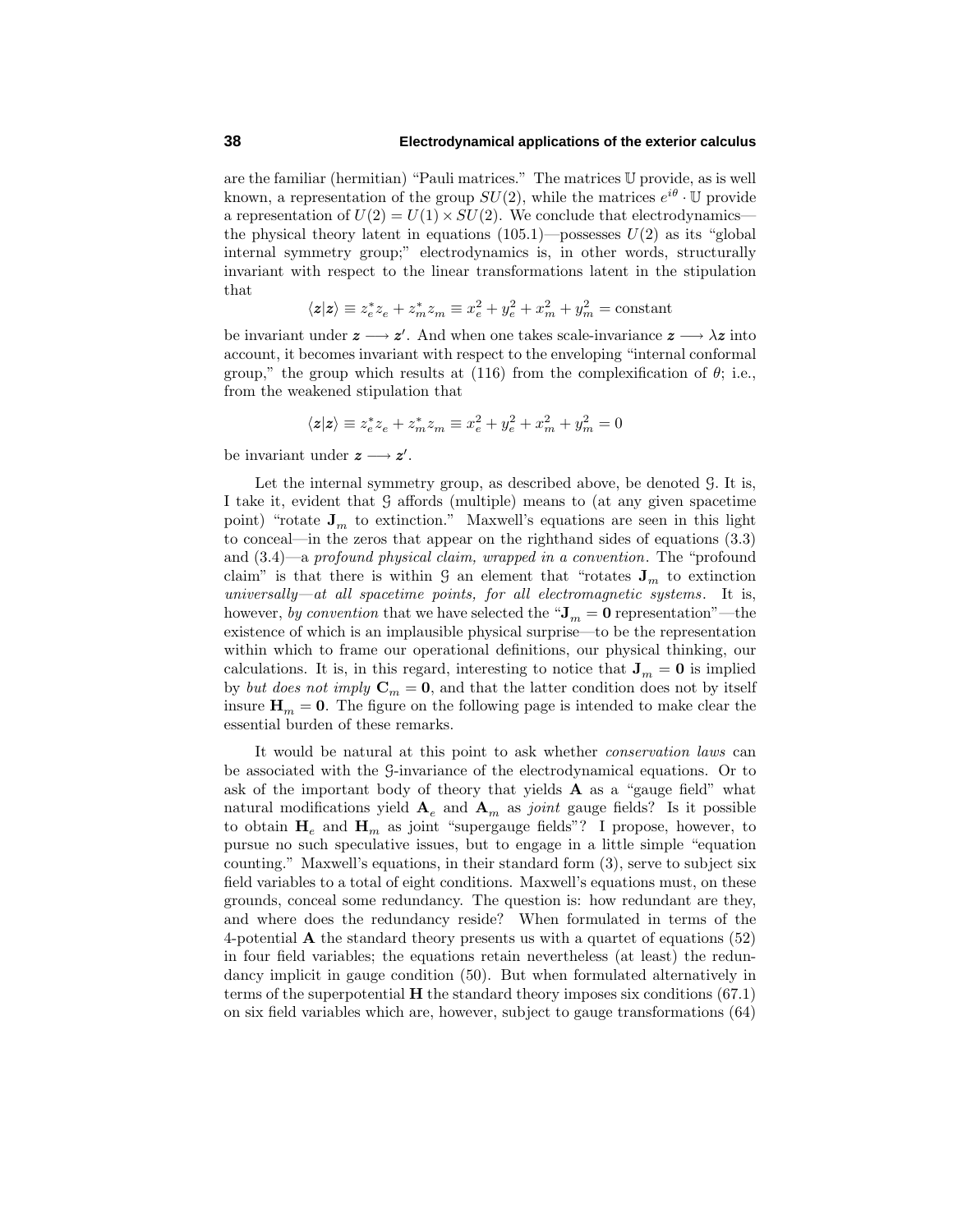

FIGURE 2: The top figure illustrates how sources might conceivably be distributed in electric/magnetic charge space; the middle figure indicates how, according to Maxwellian electrodynamics, they are in physical fact distributed; the bottom figure indicates how that fact of nature is by tacit convention standardly represented. Additional (non-classical) ideas are required to account for the quantization of charge.

which permit the specification of four arbitrary functions. The implication appears to be that the electromagnetic field—for all its rich structure—has actually only two degrees of freedom. This surprising fact was first recognized and exploited by E. T. Whittaker  $(1903)$ , and was promptly elaborated by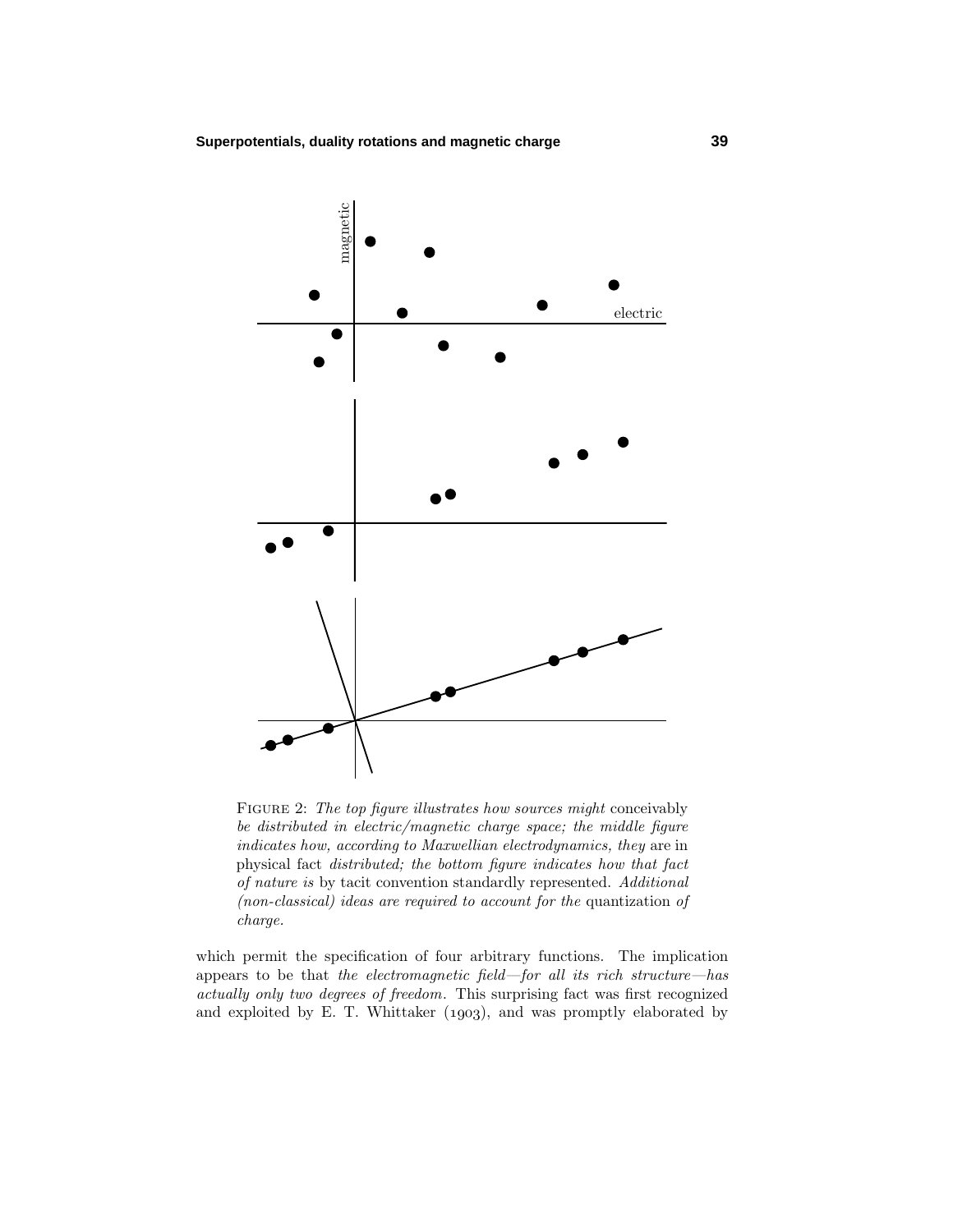P. W. Debye and (independently) T. J. Bromwich;<sup>16</sup> I know, however, of no account of the "scalar superpotential" idea which conforms naturally/manifestly to the Lorentz covariance and internal G-invariance of the theoryin hand. It is, by the way, my impression that in the presence of magnetic sources real magnetic sources, that can't be transformed to extinction—the number of degrees of freedom increases (not to twice two equals four but, owing to the extra gauge freedom afforded by(86), only) from two to three.

Myobjective in the preceeding discussion (as also in that which follows) has—let me remind my reader—been not in any sense to "push back the frontiers of electrodynamical knowledge" but simply to demonstrate the power of the exterior calculus to guide our imagination into new channels, to lend the force of "naturalness" to questions that otherwise might not have occurred to us, and to place in our hands some remarkably powerful analytical tools—tools which have turned out to be in fact quite easy to use.

**8. Dimensional generalizations of Maxwellian electrodynamics**. To ask "What would classical mechanics, what would quantum mechanics look like if the world were  $N \neq 3$ -dimensional?" is to ask a question the answer to which is on formal grounds so obvious, and so well supported bysimplified experience, that the question is in fact seldom asked; the exploratoryand expositoryadvantages of "looking first to the lower-dimensional case" are in such fields so familiar that we have recourse to them almost unthinkingly, unapologetically. But to ask the same question of electrodynamics is to ask a question which is seldom asked for the opposite reason. Electrodynamics seems so essentially dependent upon cross products, curls and other "intrinsically 3-dimensional constructs" as to defy dimensional generalization. The formal devices (the "infinite line charges," etc.) which serve effectively to reduce the dimensionality of particular idealized problems are recognized to be precisely that—"formal devices" of quite restricted utility, and those broad subtopics (for example, potential theory) which do admit of dimensional generalization invariably discard more of the theorythan theyretain. Has the electrodynamicist therefore to abandon any hope of realizing the exploratory/expository advantages that come (in other fields) from dimensional simplification? Is the electrodynamicist forever cut off from the insight that can come from examining a theoryin the context afforded bya population of "neighboring" theories?

It is a remarkable fact—if a fact not widelyknown—that the exterior calculus does permit one to assign natural meaning to the notion of an "*n*-dimensional electrodynamics." The idea is to retain

<sup>16</sup> For details and references see §32 of Melba Phillips' article "Classical Electrodynamics" in Volume IV of the Handbuch der Physik (Springer,  $1962$ ). Phillips' §§27–32 are given over to a discussion of the Hertz potential and its applications, and are the source of myown introduction to the field. See also pp. 219-229 of W. K. H. Panofsky & M. Phillips, Classical Electricity  $\mathcal{O}$  *Magnetism* (Addison-Wesley, 1955).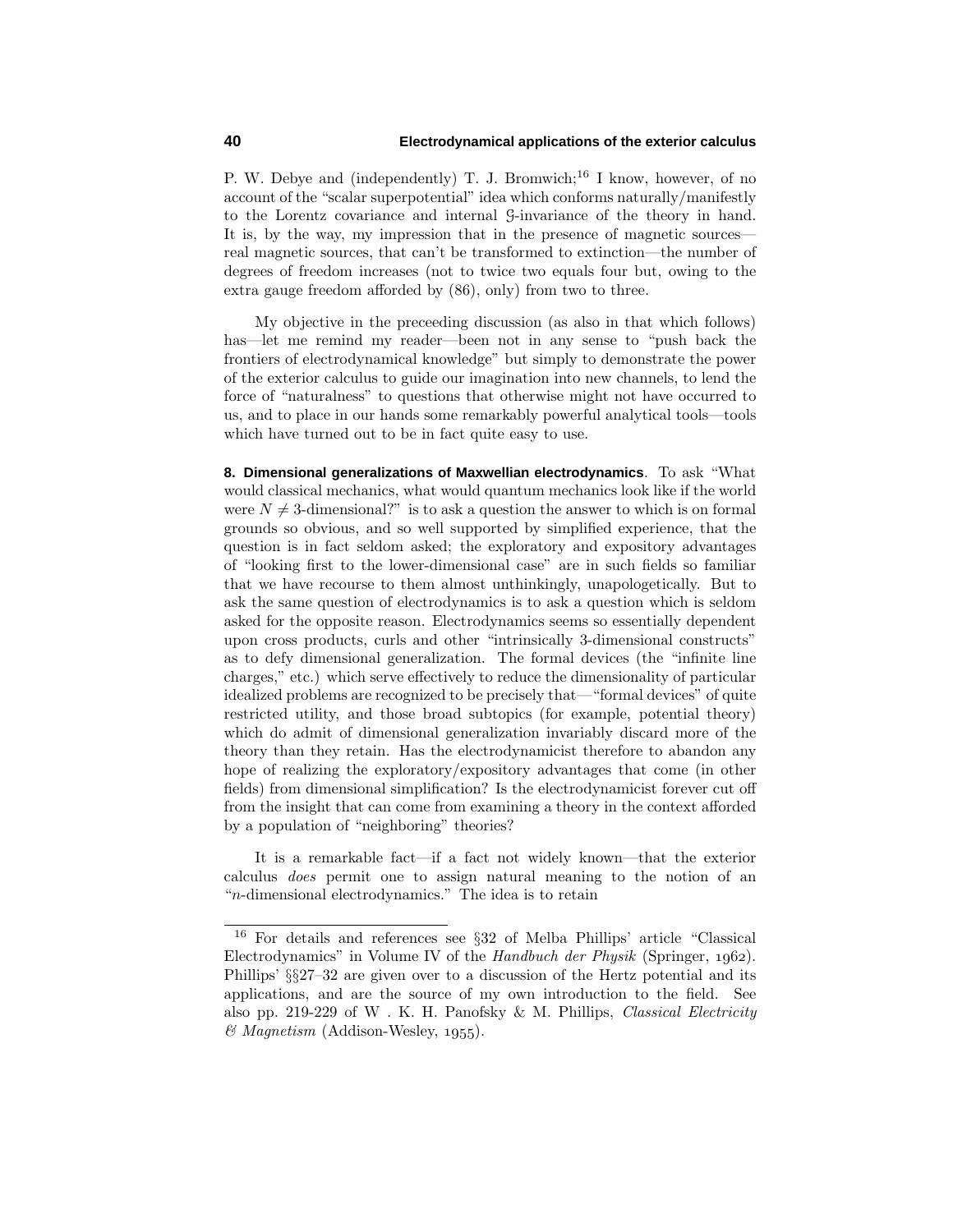## **Dimensional generalization 41**

$$
\ast \mathbf{d} \ast \mathbf{F} = \mathbf{J} \qquad \text{and} \qquad \ast \mathbf{d} \ \mathbf{F} = \mathbf{0} \tag{49} \leftarrow (117)
$$

—equivalently

$$
\iint_{\partial R} * \mathbf{F} = \iiint_{R} * \mathbf{J} \quad \text{and} \quad \iint_{\partial R} \mathbf{F} = 0 \quad (56) \leftarrow (118)
$$

—and to assign to the field-form **F** and the source-form **J** such meanings as mayappear most appropriate. In (4-dimensional) Maxwellian electrodynamics **F** is a *p*-form and so also is \***F**; both, that is to say (since  $p = 4 - p \implies p = 2$ ) are 2-forms. There would appear, on the basis of this remark, to be two main ways to proceed: one might insist that the field-form be a 2-form irrespective of the dimensionality—then duality rotations

$$
\mathbf{F} \longrightarrow \mathbf{F}(\varphi) \equiv \cos \varphi \cdot \mathbf{F} + \sqrt{\pm 1} \sin \varphi \cdot \mathbf{*} \mathbf{F} \tag{94} \leftarrow (119)
$$

are special to the case  $n = 4$ —or one might (in order to insure the *universal* availability of (119)) insist that  $p = n - p$ , which entails that *n* be even and  $p = \frac{1}{2}n$ . I am, by formal instinct, inclined to favor the later option, even though it cuts me off from anypossibilityof responding to questions of the form "What would electrodynamics look like if spacetime were 17-dimensional?" And it is to some illustrative implications of the latter option that I confine myremarks.

Looking first to **the case**  $N = 2$ , we remind ourselves that

when  $n = 2$  0-forms have 1 component 1-forms have 2 components 2-forms have 0 components

Assuming **F** to be a 1-form

$$
\mathbf{F} \prec F_{\mu} = \begin{pmatrix} F_0 \\ F_1 \end{pmatrix} \equiv \begin{pmatrix} E \\ B \end{pmatrix}
$$
 (120)

we (by  $(26)$ ) have

$$
* \mathbf{F} \prec \sqrt{g} \epsilon_{\mu \alpha} F^{\alpha} = \sqrt{g} \begin{pmatrix} +F^1\\ -F^0 \end{pmatrix}
$$
 (121)

and it follows from  $\star d \star \mathbf{F} = \mathbf{J}$  that **J** is an 0-form:

$$
\mathbf{J} \prec J \tag{122}
$$

From  $\star dF = 0$  we infer the existence of an 0-form

$$
\mathbf{A} \prec A \tag{123}
$$

such that

$$
\mathbf{F} = \mathbf{d}\mathbf{A} \prec \begin{pmatrix} \partial_0 A \\ \partial_1 A \end{pmatrix} \tag{124}
$$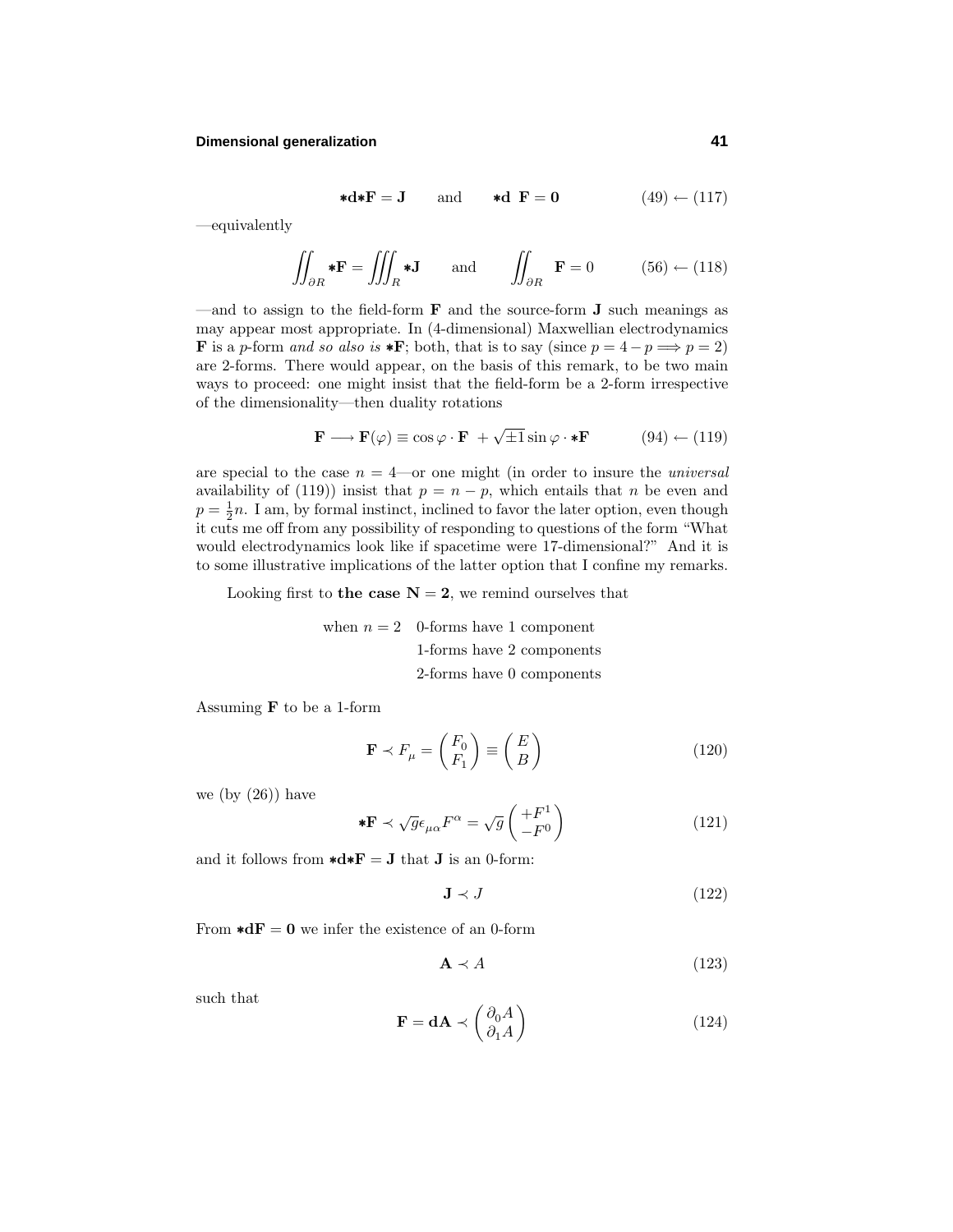Since **A** and **J** are 0-forms, the operator **d**∗ is inapplicable to them (or formally—might be considered to yield a pair of automatic zeroes); evidently the Lorentz gauge and charge conservation conditions

$$
\ast \mathbf{d} \ast \mathbf{A} = \mathbf{0} \quad \text{and} \quad \ast \mathbf{d} \ast \mathbf{J} = \mathbf{0}
$$

have no proper role to play within 2-dimensional electrodynamics (alternatively, they may be construed to be statements of *automatic* validity). Though we are therefore deprived of our original motivations (see again (62) and (63)) for introducing **H** and **C** such that

$$
A = *dH \qquad and \qquad J = *dC
$$

we are not on these grounds prevented from doing so; note, however, that **H** and **C**, formerly 2-forms, are now 1-forms. Nor are we prevented from introducing magnetic sources bymimicryof

$$
\ast \mathbf{d} \ast \mathbf{F} = \mathbf{J}_e \qquad \text{and} \qquad \ast \mathbf{d} \ \mathbf{F} = \mathbf{J}_m \tag{84} \leftarrow (125)
$$

and

$$
\mathbf{F} = \mathbf{d}\mathbf{A}_e + \mathbf{*d}\mathbf{A}_m \tag{85} \leftarrow (126)
$$

provided we take  $\mathbf{A}_m$  and  $\mathbf{J}_m$  to be 0-forms. We conclude that 2-dimensional electrodynamics, for all its structural simplicity, is nevertheless rich enough to support in its entirety the internal symmetry group  $\mathcal G$  of the 4-dimensional theory. No enforced constraint has been imposed thus far upon the structure of the metric  $g_{\mu\nu}$ . If we yield to habit and write

$$
||g_{\mu\nu}|| = \begin{pmatrix} +1 & 0\\ 0 & -1 \end{pmatrix}
$$

then (121) becomes

$$
* \mathbf{F} \prec \sqrt{g} \epsilon_{\mu\alpha} g^{\alpha\beta} F_{\beta} = -i \begin{pmatrix} B \\ E \end{pmatrix}
$$

and, working from (38), we obtain this explicit rendition of the "2-dimensional Maxwell equations:"

$$
\left\{\n\begin{aligned}\n\partial_1 B - \partial_0 E &= J \\
\partial_1 E - \partial_0 B &= 0\n\end{aligned}\n\right\} \tag{127}
$$

Introducing the scalar potential *A* by  $E = -\partial_0 A$  and  $B = -\partial_1 A$  (the minus signs are a cosmetic innovation) we find that the last equation is automatically satisfied, while the former becomes

$$
\left(\partial_0^2 - \partial_1^2\right)A = J\tag{128}
$$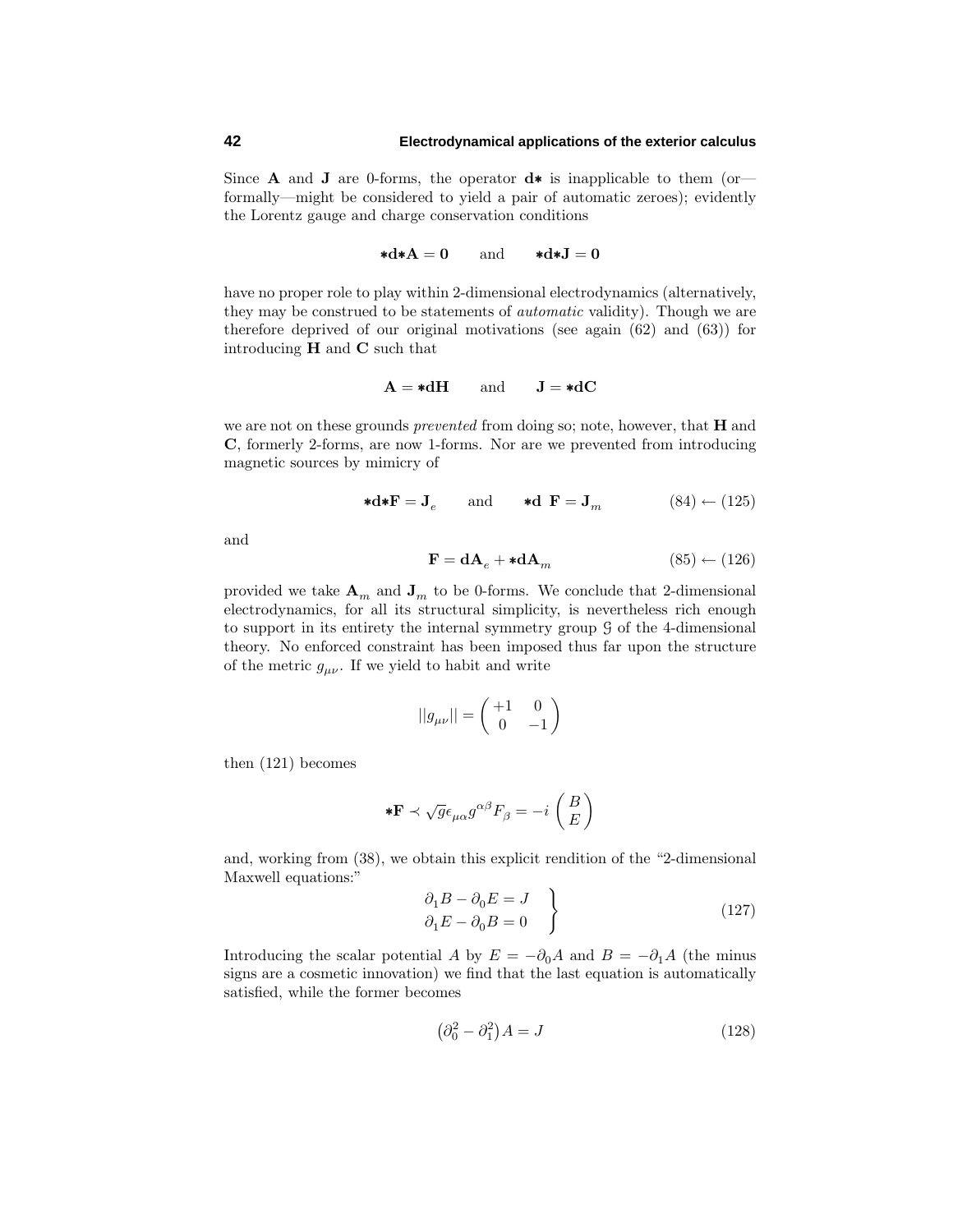## **Dimensional generalization 43**

It follows also from (127) that in regions where  $J=0$  we have

$$
\partial_0 \left( \frac{1}{2} \left[ E^2 + B^2 \right] \right) - \partial_1 \left( E B \right) = 0
$$
\n
$$
\partial_0 \left( E B \right) - \partial_1 \left( \frac{1}{2} \left[ E^2 + B^2 \right] \right) = 0
$$
\n(129)

which suggests how "energy/momentum density" and "energy/momentum flux" should be defined in the 2-dimensional theory. We conclude—rather to our surprise—that the 2-dimensional theory is in fact rich enough to serve as a kind of "laboratory" within which one can undertake to study many of the ideas and analytical methods most characteristic of the full Maxwellian theory. It is, in several respects, simply the theory of a driven string, but if one returns to (128) and writes

$$
(\partial_0 + \partial_1)(\partial_0 - \partial_1)A = J
$$

one sees that it is byan act of non-obvious cleverness that one would be led to "invent" the Maxwell equations (127).

Looking next to **the case**  $N = 6$ , we remind ourselves that

when  $n = 6$  0-forms have 1 component 1-forms have 6 components 2-forms have 15 components 3-forms have 20 components 4-forms have 15 components 5-forms have 6 components 6-forms have 1 components

Assuming the field-form to be a 3-form  $\mathbf{F} \prec F_{\lambda\mu\nu}$ , it is natural to take the 10 components of the form  $F_{0\mu\nu}$  to be "electrical," and the remaining 10 components (which include no zeroes among their subscripts) to be "magnetic." The source-form is in this theory a 2-form  $J \prec J_{\mu\nu}$ ; it is natural to take the 5 components of the form  $J_{0\mu}$  to be "charge-density-like," and the remaining 10 components to be "current-like." The potential **A** is also a 2-form (as so, more generally, are  $\mathbf{J}_e$ ,  $\mathbf{J}_m$ ,  $\mathbf{A}_e$  and  $\mathbf{A}_m$ ). The superpotential **H** and supercurrent **C** —designed to automate the Lorentz gauge and charge conservation conditions are (as so also are their generalizations) 3-forms; they are susceptible to gauge transformations of the form  $(64)$ , where **h** and **c** are arbitrary 2-forms; the electromagnetic field in 6-space would, by a previous line of argument, appear on these grounds to possess  $20 - 15 = 5$  degrees of freedom. The internal symmetry group is again G. However "natural" it may be to set

$$
||g_{\mu\nu}||=\left(\begin{matrix} +1 & 0 & 0 & 0 & 0 & 0 \\ 0 & -1 & 0 & 0 & 0 & 0 \\ 0 & 0 & -1 & 0 & 0 & 0 \\ 0 & 0 & 0 & -1 & 0 & 0 \\ 0 & 0 & 0 & 0 & -1 & 0 \\ 0 & 0 & 0 & 0 & 0 & -1 \end{matrix}\right)
$$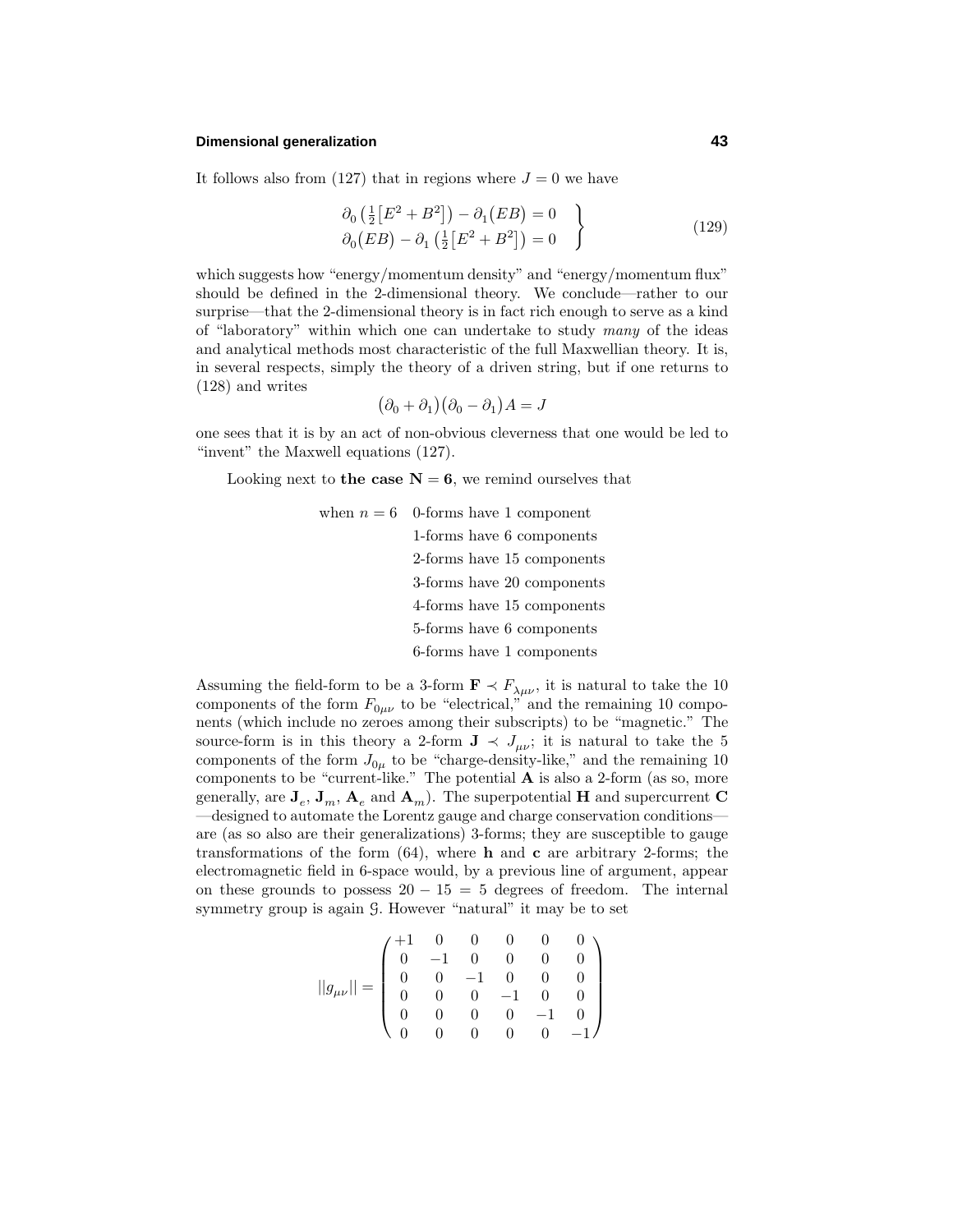no specifically electromagnetic circumstance appears to enforce that assignment of metric structure. Pretty clearly, the pattern of remarks when  $N = 8, 10, \ldots$ is similar; such differences as arise will be consequences onlyof the occasionally strange signs introduced by(27). In all cases the "generalized Lorentz metric" entails  $\sqrt{g} = i$ .

The question arises: In what respect (if any) is the physical case  $N = 4$ "distinguished?" I can think of onlyone: Lorentz matrices M are, for all *N*,  $2 \times 2$  objects, and proper Lorentz matrices can in all cases be represented

$$
\mathbb{M} = e^{\mathbb{A}}
$$

where  $\mathbb{A} = ||A^{\mu}{}_{\nu}||$ —the "generator" of M—has the property that

$$
A_{\mu\nu} \equiv g_{\mu\alpha} A^{\alpha}{}_{\nu} \quad \text{is antisymmetric} \quad : \quad A_{\mu\nu} = -A_{\nu\mu}
$$

Only in the case  $N = 4$  are the generators of Lorentz transformations and electromagnetic field tensors (at least from a matrix-theoretic point of view) "similar kinds of objects;" only in that case is it possible to construe  $F^{\mu}{}_{\nu}(x)$ to be the "logarithm" of a "field of Lorentz matrices"

 $\mathbb{M}(x) = \exp\left\{\frac{1}{\epsilon} \cdot \mathbb{F}(x)\right\}$  where F satisfies Maxwell's equations

provided we can assemble from (or adjoin to) the "constants of Nature" a constant  $\epsilon$  with the dimensionality of  $\sqrt{\text{energy density}}$ . This speculative remark is intended, of course, to call to mind the construction

$$
\psi(x,t) = \exp\left\{\frac{1}{\hslash} \cdot S(x,t)\right\}
$$

where  $S(x, t)$  satisfies the Hamilton-Jacobi equation.

**9. Remarks concerning the exterior construction of constitutive relations**. In phenomenological descriptions of fields in the presence of electromagnetically active matter one expects in place of

$$
\ast \mathbf{d} \ast \mathbf{F} = \mathbf{J} \qquad \text{and} \qquad \ast \mathbf{d} \ \mathbf{F} = \mathbf{0} \tag{49} \leftarrow (130)
$$

to write

$$
\star \mathbf{d} \star \mathbf{G} = \mathbf{J} \quad \text{and} \quad \star \mathbf{d} \ \mathbf{F} = \mathbf{0} \quad (103) \leftarrow (131)
$$

where **G** is a 2-form-valued function of **F** that reduces to **F** in spacetime regions devoid of matter. When I speak of "Maxwell's equations" I in fact have in mind equations  $(131)$ , since those most nearly resemble—in substance and in spirit the equations bequeathed to us by Maxwell himself; equations (130), which I have heretofore been careful to call the "Maxwell-Lorentz equations," came clearly into focus only later. We note that equations  $(131)$  are in themselves incomplete; they call for specification of the "constitutive relations" which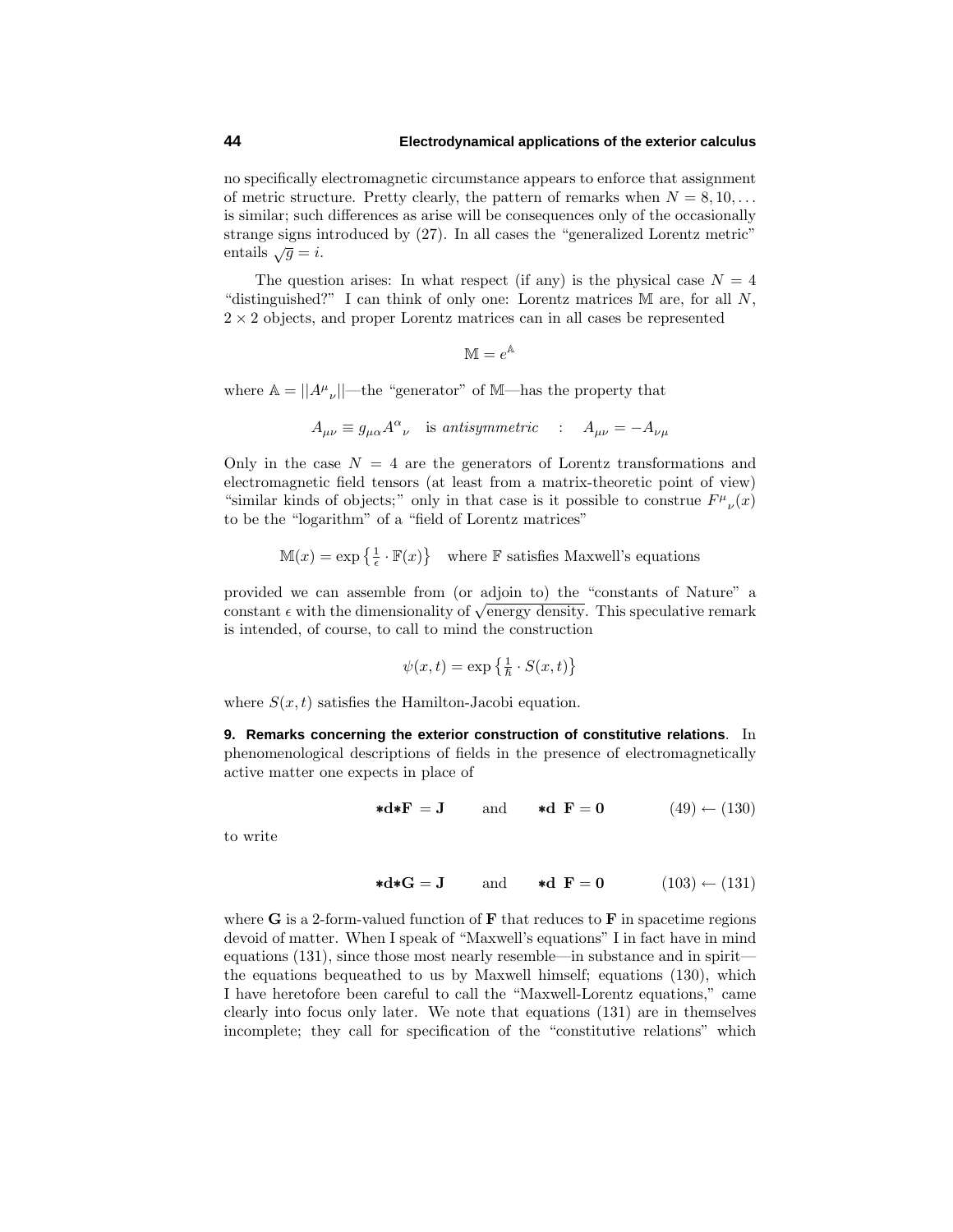## **Constitutive relations 45**

describe, in terms appropriate to the matter in question, the **F**-dependence of **G**. The point I wish now to make is that the exterior calculus provides a natural mechanism for constructing candidate constitutive relations. To see how this works, let

> **S** be a generic 0-form **V** be a generic 1-form **T** be a generic 2-form **A** be a generic 3-form **P** be a generic 4-form

where my notation has been intended to call to mind scalars, vectors, tensors, axial vectors and psuedoscalars. Then

$$
\mathbf{S} \wedge \mathbf{F} \text{ is a 2-form linear in } \mathbf{F}
$$
\n
$$
\mathbf{V}_2 \wedge \mathbf{*} \mathbf{V}_1 \wedge \mathbf{F} \text{ is a 2-form linear in } \mathbf{F}
$$
\n
$$
\mathbf{T}_2 \wedge \mathbf{*} \mathbf{T}_1 \wedge \mathbf{F} \text{ is a 2-form linear in } \mathbf{F}
$$
\n
$$
\vdots
$$
\n
$$
\mathbf{V}_2 \wedge \mathbf{*} \mathbf{F} \wedge \mathbf{*} \mathbf{V}_1 \wedge \mathbf{F} \text{ is a 2-form quadratic in } \mathbf{F}
$$
\n
$$
\vdots
$$

The idea is to write

$$
G = F + linear combination of such expressions
$$

If one were to pursue this topic—which threatens to become intricate, both algebraically and physically (particularly in the presence either of differentially moving media or of strong fields)—one would need to know<sup>17</sup> that if  $A$  is a *p*-form and **B** a *q*-form  $(p+q \leq n)$  then

$$
\mathbf{d}\left(\mathbf{A}\wedge\mathbf{B}\right) = \mathbf{d}\mathbf{A}\wedge\mathbf{B} + (-)^p \mathbf{A}\wedge\mathbf{d}\mathbf{B} \tag{132}
$$

Here I must be content to record onlya few illustrative results: we have (by (59))

$$
\mathbf{F} \prec F_{\mu\nu} = \begin{pmatrix} 0 & +E_1 & +E_2 & +E_3 \\ -E_1 & 0 & -B_3 & +B_2 \\ -E_2 & +B_3 & 0 & -B_1 \\ -E_3 & -B_2 & +B_1 & 0 \end{pmatrix}
$$

whence

$$
i * F \prec \begin{pmatrix} 0 & -B_1 & -B_2 & -B_3 \ +B_1 & 0 & -E_3 & +E_2 \ +B_2 & +E_3 & 0 & -E_1 \ +B_3 & -E_2 & +E_1 & 0 \end{pmatrix}
$$

 $17$  See ELECTRODYNAMICS (1972), p. 164.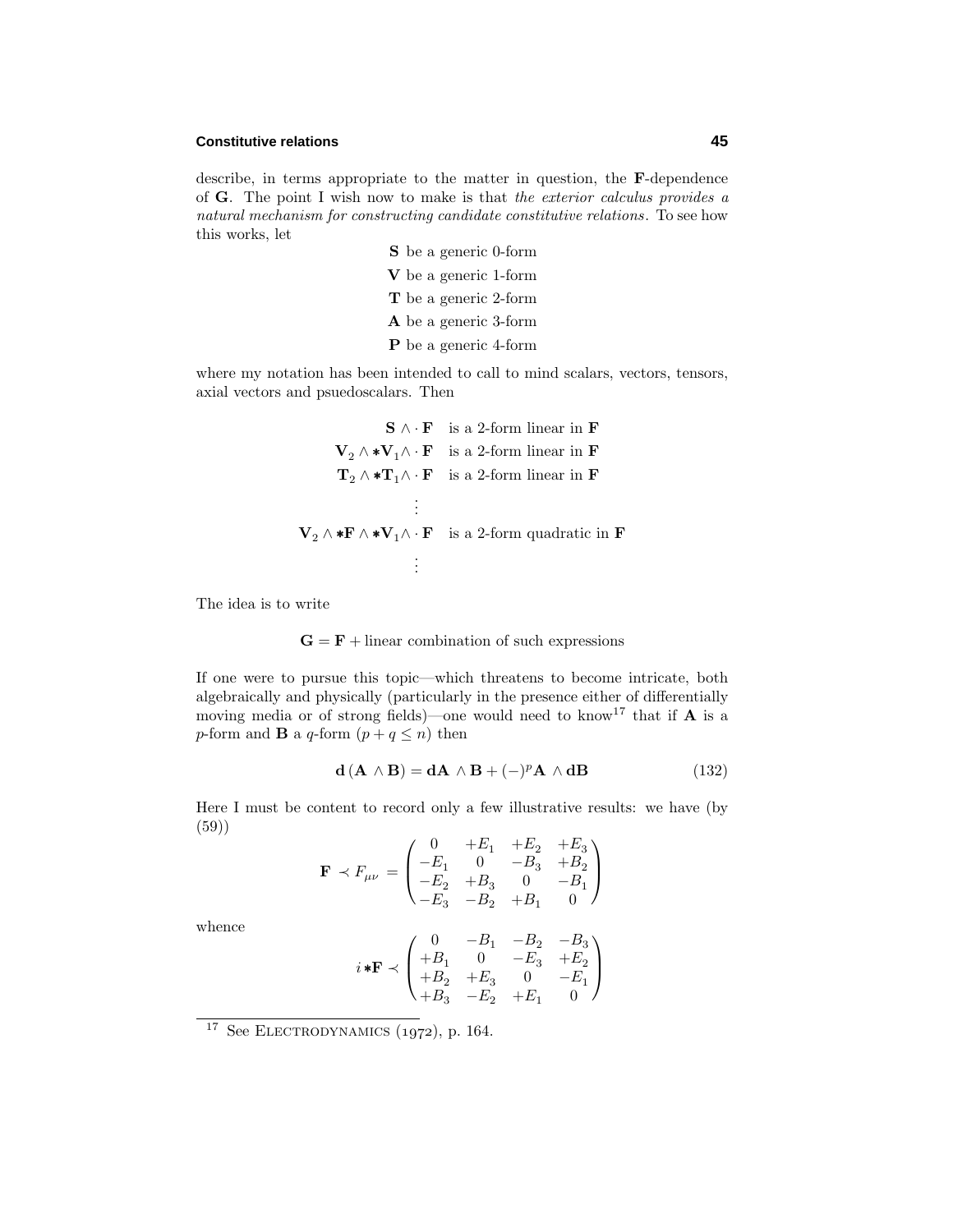and agree to write

$$
\mathbf{G} \equiv \mathbf{F} + \mathbf{Z} \prec G_{\mu\nu} \equiv \begin{pmatrix} 0 & +D_1 & +D_2 & +D_3 \\ -D_1 & 0 & -H_3 & +H_2 \\ -D_2 & +H_3 & 0 & -H_1 \\ -D_3 & -H_2 & +H_1 & 0 \end{pmatrix}
$$
(133)

where

$$
\mathbf{Z} =
$$
 some 2-form-valued function of **F** and/or  $i * \mathbf{F}$ 

Suppose, for example, that

$$
\mathbf{Z} = \mathbf{U} \, \wedge \mathbf{W}
$$

with

$$
\mathbf{W} \equiv i \ast (\mathbf{V} \wedge i \ast \mathbf{F})
$$

where **U** and **V** are arbitrary 1-forms (imagined to be be descriptive of an electromagnetic property of some material). By quick calculation

$$
\mathbf{W} = \begin{pmatrix} W_0 \\ W_1 \\ W_2 \\ W_3 \end{pmatrix} \quad \text{with} \quad \begin{cases} W_0 = V_1 E_1 + V_2 E_2 + V_3 E_3 \\ W_1 = -V_0 E_1 + (V_2 B_3 - V_3 B_2) \\ W_2 = -V_0 E_2 + (V_3 B_1 - V_1 B_3) \\ W_3 = -V_0 E_3 + (V_1 B_2 - V_2 B_1) \end{cases}
$$

so

$$
\mathbf{Z} \prec \begin{pmatrix} 0 & Z_{01} & Z_{02} & Z_{03} \\ * & 0 & Z_{12} & Z_{12} \\ * & * & 0 & Z_{23} \\ * & * & * & 0 \end{pmatrix}
$$

with (writing out just enough to make clear the pattern of events)

$$
Z_{01} = (U_0W_1 - U_1W_0)
$$
  
= -(U\_0V\_0)E\_1 - U\_1(V\_1E\_1 + V\_2E\_2 + V\_3E\_3) + U\_0(V\_2B\_3 - V\_3B\_2)  
:  

$$
Z_{12} = (U_1W_2 - U_2W_1)
$$
  
= -(U\_1V\_1 + U\_2V\_2 + U\_3V\_3)B\_3 + V\_3(U\_1B\_1 + U\_2B\_2 + U\_3B\_3)  
- V\_0(U\_1E\_2 - U\_2E\_1)  
:

In short,

$$
\mathbf{D} = \mathbf{E} + \left\{ -U_0 V_0 \cdot \mathbf{E} - (\mathbf{V} \cdot \mathbf{E}) \cdot \mathbf{U} - U_0 \cdot \mathbf{V} \times \mathbf{B} \right\} \n\mathbf{H} = \mathbf{B} + \left\{ + (\mathbf{U} \cdot \mathbf{V}) \cdot \mathbf{B} - (\mathbf{U} \cdot \mathbf{B}) \cdot \mathbf{V} + V_0 \cdot \mathbf{U} \times \mathbf{E} \right\}
$$
\n(134)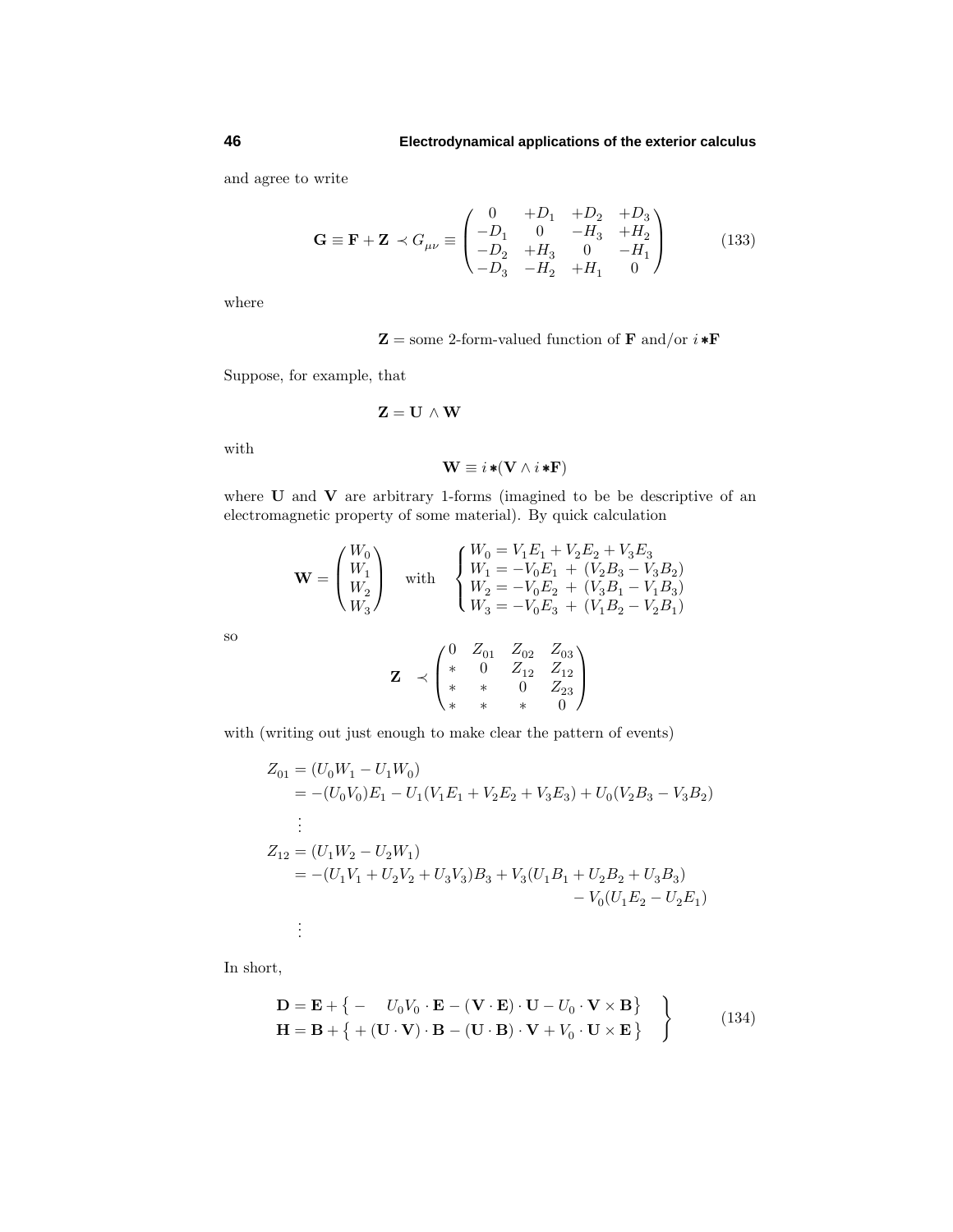## **Stress-energy tensor 47**

where for the moment I have allowed myself to use **boldface** to denote not *p*-forms but 3-vectors. Equations (134), though not utterlydevoid of physical interest in themselves, have, of course, been developed mainly to illustrate a method, to demonstrate once again the power of the exterior calculus to cast physical problems in a constructive new light. It would, in this light, be amusing—and methodologicallynatural—to consider what the method outlined above would have to say within the context of 2-dimensional electrodynamics. In the presence of "1-dimensional matter" we would, in place of (127), write

$$
\begin{aligned}\n\partial_1 H - \partial_0 D &= J \\
\partial_1 E - \partial_0 B &= 0\n\end{aligned} \tag{135}
$$

An interesting first assignment would be to exhibit a 1-form **Z** which, bythe mechanism latent in (133), yields constitutive relations of the form

$$
D = \mu(x) \cdot E \qquad \text{and} \qquad H = \mathfrak{T}(x) \cdot B
$$

for then, in place of (128), we would obtain

$$
\mu \, \partial_0^2 A - \partial_1 (\mathfrak{T} \partial_1 A) = J \tag{136}
$$

which (ref. SOPHOMORE NOTES  $(1981)$ , p. 336) is of the form characteristic of a forced string of variable densityunder variable tension. For such a system one has (when  $\mu$  and  $\mathcal T$  are constant and in the absence of sources)

$$
\partial^{\mu}S_{\mu\nu}=0
$$

with

$$
\mathbb{S} = \begin{pmatrix} S_{00} & S_{01} \\ S_{10} & S_{11} \end{pmatrix} = \begin{pmatrix} \frac{1}{2}(ED + BH) & BD \\ EH & \frac{1}{2}(ED + BH) \end{pmatrix} \tag{137}
$$

which give back (129) when the matter is "turned off:"  $\mu = \mathcal{T} = 1$ .

A world containing magnetic charges/currents is evidentlya world in which a correspondingly enriched set of constitutive relations is required to describe the electromagnetic properties of bulk matter; these also can be constructed byapplication of the principles just outlined. And we expect the presence of matter—here as in field theories generally—to reduce the symmetry inherent in the theory. These, however, are topics not immediately germane to my present interest, so I set them aside.

**10. Construction of the stress-energy tensor; stretching the exterior calculus**. It has been argued that the electromagnetic field announces is physical presence not directly, but only by way of its effects (specifically: by energy/momentum exchange); that in our descent from abstractions

> superpotentials ⇓ potentials  $\mathbf{\Pi}$ electromagnetic field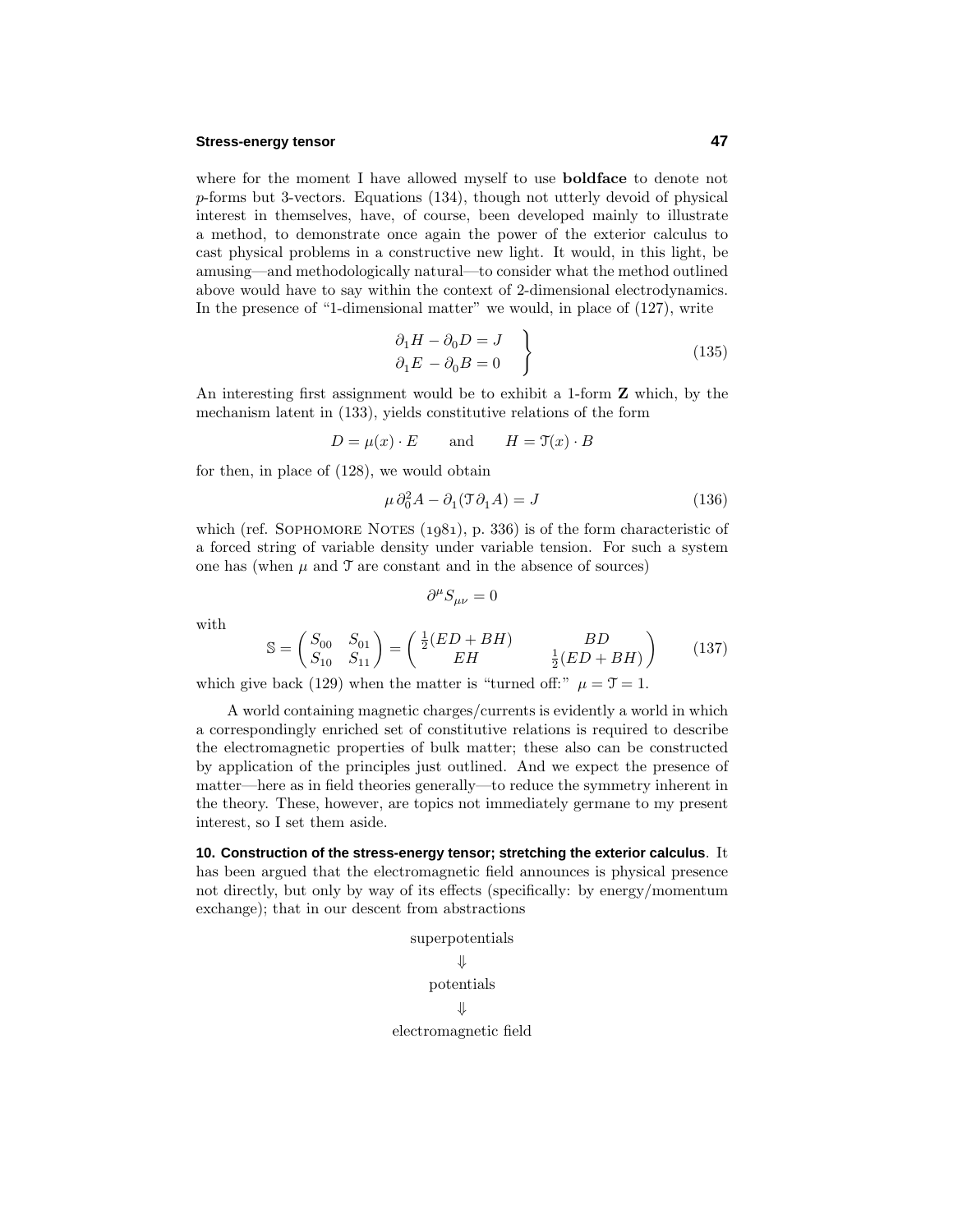we have yet one further descent to make

## ⇓ stress-energy tensor

before we encounter the stuff of observable reality. While such an assertion mayseem odd to those who imagine the electromagnetic field to be in fact defined by the forces experienced by "test charges," such persons have tacitly in mind those specialized electromagnetic fields which are at once "strong" and "quasi-static," and will concede that when we speak of quantum fields (photonic electrodynamics) we invariably speak in terms of energy/momentum exchange. One has physical reason enough, on these and other grounds, to entertain an interest in the stress-energy tensor. My own immediate interest is, however, more purely mathematical, and has to do with the *symmetry* of the stress-energy tensor:

$$
S^{\mu\nu} = S^{\nu\mu} \tag{138}
$$

How in general do symmetrical objects manage to find a natural home in a world so devoutly antisymmetrical as that created by the exterior algebra and calculus?

The question acquires sharpness from the observation that it touches on an issue which simply does not arise when one adopts the (more conventional) view that it is tensor analysis—not the exterior calculus—which provides the natural language of electrodynamics (as of field theories generally). The tensor theorist standardly takes the field and its sources to be described by (respectively) an antisymmetric tensor  $F_{\mu\nu}$  and a vector  $J_{\mu}$ , manipulates indices with the aid of a *gµν* assumed to transform as weightless tensor, restricts his attention to those (proper) transformations which achieve the numerical invariance of  $g_{\mu\nu}$ , and posits field equations of the form

$$
\partial_{\mu}F^{\mu\nu} = J^{\nu} \tag{139.1}
$$

$$
\partial_{\mu}F_{\nu\lambda} + \partial_{\nu}F_{\lambda\mu} + \partial_{\lambda}F_{\mu\nu} = 0 \qquad (139.2)
$$

He then (drawing upon anyof several lines of physical/formal motivation) constructs

$$
S^{\mu\nu} \equiv F^{\mu}{}_{\alpha} F^{\alpha\nu} - \frac{1}{4} (F^{\alpha\beta} F_{\beta\alpha}) g^{\mu\nu} \tag{140}
$$

and observes it to be an implication of the field equations that

$$
\partial_{\mu}S^{\mu\nu}=J_{\alpha}F^{\alpha\nu}
$$
  

$$
\Downarrow
$$
  
= 0 in source-free regions of spacetime

I have here passed by in silence many instructive subtleties in order to move undistractedly to my main point, which is this: the stress-energy tensor  $S^{\mu\nu}$ defined by (140) is manifestly symmetric (also manifestly traceless:  $S^{\mu}{}_{\mu} = 0$ ), and is from a tensor-theoretic point of view quite unproblematicallyso. The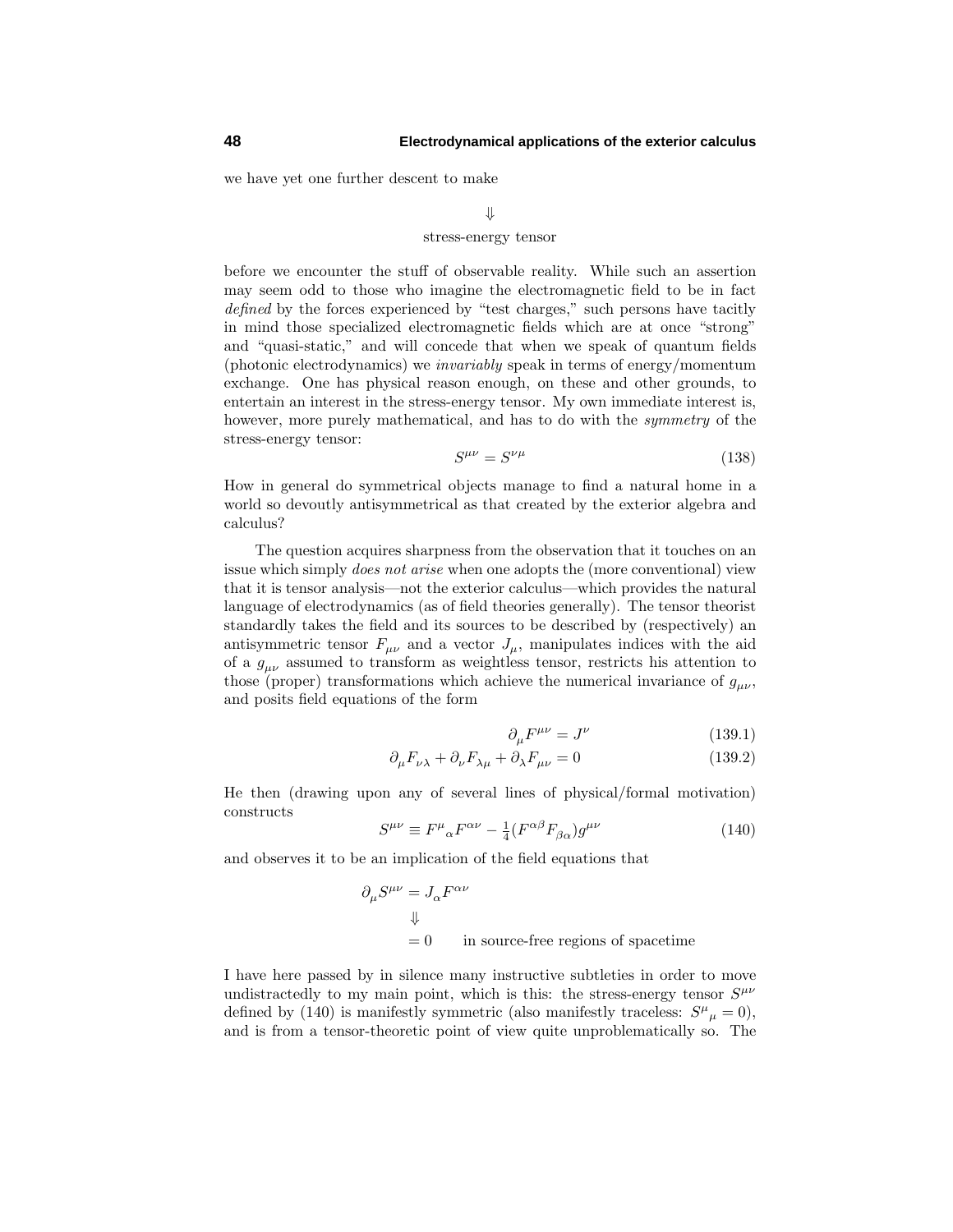## **Stress-energy tensor 49**

question before us—made urgent by the acknowledged physical importance of the stress-energy tensor—is this: How is  $S^{\mu\nu}$  to be described in language afforded by the exterior calculus?<sup>18</sup>

What we want to do, in view of the structure of (140), is to import into exterior algebra some variant of the fundamental tensor-theoretic notion of "contraction;" if  $\mathbf{A} \prec A_{i_1 \cdots i_p}$  is a *p*-form, and  $\mathbf{B} \prec B_{j_1 \cdots j_q}$  a *q*-form, we want to be able to assign natural exterior meaning to objects of the form  $A_{i_1\cdots i_{p-1}a}g^{ab}B_{bj_1\cdots j_{q-1}}, A_{i_1\cdots i_{p-2}a_1a_2}g^{a_1b_1}g^{a_2b_2}B_{b_1b_2j_1\cdots j_{q-2}},$  etc. Owing to the total antisymmetry of  $A_{i_1\cdots i_p}$  and  $B_{j_1\cdots j_q}$  we have

$$
A_{i_1\cdots i_{p-2}a_1a_2}g^{a_1b_1}g^{a_2b_2}B_{b_1b_2j_1\cdots j_{q-2}}
$$
  
= 
$$
\frac{A_{i_1\cdots i_{p-2}a_1a_2}-A_{i_1\cdots i_{p-2}a_2a_1}}{2}g^{a_1b_1}g^{a_2b_2}\frac{B_{b_1b_2j_1\cdots j_{q-2}}-B_{b_2b_1j_1\cdots j_{q-2}}}{2}
$$

<sup>18</sup> Moments ago I claimed it to be an implication of the field equations that  $\partial_{\mu}S^{\mu\nu} = 0$  in source-free regions of spacetime. The argument runs as follows:

$$
\partial_{\mu}S^{\mu}{}_{\nu} = \underbrace{F^{\mu\alpha}\partial_{\mu}F_{\alpha\nu}}_{=J^{\alpha}} + \underbrace{\partial_{\mu}F^{\mu\alpha}}_{=J^{\alpha}} \cdot F_{\alpha\nu} - \frac{1}{4}\partial_{\nu}(F^{\alpha\beta}F_{\beta\alpha})
$$
\n
$$
= J^{\alpha} \qquad \text{by the 1st set of field equations}
$$
\n
$$
= \frac{1}{2}F^{\mu\alpha}(\partial_{\mu}F_{\alpha\nu} - \partial_{\alpha}F_{\mu\nu}) \qquad \text{by } F^{\mu\alpha} = -F^{\alpha\mu}
$$
\n
$$
= \frac{1}{2}F^{\mu\alpha}(\partial_{\mu}F_{\alpha\nu} + \partial_{\alpha}F_{\nu\mu}) \qquad \text{by } F_{\mu\nu} = -F_{\nu\mu}
$$
\n
$$
= -\frac{1}{2}F^{\mu\alpha}\partial_{\nu}F_{\mu\alpha} \qquad \text{by the 2nd set of field equations}
$$
\n
$$
= +\frac{1}{4}\partial_{\nu}(F^{\alpha\beta}F_{\beta\alpha})
$$

For an alternative argument, see below p. 59.

I alluded also to certain "subtleties." The origin of manyof those has to do with the fact that—as was remarked in §3—(110.2) exhibits "accidental general covariance" provided  $F_{\mu\nu}$  has weight  $W = 0$ , while (110.1) has the same property provided  $F^{\mu\nu}$  has weight  $W = +1$ . Those statements can be reconciled anyof several distinct mechanisms, one of which led E. Cunningham  $(1909)$  and H. Bateman  $(1910)$  to the important discovery that the Maxwell-Lorentz equations, if written down in the right way, are (not merely Lorentz covariant, they are) conformally covariant. Written another way, the equations acquire automatic general covariance, as was first emphasized byD. van Dantzig  $(1934)$ . Here as generally, the transformation properties of physical equations depend critically upon how they are written down. Note that we had in the text no formal reason to assign  $g_{\mu\nu}$  the Lorentzian structure (11), no formal reason to assign preemptive importance to the Lorentz group. And that weight distinctions—the main driving force behind manyof the formal developments to which I allude—become invisible/moot when the transformation group is unimodular. For further discussion, see pp. 179–186 of ELECTRODYNAMICS  $(1980).$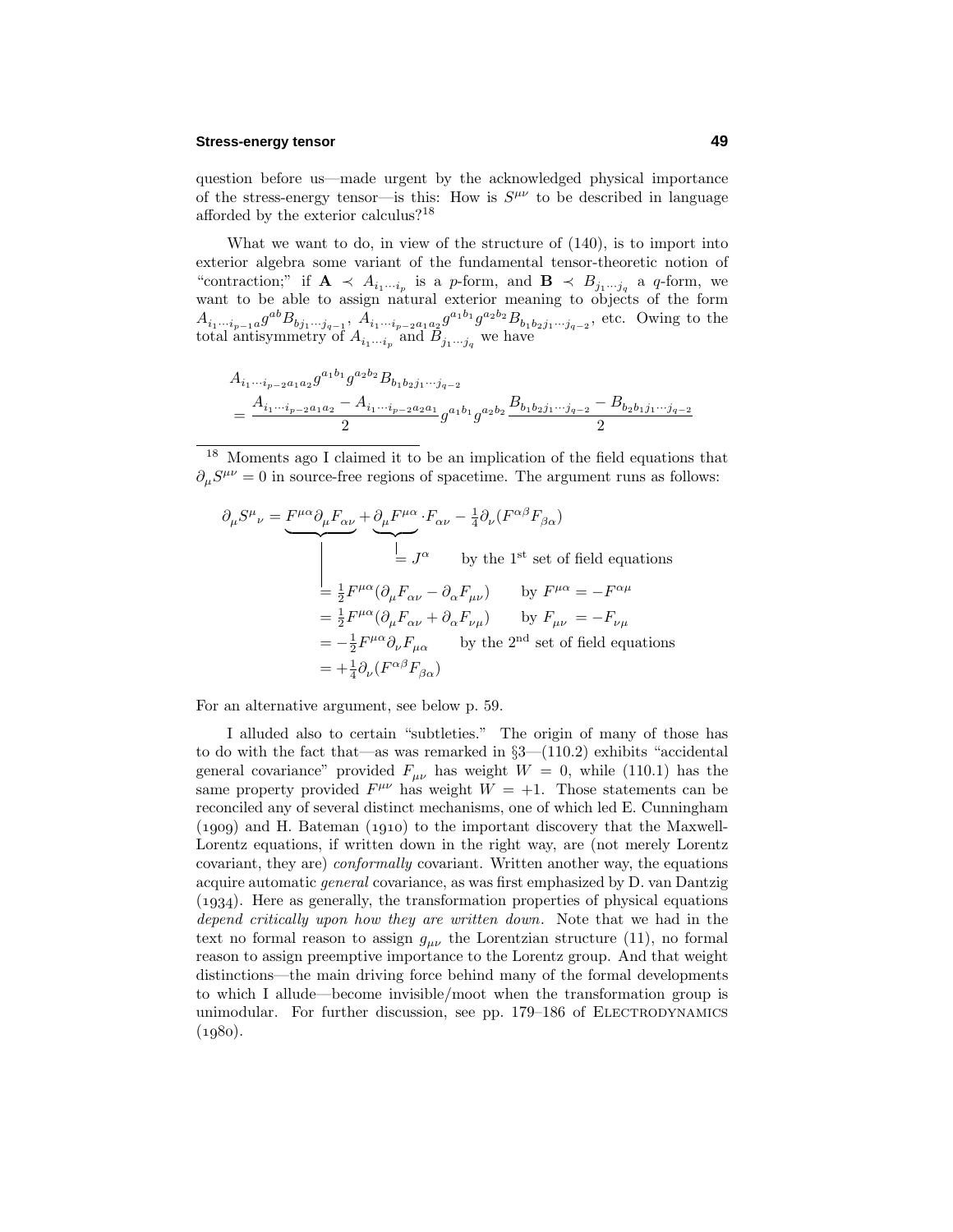$$
= A_{i_1 \cdots i_{p-2} a_1 a_2} G^{a_1 a_2 b_1 b_2} B_{b_1 b_2 j_1 \cdots j_{q-2}} \tag{141}
$$

where

$$
G^{a_1 a_2 b_1 b_2} \equiv \frac{1}{4} \left\{ g^{a_1 b_1} g^{a_2 b_2} - g^{a_1 b_2} g^{a_2 b_1} - g^{a_2 b_1} g^{a_1 b_2} + g^{a_2 b_2} g^{a_1 b_1} \right\}
$$
  

$$
= \frac{1}{2} \left| \begin{array}{cc} g^{a_1 b_1} & g^{a_1 b_2} \\ g^{a_2 b_1} & g^{a_2 b_2} \end{array} \right|
$$
  

$$
= \frac{1}{2!} \delta^{a_1 a_2}{}_{k_1 k_2} g^{k_1 b_1} g^{k_2 b_2}
$$
  

$$
\equiv \frac{1}{2!} g^{(a_1 a_2)(b_1 b_2)}
$$

The 4<sup>th</sup>-rank tensor  $g^{(a_1a_2)(b_1b_2)}$ —more generally  $g^{(a_1\cdots a_p)(b_1\cdots b_p)}$ —is simply the "all indices up" variant of the "generalized Kronecker delta" introduced at (21); it is totally antisymmetric in  $(a_1 \cdots a_p)$  as also in  $(b_1 \cdots b_p)$ , but symmetric under  $(a_1 \cdots a_p)$ - $(b_1 \cdots b_p)$  interchange. The metric  $g^{ij}$  was introduced to lend metric structure to the space  $\mathcal V$  of 1-forms, where it assigns meaning to the inner product

$$
(\mathbf{A}, \mathbf{B}) \prec A_a g^{ab} B_b \succ (\mathbf{B}, \mathbf{A}) \tag{142.1}
$$

In quite a natural sense (see again footnote <sup>5</sup>),  $g^{(a_1 \cdots a_p)(b_1 \cdots b_p)}$  assigns "induced metric structure" to the space  $\wedge^p \mathcal{V}$  of *n*-dimensional *p*-forms; if **A** and **B**  $\in \wedge^p \mathcal{V}$ we agree to write

$$
(\mathbf{A}, \mathbf{B}) \prec \underbrace{\frac{1}{p!p!} A_{a_1 \cdots a_p} g^{(a_1 \cdots a_p)(b_1 \cdots b_p)} B_{b_1 \cdots b_p}}_{= \frac{1}{p!p!} A_{a_1 \cdots a_p} \delta^{a_1 \cdots a_p} b_1 \cdots b_p} = \frac{1}{p!} A_{a_1 \cdots a_p} B^{a_1 \cdots a_p}
$$
\n(142.2)

It is interesting in this connection to observe that ∗**A** ∧ **B** and ∗**B** ∧ **A** are (since both *n*-forms, and since  $\wedge^n \mathcal{V}$  is 1-dimensional) necessarily proportional to one another; straightforward calculation<sup>19</sup> gives

$$
*A \wedge B = *B \wedge A \prec (A, B) \cdot \sqrt{g} \epsilon_{i_1 \cdots i_n}
$$
 (143)

To describe "partial contractions" of the sort encountered at (141) we might, in this spirit, write (for example)

$$
(\mathbf{A}, \mathbf{B})_{(i_1 \cdots i_{p-2})(j_1 \cdots j_{q-2})} \prec \frac{1}{2!2!} A_{i_1 \cdots i_{p-2} a_1 a_2} g^{(a_1 a_2)(b_1 b_2)} B_{b_1 b_2 j_1 \cdots j_{q-2}} \tag{144}
$$

<sup>19</sup> We acquire—here for the first time in these pages—explicit need of the definition of the "wedge product" (i.e., of the antisymmetrized tensor product), which follows: if **P** is an *n*-dimensional *p*-form, and **Q** a *q*-form, and  $p + q \leq n$ then

$$
\mathbf{P} \wedge \mathbf{Q} \prec \frac{1}{p!q!} P_{a_1 \cdots a_p} Q_{b_1 \cdots b_q} \delta^{a_1 \cdots a_p b_1 \cdots b_q}{}_{i_1 \cdots i_{p+q}} \in \wedge^{p+q} \mathcal{V}
$$

For a review of the basic properties of **P**∧**Q** (and an elaborate discussion of the properties of induced metrics) see pp. 153  $et\,seq$  of ELECTRODYNAMICS (1972).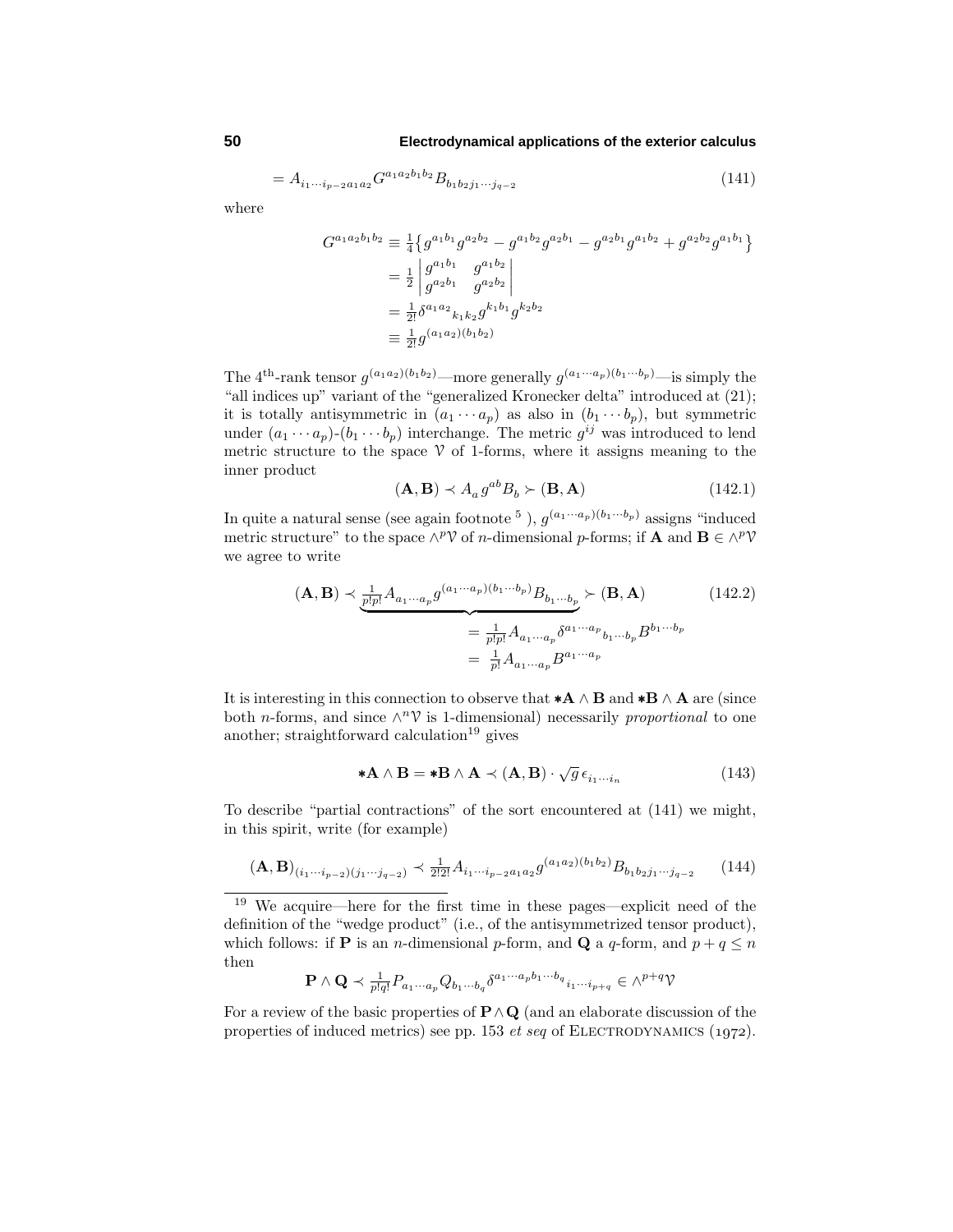## **Stress-energy tensor 51**

Such structures are, so far as I am aware, not standard to the exterior algebraic literature (which the electromagnetic stress-energy tensor has motivated me here to "stretch" a bit); I will, for lack of a better term, call them "fractional inner products." By an easy argument

$$
(\mathbf{A}, \mathbf{B})_{(i_1 \cdots i_{p-2})(j_1 \cdots j_{q-2})} = (\mathbf{B}, \mathbf{A})_{(j_1 \cdots j_{q-2})(i_1 \cdots i_{p-2})}
$$
(145)

from which (142) can be recovered as special cases.

Looking now (with an eye to the assembly of the stress-energy tensor) to some particular implications of the material introduced in the preceeding paragraph, we note that if **F** is a 4-dimensional 2-form then

$$
\begin{aligned} (\mathbf{F}, \mathbf{F}) &\prec \frac{1}{2} F_{ab} F^{ab} = -\frac{1}{2} F_{ab} F^{ba} \\ (\mathbf{F}, \mathbf{F})_{(i)(j)} &\prec F_{ia} g^{ab} F_{bj} \\ g^{ij} (\mathbf{F}, \mathbf{F})_{(i)(j)} &\prec g^{ij} F_{ia} g^{ab} F_{bj} = F^{jb} F_{bj} = F_{ab} F^{ba} \succ -2(\mathbf{F}, \mathbf{F}) \end{aligned}
$$

permit (140) to be notated

$$
S_{\mu\nu} = (\mathbf{F}, \mathbf{F})_{(\mu)(\nu)} + \frac{1}{2} (\mathbf{F}, \mathbf{F}) \cdot g_{\mu\nu}
$$
 (146)

In the "2*p*-dimensional electrodynamics" sketched in §8 the "electromagnetic field" is represented by a *p*-form **F**, and "electrical current" by a  $(p-1)$ -form **J**. The result just achieved suggests that to describe the stress-energy tensor appropriate to such a theory we should write

$$
S_{ij} \equiv (\mathbf{F}, \mathbf{F})_{(i)(j)} + \lambda \cdot (\mathbf{F}, \mathbf{F}) \cdot g_{ij}
$$
\n(147)

 $\lambda$  fixed by the requirement that  $S^i{}_i = 0$ 

Explicitly

$$
(\mathbf{F}, \mathbf{F})_{(i)(j)} \prec \frac{1}{(p-1)!(p-1)!} F_{ia_1 \cdots a_{p-1}} g^{(a_1 \cdots a_{p-1})(b_1 \cdots b_{p-1})} F_{b_1 \cdots b_{p-1} j}
$$

so

$$
g^{ij}(\mathbf{F}, \mathbf{F})_{(i)(j)} \prec (-)^{p-1} \frac{1}{(p-1)!(p-1)!} F_{ia_1 \cdots a_{p-1}} g^{ij} g^{(a_1 \cdots a_{p-1})(b_1 \cdots b_{p-1})} F_{jb_1 \cdots b_{p-1}}
$$
  
=  $(-)^{p-1} \frac{1}{p-1!} F_{ia_1 \cdots a_{p-1}} F^{ia_1 \cdots a_{p-1}}$   
 $\succ (-)^{p-1} p(\mathbf{F}, \mathbf{F})$ 

and the  $S_{ij}$  of (147) will be traceless if and only if  $(-)^{p-1}p + n\lambda = 0$ , which (by  $n = 2p$ ) entails  $\lambda = (-)^p \frac{1}{2}$  We are led thus—tentatively—to write

$$
S_{ij} \equiv (\mathbf{F}, \mathbf{F})_{(i)(j)} + (-)^{p} \frac{1}{2} \cdot (\mathbf{F}, \mathbf{F}) \cdot g_{ij}
$$
 (148)

from which we recover (146) in the special case  $p = 2$ . (If we had any actual physics in hyperspace to worry about we would have interest in the sign of the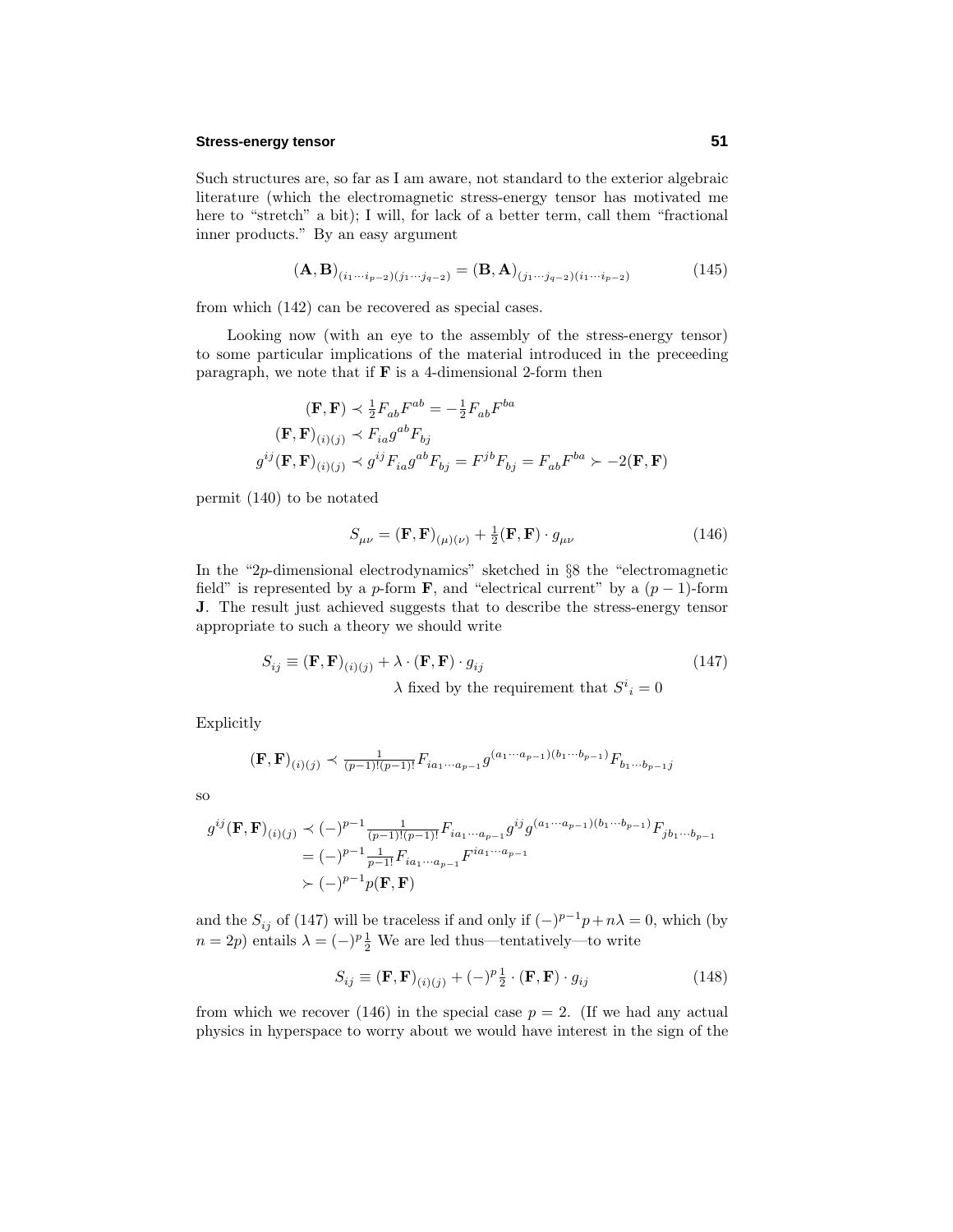## **52 Electrodynamical applications of the exterior calculus**

"energy density"  $S_{00}$ , and might want to introduce an overall sign factor to insure its non-negativity.20) This algebraic accomplishment raises, however, a question: Is it in fact the case that (148) and the field equations (49) jointly entail  $\partial^i S_{ij} = 0$  at source-free points in hyperdimensional spacetime? And to approach the question we must—having been obligated to "stretch" the exterior algebra—dig now a bit deeper into the exterior calculus and subject it to a corresponding deformation.

When written out in detail, (148) reads

$$
S^{i}{}_{j} = \frac{1}{(p-1)!} F^{ia_{1}...a_{p-1}} F_{a_{1}...a_{p-1}j} + (-)^{p} \frac{1}{2} \cdot \frac{1}{p!} F^{a_{1}...a_{p}} F_{a_{1}...a_{p}} \cdot \delta^{i}{}_{j}
$$

so

$$
\partial_i S^i{}_j = \frac{1}{(p-1)!} \left( \partial_i F^{ia_1 \cdots a_{p-1}} \right) F_{a_1 \cdots a_{p-1}j} + \frac{1}{(p-1)!} F^{ia_1 \cdots a_{p-1}} \left( \partial_i F_{a_1 \cdots a_{p-1}j} \right) + (-)^p \frac{1}{p!} F^{a_1 \cdots a_p} \left( \partial_j F_{a_1 \cdots a_p} \right)
$$
\n(149)

Now it follows from (38) that (compare (57.2))

$$
\ast \mathbf{d} \ast \mathbf{F} \prec \tfrac{1}{p!} \tfrac{1}{\sqrt{g}} \delta_{i_1 \cdots i_{p-1} \beta}{}^{k_1 \cdots k_p} \partial^\beta \big( \sqrt{g} F_{k_1 \cdots k_p} \big) = (-)^{p-1} \tfrac{1}{\sqrt{g}} \partial^\beta \big( \sqrt{g} F_{\beta i_1 \cdots i_{p-1}} \big)
$$

so it is an implication of  $\star d \star \mathbf{F} = \mathbf{J}$  that (at least in cases where the  $\sqrt{g}$ -factors are constant, and therefore cancel, as in fact the Lorentz metric entails)

$$
\frac{1}{(p-1)!} \left( \partial_i F^{ia_1 \cdots a_{p-1}} \right) F_{a_1 \cdots a_{p-1} j} = \frac{1}{(p-1)!} F_{ja_1 \cdots a_{p-1}} J^{a_1 \cdots a_{p-1}}
$$

And it is an implication of  $dF = 0$  that

<sup>20</sup> When, in particular, the hypermetric is taken to be Lorentzian one has

$$
S_{00} = (-)^{p-1} \frac{1}{p-1!} (-)^{p-1} \sum \left( F_{0a_1 \cdots a_{p-1}} \right)^2
$$
  
+  $(-)^p \frac{1}{2} \frac{1}{p!} \left\{ (-)^{(p-1)} p \sum \left( F_{0a_1 \cdots a_{p-1}} \right)^2 + (-)^p \sum \left( F_{a_1 \cdots a_p} \right)^2 \right\}$   
=  $\frac{1}{2} \frac{1}{p-1!} \sum \left( F_{0a_1 \cdots a_{p-1}} \right)^2 + \frac{1}{2} \frac{1}{p!} \sum \left( F_{a_1 \cdots a_p} \right)^2 = \text{ sum of squares } \ge 0$ 

No factor of the sort contemplated in the text is in fact required. The reader who takes the trouble to write out the details of the little argument just sketched will, I think, share my feeling that the Lorentz metric is working here almost "purposefully/conspiratorially." But Nature is not purposeful/conspiratorial. One is led thus to the vision of population of worlds, with all possible metrics, of which all but those with Lorentzian metric structure "die because unstable with respect to electromagnetic energycollapse." This (onlysemi-serious!) argument casts in new the light the question "Why did God select the Lorentz metric?" but fails to illuminate the question "Why did God set  $p = 2$ ?"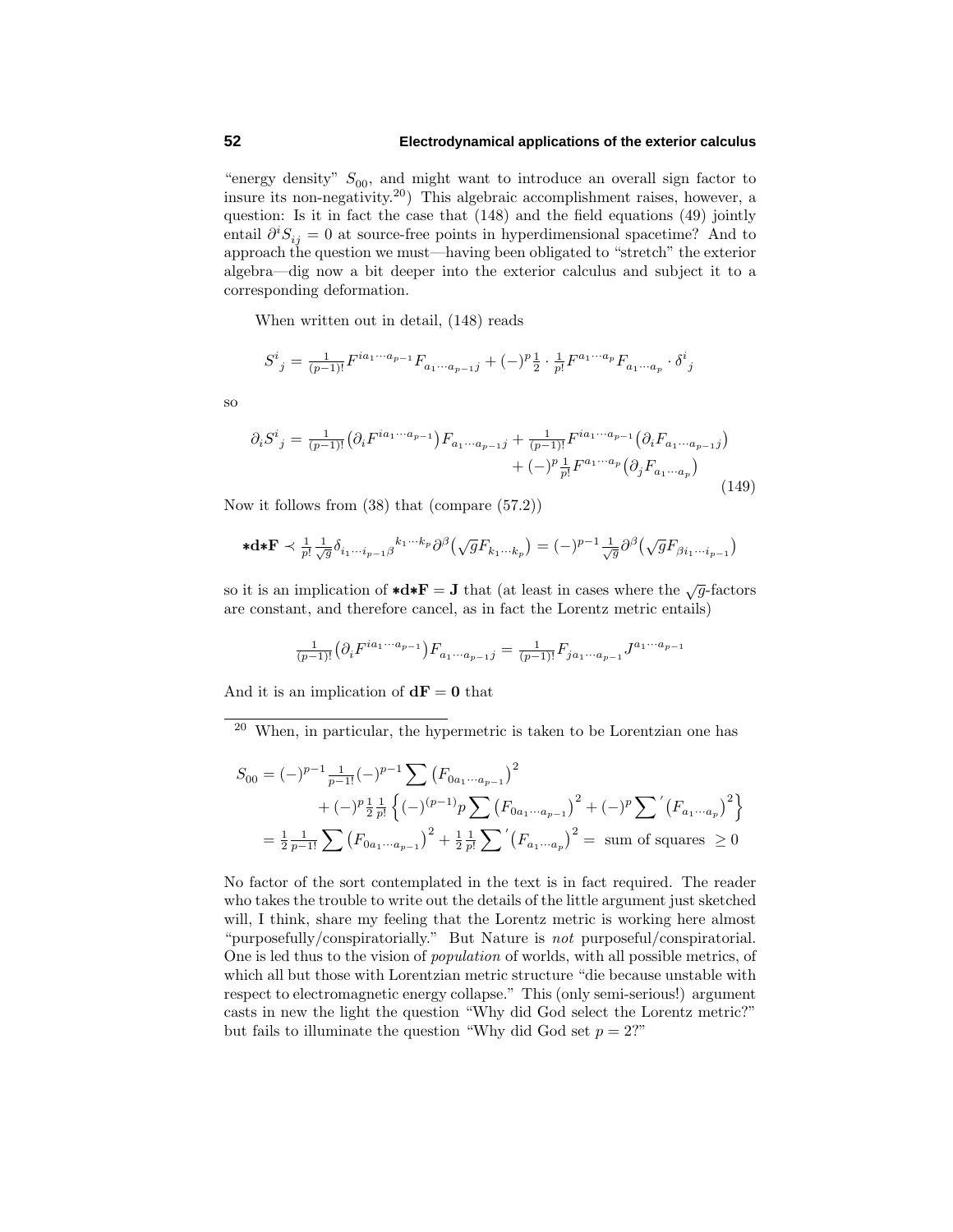## **Stress-energy tensor 53**

$$
\sum \partial_{\underbrace{i}F_{a_1\cdots a_{p-1}j}} = 0
$$

where the underbrace identifies the subscripts which participate in the sumover-signed-permutations. But

$$
=p\cdot\sum\partial_{\underbrace{i}F_{a_{1}\cdots a_{p-1}}}_{\underbrace{j}}\,j}+(-)^{p}\,\partial_{j}\sum F_{\underbrace{ia_{1}\cdots a_{p-1}}}_{\underbrace{k_{p-1}}}
$$

so

$$
\frac{1}{(p-1)!}F^{ia_1\cdots a_{p-1}}\left(\partial_i F_{a_1\cdots a_{p-1}j}\right)=-\frac{1}{(p-1)!}F^{ia_1\cdots a_{p-1}}(-)^p\frac{1}{p}\,\partial_j F_{ia_1\cdots a_{p-1}}\\ =-(-)^p\frac{1}{p!}F^{ia_1\cdots a_{p-1}}\left(\partial_j F_{ia_1\cdots a_{p-1}}\right)
$$

Returning with these results to (149) we obtain

$$
\partial^i S_{ij} = \frac{1}{(p-1)!} F_{ja_1 \cdots a_{p-1}} J^{a_1 \cdots a_{p-1}}
$$
\n
$$
\downarrow
$$
\n
$$
= 0 \qquad \text{at source-free points in hyperspace}
$$
\n
$$
(150)
$$

The argument will be recognized to be structurally identical to that encountered alreadyin footnote <sup>18</sup> but to possess hybrid features not standard to **d**-theory. It would be nice to possess the sharpened calculus which would remove the awkwardly *ad hoc* quality from arguments involving the derivative properties of fractional inner products, but I have at the moment no clear sense of how such a goal is to be achieved; future practical needs mayprovide both the requisite strong motivation and some essential clues. I am content to await the occasion.

The credentials of  $(148)$  are by  $(150)$  made plausibly secure. It should, however, be observed that (148) entails a construction which becomes meaningless in the case  $p = 1$ , as so also does the righthand side of (150). In "2-dimensional electrodynamics" we (according to (129), and consistently with (137)) have this special construction

$$
\mathbb{S} = \begin{pmatrix} S_{00} & S_{01} \\ S_{10} & S_{11} \end{pmatrix} = \begin{pmatrix} \frac{1}{2}(E^2 + B^2) & EB \\ EB & \frac{1}{2}(B^2 + E^2) \end{pmatrix} \tag{151}
$$

which is not traceless,  $21$  but which by (120) and (127) yields a result

$$
\partial^i S_{ij} + J F_j = 0 \tag{152}
$$

which manages nevertheless to be neatly consonant with  $(150)$ .

 $21$  The traceless symmetry of the stress-energy tensor lies at the foundation of angular momentum conservation, which in 2-dimensional spacetime is, after all, not a consideration!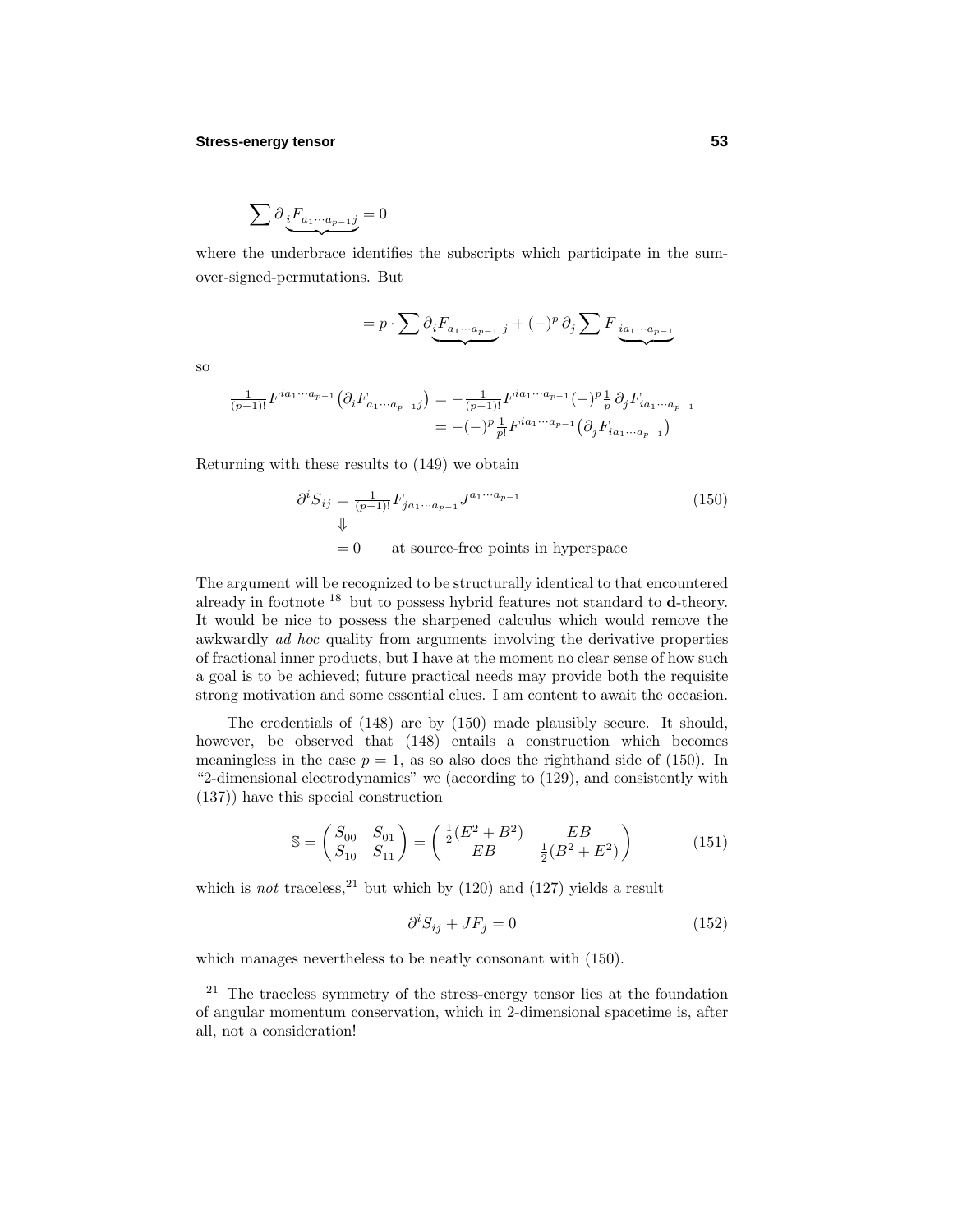## **54 Electrodynamical applications of the exterior calculus**

In §8 "2*p*-dimensional elecrodynamics" was found to possess a group G of internal symmetries. The questions arises: How does the stress-energy tensor  $S_{ij}$  respond to such transformations? I restrict my explicit remarks to the subgroup of G which has to do with "duality rotations." We have, as a preparatory step, to resolve the ambiguity present in  $(119)$ . Since **F** is a 2*p*-dimensional *p*-form we have, according to (28), \*\* $\mathbf{F} = (-)^p \mathbf{F}$  so each of the following equations implies the other:

$$
\mathbf{F}(\varphi) = \cos \varphi \cdot \mathbf{F} + \sin \varphi \cdot \sqrt{\pm 1} \cdot \mathbf{F}
$$
  

$$
\sqrt{\pm 1} \cdot \mathbf{F}(\varphi) = \pm (-)^p \sin \varphi \cdot \mathbf{F} + \cos \varphi \cdot \sqrt{\pm 1} \cdot \mathbf{F}
$$
  
= -1 entails {take upper sign when *p* is odd  
take lower sign when *p* is even

We therefore understand the phrase "duality rotation" to mean

$$
\mathbf{F} \longrightarrow \begin{cases} \mathbf{F}(\varphi) \equiv \cos \varphi \cdot \mathbf{F} + \sin \varphi \cdot \ast \mathbf{F} & \text{when } p \text{ is odd} \\ \mathbf{F}(\varphi) \equiv \cos \varphi \cdot \mathbf{F} + \sin \varphi \cdot i \ast \mathbf{F} & \text{when } p \text{ is even} \end{cases}
$$
(153)

It is a property of the 2*p*-dimensional Lorentz metric that  $\sqrt{g} = i$  (all *p*), so if **F** is real then ∗**F** is in all cases imaginary; it is therefore an implication of (153) that

$$
\mathbf{F}(\varphi)
$$
 is  $\begin{cases} \text{generally complex when } p \text{ is odd} \\ \text{invariably real when } p \text{ is even} \end{cases}$ 

The question now before us is this: How in 2*p*-dimensional electrodynamics does the stress-energy tensor respond to transformations of type  $(153)$ ? Looking first—because it is in some respects especially simple, and in others simply special—to **the case**  $p = 1$ , we have (recall (120) and (121))

$$
\mathbf{F} \prec \begin{pmatrix} E \\ B \end{pmatrix} \quad \text{and} \quad \mathbf{G} \equiv \mathbf{F} \prec -i \begin{pmatrix} B \\ E \end{pmatrix} \tag{154}
$$

and observe that (122) can be written

$$
\mathbb{S} = \frac{1}{2} \left\{ \begin{pmatrix} \bar{F}_0 F_0 & \bar{F}_0 F_1 \\ \bar{F}_1 F_0 & \bar{F}_1 F_1 \end{pmatrix} + \begin{pmatrix} \bar{G}_0 G_0 & \bar{G}_0 G_1 \\ \bar{G}_1 G_0 & \bar{G}_1 G_1 \end{pmatrix} \right\} \tag{155}
$$
\n
$$
= \frac{1}{2} \left\{ \bar{\mathbf{F}} \otimes \mathbf{F} + \bar{\mathbf{G}} \otimes \mathbf{G} \right\}
$$

Identical formulae describe  $\mathbb{S}(\varphi)$  in terms of

$$
\mathbf{F}(\varphi) \prec \begin{pmatrix} F_0(\varphi) \\ F_1(\varphi) \end{pmatrix} = \begin{pmatrix} +\cos\varphi \cdot E - i\sin\varphi \cdot B \\ +\cos\varphi \cdot B - i\sin\varphi \cdot E \end{pmatrix}
$$
(156.1)

and

$$
\mathbf{G}(\varphi) \prec \begin{pmatrix} G_0(\varphi) \\ G_1(\varphi) \end{pmatrix} = \begin{pmatrix} -\sin\varphi \cdot E - i\cos\varphi \cdot B \\ -\sin\varphi \cdot B - i\cos\varphi \cdot E \end{pmatrix}
$$
(156.2)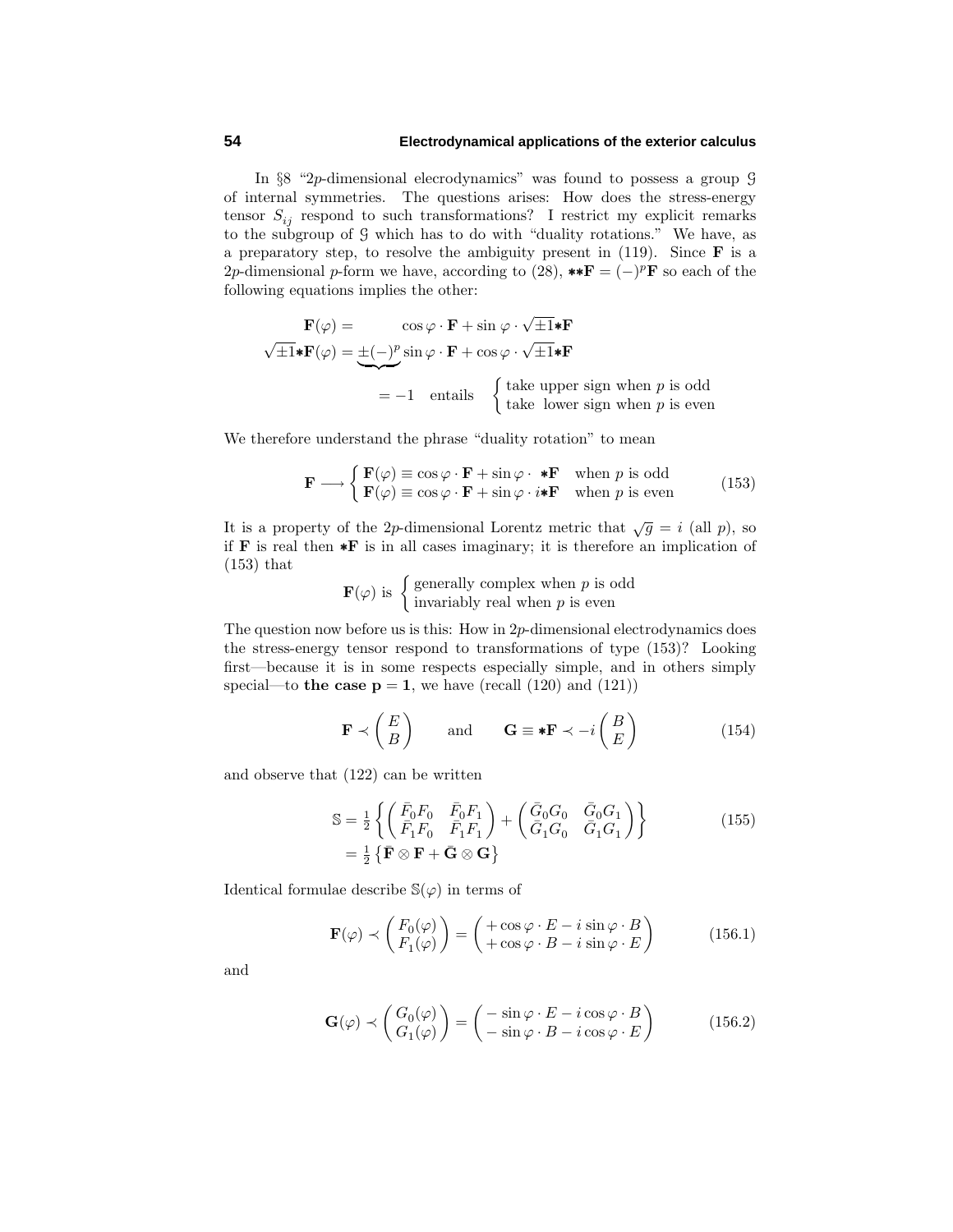## **Stress-energy tensor 55**

Quick calculation now gives (compare (137))

$$
\mathbb{S}(\varphi) = \frac{1}{2} \begin{pmatrix} E^2 + B^2 & 2EB \\ 2EB & E^2 + B^2 \end{pmatrix} \qquad (\text{all } \varphi) \tag{157}
$$

from which we conclude that in "2-dimensional electrodynamics" the stressenergy tensor is *invariant* under duality rotation. Analysis of the general case **p**  $> 1$  is almost equally simple, provided one is in possession of certain identities which I digress now to acquire. If **A** and **B** are arbitrary 2p-dimensional p-forms, then it follows from  $(22)$ ,  $(27)$ ,  $(142.2)$  and  $(144)$  that

$$
(\mathbf{*A}, \mathbf{*B}) = \frac{1}{p!} \left( \frac{1}{p!} \sqrt{g} \epsilon_{i_1 \cdots i_p a_1 \cdots a_p} A^{a_1 \cdots a_p} \right) \left( \frac{1}{p!} \sqrt{g} \epsilon^{i_1 \cdots i_p b_1 \cdots b_p} B_{b_1 \cdots b_p} \right)
$$
  
\n
$$
= \frac{1}{p! p!} A^{a_1 \cdots a_p} \delta_{a_1 \cdots a_p}{}^{b_1 \cdots b_p} B_{b_1 \cdots b_p}
$$
  
\n
$$
= \frac{1}{p!} A_{k_1 \cdots k_p} B^{k_1 \cdots k_p}
$$
  
\n
$$
= (\mathbf{A}, \mathbf{B}) \qquad (158)
$$

and

$$
(\ast \mathbf{A}, \ast \mathbf{B})^{i}{}_{j} = \frac{1}{(p-1)!} \left( \frac{1}{p!} \sqrt{g} \epsilon^{ik_1 \cdots k_{p-1} a_1 \cdots a_p} A_{a_1 \cdots a_p} \right) \cdot \left( \frac{1}{p!} \sqrt{g} \epsilon_{k_1 \cdots k_{p-1} j b_1 \cdots b_p} B^{b_1 \cdots b_p} \right)
$$

$$
= -\frac{1}{p! p!} \delta^{ia_1 \cdots a_p} b_1 \cdots b_p j A_{a_1 \cdots a_p} B^{b_1 \cdots b_p}
$$

which by Laplace expansion of  $\delta^{ia_1\cdots a_p}{}_{b_1\cdots b_p j}$  gives<sup>22</sup>

$$
= -(-)^p \left\{ \delta^i{}_j \left( \frac{1}{p!} A_{k_1 \cdots k_p} B^{k_1 \cdots k_p} \right) + (-)^p \left( \frac{1}{(p-1)!} B^{ik_1 \cdots k_{p-1}} A_{k_1 \cdots k_{p-1}j} \right) \right\}
$$
  
= -(**B**, **A**)<sup>i</sup><sub>j</sub> - (-)<sup>p</sup>(**B**, **A**) $\delta^i{}_j$  (159)

$$
^{22} \text{ One writes } \delta^{ia_1 \cdots a_p} b_1 \cdots b_p j = (-)^p \delta^{ia_1 \cdots a_p} j_{b_1 \cdots b_p} \text{ and argues from (21):}
$$
\n
$$
\delta^{ia_1 a_2 a_3} j_{b_1 b_2 b_3} = \begin{vmatrix}\n\delta^{i} j & \delta^{i} b_1 & \delta^{i} b_2 & \delta^{i} b_3 \\
\delta^{a_1} j & \delta^{a_1} b_1 & \delta^{a_1} b_2 & \delta^{a_1} b_3 \\
\delta^{a_2} j & \delta^{a_2} b_1 & \delta^{a_2} b_2 & \delta^{a_2} b_3 \\
\delta^{a_3} j & \delta^{a_3} b_1 & \delta^{a_3} b_2 & \delta^{a_3} b_3\n\end{vmatrix}
$$
\n
$$
= \delta^{i} j \cdot \delta^{a_1 a_2 a_3} b_1 b_2 b_3 - \delta^{i} b_1 \cdot \delta^{a_1 a_2 a_3} j_{b_2 b_3} + \delta^{i} b_2 \cdot \delta^{a_1 a_2 a_3} j_{b_1 b_3} - \delta^{i} b_3 \cdot \delta^{a_1 a_2 a_3} j_{b_1 b_2}
$$
\nso

$$
\delta^{ia_1a_2a_3}{}_{jb_1b_2b_3}A_{a_1a_2a_3}B^{b_1b_2b_3} \n= \delta^i{}_j \cdot (\delta^{a_1a_2a_3}{}_{b_1b_2b_3}A_{a_1a_2a_3}B^{b_1b_2b_3}) - (\delta^{a_1a_2a_3}{}_{jb_2b_3}A_{a_1a_2a_3}B^{ib_2b_3}) \n+ (\delta^{a_1a_2a_3}{}_{jb_1b_3}A_{a_1a_2a_3}B^{b_1ib_3}) \n- (\delta^{a_1a_2a_3}{}_{jb_1b_2}A_{a_1a_2a_3}B^{b_1b_2i}) \n= \delta^i{}_j \cdot (\delta^{a_1a_2a_3}{}_{b_1b_2b_3}A_{a_1a_2a_3}B^{b_1b_2b_3}) - 3(-)^{3-1} (B^{ik_1k_2}A_{a_1a_2a_3}\delta^{a_1a_2a_3}{}_{k_1k_2j}) \n= \delta^i{}_j \cdot (3!A_{k_1k_2k_3}B^{k_1k_2k_3}) + 3(-)^3 (3!B^{ik_1k_2}A_{k_1k_2j})
$$

Though written out here in the illustrative special case  $p = 3$ , the pattern of the argument in the general case should be clear.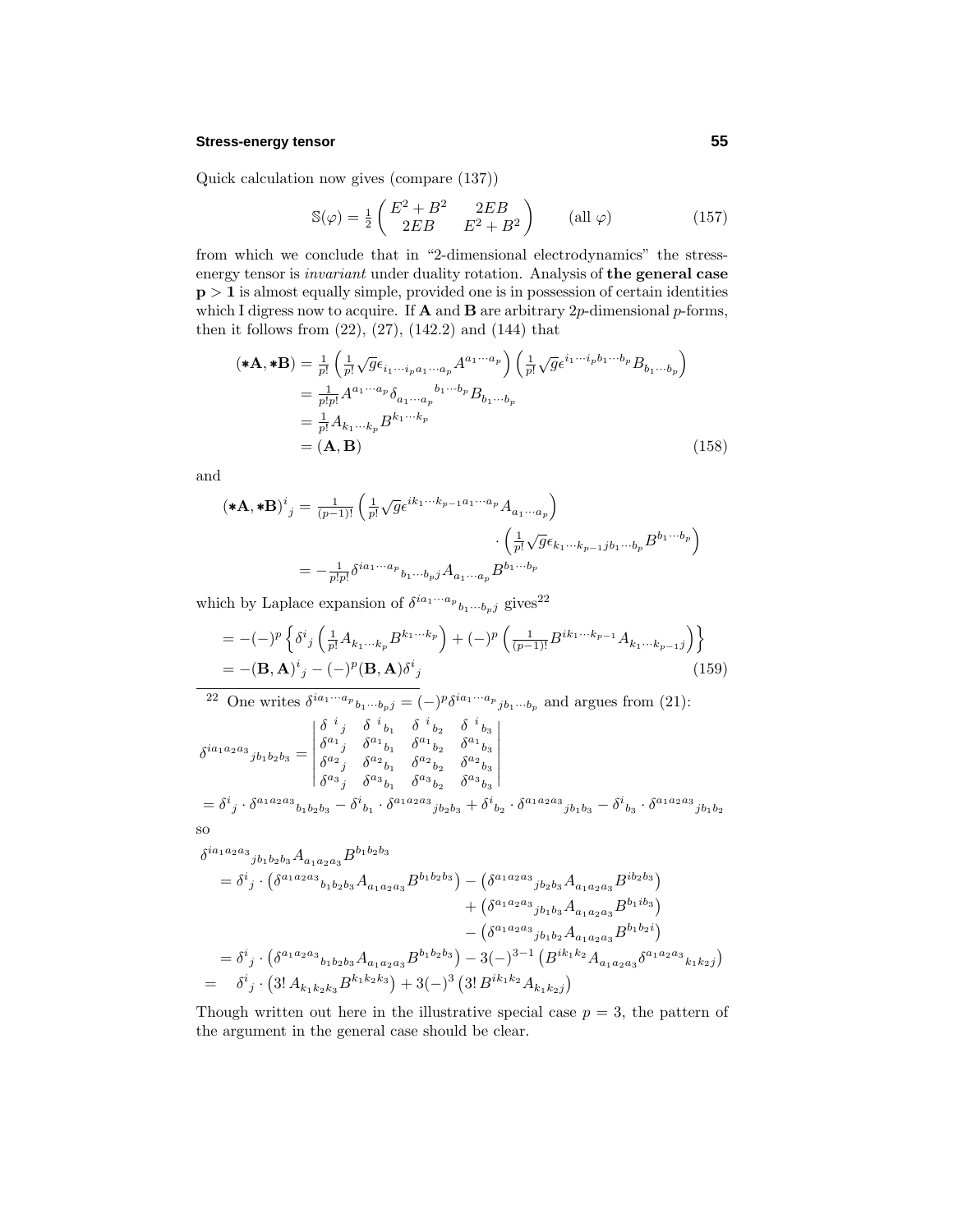## **56 Electrodynamical applications of the exterior calculus**

In the course of the argument that led us from (147) to (148) we showed in effect that

$$
(\mathbf{A}, \mathbf{B})^k{}_k = -(-)^p p(\mathbf{A}, \mathbf{B}) \tag{160}
$$

When with the aid of (160) we form the trace of (159) we recover (158) which, in view of the tedious complexity of some of our arguments, provides a very gratifying check on the consistency of our results. The preceeding identities provide generalized formulation of some identities which (in the special case  $p = 2$ ) are fundamental to the analysis of the Lorentz group which appears in ELEMENTS OF SPECIAL RELATIVITY (1966). It is a particular implication of (159) that

$$
(-)^{p}\frac{1}{2} \cdot (\mathbf{F}, \mathbf{F}) \cdot g_{ij} = -\frac{1}{2} \left\{ (\mathbf{F}, \mathbf{F}) + (\mathbf{G}, \mathbf{G}) \right\}_{(i)(j)}
$$
  
 
$$
\mid
$$
  
 
$$
\mathbf{G} \equiv \mathbf{F}
$$

so (148) can be written

$$
S_{ij} = \{ (\mathbf{F}, \mathbf{F}) - (\mathbf{G}, \mathbf{G}) \}_{(i)(j)}
$$
  
= \{ (\bar{\mathbf{F}}, \mathbf{F}) + (\bar{\mathbf{G}}, \mathbf{G}) \}\_{(i)(j)} (161)

which bears a striking formal resemblance to  $(155)$ . If *p* is odd then according to (153) we should write

$$
\mathbf{F} \longrightarrow \mathbf{F}(\varphi) = \cos \varphi \cdot \mathbf{F} + \sin \varphi \cdot \mathbf{G}
$$

$$
\mathbf{G} \longrightarrow \mathbf{G}(\varphi) = -\sin \varphi \cdot \mathbf{F} + \cos \varphi \cdot \mathbf{G}
$$

Byeasycalculation we then obtain

$$
S_{ij}(\varphi) = S_{ij}(0) \qquad \text{(all } \varphi) \tag{162}
$$

If, on the other hand, *p* is even then

$$
\mathbf{F} \longrightarrow \mathbf{F}(\varphi) = \cos \varphi \cdot \mathbf{F} + i \sin \varphi \cdot \mathbf{G}
$$

$$
\mathbf{G} \longrightarrow \mathbf{G}(\varphi) = + i \sin \varphi \cdot \mathbf{F} + \cos \varphi \cdot \mathbf{G}
$$

and by a variant of the preceeding calculation one again recovers (162). We come thus to the conclusion that invariance of the stress-energy tensor with respect to duality rotations is a property which pertains in general (i.e., for all values of *p*) to "2*p*-dimensional electrodynamics."

Physicists are well acquainted with the fact that statements of the form  $∂<sup>i</sup>J<sub>i</sub> = 0$  admit of integral formulation, along the following familiar lines:

$$
\frac{\partial}{\partial t} \iiint \text{density } d(\text{volume}) + \iint \text{current } \cdot \mathbf{d}(\text{area}) = 0
$$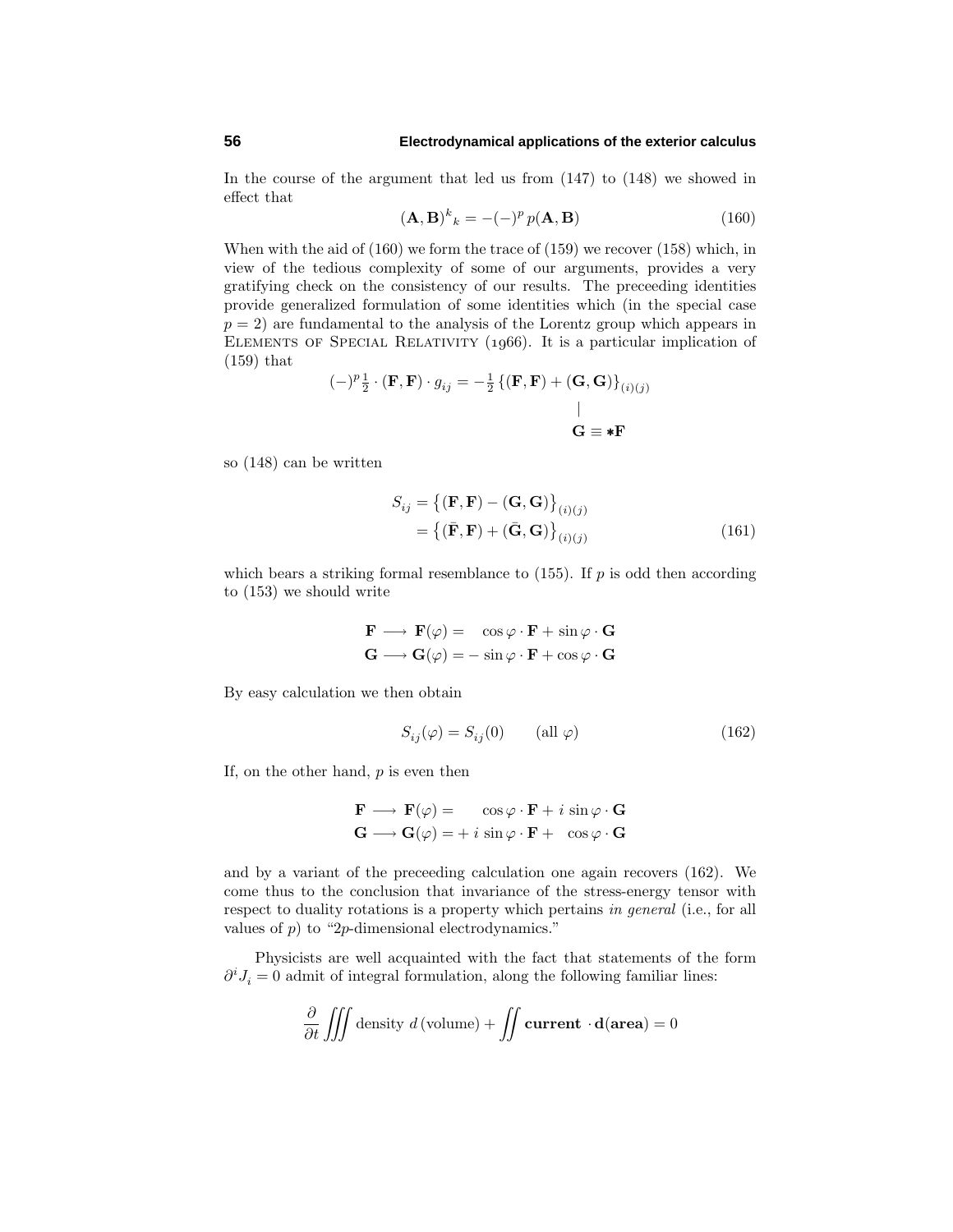## **Stress-energy tensor 57**

And I have in  $\S6$  promoted the view that the  $J_i$  can advantageously be construed to be the components of a 1-form **J**, for then

$$
\ast \mathbf{d} \ast \mathbf{J} = 0 \qquad \text{entails} \qquad \int_{\partial R} \ast \mathbf{J} = 0
$$

It would in this light seem natural to construe the components  $S_{ij}$  of the stressenergy tensor to be the components of a *j*-indexed set of 1-forms  $\mathbf{S}_j$ , and in place of  $\partial^i S_{ij} = 0$  to write

$$
\ast \mathbf{d} \ast \mathbf{S}_j = 0 \tag{163}
$$

To do so is (by the converse of the Poincaré lemma) to recognize the possibility of writing<sup>23</sup>

$$
*S_j = dW_j \tag{164.1}
$$

where the  $W_i$  are 2-forms, and are defined only to within gauge transformations of the form

$$
\mathbf{W}_j \longrightarrow \mathbf{W}_j + \mathbf{dw}_j \tag{164.2}
$$

where the  $\mathbf{w}_i$  are arbitrary 1-forms. More remarkably, the  $\mathbf{S}_i$  would—if subject to no physical constraint or desideratum additional to (163)—be themselves susceptible to gauge transformation

$$
\mathbf{S}_{j} \longrightarrow \mathbf{S}_{j} + \ast \mathbf{d} \mathbf{T}_{j} \tag{165}
$$

where the  $\mathbf{T}_j$  are arbitrary 2-forms. This seldom-remarked fact was brought most recently to my attention when, in January of 1995, I received for review, from the editors of Physical Review, a manuscript bearing the title "Alternate Electromagnetic Energy-Momentum Tensors." I confess that I found the manuscript in question to be in several respects so idiosyncratic—which is to say, written from an experience so different from my own—as to be virtually impenetrable, but buried within it was a prettyobservation which (in the relativistic notation which the author unaccountably declines to exploit) can be formulated as follows: it is, as previously remarked, an implication of  $(140)$ that

$$
\partial^{\mu}S_{\mu\nu} = J^{\alpha}F_{\alpha\nu} \tag{166.1}
$$

But let

$$
\begin{split} \tilde{S}_{\mu\nu} & \equiv \tfrac{1}{2} \big\{ - J^\alpha A_\alpha g_{\mu\nu} + 2 J_\mu A_\nu + A_\alpha (\partial_\mu \partial_\nu A^\alpha) \\ & \quad - (\partial_\mu A_\alpha) (\partial_\nu A^\alpha) + (\partial_\nu A_\mu) (\partial_\alpha A^\alpha) - A_\mu (\partial_\nu \partial_\alpha A^\alpha) \big\} \end{split}
$$

Then

$$
\partial^{\mu}\tilde{S}_{\mu\nu} = J^{\alpha}F_{\alpha\nu} \tag{166.2}
$$

<sup>&</sup>lt;sup>23</sup> To minimize the element of strangeness in these and subsequent remarks I will, in the absence of statements to the contrary, be assuming spacetime to be 4-dimensional.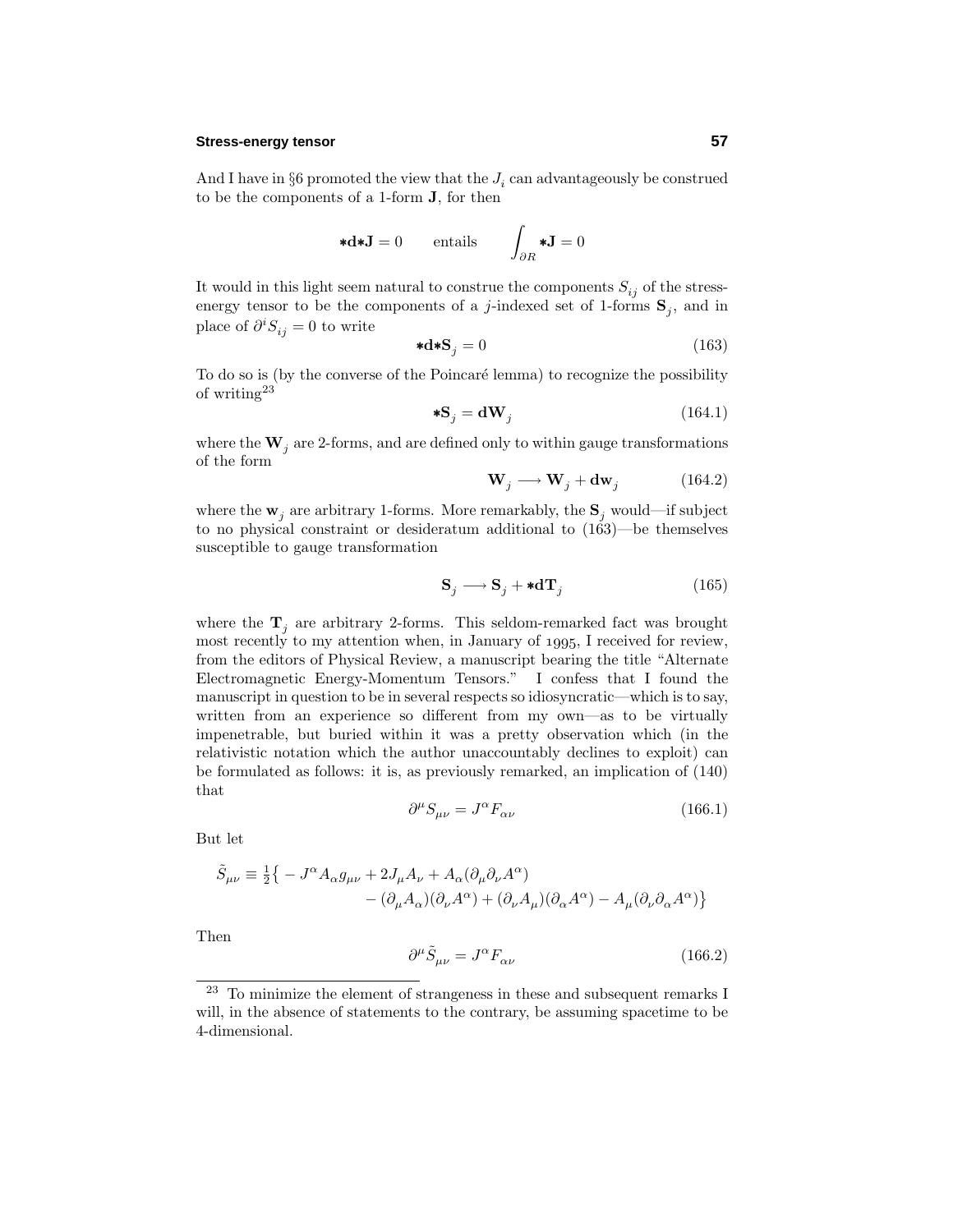Or (to saythe same thing another way)

$$
\partial^{\mu}T_{\mu\nu} = 0 \qquad \text{even in the presence of sources} \tag{167}
$$

where

$$
T_{\mu\nu} \equiv \tilde{S}_{\mu\nu} - S_{\mu\nu} \tag{168}
$$

The alternative stress-energy tensors  $S_{\mu\nu}$  and  $\tilde{S}_{\mu\nu}$  are physically equivalent in the sense of  $(166)$ , but because they ascribe distinct meanings/values to the energy-momentum densities of an electromagnetic field the author associates himself with the view put forward long ago by M. Mason & W. Weaver, who at p.264 of their text (THE ELECTROMAGNETIC FIELD  $(1929)$ ) report that

*...* "we do not believe that 'Where?' is a fair or sensible question to ask concerning energy.Energy is a function of configuration, just as beauty of a certain black-and-white design is a function of configuration.We see no more reason or excuse for speaking of a spatial energy density than we would for saying, in the case of a design, that its beauty was distributed over it with a certain density*...* "

The author—who does in fact have a name; he is F. R. Morgenthaler, of the Department of Electrical Engineering and Computer Science at MIT and a self-described disciple of J. A. Stratton (whose influential ELECTROMAGNETIC THEORY appeared in  $1941$ )—is at pains to demonstrate that his idea is robust enough to accommodate the presence of linear media, and that  $\tilde{S}_{\mu\nu}$  is in some illustrative cases (selected mainlybecause of their engineering importance) actually easier to compute than  $S_{\mu\nu}$ . He seems to hover at the edge of an inclination to attach physical interest to the circumstance that (owing mainly to the *J*-factors which enter into the construction of  $\tilde{S}_{\mu\nu}$ ) energy-momentum density tends to become *concentrated in the local vicinity of the sources* in the new representation, but stops short of actual advocacyof such a view; adapting to the interpretation of (167) a line taken from Mason & Weaver's discussion (at their p. 326) of the purported properties of the electromagnetic æther

"All statements are true if they are made about nothing"

Morgenthaler suggests that his  $T_{\mu\nu}$ , as defined at (168), might appropriately be called "electromagnetic beauty." The suggested terminology has about it an unfortunate air of cute self-congratulation, though it is intended onlyto echo the language—and to honor the insight—of Mason & Weaver. In myview (with which I think Morgenthaler would concur) the physical importance of  $(167)$  is of a mainlycautionarynature: it advises physicists not to fall causuallyinto an instance of what philosophers call "the fallacy of misplaced concreteness." That in itself is a valuable accomplishment. Unfortunately, Morganthaler is content simply to pull  $(166.2)$  out of a hat; he provides his readers with no indication of the train of thought which led him to his discovery,  $24$  no hint of

Was he perhaps the victim of a lucky accident, such as led D. M. Lipkin another electrical engineer—to the discovery of "zilch" in  $1964$ ?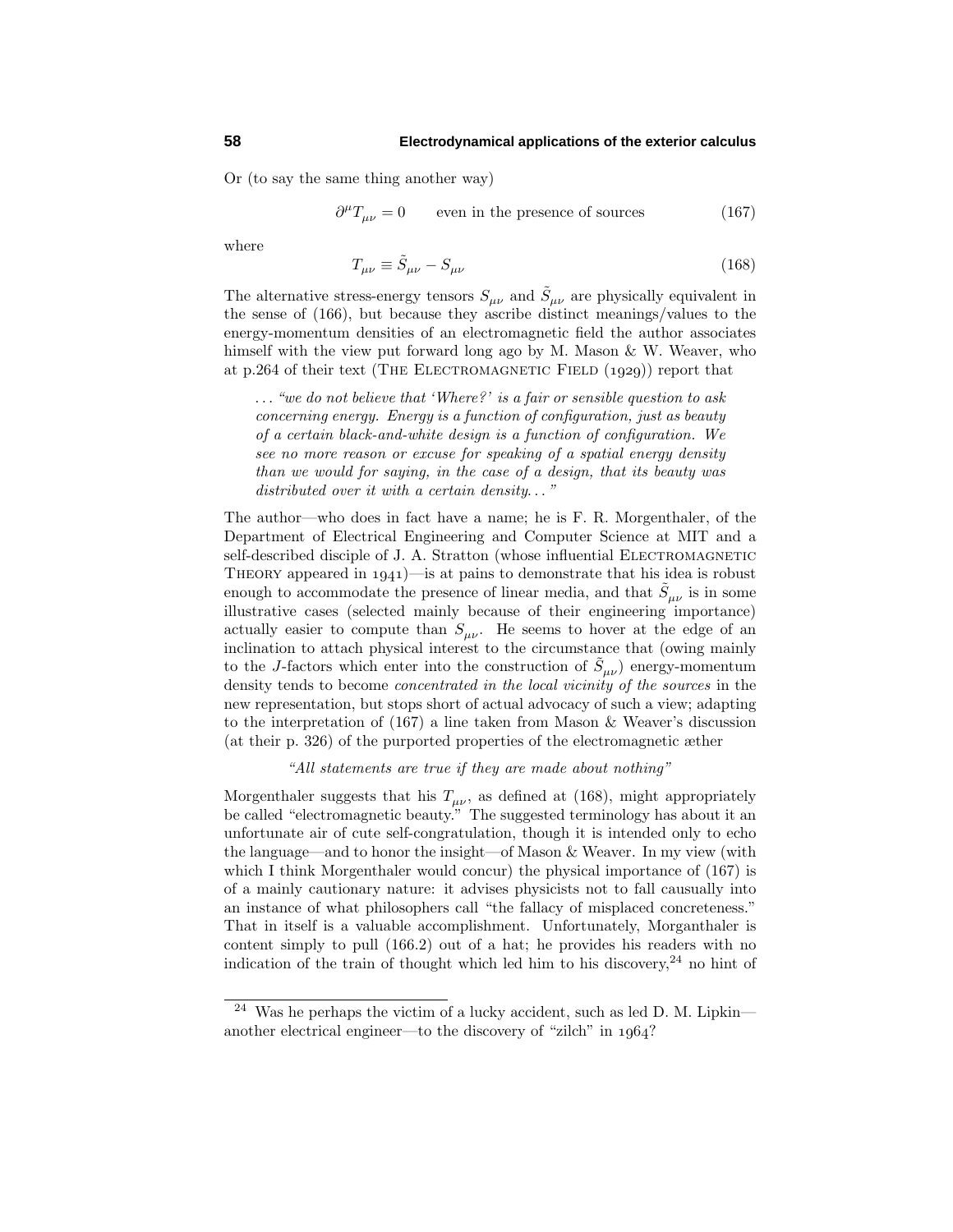## **Stress-energy tensor 59**

the "mechanism" by which (166.2) acquires its validity. We confront, therefore, some questions of a mainly mathematical nature: How does one *establish* the validity of (166.2)? In what sense are  $\tilde{S}_{\mu\nu}$  and  $T_{\mu\nu}$  "natural" constructs?

Bywayof preparation for a discussion of the first of those questions, we revisit the proof of (166.1). Taking (140) once again as out point of departure, we write

$$
\partial_{\mu}S^{\mu}{}_{\nu} = \partial_{\mu}F^{\mu\alpha} \cdot F_{\alpha\nu} + \left[F^{\mu\alpha}\partial_{\mu}F_{\alpha\nu} - \frac{1}{4}\partial_{\nu}(F^{\alpha\beta}F_{\beta\alpha})\right]
$$

and use  $F_{\mu\nu}=\partial_\mu A_\nu-\partial_\nu A_\mu$  to reformulate the expression interior to the square brackets; we obtain

[ etc. ] = 
$$
(\partial^{\mu}A^{\alpha} - \partial^{\alpha}A^{\mu})\partial_{\mu}(\partial_{\alpha}A_{\nu} - \partial_{\nu}A_{\alpha})
$$
  
\t\t\t\t\t $- \frac{1}{2}(\partial^{\alpha}A^{\beta} - \partial^{\beta}A^{\alpha})\partial_{\nu}(\partial_{\beta}A_{\alpha} - \partial_{\alpha}A_{\beta})$   
\t\t\t\t\t $= (\partial^{\alpha}A^{\beta})\{(\partial_{\alpha}\partial_{\beta}A_{\nu} - \partial_{\beta}\partial_{\alpha}A_{\nu} - \partial_{\alpha}\partial_{\nu}A_{\beta} + \partial_{\beta}\partial_{\nu}A_{\alpha})$   
\t\t\t\t\t $- \frac{1}{2}(\partial_{\nu}\partial_{\beta}A_{\nu} - \partial_{\nu}\partial_{\alpha}A_{\nu} - \partial_{\nu}\partial_{\alpha}A_{\nu} + \partial_{\nu}\partial_{\beta}A_{\nu})\}$   
\t\t\t\t\t $= 0$  after cancellations

We have only to use  $\partial_{\mu}F^{\mu\alpha}$  to recover (166.1). Proceeding similiary now to (166.2), we have

$$
\begin{split} \partial^\mu \tilde{S}_{\mu\nu} &= \tfrac{1}{2} \big\{ - J^\alpha \partial_\nu A_\alpha - A_\alpha \partial_\nu J^\alpha + 2 (\partial^\mu J_\mu) A_\nu + 2 J^\alpha \partial_\alpha A_\nu \\ &\quad + \partial^\mu \big[ A_\alpha (\partial_\mu \partial_\nu A^\alpha) - (\partial_\mu A_\alpha) (\partial_\nu A^\alpha) \\ &\quad + (\partial_\nu A_\mu) (\partial_\alpha A^\alpha) - A_\mu (\partial_\nu \partial_\alpha A^\alpha) \big] \big\} \end{split}
$$

But  $\partial^{\mu} J_{\mu} = 0$ , and if we exploit

$$
A^{\alpha} \partial_{\nu} J_{\alpha} = A^{\alpha} \partial_{\nu} (\Box A_{\alpha} - \partial_{\alpha} \partial_{\beta} A^{\beta})
$$
  

$$
2J^{\alpha} \partial_{\alpha} A_{\nu} = J^{\alpha} \partial_{\alpha} A_{\nu} + (\partial^{\alpha} A_{\nu})(\Box A_{\alpha} - \partial_{\alpha} \partial_{\beta} A^{\beta})
$$

we obtain

$$
\begin{split} \partial^{\mu}\tilde{S}_{\mu\nu} & = \tfrac{1}{2}\big\{J^{\alpha}(\partial_{\alpha}A_{\nu}-\partial_{\nu}A_{\alpha}) \\ & \qquad \qquad + \big[-A^{\alpha}\partial_{\nu}(\Box A_{\alpha}-\partial_{\alpha}\partial_{\beta}A^{\beta}) +(\partial^{\alpha}A_{\nu})(\Box A_{\alpha}-\partial_{\alpha}\partial_{\beta}A^{\beta}) \\ & \qquad \qquad +(\partial^{\alpha}A_{\beta})(\partial_{\alpha}\partial_{\nu}A^{\beta}) +A_{\alpha}(\partial_{\nu}\Box A^{\alpha}) \\ & \qquad \qquad -(\partial_{\nu}A_{\alpha})\Box A^{\alpha} -(\partial^{\alpha}A_{\beta})(\partial_{\nu}\partial_{\alpha}A^{\beta}) \\ & \qquad \qquad +(\partial_{\alpha}A^{\alpha})(\partial_{\nu}\partial_{\beta}A^{\beta}) +(\partial_{\nu}A^{\alpha})(\partial_{\alpha}\partial_{\beta}A^{\beta}) \\ & \qquad \qquad -(\partial_{\alpha}A^{\alpha})(\partial_{\nu}\partial_{\beta}A^{\beta}) -A^{\alpha}(\partial_{\alpha}\partial_{\nu}\partial_{\beta}A^{\beta})\big]\big\} \end{split}
$$

which after cancellations gives the result we sought to establish:

$$
\begin{split} &= \tfrac{1}{2} \big\{ J^\alpha (\partial_\alpha A_\nu - \partial_\nu A_\alpha) + (\Box A^\alpha - \partial^\alpha \partial_\beta A^\beta) (\partial_\alpha A_\nu - \partial_\nu A_\alpha) \big\} \\ &= \tfrac{1}{2} \big\{ J^\alpha F_{\alpha\nu} + J^\alpha F_{\alpha\nu} \big\} \end{split}
$$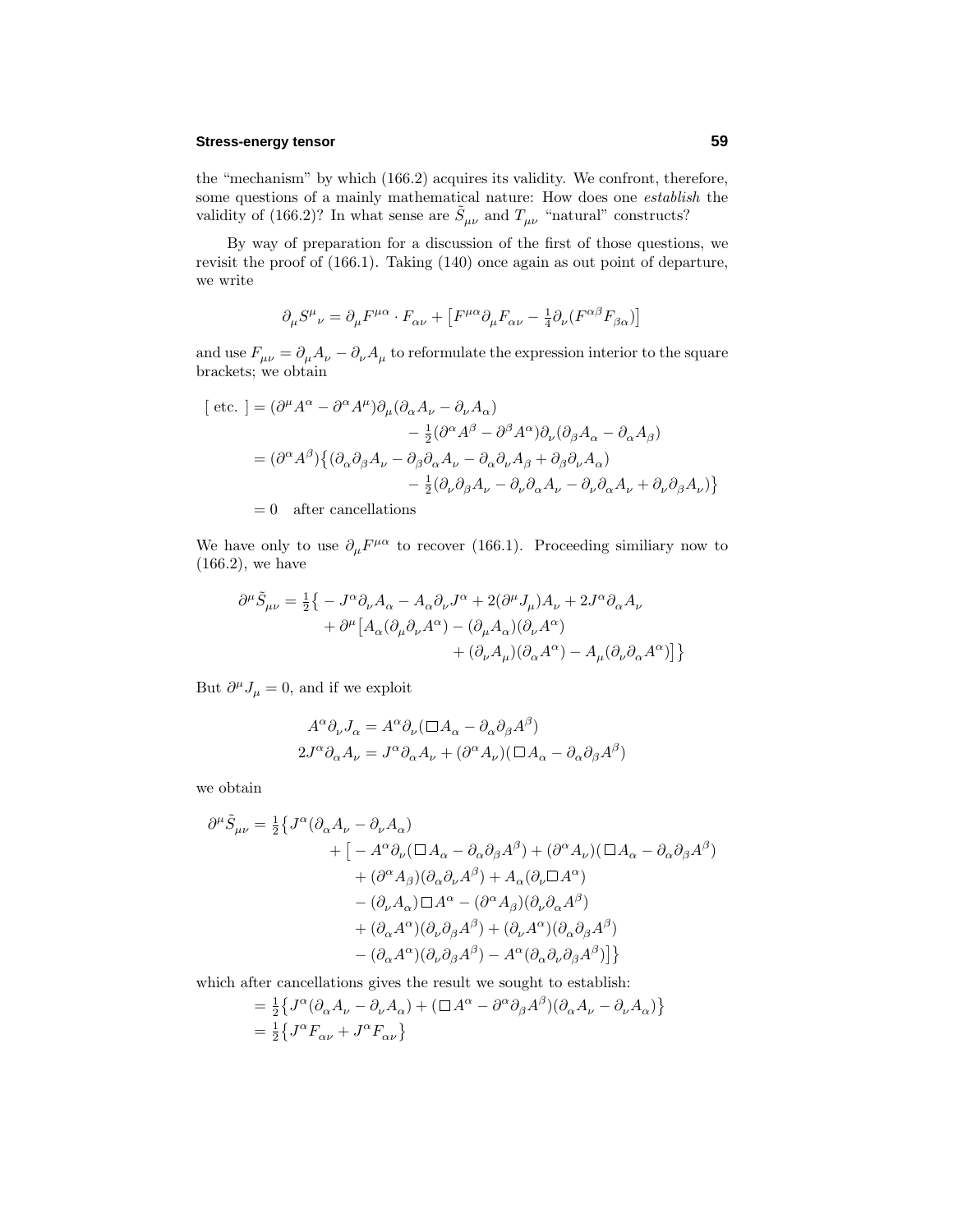## **60 Electrodynamical applications of the exterior calculus**

Morgenthaler's  $\tilde{S}_{\mu\nu}$  is in many respects an odd creature: it is not symmetric and not traceless; its symmetric and antisymmetric components are found (by calculations similiar to that just concluded) not individually to satisfy  $(166)$ ; it is—because it involves naked  $A_\mu$  factors—not gauge-invariant. Imposition of (for example) the Lorentz gauge condition  $\partial^{\alpha} A_{\alpha} = 0$  does serve to simplify the description of  $\tilde{S}_{\mu\nu}$ , and would simplify the proof of (166.2), but the validity of (166.2) hinges on no such gauge specialization. How does such a creature come into being? Valuable insight can be gained when the question is posed within the simplified context provided by"2-dimensional electrodynamics," and the following discussion can be read as a demonstration of the exploratorypower of that toytheory. It is a demonstration also of the utilityof the "hybrid representation trick" employed in the preceding discussion of (166). Quoting from (151) and using (see the line of text preceeding (127))  $E = -\partial_0 A$  and  $B = -\partial_1 A$  to bring into play the "hybrid representation trick," we have

$$
\mathbb{S} = \begin{pmatrix} S_{00} & S_{01} \\ S_{10} & S_{11} \end{pmatrix} = -\frac{1}{2} \begin{pmatrix} E\partial_0 A + B\partial_1 A & E\partial_1 A + B\partial_0 A \\ E\partial_1 A + B\partial_0 A & E\partial_0 A + B\partial_1 A \end{pmatrix}
$$

But

$$
E\partial_0 A + B\partial_1 A = E\partial_0 A + \partial_1 (BA) - A\partial_1 B
$$
  
\n
$$
\partial_1 B = J + \partial_0 E \qquad \text{by (127)}
$$
  
\n
$$
= \partial_1 (AB) - JA + E\partial_0 A - A\partial_0 E
$$
  
\n
$$
= -\partial_1 (A\partial_1 A) - JA + A\partial_0 \partial_0 A - (\partial_0 A)(\partial_0 A) \qquad (169.1)
$$
  
\n
$$
= -\partial_0 (A\partial_0 A) + JA + A\partial_1 \partial_1 A - (\partial_1 A)(\partial_1 A) \qquad (169.2)
$$

where  $(169.2)$  is achieved by straightforward variation of the argument that gave (169.1). Similarly

$$
E\partial_1 A + B\partial_0 A = E\partial_1 A + \partial_0 (BA) - A\partial_0 B
$$
  
\n
$$
\partial_0 B = \partial_1 E \qquad \text{by (127)}
$$
  
\n
$$
= \partial_0 (AB) + E\partial_1 A - A\partial_1 E
$$
  
\n
$$
= -\partial_0 (A\partial_1 A) + A\partial_0 \partial_1 A - (\partial_0 A)(\partial_1 A) \qquad (169.3)
$$
  
\n
$$
= -\partial_1 (A\partial_0 A) + A\partial_1 \partial_0 A - (\partial_1 A)(\partial_0 A) \qquad (169.4)
$$

The implication is that we can, in imitation of (168), write

$$
\mathbb{S}=\tilde{\mathbb{S}}-\mathbb{T}
$$

where

$$
\mathbb{T} = \begin{pmatrix} T_{00} & T_{01} \\ T_{10} & T_{11} \end{pmatrix} \equiv -\frac{1}{2} \begin{pmatrix} \partial_1(A\partial_1A) & \partial_1(A\partial_0A) \\ \partial_0(A\partial_1A) & \partial_0(A\partial_0A) \end{pmatrix} \tag{170}
$$

and

$$
\tilde{\mathbb{S}} \equiv \tfrac{1}{2} \begin{pmatrix} JA - A \partial_0 \partial_0 A + (\partial_0 A)(\partial_0 A) & - A \partial_0 \partial_1 A + (\partial_0 A)(\partial_1 A) \\ - A \partial_1 \partial_0 A + (\partial_1 A)(\partial_0 A) & -JA - A \partial_1 \partial_1 A + (\partial_1 A)(\partial_1 A) \end{pmatrix}
$$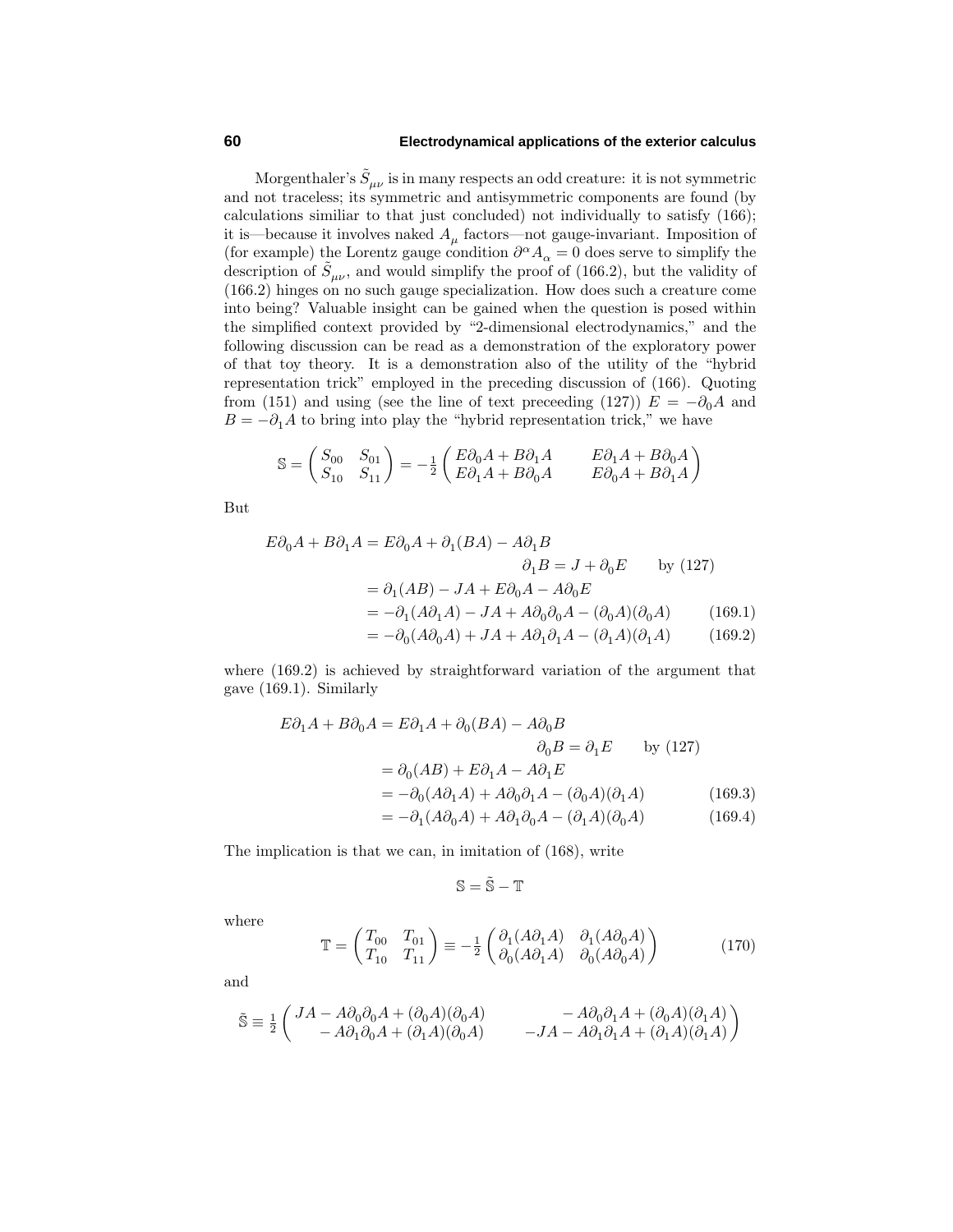#### **Stress-energy tensor 61**

More compactly

$$
\tilde{S}_{ij} = \frac{1}{2} \left\{ J A g_{ij} - A (\partial_i \partial_j A) + (\partial_i A)(\partial_j A) \right\}
$$
\n(171)

which bears a striking structural resemblance to Morganthaler's construction. One has only to introduce  $J = \Box A$  into (171) to confirm that (compare (152))  $\partial^i S_{ij} \equiv \partial_0 S_{0j} - \partial_1 S_{1j} = J \partial_j A = -JF_j$ , but there is in fact no need to engage in such calculation, for it follows trivially from the construction of  $\mathbb T$ that  $\partial^i T_{ij} = 0$ . We are led thus to the striking conclusion that we could at least within the context of our toyelectrodynamics—create anynumber of alternatives to Morganthaler's construction bywriting

$$
\tilde{\mathbb{S}} = \mathbb{S} + \mathbb{T} \qquad \text{with} \qquad \mathbb{T} = \begin{pmatrix} \partial_1 T_1 & \partial_1 T_0 \\ \partial_0 T_1 & \partial_0 T_0 \end{pmatrix} \tag{172}
$$

and assigning to  $T_0$  and  $T_1$  any values/meanings we please. It is interesting to observe that the  $\mathbb T$  encountered in (172) has precisely the structure already anticipated at (165). At work in (169) is the differential analog of an elementary "integration byparts" procedure. Presumablya similar procedure would give rise in a 4-dimensional setting to Morgenthaler's construction; I shall, however, not belabor the tedious details, for they appear to me to be devoid of physical consequence.

To the extent that  $\mathbb{T} = \tilde{\mathbb{S}} - \mathbb{S}$  is "devoid of physical consequence" it is released from anywell-motivated requirement that it be Lorentz covariant, gauge invariant, or invariant with respect to dualityrotations—however much it mayoffend our habituated sensibilities to write down expressions which do not conform to such formal constraints. Latent "physical consequence" can be assigned to  $T$  only in contexts into which the stress-energy tensor enters "nakedly." General relativity (into which the electromagnetic stress-energy tensor enters as a source term) and the construction of the angular momentum tensor (see CLASSICAL FIELD THEORY  $(1979)$ , p. 117) come immediately to mind, and in those connections the sacrifice of covariance/invariance properties would appear to be intolerable. It is unknown to me whether the available gravitational data has been examined with an eye to its S-discriminating potential. The angular momentum tensor, on the other hand, emerges from the bowels of Noetherian formalism; to complete a discussion of what angular momentum might have to contribute to the "physicality" of Morgenthaler's  $\mathbb S$ one would have first to show how—if at all—S˜ emerges as a natural object from that formalism.

A final word concerning the "conservation of zilch:" In  $1964$  D. M. Lipkin had occasion to notice that if

$$
Z^{0} \equiv \mathbf{E} \cdot \operatorname{curl} \mathbf{E} + \mathbf{B} \cdot \operatorname{curl} \mathbf{B}
$$

$$
\mathbf{Z} \equiv \mathbf{E} \times \partial_{0} \mathbf{E} + \mathbf{B} \times \partial_{0} \mathbf{B}
$$

then it is an implication of Maxwell's equations that

 $\partial_{\alpha} Z^{\alpha} = 0$  at source-free points in spacetime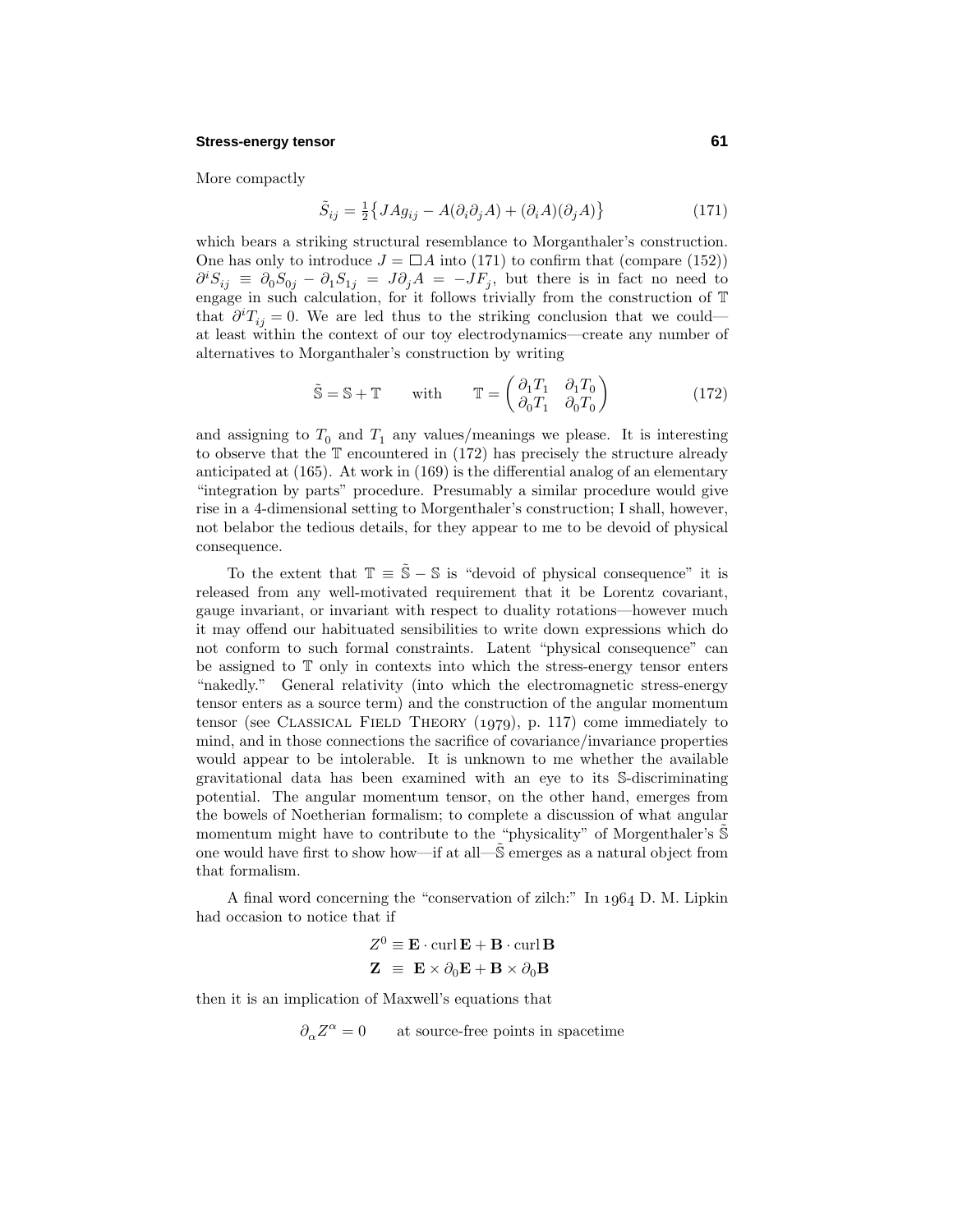Lipkin was led from this curious observation to the discovery of a 10-fold set of unfamiliar conservations laws  $\partial_{\alpha} V^{\mu\nu\alpha} = 0$  with  $V^{\mu\nu\alpha} = V^{\nu\mu\alpha}$  which give back his original result in a special case:  $Z^{\alpha} = V^{00\alpha}$ . T. A. Morgan noticed almost immediately that  $V^{\mu\nu\alpha}$  can be described

$$
V^{\mu\nu\alpha} = (\partial^{\alpha} G^{\mu}{}_{\lambda}) F^{\lambda\nu} - (\partial^{\alpha} F^{\mu}{}_{\lambda}) G^{\lambda\nu}
$$

and that these are but the leading members of an infinite class of multiplyindexed objects

$$
U^{\mu\nu\alpha_1\cdots\alpha_p\beta_1\cdots\beta_q}
$$
\n
$$
\equiv \frac{1}{2} \left[ (\partial^{\alpha_1} \cdots \partial^{\alpha_p} G^{\mu} \lambda)(\partial^{\beta_1} \cdots \partial^{\beta_q} F^{\lambda \nu}) - (\partial^{\alpha_1} \cdots \partial^{\alpha_p} F^{\mu} \lambda)(\partial^{\beta_1} \cdots \partial^{\beta_q} G^{\lambda \nu}) \right]
$$
\n
$$
T^{\mu\nu\alpha_1\cdots\alpha_p\beta_1\cdots\beta_q}
$$
\n
$$
\equiv \frac{1}{2} \left[ (\partial^{\alpha_1} \cdots \partial^{\alpha_p} F^{\mu} \lambda)(\partial^{\beta_1} \cdots \partial^{\beta_q} F^{\lambda \nu}) + (\partial^{\alpha_1} \cdots \partial^{\alpha_p} G^{\mu} \lambda)(\partial^{\beta_1} \cdots \partial^{\beta_q} G^{\lambda \nu}) \right]
$$

which are conserved in the sense that at source-free points in spacetime

 $\partial_{\mu}U^{\mu\nu\alpha_1\cdots\alpha_p\beta_1\cdots\beta_q} = \partial_{\mu}T^{\mu\nu\alpha_1\cdots\alpha_p\beta_1\cdots\beta_q} = 0$ 

 $U^{\mu\nu\alpha_1\cdots\alpha_p\beta_1\cdots\beta_q}$  gives back  $V^{\mu\nu\alpha}$  in a special case, while  $T^{\mu\nu\alpha_1\cdots\alpha_p\beta_1\cdots\beta_q}$  gives back the standard stress-energy tensor when all  $\alpha\beta$ -indices are absent. In 1965 T. Kibble showed that such constructions are not special to electrodynamics, but occur in the general theoryof free fields. All of which has a strongly "exterior" look about it  $(G^{\mu\nu})$  is after all the dual of  $F^{\mu\nu}$ ), but on the other hand runs exactly counter to the sprit of the exterior calculus, for  $\partial^{\alpha_1} \cdots \partial^{\alpha_p}$ and  $\partial^{\beta_1} \cdots \partial^{\beta_q}$  are *symmetric* differential operators. To create a natural home for such constructions—the deep mathematical/physical significance of which no one, after 30 years, yet claims to understand<sup>25</sup> —one has, it would seem, either to "stretch"(much more than I have done) the exterior calculus, or to abandon anyclaim that "it is not tensor calculus but the exterior calculus that provides the natural language of physics." For further discussion and detailed references, see CLASSICAL ELECTRODYNAMICS (1980), pp. 329-332.

**Concluding remarks**. These pages are the fruit of a chance encounter with a mathematical colleague who, having introduced his students to the basics of the exterior calculus, wondered where he might look to find a good brief account of the electrodynamical applications of that subject. "How do you even know of those applications?" I asked. "It's common knowledge, I guess" was his response. And—among mathematicians—I suppose it is; it was a Professor Fuchs, of the Cornell Universitymathematics faculty, who (speaking at a physics seminar in the spring of  $1956$ ) whetted my own interest in the field. In any event, I was obliged to inform mymathematical colleague that I could think of no suitable reference, but would try to write something out.

 $^{25}\,$  My hunch is that to gain such understanding one should abandon Noether's theorem as one's point of entry, and look to symmetries which inhabit the electrodynamical phase space.